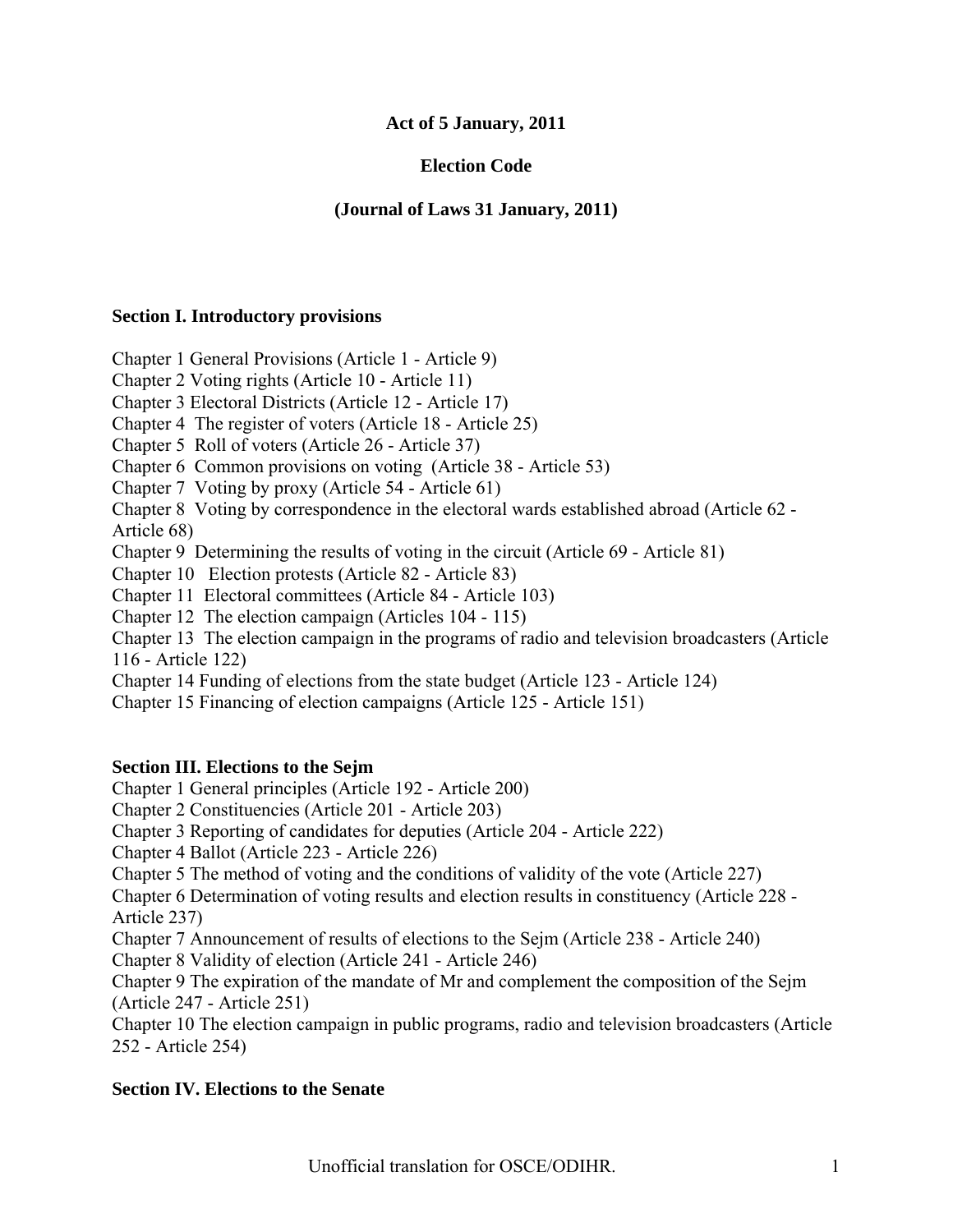Chapter 1 General principles (Article 255 - Article 259)

Chapter 2 Constituencies (Article 260 - Article 261)

Chapter 3 Specific tasks of the election commissions (Article 262)

Chapter 4 Notification of candidates to the Senate (Article 263 - Article 265)

Chapter 5 Ballot (Article 266 - Article 267)

Chapter 6 The method of voting and the conditions of validity of the vote (Article 268 - Article 269)

Chapter 7 Determination of voting results and election results in constituency (Article 270 - Article 275)

Chapter 8 Announcement of election results to the Senate (Article 276 - Article 278) 93

Chapter 9 The expiration of the mandate of a Senator and complete the composition of the Senate (Article 279 - Article 283)

Chapter 10 The election campaign in public programs, radio and television broadcasters (Article 284 - Article 285)

Chapter 11 Special rules for financing the election campaign for the Senate (Article 286)

# **Section V : Elections of the President of the Republic**

Chapter 1 General principles (Article 287 - Article 295)

Chapter 2 Reporting a candidate for President of the Republic (Article 296 - Article 306)

Chapter 3 Ballot (Article 307 - Article 310)

Chapter 4 The method of voting and the conditions of validity of the vote (Article 311 - Article 312)

Chapter 5 Determination of voting results and election of the President of the Republic. The validity of the election. (Article 313 - Article 325)

Chapter 6 The election campaign in public programs, radio and television broadcasters (Article 326)

Chapter 7 Financing of election campaigns (Article 327)

# **Section VI. Elections to the European Parliament**

Chapter 1 General principles (Article 328 - Article 338)

Chapter 2 Electoral commissions and constituencies (Article 339 - Article 340) 109

Chapter 3 Reporting of candidates for deputies to the European Parliament (Article 341 - Article 346)

Chapter 4 The election campaign in public programs, radio and television broadcasters (Article 347 - Article 348)

Chapter 5 Determination of voting results and election results (Article 349 - Article 360) Chapter 6 Announcement of election results to the European Parliament (Article 361 - Article 362)

Chapter 7 Expiry of mandate. Loss of mandate (Article 363 - Article 368)

# **Section VII. Elections to constitutive organs of units of local government**

Chapter 1 General principles (Article 369 - Article 379)

Chapter 2 Assignment of seats without a vote (Article 380 - Article 381)

Chapter 3 Announcement of election results in the country (Article 382)

Chapter 4 The expiration of the mandate of a councilor. By-elections and pre-term (Article 383 - Article 389)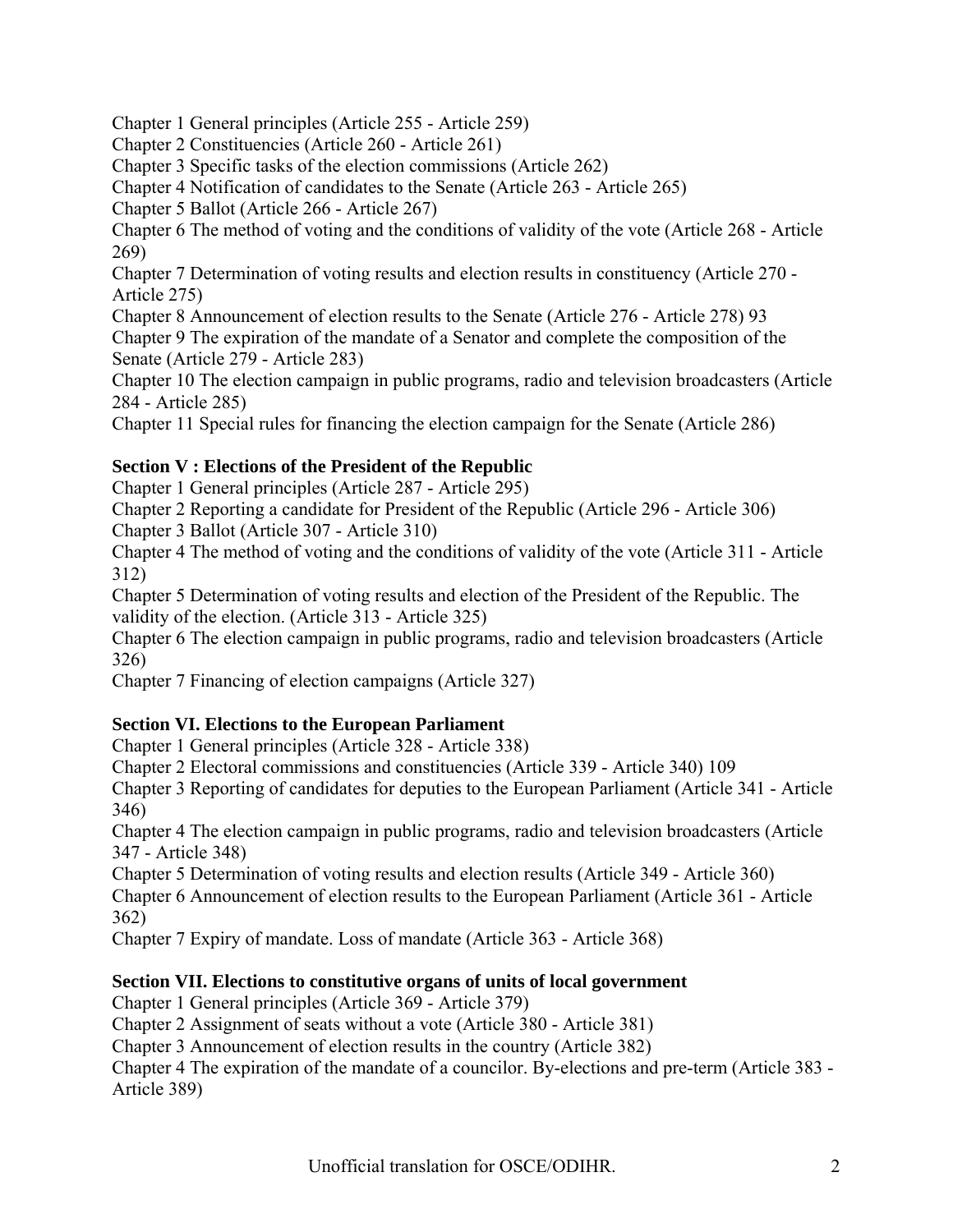Chapter 5 Changes in the territorial division of the state (Article 390 - Article 391) Chapter 6 Validity of election (Article 392 - Article 398) Chapter 7 Reporting of candidates for council (Article 399 - Article 407) Chapter 8 Assigning numbers of registered lists of candidates (Article 408 - Article 410) Chapter 9 The election campaign in public programs, radio and television broadcasters (Article 411 - Article 412) Chapter 10 Special provisions for elections to municipal councils (Article 413 - Article 449) Chapter 11 Special provisions for elections to county councils (Article 450 - Article 458) Chapter 12 Special provisions for elections to regional assemblies (Article 459 - Article 469) Section VIII. Election of mayor, mayor and president of the city Chapter 1 General Provisions (Article 470 - Article 477) Chapter 2 Reporting of candidates for reeve (Article 478 - Article 483) Chapter 3 Ballot (Article 484 - Article 485) Chapter 4 The method of voting, the voting conditions and determine the validity of election results (Article 486 - Article 490) Chapter 5 The election campaign in public programs, radio and television broadcasters (Article 491 - Article 491a)

Chapter 6 The expiration of the mandate of the mayor (Article 492 - Article 493)

## **Section IX. Penal provisions (Article 494 - Article 516)**

### **Section X Final provision (Article 517)**

Appendix 1 The list of constituencies to the Polish Sejm

Appendix 2 The list of constituencies to 162 of the Polish Senate

Appendix 3 The list of constituencies in the European Parliament elections

Act of 5 January 2011, the regulations implementing the law - Election Code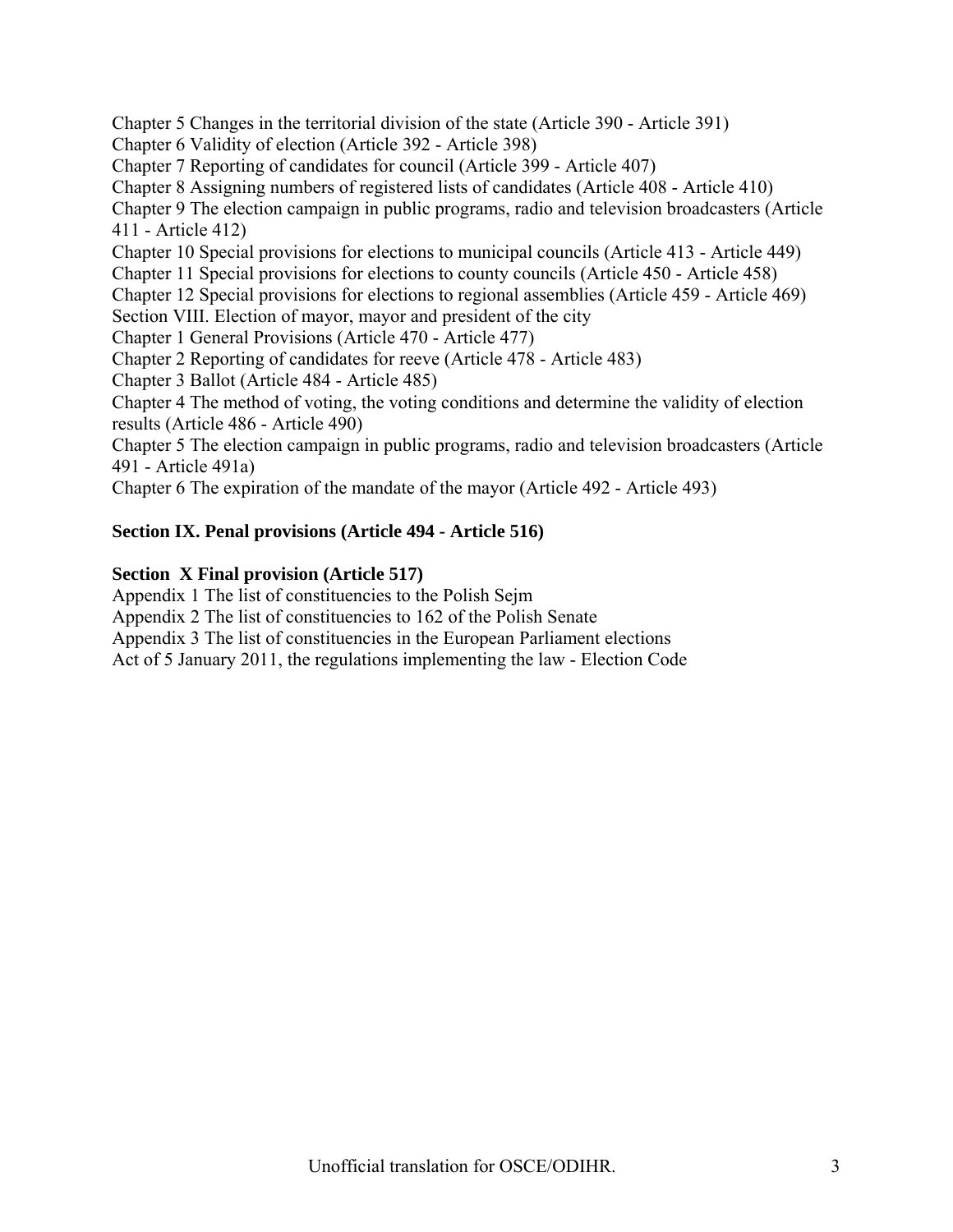### **ACT**

### **dated 5 January 2011**

**election Code** 

**(Journal of Laws No. 21, pos. No. 112, No. 26, item. 134, No. 94, pos. 550 and No. 102, pos.** 

**588)** 

### **(codified by the National Electoral Office)**

### **Section I Preliminary provisions**

#### **Chapter 1 General Provisions**

### **Article 1**

The Election Code defines the principles and procedure for nominating candidates, the conduct and the conditions of validity of elections:

1) to the Polish Sejm and the Senate of the Polish Republic;

2) the President of the Polish Republic;

3) to the European Parliament;

4) the constitutive organs of local government units;

5) mayors, town mayors and city mayors.

### **Article 2**

Unless otherwise provided for by the Code, voting may only be done in person

## **Article 3**

A person is entitled to vote only once, in the same election.

## **Article 4**

§ 1 Elections are held only on non-working days

§ 2 The elections management body may provide that a vote in the elections will be carried out within two days.

§ 3 If voting in an election is carried out over a two day period the voting time is set on on a nonworking day and the day preceding it.

## **Article 5**

Whenever the code refers to:

 1) elections – this should be understood as elections to the Sejm and the Senate, elections of the President of the Republic, the European Parliament elections, elections to constitutive organs of units of local government elections for mayors, town mayors and city mayors;

2) referenda – this should be understood as national referenda and local referenda;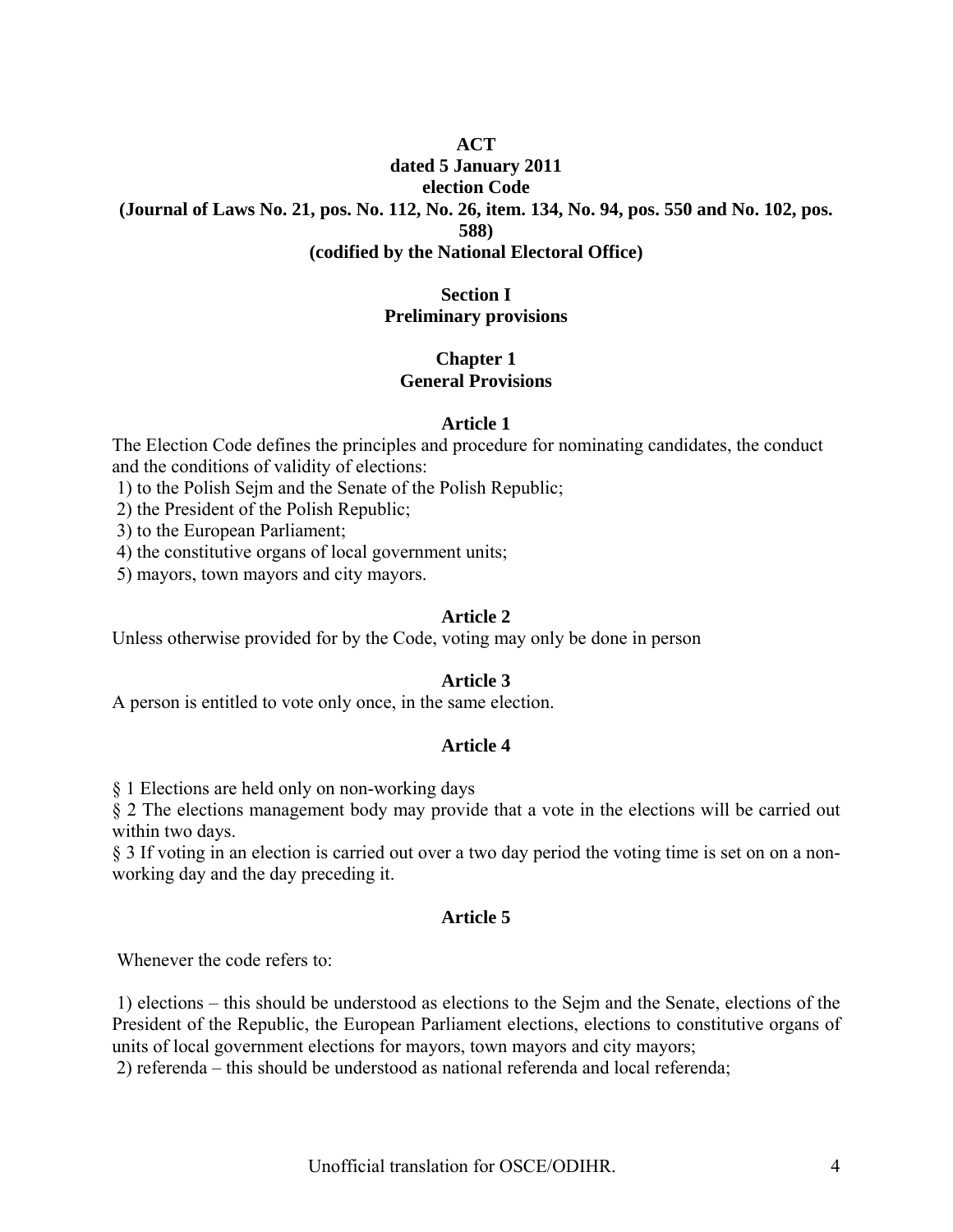3) bodies representing local government – this should be understood, respectively, as the bodies of the municipalities, county councils and local councils provinces;

4) The council of the municipality – this shall mean the city council established by law;

5) Council – this shall mean the council of the region;

6) Mayor – this shall mean the town mayor and city mayor;

7) health care institution –it shall mean a hospital, health care and treatment facility, nursing care facility, rehabilitation home, preventative medicinal institution, hospice, and another facility for people whose health condition requires the allocation of full time health benefits, which referred to in the Act of 30 August 1991 on health care (Journal of Laws of 2007 No. 14, item. 89, as amended. d..)

8) A nursing home - it shall an institution providing full time care to disabled, chronically ill or elderly people, referred to in the Act of 12 March 2004 on social assistance (Journal of Laws 2009, No. 175, item. 1362, as amended.)

9) place of domicile - it shall mean domicile in a particular place at a specific address with the intention of permanent residence;

10) Social Security Number - should be understood as a passport of other document confirming the identity of persons who are European Union citizens but not Polish citizens,

#### **Article 6**

All documents as well as judicial and administrative proceedings in matters concerning elections shall be free from administrative fees and court costs.

#### **Article 7**

Documents required under the provisions of the Code prepared in Polish language shall be submitted together with a sworn translation into Polish.

#### **Article 8**

§ 1 Documents from the election are transferred to state archives and can be made available.

§ 2 The minister responsible for culture and national heritage, after seeking opinion of the National Electoral Commission and the General Director of State Archives, shall determine, by regulation, the means of transmission, storage and retrieval of documents concerning the elections, with particular emphasis on the period, after which they must be transferred to state archives, the need for protection of transmitted and stored materials and data contained therein, and the entities with which such documents can be shared.

#### **Article 9**

§ 1 Whenever the code refers to the date for lodging a complaint, appeal or other document to the court, electoral management body, the office of the municipality, the consul general, or ship captain, it shall mean the date of submission of a complaint, appeal or other document in court, city council or county office, the consulate or to the ship's captain.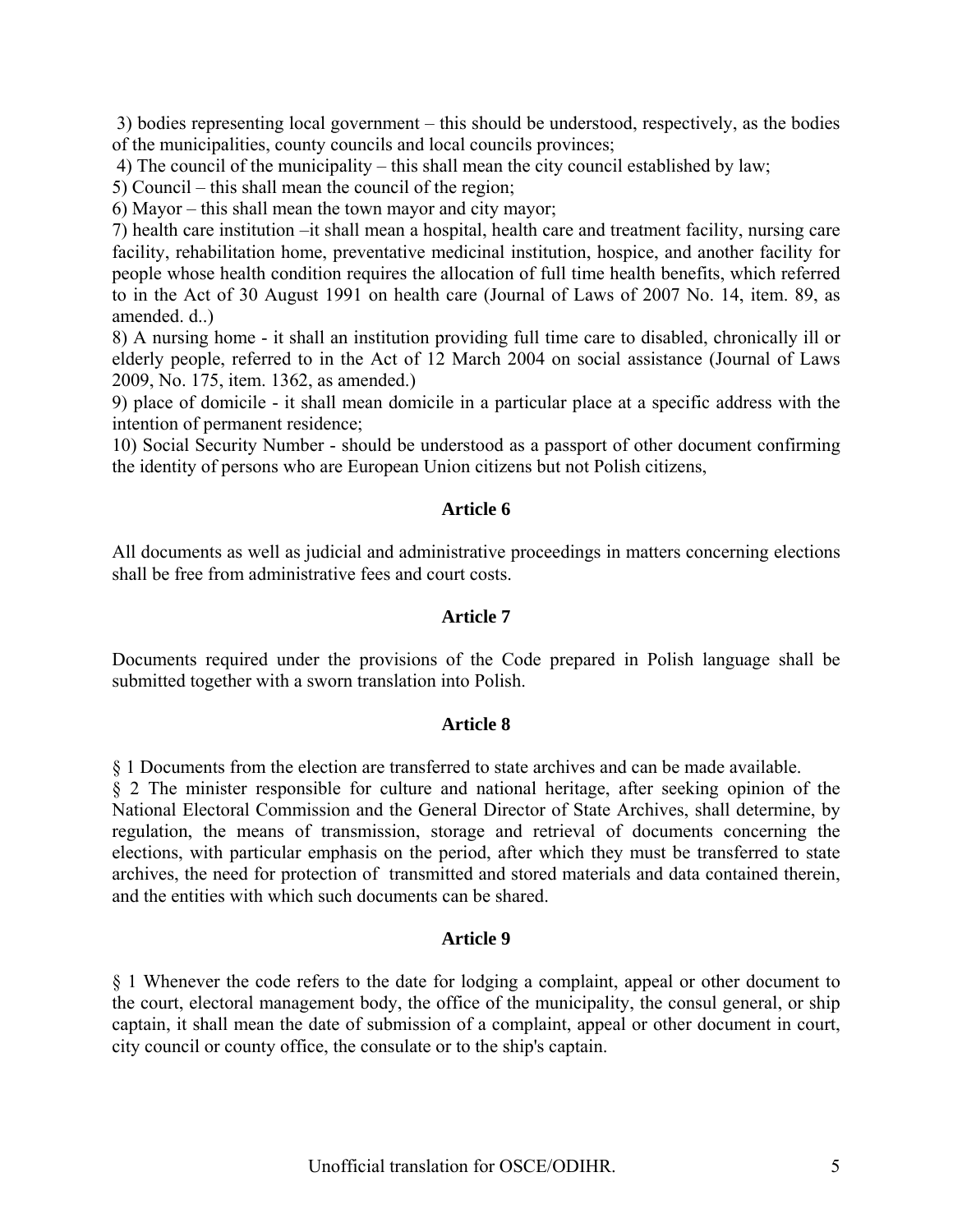§ 2 If the date of implementation of and action defined by the Code falls on a Saturday or a public holiday the time limit shall be deemed to expire on the first working day following that date.

§ 3 Unless otherwise provided for by the Code, the election activities specified by the election calendar referred to in § 1 shall take place during business hours of the courts, electoral management bodies, electoral offices of municipalities and consulates.

## **Chapter 2 Electoral rights**

## **Article 10**

§ 1 The following persons enjoy the right to vote (active suffrage):

1) in the elections to the Sejm and the Senate and the election of the President of the Republic –a Polish citizen who is at least 18 years of age, on election day;

2) in the European Parliament elections in the Polish Republic - Polish citizen who, is18 years old and a citizen of the European Union and not a Polish citizen, who is at least 18 years of age on election day and permanently resident in the territory of the Polish Republic;

3) in elections to bodies representing local government units:

a) the municipal council - a Polish citizen and a citizen of the European Union, who is not a Polish citizen, who is at least 18 years of age on election day and permanently resident in the area of the municipality,

b) the district council ("*powiat"*) and regional council of the province ("*wojewódstwo"*) - a Polish citizen, who is at least 18 years of age on election day and permanently resident in the area, respectively, of that district or region;

4) in the elections of the mayor of the municipality (*"gmina")*- the person having the right to elect the council of the municipality.

§ 2 The right to vote is not enjoyed by persons:

1) deprived of public rights by a final court ruling;

2) deprived of electoral rights by a final decision of the Tribunal of State;

3) incapacitated by a final court ruling.

# **Article 11**

§ 1 The following persons enjoy the right to be elected (passive suffrage):

1) in the elections to the Sejm – a Polish citizen with right to vote in this election, who is at least 21 years of age on the day of elections;

2) for election to the Senate - a Polish citizen with right to vote in this election, who is at least 30 years of age on the day of elections;

3) the election of the President of the Republic – a Polish citizen who is at least 35 years of age on the day of elections and enjoys full voting rights to the Sejm;

4) in the European Parliament elections in the Polish Republic - a person having the right to vote in this election, who is at least 21 years of age on the day of elections, and for at least 5 years of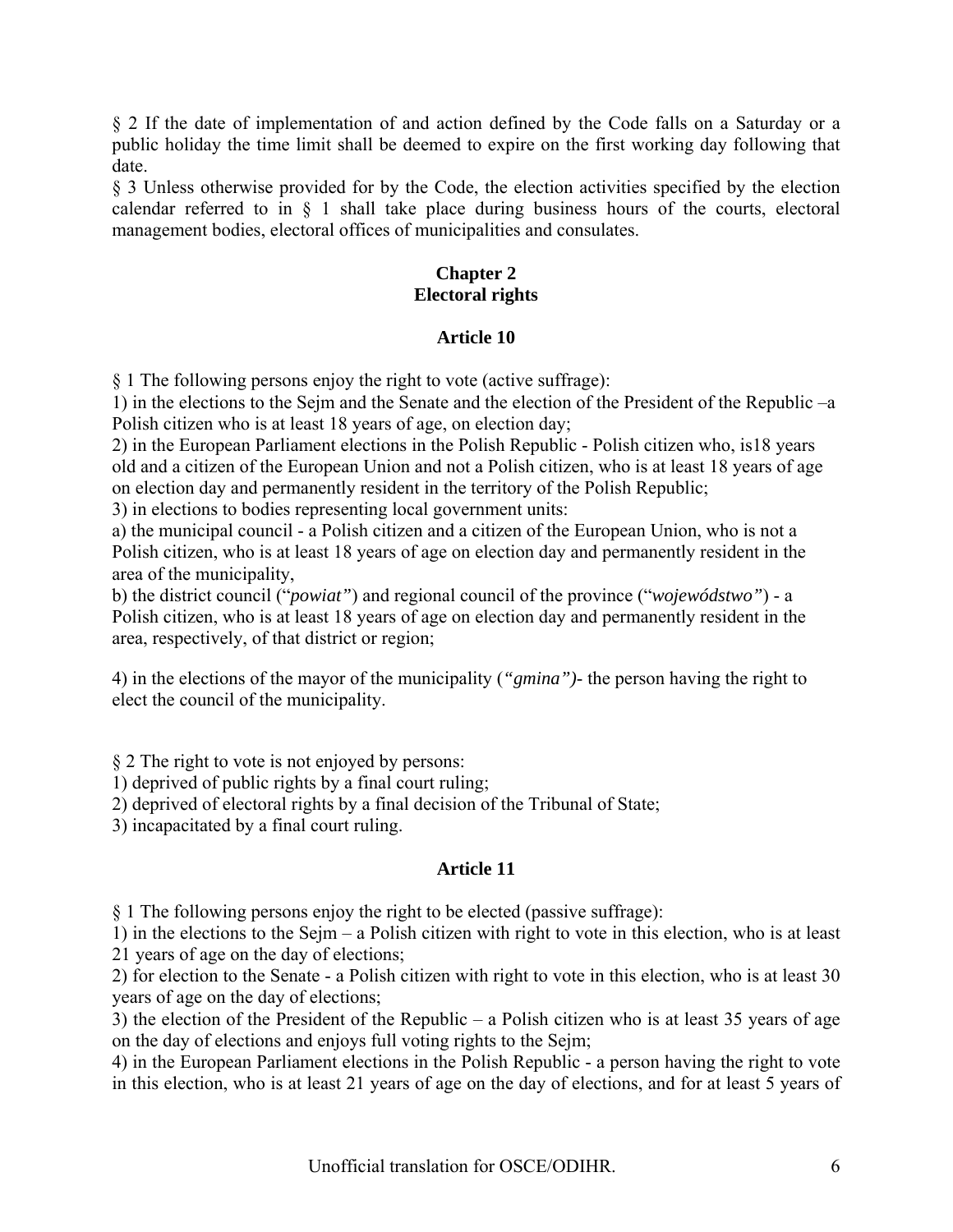permanent resident in the Polish Republic or the territory of the other-he European Union Member State;

5) in elections to bodies representing local government entities – any person who has the right to elect these bodies;

6) in the elections for the mayor - a Polish citizen with a right to vote in this election, who is at least 25 years of age on the day of elections, however, without the necessity of having permanent domicile in the municipality in which he or she is candidate

§ 2 The following persons do not enjoy the right to be elected:

1) persons convicted to imprisonment for an intentional indictable offense or intentional tax crime;

2) persons who are the subject of a final court decision which deprives of the right to be elected referred to in art. 21a. par 2a of the Act of 18 October 2006 on dissemination of information on documents of state security bodies from the years 1944-1990 and the contents of these documents (Journal of Laws of 2007 No. 63, item. 425, as amended).

§ 3 The right to be elected in not enjoyed by a citizen of the European Union who has been deprived of the right to be elected by the member stats of the European Union of which he or she is a citizen.

## **Chapter 3 Voting Circuits**

## **Article 12**

§ 1 Voting in elections shall be conducted in constant and distinct voting circuit established on the territory of the municipality, subject to Art. 14  $\S$  1 and art. 15  $\S$  1

§ 2 The division of the municipality into permanent voting circuits, shall be determined through a resolution of the municipal council on motion of the mayor.

§ 3 A permanent voting circuit should include a vote of 500 to 3000 inhabitants. In cases justified by local conditions, a circuit may include a smaller number of inhabitants.

§ 4 The municipal council, by resolution, on motion of the mayor, shall creates a separate voting circuit for each; health care institution, nursing home, prison and police custody building as well as any external branch of such a detention facility in which there will be at least 15 voters on election day. The requirement to establish such voting circuits may be overcome only in justified case by motion of the person in charge of any of the institutions mentioned herein.

§ 5 In the elections to bodies representing local government and elections of mayors a separate voting circuit shall be established in the institutions referred to in § 4, if on election day at least 15 voters listed in the voter register maintained by the municipal council are present on in the institution.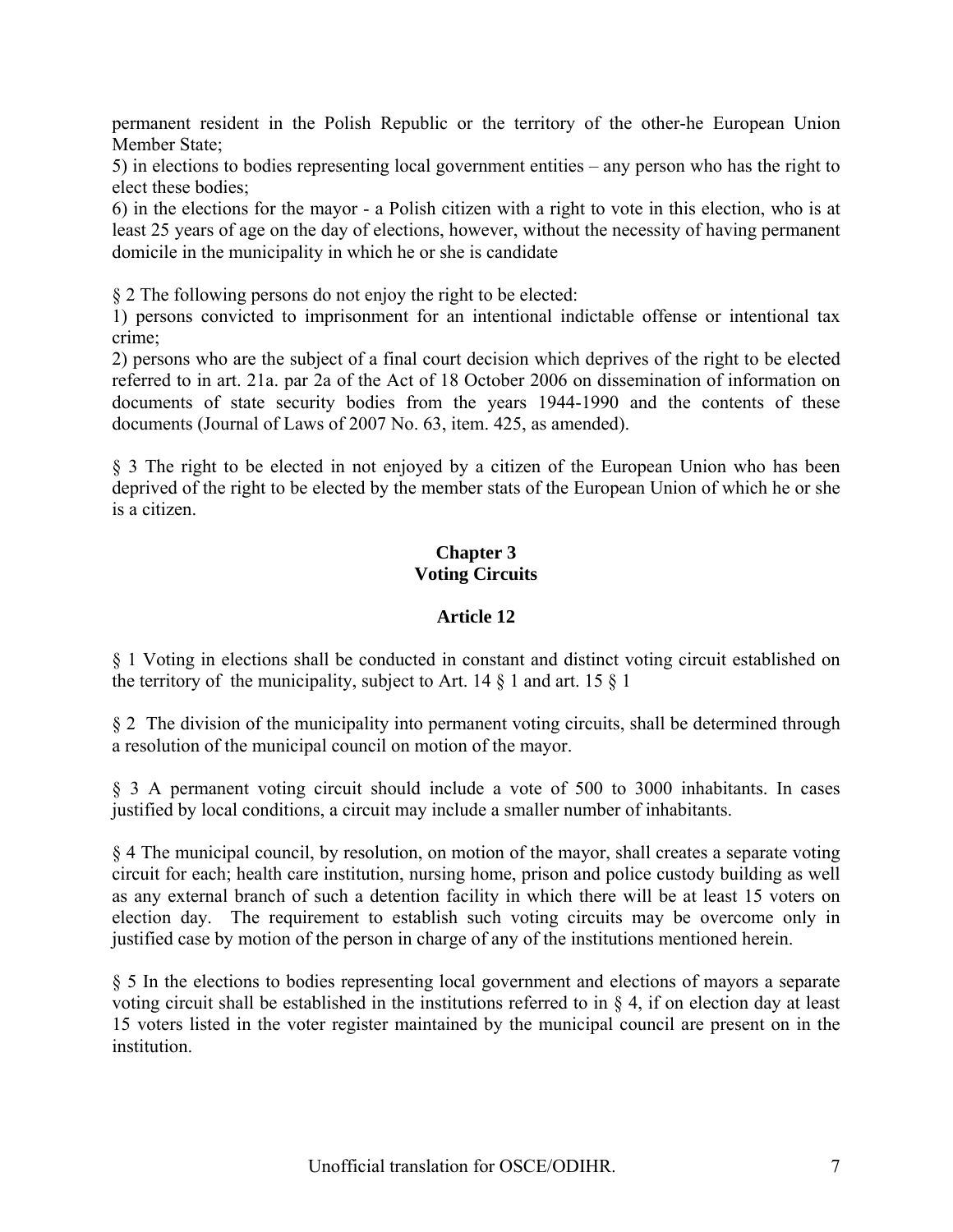§ 6 If less than 15 persons are present in the institution referred to in § 4, a separate voting circuit may be established following consultation with the person in charge of a given institution.

§ 7 A separate voting circuit may be created in student dormitories or other student residence facilities run by universities or other entities on the basis of agreements with universities, where at least 50 persons entitled to vote submit written information to the rector of the university to whom the dormitories or student residence facilities belong, indication their intention to remain on the premises of the said dormitories or student residence facilities on voting day.

§ 8 The provision of § 7 is not applicable to elections to bodies representing units of local selfgovernment or elections for the mayor.

§ 9 The municipal council shall establish the voting circuits referred to in § 7, by way of resolution, on motion of the mayor following the obtainment of consent of the rector of the university.

§ 10 The creation of a separate voting circuit is possible at the latest, 35 days prior to the election.

§ 11 In the establishment of voting circuits the municipal council also established their numbers, boundaries and offices of the circuit electoral commissions.

§ 12 The resolution of the municipal council on establishment of voting districts, shall be announced in the official journal of the province and shall be made public in the customary manner. A copy of the resolution shall be forwarded to the mayor of the province and the head of the elections commission.

§ 13 The resolution of the municipal council referred to in § 2, 4 and 9, may be subject to a complaint to the electoral commissioner, submitted by at least 15 voters within 5 days from the date of making the resolution public. The head of the elections commission shall examine the complaint within 5 days and issue a decision. The decision of the head of the elections commission is not subject to further legal remedies.

## **Article 13**

§ 1 The mayor shall submit to the council of the municipality a request for changes in the division of the permanent voting circuits, if necessitated by changes in municipal boundaries, changes in the number of inhabitants in the municipality or circuit.

§ 2 Changes by to permanent voting circuits may take place no later than 45 days before election day.

§ 3 Articles 12 § 11-13, apply to changes in the voting circuits, as applicable.

#### **Article 14**

§ 1 In order to conduct elections to the Sejm and the Senate, the election of the President of the Republic and European Parliament elections permanent voting circuits are established for Polish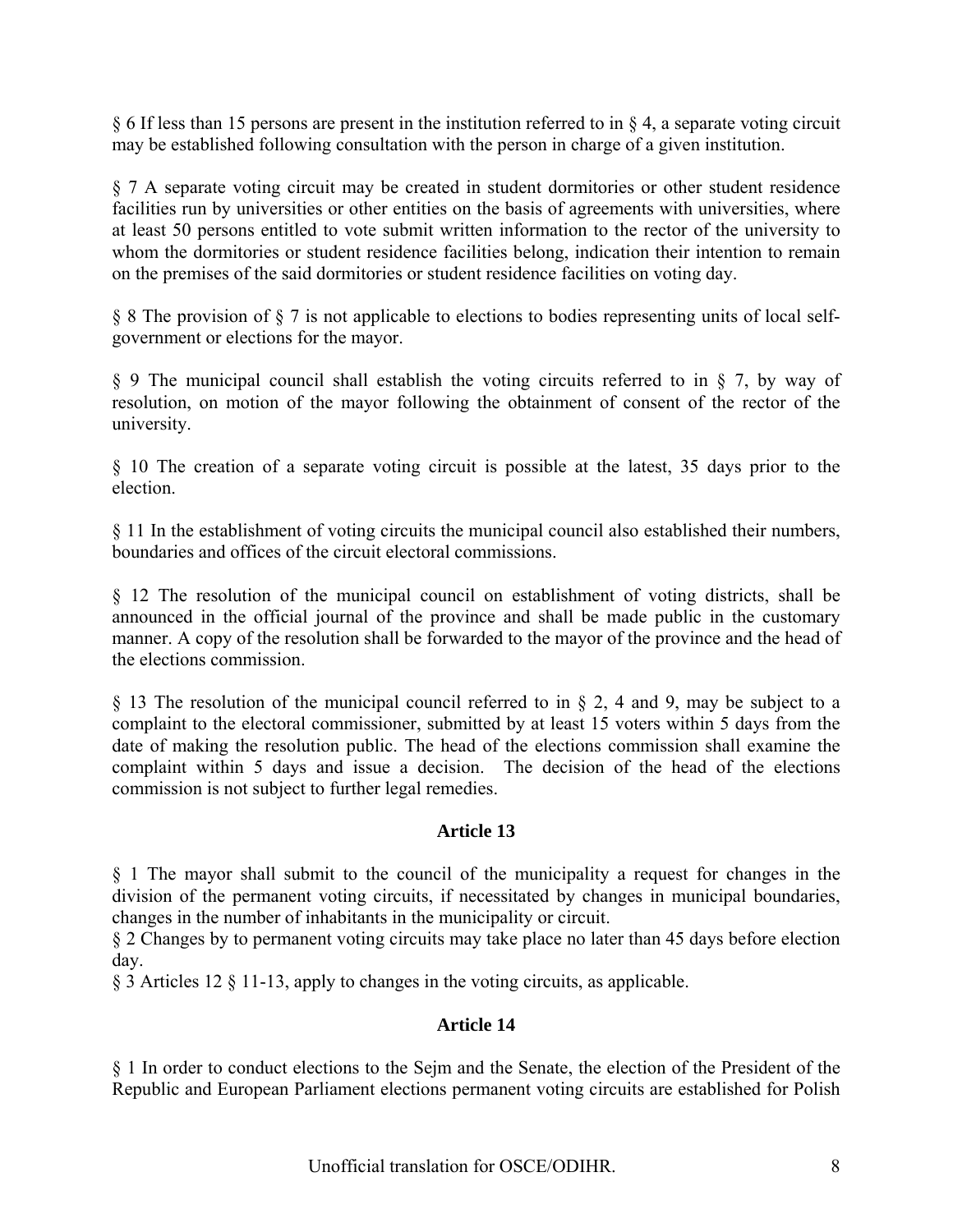citizens abroad, if there are at least 15 voters within the circuit, and if it is possible to provide voting results to the appropriate election commission immediately after completion of collection of results.

§ 2 In consultation with the National Elections Commission, the minister responsible for foreign affairs, established the voting circuits, referred to in  $\S$  1, by way of ordinance and determines their number and the offices of the electoral commissions. The ordinance of the minister shall also indicate at least one circuit election commission within the territorial responsibility of the consulate, where postal voting as referred to in Art 62, may take place.

§ 3 The voting circuits, referred to in § 1, are part of the electoral constituency of the city of Warsaw.

## **Article 15**

§ 1 In order to conduct elections to the Sejm and the Senate, the election of the President of the Republic and European Parliament elections, separate voting circuits are formed for voters residing on Polish maritime vessels traveling on the day of elections, if 15 or more registered voters are present on the travelling vessel and on the condition that it is possible to transfer the result of the vote to the appropriate election commission.

§ 2 For the purposes of this Code a Polish ship shall be defined as is a ship which is whollyowned by a Polish company established in the Polish Republic, which ship bears the Polish flag and is commanded by a Polish captain.

§ 3 Voting circuits, referred to in § 1, are established through the ordinance of the minister responsible for maritime affairs, following consultation with the National Electoral Commission, and on the request of the shipowner filed no later than 30 days before election day.

§ 4 The voting districts, referred to in § 1, form part of the constituency appropriate for the registered seat of the company.

#### **Article 16**

§ 1 The mayor must notify voters, no later than 30 days prior to election day of the following:

1) numbers and the limits of fixed and separate voting circuits;

2) the designated premises of electoral commissions for the elections;

3) the premises of electoral commissions tailored to the needs of voters with disabilities.

One copy of the notice is forwarded immediately to the electoral commissioner.

§ 2 The notice referred to in § 1 must be published by the mayor no later than 30 days before the election in the Public Information Bulletin referred to in the Act of 6 September 2001 on Access to Public Information (Journal of Laws No. 112, item. 1198, as amended).

§ 3 The obligation referred to in § 1 in respect of voting circuits established abroad rests with the consuls. Implementation of this requirement should take place no later than 21 days before election day.

§ 4 The creation of a voting circuit on a Polish maritime vessel must be communicated to voters by the ships captain without undue delay.

## **Article 17**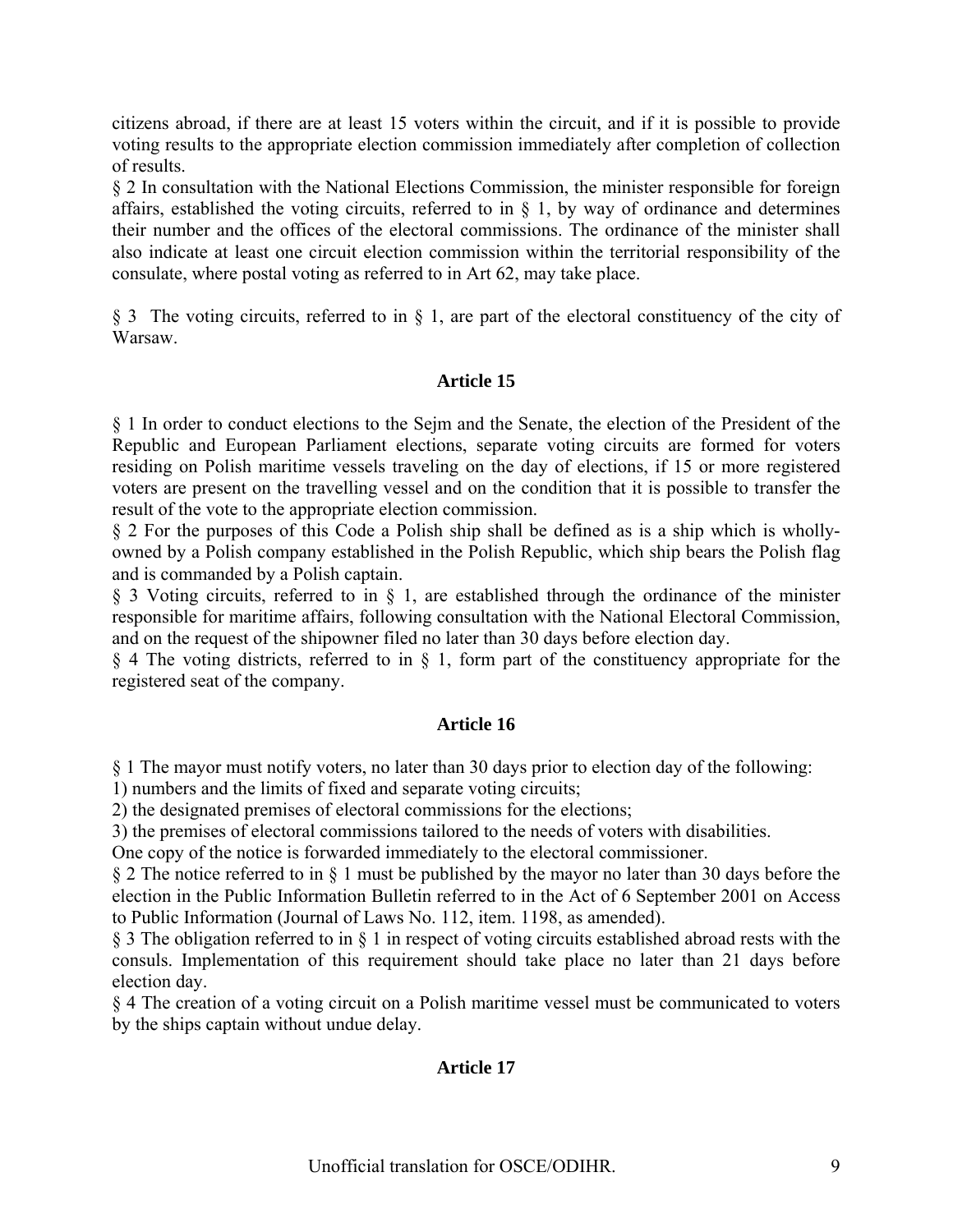§ 1 If the competent authorities of the municipalities do not establish voting circuits or changes thereto, appoint or change in the composition of the commission for the voting circuits, in a timely manner or in accordance with the law, the competent electoral commissioner shall call upon such authorities to carry out their duties in a manner consistent with the law within the prescribed date and, in the case that the time period for performance of these tasks expires, the electoral commissioner shall perform these duties and immediately notify the National Electoral Commission.

§ 2 The provision of § 1 shall apply mutatis mutandis if the competent authority has not completed the division of the council, municipality or province into constituencies within the prescribed time limit or in a lawful manner.

## **Chapter 4 Register of Voters**

## **Article 18**

 § 1 The permanent register of voters includes persons who have the right to vote and who have their permanent domicile in the territory of the council.

 § 2 The register of voters is a collection of personal data from the census referred to in § 7 The collection also takes into account the data on voters referred to in § 9 and art. 19 § 2 and 3

§ 3 A person may only be entered in one register of voters.

 § 4 Electoral register is used to draw up lists of voters entitled to participate in the elections, and to draw up lists of persons entitled to vote in the referendum.

§ 5 The register of voters confirms the right to vote and right to be elected.

§ 6 The register of voters is divided into Part A and Part B.

§ 7 Part A of the register of voters includes Polish citizens. This part of the voter register shall include: the name and the name (s), father's name, birth date, Social Security identification number (PESEL) and address of the voter.

§ 8 Voters who are Polish citizens, with permanent residence in the area of the municipality shall be automatically entered into the register of voters.

§ 9 Part B covers the electoral register of European Union citizens who are not Polish citizens, permanently residing in the territory of the municipality and entitled to exercise voting rights in the Polish Republic. This part of the electoral register lists the name and the name (s), father's name, date of birth, nationality of the relevant Member State of the European Union, passport or other identity document number and address of the voter.

§ 10 The voter referred to in § 9, may request in writing to be struck off the register of voters.

§ 11 The register of voters is maintained by the municipality as a delegated task.

§ 12 The register of voters is available for perusal, upon written request, at the office of the municipality.

§ 13 The council of the municipality shall periodically inform the competent electoral authorities of the number of voters in the register.

## **Article 19**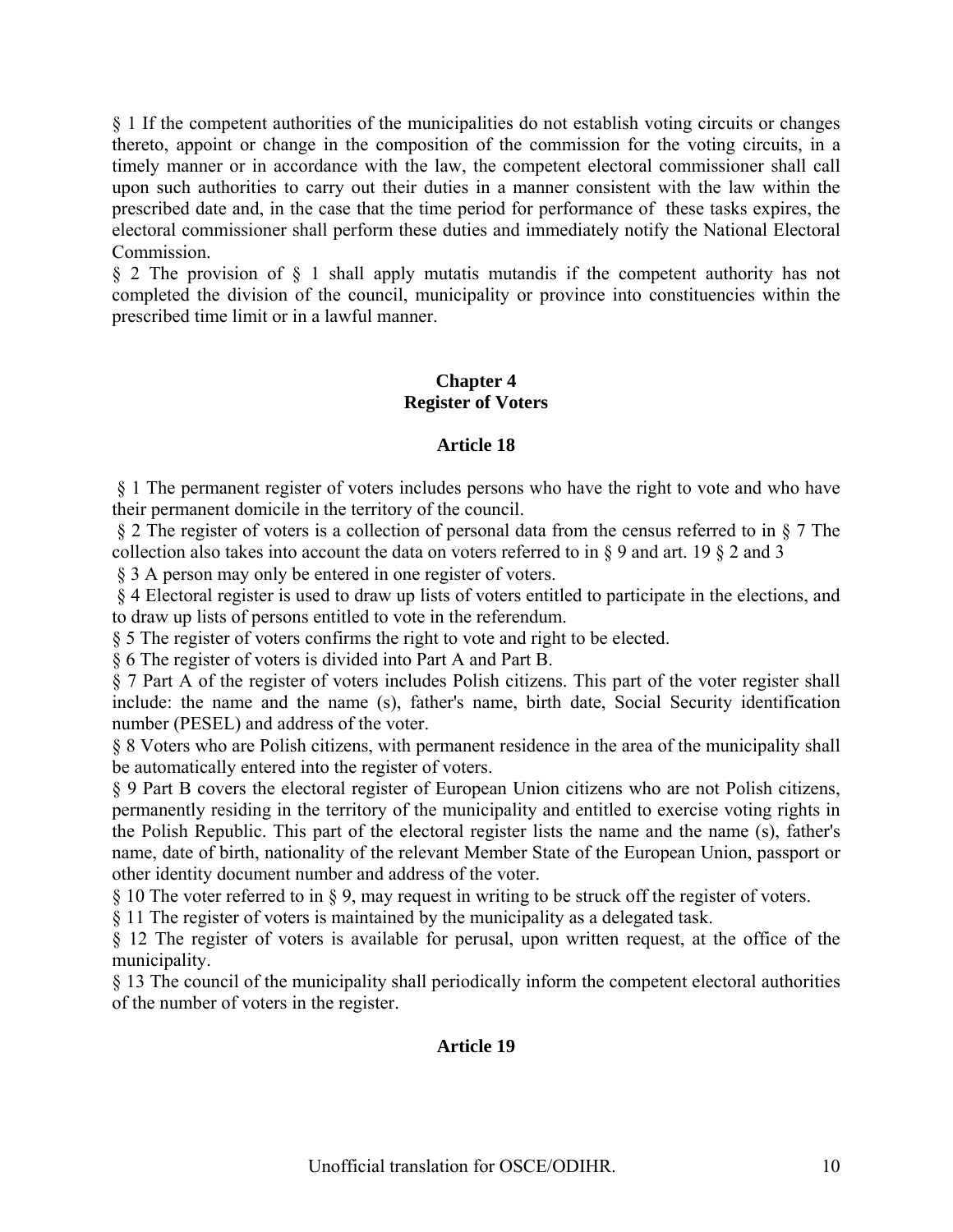§ 1 Voters having their permanent domicile in a particular municipality without permanent residence shall be entered in the register of voters, on written request submitted to the office of the municipality. The application should contain surname, name (s), father's name, date of birth and Social Security registration number (PESEL) of the applicant. The application shall be accompanied by:

1) a photocopy of a valid identity document;

2) a written declaration in which the applicant shall state his (or her) citizenship and permanent residence in the territory of the Polish Republic.

§ 2 Provision of § 1 shall apply mutatis mutandis to the voter anywhere who does not have a place of domicile but is staying within the area of the municipality.

§ 3 Voters permanently residing in the municipality at a different address than the address of their place of registered permanent residence in the municipality may be entered in the register of voters at the address of residence, provided they submit a declaration in writing to this effect, including the data referred to § 1, indicating the address of the last place of registered permanent residence in the municipality.

## **Article 20**

§ 1 The decision whether or not to add to the register a person referred to in Article 19 shall be taken by the mayor of the municipality *("wójt")* or mayor (or the president of a town) within 3 days following delivery of the application and shall ensure its delivery to the applicant.

§ 2 The mayor of the municipality prior to issuance of the decision referred to in § 1 shall be obliged to check whether the person requesting the application for registration meets the conditions of permanent residence within the municipality.

§ 3 Entry of a voter in the register of voter must be immediately communicated to the municipality of the last permanent residence of the voter in order to ensure the voter's deletion from the previous register of voters.

§ 4 Voters have the right to appeal the decision on refusal to enter him or her on the register of voters to the competent regional court. The complaint is lodged through the intermediary of the mayor of the municipality, within 3 days of receipt of the decision. The mayor immediately transmits the complaint to the court along with the decision and the case file. The mayor may also immediately change or revoke the decision, if he or she considers the complaint justified in its entirety.

§ 5 The court reviews the complaint referred to in § 4, in non-litigious proceedings, within 3 days of its receipt. A copy of the order shall be served on the person who filed the complaint, and the mayor. The court order is not subject to further appeal.

## **Article 21**

§ 1 Persons deprived of their right to vote shall be deleted from the register of voters on the basis of notice provided to the municipality by the court or the Tribunal of State.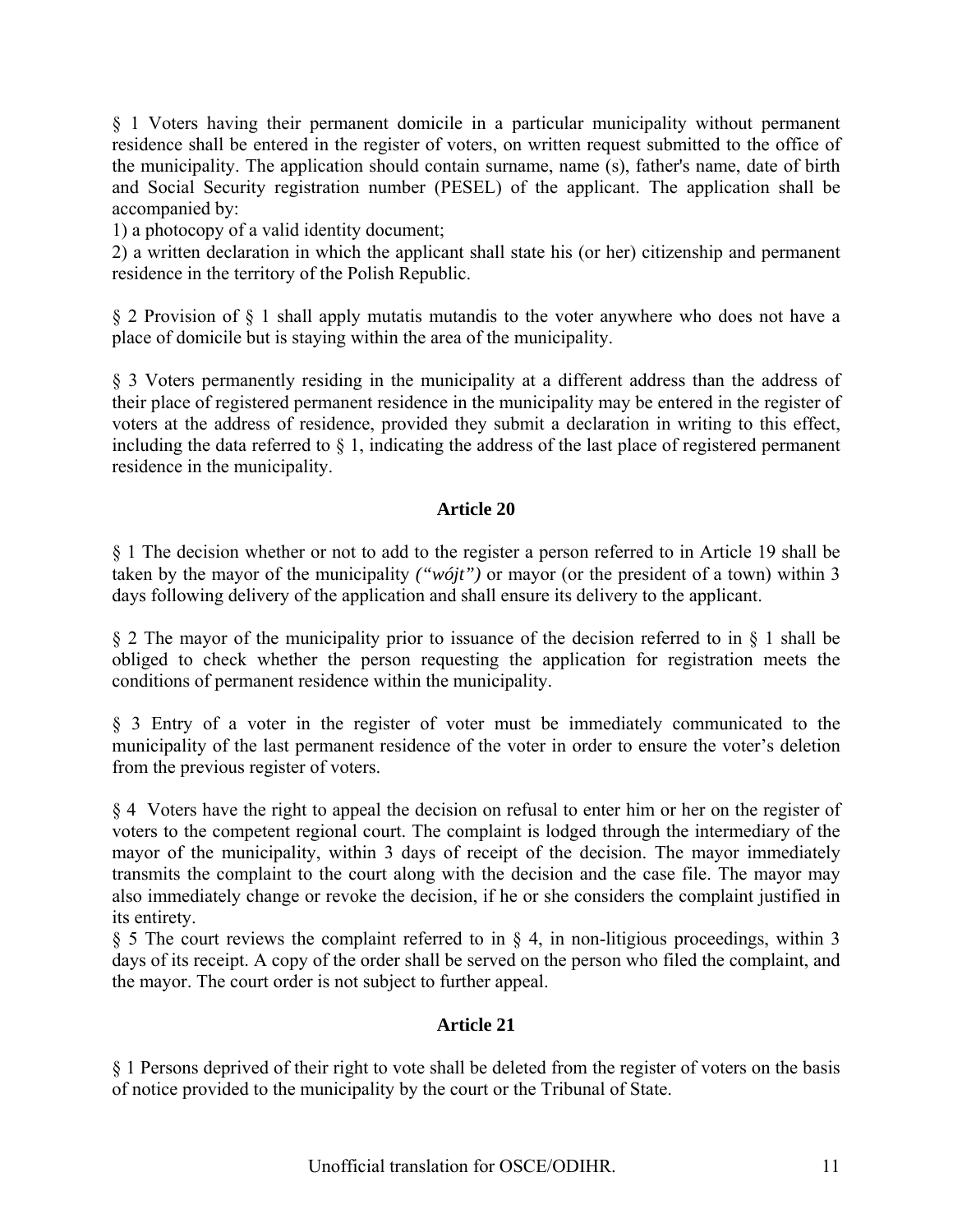§ 2 In the event that the basis on which the voter is disenfranchised of their right ceases to exist, the voter shall be entered into the voter register on the basis of notification by the court or the Tribunal of State.

§ 3 The Minister of Justice, after consultation with the National Electoral Commission shall, by regulation, establish the procedures and deadlines for notifying municipalities of persons deprived of their right to vote and to the termination of the cause of deprivation of the right to vote, as well as templates for such notification on these issues so as to ensure regular updating of the current data in the voters register on persons deprived of their right to vote and having the right to elect.

# **Article 22**

§ 1. Each person has the right to submit a motion to a head of the commune or mayor (president of a town) on inaccuracies in the register of voters, in particular concerning:

- 1) the omission of an elector from the register;
- 2) the inclusion, in the register, of a person not possessing electoral rights;
- 3) incorrect details about persons included in the register;
- 4) the inclusion of a person who does not permanently reside on the territory of a commune.
- § 2. The complaint shall be submitted orally or in writing to a protocol.

§ 3. The head of a commune, mayor (president of a town) shall be obliged to examine the complaint within 3 days following its delivery and to issue a decision.

§ 4. The decision, together with its justification, shall be immediately delivered to the applicant, and if it concerns others – then also to such persons.

§ 5. A decision rejecting a complaint or one that results in deletion from the register of voters may be appealed to the relevant regional court. The appeal shall be delivered via the mayo of the municipality, mayor (president of the town) within 3 days following the receipt of the decision. The mayor of the municipality, mayor (president of the town) shall immediately submit the appeal to the court along with the decision and files of the case. The mayor of the municipality, mayor (president of the town), when approving the claim, may immediately change or quash the earlier decision if the appeal is justified. The provisions of Article 20 paragraphs 4 and 5, shall apply respectively.

## **Article 23**

§ 1 The data referred to in art. 18 § 9, second sentence, shall be forwarded by the mayor of the municipality, mayor (president of the town) through the intermediary of the appropriate local governor to the minister competent for internal affairs.

§ 2 Provision of § 1 shall apply mutatis mutandis to the persons referred to in art. 18 § 10

§ 3 The minister responsible for internal affairs shall forward the data referred to in § 1 and 2, to the relevant authorities of the Member States of the European Union.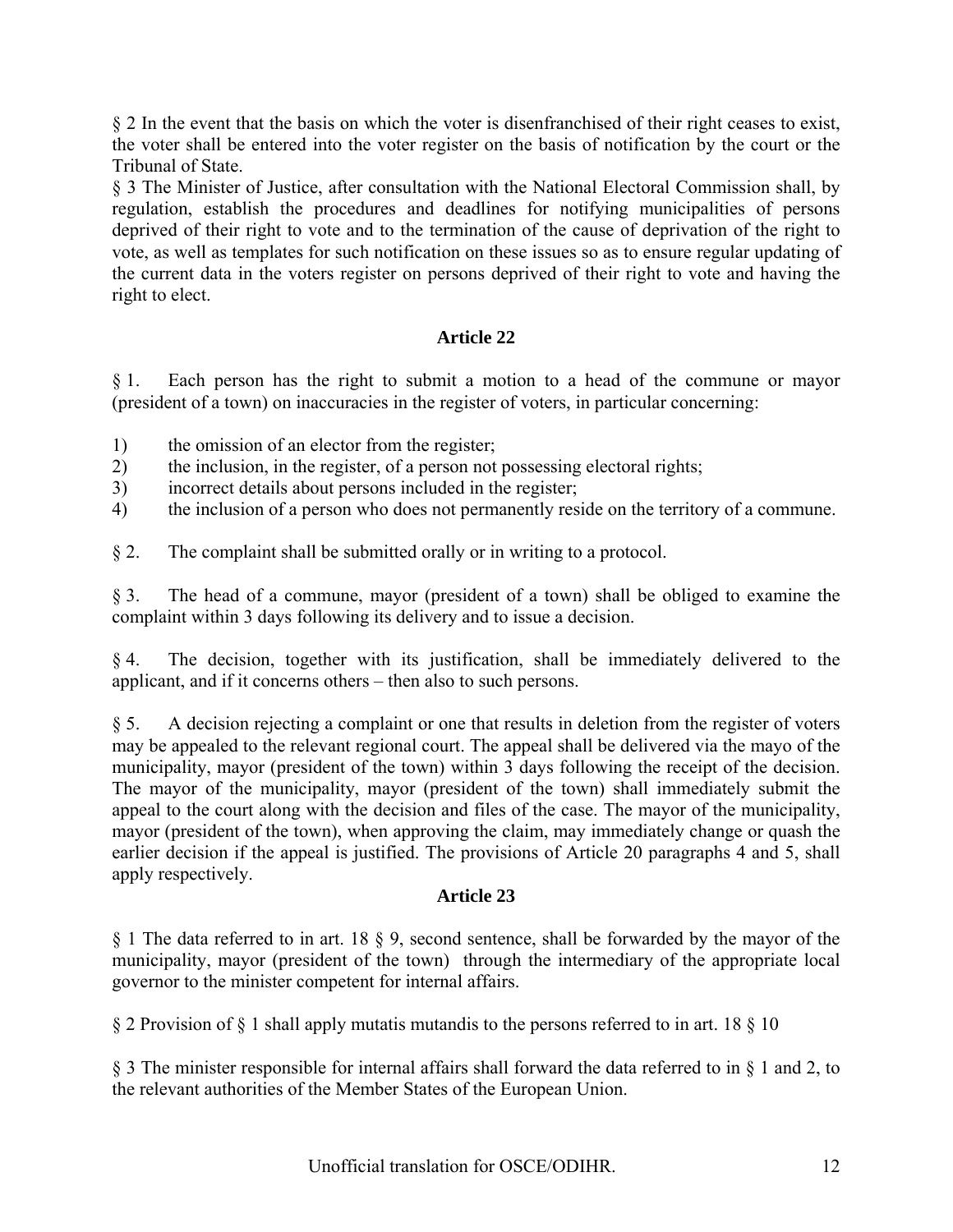### **Article 24**

§ 1 The minister responsible for internal affairs shall provide to the competent authorities of the Member States of the European Union, at their request, information concerning Polish citizens who want to exercise their voting rights in another EU Member State, but only to the extent necessary to exercise those rights.

§ 2 The data referred to in § 1, shall be provided by the mayor of the municipality, upon request and through the intermediary of the relevant local governor, to the minister responsible for internal affairs.

### **Article 25**

The minister responsible for internal affairs, following consultation with the National Electoral Commission shall establish what follows by way of regulation:

1) the manner of keeping the register of voters, establishing:

a) the template for the register of voters,

b) methods of updating the register of voters and accessibility thereof,

c) the template for a request for access to the register of voters

d) the template for an application for inclusion on the register of voters,

e) the template for the notice of entry into the register of voters

f) the template of the application form referred to in art. 18 § 10, for removal from the register of electors voters,

g) conditions that must be satisfied by the technological system established to maintain the register of voters

2) manner of periodic transfer by the municipality of information on the number of voters covered by the register of voters

3) a template of the form for the written declaration referred to in art. 19 § 1 point 2

- Having regard for the need to ensure the ability to verify the data contained in the register of voters, security entry and processing of these data and their transmission and reception;

4) mode of transmission of the Polish Republic to another other Member State of the European Union, data on citizens of those countries listed in the register of voters and removed from the register of voters, as well as Polish citizens who want to use their voting rights in the territory of another Member State of the European Union, having particular regard to the form and deadlines for the exchange of information, and the necessity of their to protect personal data.

## **Chapter 5 Roll of Voters**

#### **Article 26**

§ 1 People who have the right to elect, shall be entered on the roll of voters.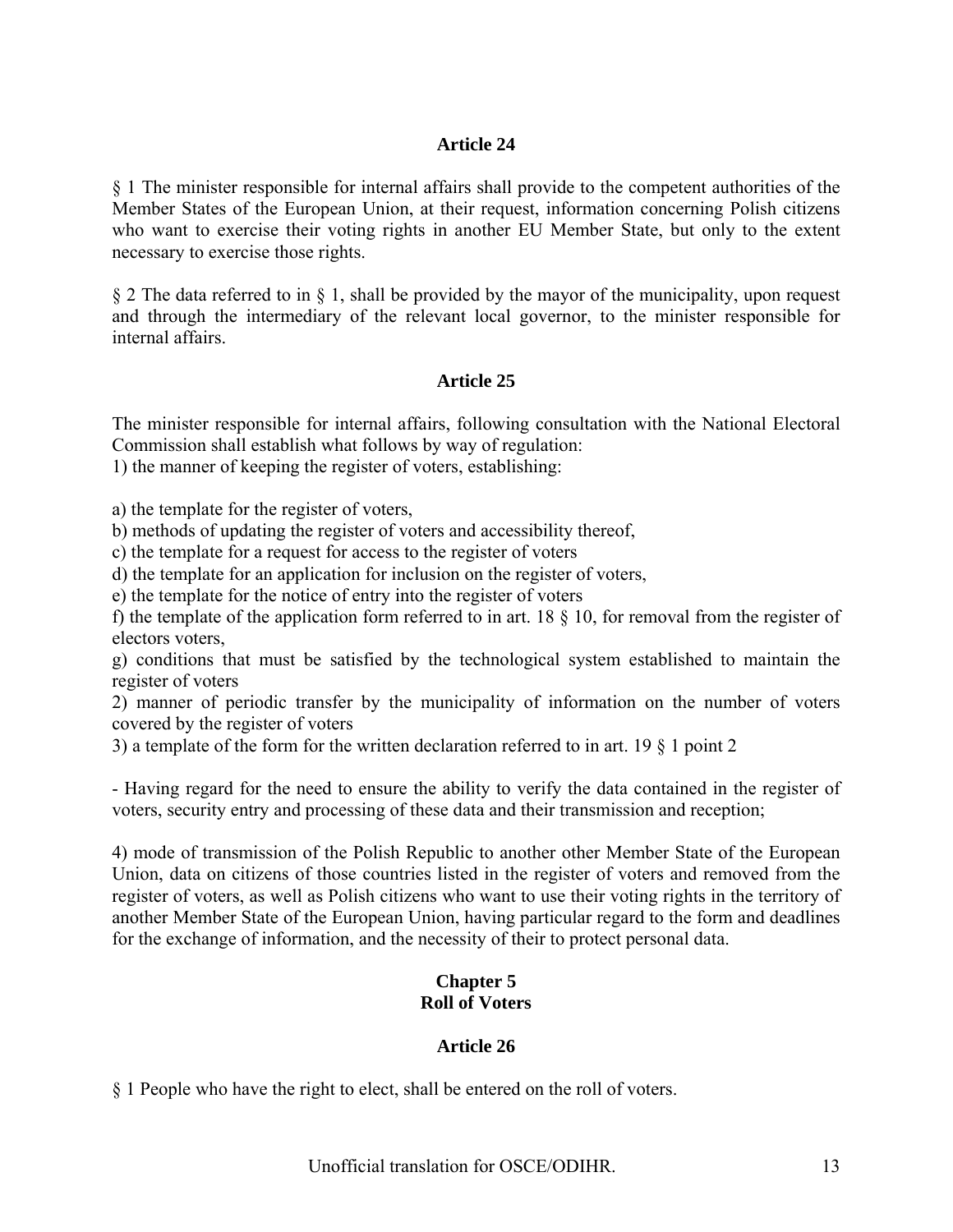§ 2 A voter may be entered in the roll of voters only once.

§ 3 If the vote is carried out over the period of two days, there shall be an additional inventory for people who are at least 18 years of age on the second day of voting

§ 4 The roll of Voters is used for voting in called elections.

§ 5 Depending on the elections called, the roll of voters is comprised of Part A or Part A and Part B.

§ 6 List of voters consists of:

1) Part A - in elections to the Sejm and the Senate, President of the Republic and in elections to county councils and regional assemblies;

2) Part A and Part B - in the European Parliament elections in the Republic of Poland, in elections to municipal councils and mayor elections.

§ 7 Part A covers the voters of Polish citizens. In this part of the voters listed the name and present name (s), father's name, birth date, Social Security identification number (PESEL) and address of the voter.

§ 8 Part B covers the electoral register of European Union citizens who are not Polish citizens, entitled to exercise their voting rights in elections, which were called in the Polish Republic. In this part of the electoral register lists the name and the name (s), father's name, date of birth, nationality of a Member State of the European Union, passport or other identity document and address of the voter.

§ 9 The roll of voters lists the data referred to in § 7 and 8

§ 10 The roll of voters, subject to Art. 34 § 1 and art. 35 § 1, is drawn up and updated by the municipality, as a designated task, based on the register of voters.

§ 11 The roll of voters drawn up in two copies, separately for each voters circuit, by place of residence of voters, no later than 21 days before election day.

§ 12 One copy of the roll of voters is submitted to the head of the constituency election commission a day before the elections.

# **Article 27**

§ 1 A disabled voter, may submit a written request to the office of the municipality no later than 14 days before the election, to be entered into the roll of voters of their choice from the list referred to in art. 16 § 1 point 3, in the territory of the area of the municipality responsible for the place of his or her residence.

§ 2 The application referred to in § 1 should provide the data listed in art. 26 § 7 or 8

# **Article 28**

§ 1 A voter temporarily staying in the area of the municipality for the duration of election day is entered onto the roll of voters , upon written request made to the office of the municipality no later than 5 days prior to the election.

§ 2 The provision of § 1 shall not apply in elections to bodies representing units of local selfgovernment and mayor elections.

§ 3 In supplementary elections to the Senate provision of § 1 applies only to voters permanently residing in the constituency where the election is carried out.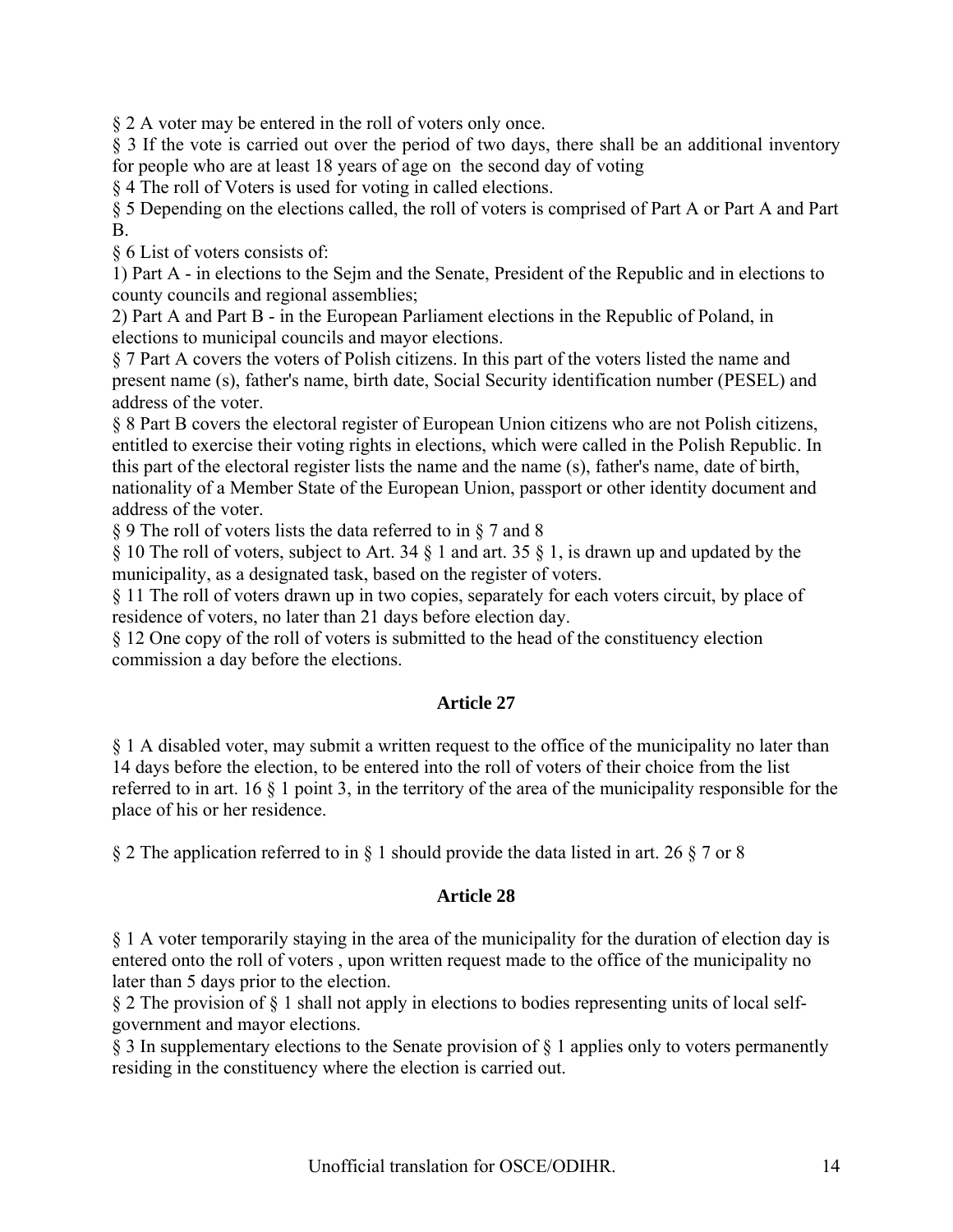§ 4 Provision of § 1 shall apply mutatis mutandis to a voter anywhere who is not located in the municipality.

§ 5 The application referred to in § 1 shall contain the information specified in Article. 26 § 7 and 8

#### **Article 29**

§ 1 The roll of voters in the institutions referred to in art. 12 § 4 and 7, is prepared on the basis of lists of persons who will reside in them on election day, subject to § 2

§ 2 In the elections to bodies representing local government and mayor elections voters referred to in § 1 shall be entered only based on permanent residence, respectively, within the local government or municipalities in which elections for the mayor are conducted.

§ 3 The person in charge of a given institution referred to in § 1 shall provide the list of persons to the municipality no later than 5 days prior to the election.

§ 4 The list of persons who shall be in prison, shall not include persons who have been deprived of their right to vote by a final court ruling.

#### **Article 30**

§ 1 Soldiers performing basic or temporary terms of military service, those serving as candidates for professional soldiering or those undertaking military training and exercises, as well as conscripts performing their military service in civil defence units beyond their place of residence, shall be added, on their request, to the roll of voters of their choice created for the locality in which they are serving, subject to  $\S$  2. The request shall be submitted between 21 and 14 days before election day, unless the person referred to in the first sentence, came to the place of their current accommodation after this date. The application shall specify the personal data referred to in Article. 26 § 7

§ 2 In the elections to bodies representing local government and elections for the mayor the voters referred to in § 1 shall be entered into the roll of voters, as appropriate, in the territory of the local government or municipalities in which elections for mayor are conducted.

§ 3 The provisions of § 1 and 2 shall apply mutandis mutandis to police officers serving in quartered units, functional officers of Government Protection Bureau, Border Guards, State Fire Service and Prison Service, serving in barracks.

§ 4 Commanders of military units, commanders of civil defense units and commanders of units and police superiors Government Security Bureau officers, Border Guard, State Fire Service and Prison Service are obliged to provide soldiers, state emergency service workers, policemen and officers of the possibility of exercising the rights arising from the provision § 1

§ 5 The Minister of National Defence, the minister responsible for internal affairs and the Minister of Justice, each within their jurisdiction, after consultation with the National Electoral Commission, shall determine how to fulfill the obligations referred to in § 4, taking into account the need for the possibility to exercise the functions of members of electoral commissions and stewards by voters referred to in § 1 and 3.

## **Article 31**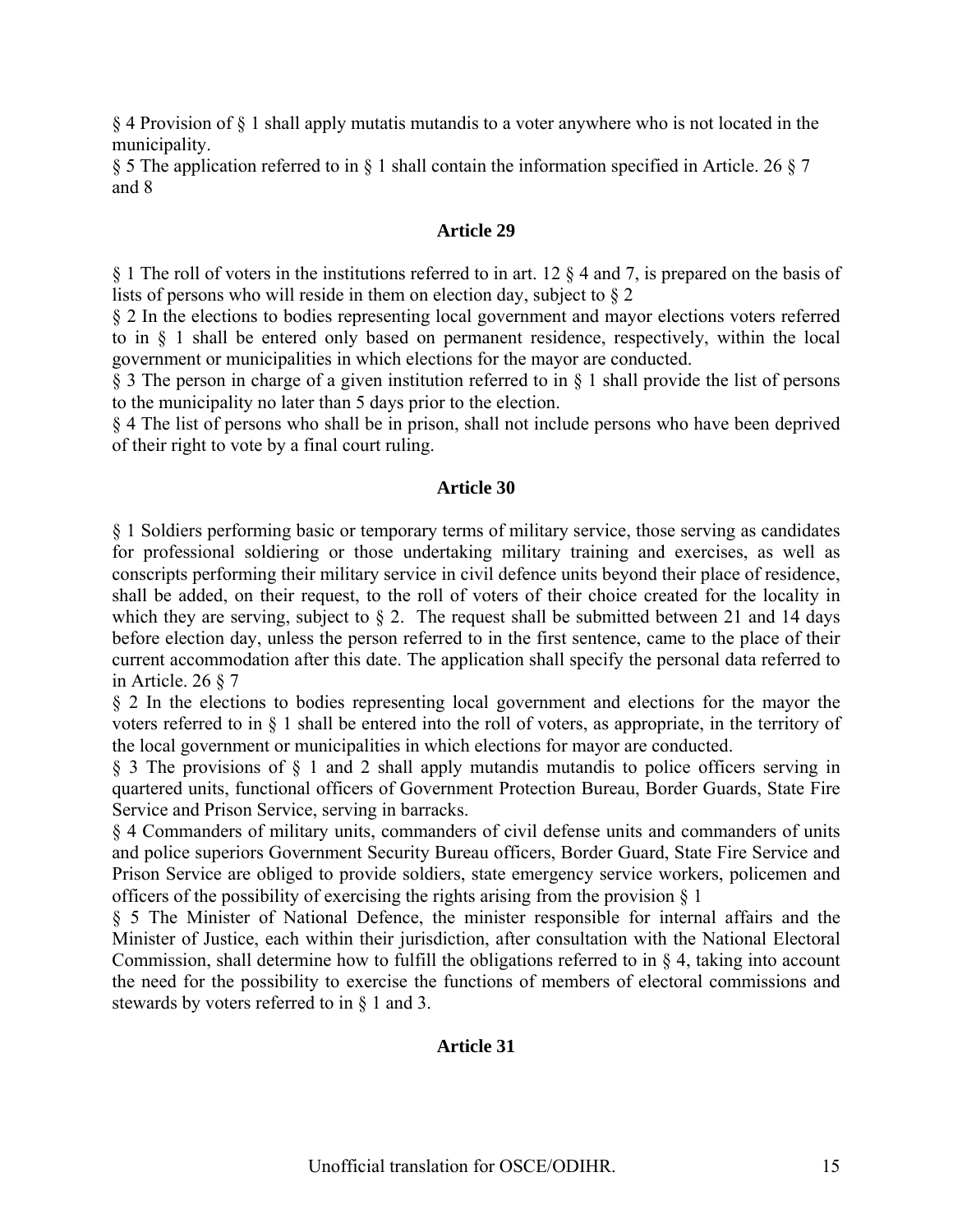Entry or deletion from the roll of voters referred to in art. 28, Art. 29  $\S$  1 and art. 30  $\S$  1 and 3, must be immediately notified to the municipal office with jurisdiction over the place of their permanent domicile or last permanent residence.

### **Article 32**

§ 1 A voter changing his or her place of residence before the election shall receive, upon application in writing, by fax or electronically, before drawing up of the roll of voters - based on the register of voters, and once the voter - on the basis of voters' register, a certificate of the right to vote in the place of residence on election day.

§ 2 The certificate referred to in § 1, is issued by the office of the municipality.

§ 3 The provision of § 1 shall not apply in elections to bodies representing units of local selfgovernment and elections for the mayor.

§ 4 In supplementary elections to the Senate the provision of § 1 applies only to voters permanently residing in the constituency where the election is carried out.

### **Article 33**

The minister responsible for internal affairs, after consultation with the National Electoral Commission shall, by regulation establish:

1) the manner of preparation and accessibility of the roll of voters in particular:

a) the template for the roll of voters,

b) methods of updating the roll of voters,

c) the template for a request for access to the roll of voters,

d) the templates for the roll of voters residing in health care facilities, nursing homes, prisons and detention centers as well as the external branches of facilities and prisons, where voting circuits were created,

e) the template for notice of entry or deletion of voters in the roll of voters in another voting circuit

- Having regard to the separate procedure of establishing voting circuits in health care institutions, nursing homes, prisons or institutions of police custody and external branches of such establishments and the place time and form of the roll of voters;

2) a template of the certificate confirming the right to vote and the manner of issuing and accounting certificates, bearing in mind the need to ensure the identification of the person to whom the provision applies.

## **Article 34**

§ 1 Voters stationed on Polish maritime vessels that are traveling on election day are entered in the roll of voters drawn by the ship captain.

§ 2 Entry shall be based on an application by the voters declared on the 3rd day before election day. The proposal should contain the name and the name (s), father's name, date of birth, registration number or Social Security number (PESEL) of a valid Polish passport and the voters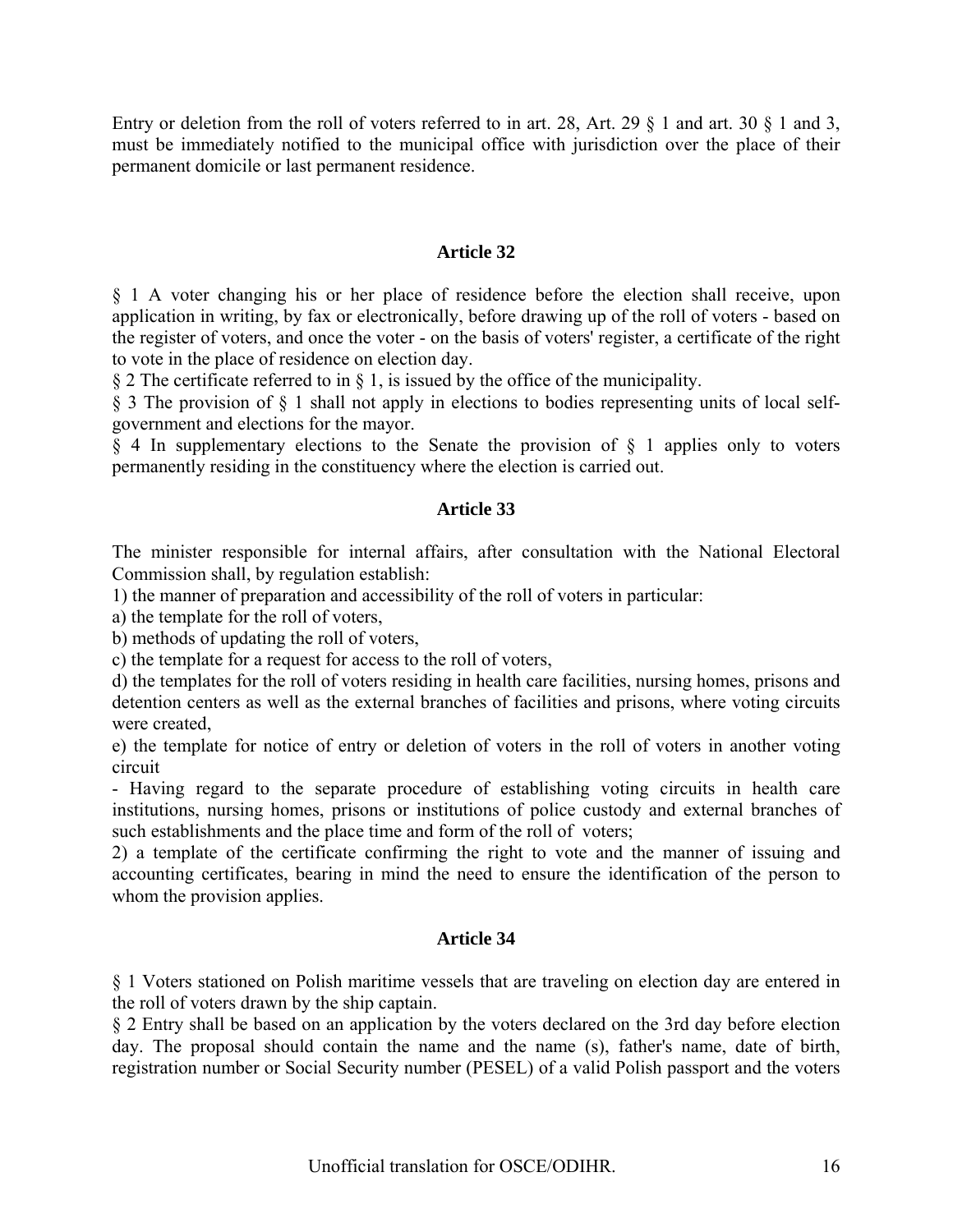address. In the case of European Union citizens who are not Polish citizens, the proposal should contain the number of another valid identity document, as well as place and date of issue.

§ 3 The provision of Art. 32 § 1 shall apply mutatis mutandis to voters stationed on Polish marine vessels, except that the certificate is issued by the ship captain, who drew up the roll of voters.

§ 4 The minister responsible for maritime affairs, after consultation with the National Electoral Commission shall, by regulation, establish and update the roll of voters referred to in § 1, as well as how to notify authorities of the municipalities covered by the roll of voters permanently residing in the people country and the manner of issuing and accounting for, the benefits of the right to vote, given the need to ensure the ability to verify the data contained in the register of voters, security entry and processing of these data, their transmission and reception, and the principle according to which a voter may be entered into the roll of voters.

### **Article 35**

§ 1 Voters living abroad and holding a valid Polish passport, or in the case of European Union citizens who are not Polish citizens holding a valid passport or other document establishing identity shall be entered into the roll of voters compiled the competent consul.

§ 2 Entry shall be based on personal application lodged verbally, in writing, or by phone, telegram, fax or electronically. The application should contain the name and the name (s), father's name, date of birth, social security registration number (PESEL), indication of the place of domicile of the voter abroad, the number of valid Polish passport and the place and date of issue, in the case of Polish citizens staying temporarily abroad - the place of registration of the voter to register of voters. In the case of European Union citizens who are not Polish citizens, the application should include a number of another valid identity document, as well as place and date of issue. Applications can be made no later than the 3rd day before election day.

§ 3 The provision of Art. 32 § 1 shall apply mutatis mutandis to the voters residing overseas and in possession of valid Polish passports, except that the certificate shall be issued by the consul, who drew up the list of voters.

§ 4 The minister responsible for foreign affairs, after consultation with the State Commission for Elections, shall determine, by regulation, the manner in which the roll of voters referred to in § 1 is established, as well as how to notify authorities of the municipalities covered by the roll of voters permanently residing people in the country and the manner of issuing declaration on the right to vote, given the need to ensure the ability to verify the data contained in the roll of voters, security of entry and processing of these data, their transmission and reception, and the principle according to which a voter may be entered into the roll of voter only once.

§ 5 Within the jurisdiction of the European Union member states and countries on the territory of which you can enter on the basis of Polish identity card, a valid identity card shall be considered the equivalent document to a valid Polish passport.

#### **Article 36**

§ 1 Between 21 and 8 days before Election Day, each voter can check at the office of municipality in which the roll of voters was drawn up, whether he or she was included in the roll § 2 The roll of voters is made available for inspection at the office of the municipality.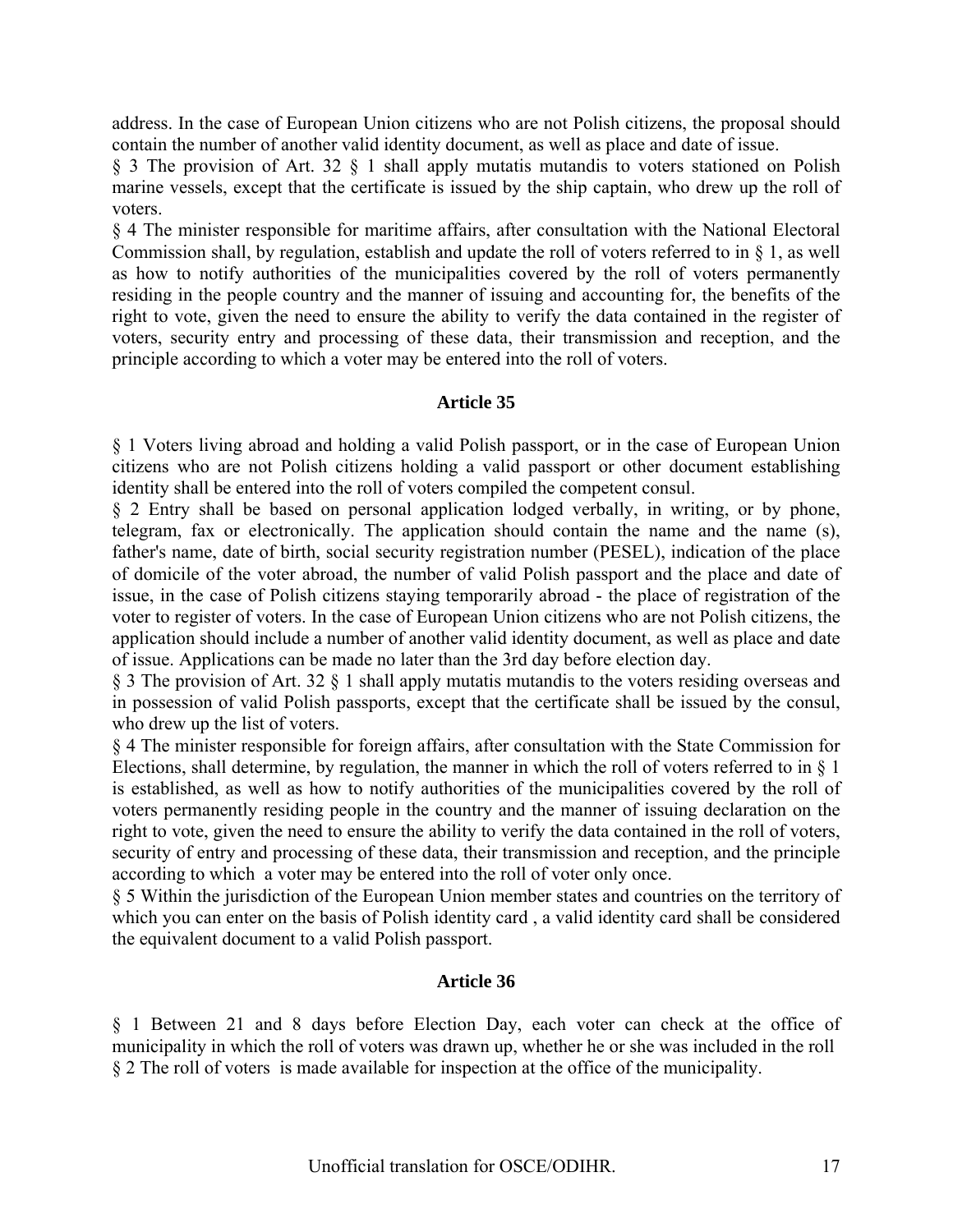§ 3 The mayor shall notify the voter, in the usual manner, that the roll of voters has been draw up and the time and place where it shall be made accessible for inspection.

§ 4 The provisions of § 2 and 3 shall apply mutatis mutandis to the municipality other than the bodies which drew up the list of voters.

### **Article 37**

§ 1 Anyone can file a complaint concerning irregularities in the roll of voters to the body which drew up the roll of voters.

§ 2 In matters referred to in § 1, the provisions of Article. 22 are applicable, except that the time limits for consideration of the complaint and a complaint to the district court amount to 2 days, on the condition specified in § 3

§ 3 Complaints on matters concerning the roll of voters of persons referred to in art. 34 § 1 and art. 35 § 1, respectively shall be promptly reviewed by the ships captain or the consul. Their decisions are not subject to appeal.

## **Chapter 5a**

### **Communication of information about elections to disabled voters**

#### **Article 37a.**

§ 1. A disabled voter listed in a register of voters in a particular commune shall have the right to obtain information about:

- 1. an electoral district and an electoral precinct to which he/she is subject;
- 2. polling stations of precinct electoral commissions mentioned in Article 16 § 1 point 3,being the nearest to a place of residence of a disabled voter;
- 3. conditions for registering a disabled voter on a list of voters in the electoral precinct mentioned in Article 27 § 1;
- 4. a date of elections and voting hours;
- 5. election committees participating in elections, registered candidatesand lists of candidates;
- 6. conditions and forms of voting.

§ 2. The information mentioned in § 1 shall be provided by a commune head or an authorised by him/her worker of a Commune Office in its opening hours, including by telephone or through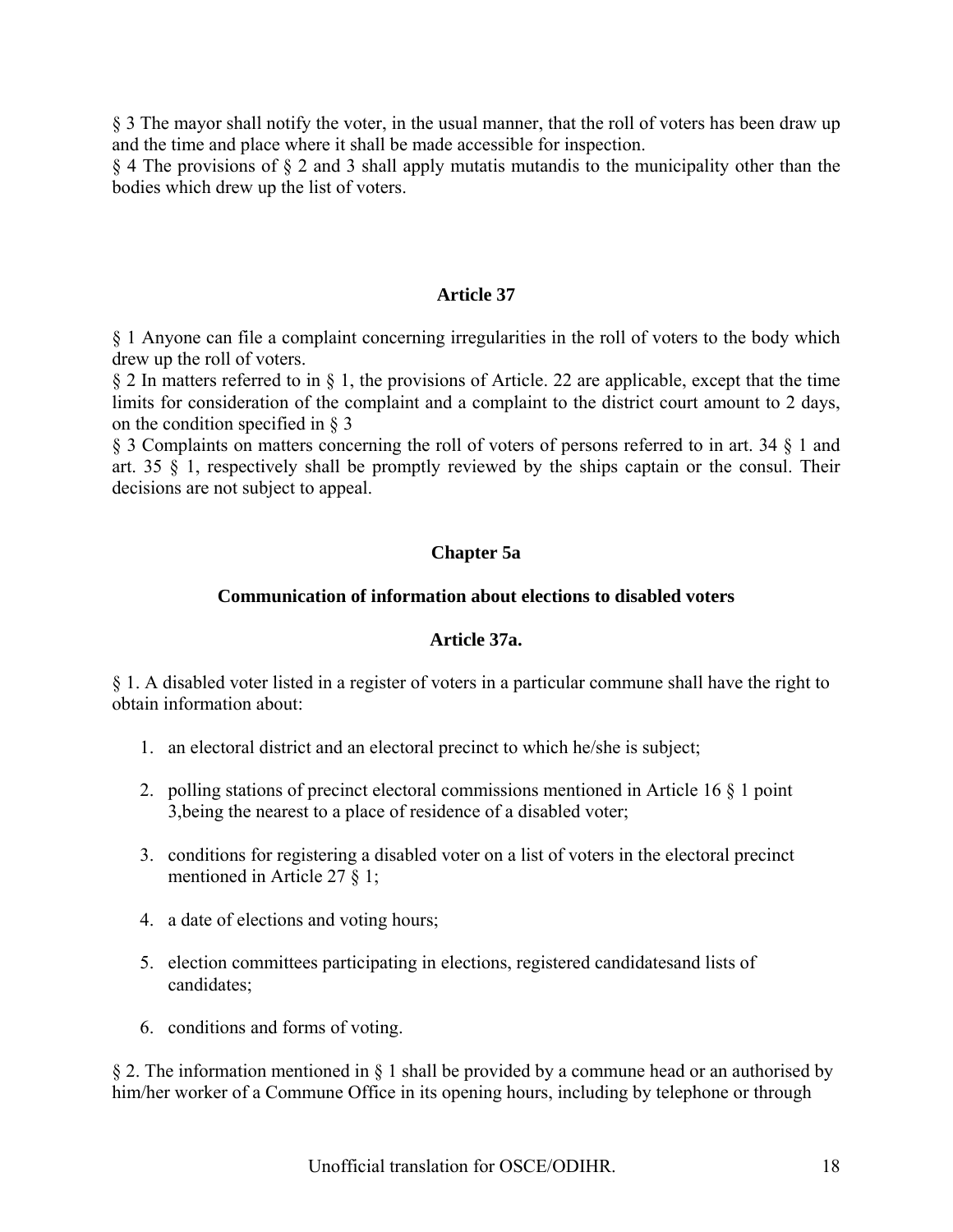printed informative materials sent at the request of a disabled voter, including in an electronic form.

§ 3. A disabled voter shall be provided with the information mentioned in § 1after he/she has given his/her family name, given name(s) and an address of the permanent residence.

§ 4. The information mentioned in § 1 shall also be immediately made known to the public by a commune head by publishing it in the Public Information Bulletin and as is customary in a particular commune.

Article 37b.

§ 1. The National Electoral Commission shall post on a website of the portal mentioned in Article160 § 2 point 1 information on the rights of disabled voters under the code, in a form taking into account different disabilities.

§ 2. The National Electoral Commission shall draw up in Braille informative material about the rights of disabled voters under the code and shall provide it for parties concerned at the request.

Article 37c.

§ 1. Election notices inside and outside a polling station as well as voting results in electoral precincts and districts should be put in places easily accessible for the disabled with reduced mobility.

§ 2. At the request of a disabled voter, a member of a precinct electoral commission shall be obliged to provide texts of election notices orally within the scope of information on election committees participating in elections, on registered candidates and lists of candidates.

### **Chapter 6 Generally applicable provisions for voting**

## **Article 38**

§ 1 Voting shall take place in person, subject to the provisions of Chapter 7

§ 2 A postal vote is considered a personal vote is in the voting circuits of referred to in art. 14 § 1

## **Article 39**

§ 1 Voting takes place on the premises of the constituency electoral commission, hereinafter referred to as "polling station."

§ 2 If the vote is carried out in one day, voting takes place without interruption from 7.00 to 21.00.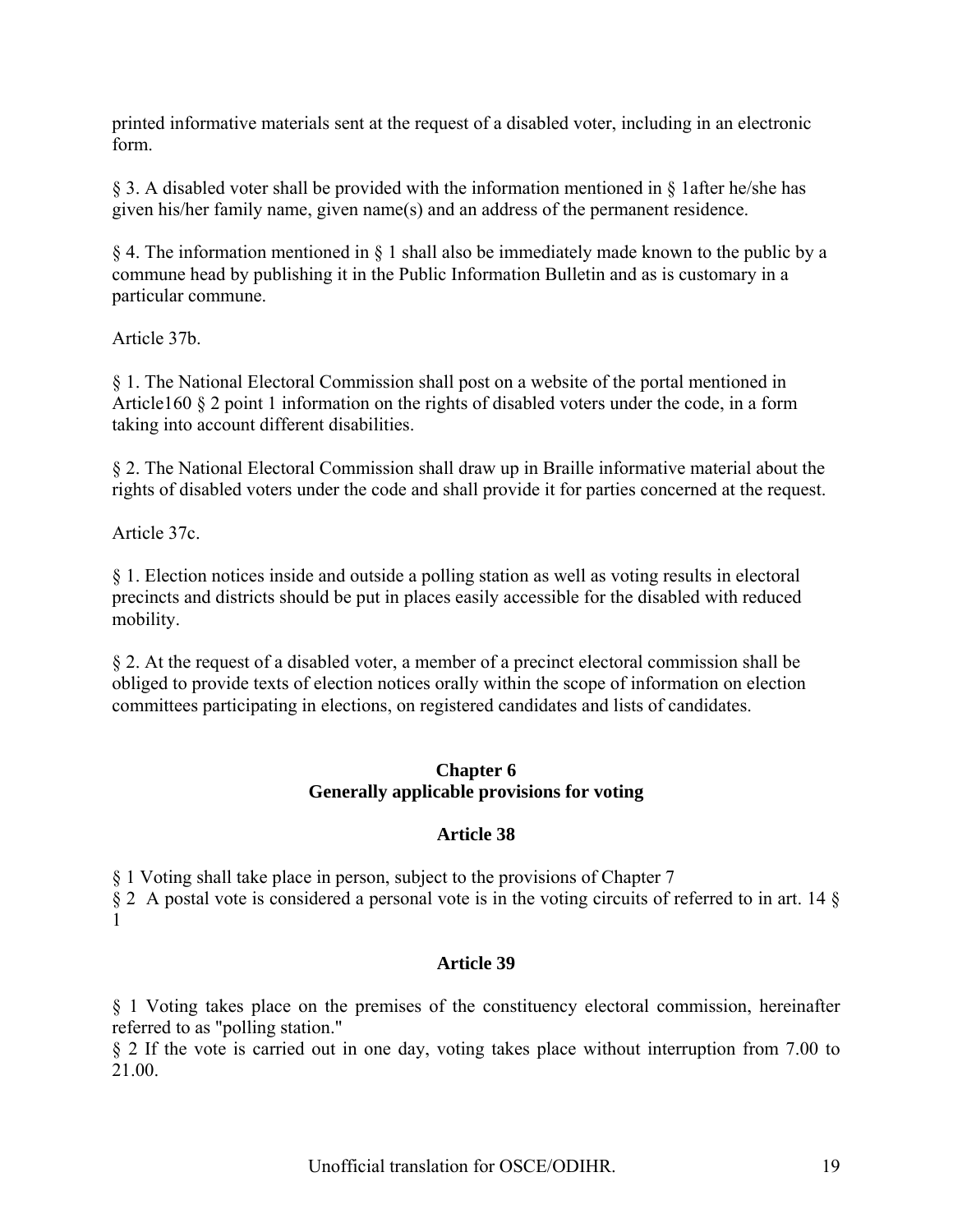§ 3 If the vote is carried out in two days, the vote takes place the first and second day without a break from 7.00 to 21.00; there shall be a break from 21.00 the first day until 7.00 am on the second day.

§ 4 At the end of voting the chairman of the electoral commission announces the end of voting. From that point onwards only voters, who came to the polling station an hour before the end of the voting time, may vote.

§ 5 Voting in voting circuits established in health care facilities and nursing homes may start later than the time stipulated in § 2 and 3

§ 6 Voting in voting circuits established on Polish ships and abroad is between 7.00 and 21.00 hours local time on each day of voting. If a vote were to be completed on the day following the day of voting in the country, voting shall take place the day before.

§ 7 Constituency electoral commissions may order the early termination of voting in voting circuits established on Polish ships, if all voters registered in the roll of voters cast their votes. A decision for early termination of voting can take place not earlier than at 18.00, and if the vote is carried out in two days, no earlier than 18.00 on the second day. The early close of voting shall be immediately notified by the electoral commission chairman to the person heading the institution referred to in art. 12 § 4 and 7, the mayor and the appropriate higher level electoral commission.

### **Article 40**

§ 1 Voting takes place by means of official ballots.

§ 2 The ballot shall contain information on how to vote.

§ 3 The ballot can be printed only on one side. The size and type of font and the size of boxes intended for the placing of the "x" should be the same for the determination of all the lists and candidate names.

§ 4 The ballot card shall have a place for the official seal of the electoral commission and, further in the case of elections:

1) for the President of the Republic - the imprint of the seal of the State Election Commission;

2) to the Sejm, the Senate and the European Parliament – a stamp of the constituency electoral commission;

3) to the council and mayor elections – stamp of the territorial election commission.

§ 5 Templates of ballots are determined by the National Electoral Commission.

## **Article 41**

Adding additional numbers and names, or surnames, or other additions beyond the tables does not affect the validity of the vote cast.

#### **Article 42**

§ 1 Before voting begins the constituency electoral commission checks to see if the ballot box is empty, then closes the ballot box and seals it with a seal, and the committee verifies that there is a roll of voters on site and the number of cards needed for the right to vote to be carried out, as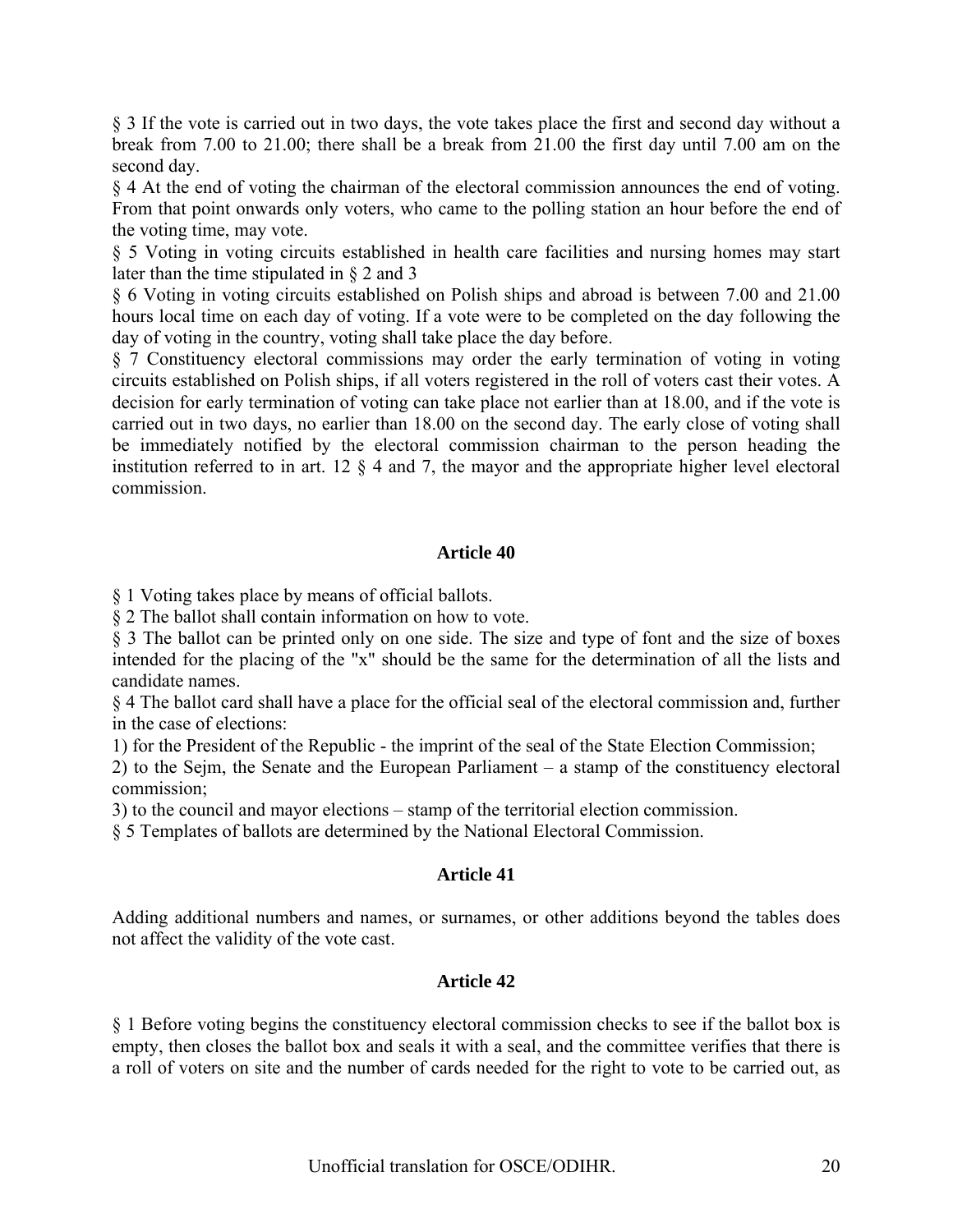well as whether the premises election is a sufficient number of readily accessible areas to ensure the secrecy of the vote.

§ 2 once the ballot box is sealed it may not be opened until the end of voting.

§ 3 from the moment of commencement of voting until the end there must be at least 3 persons present and the polling station who are members of the constituency electoral commission. One of these persons must be the head of the electoral commission or his or her deputy, subject ot he condition specified in Article 43.

§ 4 Stewards may be present on voting day at the polling station and during all actions undertaken by the electoral commission based on a issued in accordance with the provisions of the Code.

### **Article 43**

§ 1 If the vote is carried out within two days, after the first day of voting, the electoral commission shall:

1) seal the opening in the ballot boxes;

2) determined by way of protocol:

a) the number of unused ballot papers,

b) the number of people entitled to vote, the number of people included in the roll of voters,

c) the number of ballot papers issued – based on the signatures of people in the electoral roll.

 $\S 2$  After completing the steps referred to in  $\S 1$ , the electoral commission must place separately in sealed packages unused ballot papers and the roll of voters which, together with the ballot box remain on the premises of the polling station.

§ 3 After the vote on the first day and following the steps referred to in § 1 and 2, the electoral commission chairman closes the perimeter of the polling station and seals the entrance thereto with the official seal of the committee. The mayor provides security of the premises during the break in voting.

§ 4 The electoral commission prepares a protocol which provides the data referred to in § 1 item 2, and makes it public without delay, after the completion of the actions referred to in  $\hat{g}$  3, the provision of Article. 75 § 5 shall apply accordingly. The protocol must be displayed in the premises of the commission, in a place that is easily accessible for those interested. The template for the said protocol is established by the National Electoral Commission.

§ 5 Before the voting begins on the second day the election commission must by way of protocol check that the seals on the entrance to the premises of the committee, the ballot box, and packages with ballot papers and the roll of voters are intact and have not been tampered with.

§ 6 The minister responsible for internal affairs, after consultation with the State Commission for Elections, shall determine, by regulation, the detailed requirements for the protection of the premises during the break in the voting, including rules for the granting of police assistance mayor for the proper protection of these premises.

§ 7 The detailed way in which the electoral commission's activities referred to in § 1-5, shall be carried out, shall be determined by resolution of the National Electoral Commission, providing principles of conduct of elections and protection of ballot boxes, packets and documents related to elections.

§ 8 The provisions of § 1-5 and 7 apply to the voting circuits established in Polish maritime vessels and abroad, except that: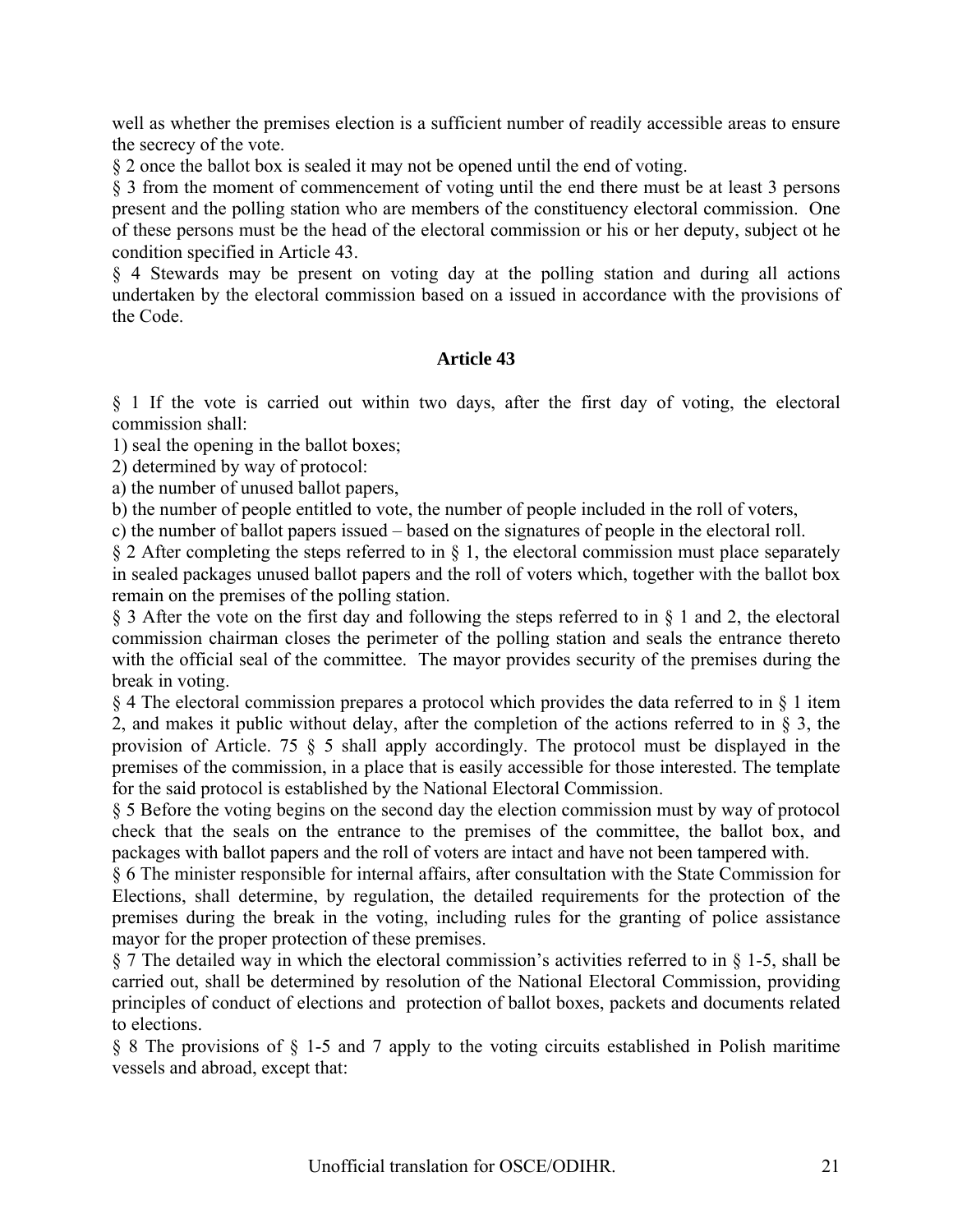1) to ensure protection of the premises referred to in § 3, respectively rests on the captain of the ship and Consul;

2) the minister responsible for maritime affairs, after consultation with the National Electoral Com-mission, shall determine, by regulation, the detailed requirements and responsibility of the captain of the Polish ship on the protection of the premises during a break in the voting, including the rules for granting assistance in order to properly protect these premises;

3) the minister responsible for foreign affairs, after consultation with the National Electoral Commission shall, by regulation, establish the detailed requirements and duties of the consul for the protection of the premises during a break in the voting, including aid rules in order to properly protect these premises.

### **Article 44**

§ 1 The constituency electoral commission, after consultation with the appropriate election commission of higher rank, may order the use of a second ballot box during the vote.

§ 2 The ballot box, referred to in § 1 is an auxiliary ballot box designed solely for inserting ballots by voters in voting circuits in health care facilities and nursing homes.

§ 3 In the case of expression by the voter of the will to use the auxiliary ballot box casting his or her ballot will require the presence of at least two people from two different committees for elections.

§ 4 The provisions of this chapter apply to the procedure of voting with the alternative ballot box.

#### **Article 45**

§ 1 In the premises of the electoral commissions, referred to in art. 14 § 2, second sentence, a second ballot box shall be used.

§ 2 The second ballot box referred to in § 1, is intended only for inserting the envelopes for ballots referred to in art. 65 § 1 point 3

#### **Article 46**

Persons carrying arms are prohibited from entry to the polling station.

#### **Article 47**

§ 1 Voting must not be interrupted. If the vote is interrupted, due to extraordinary events of a temporary nature the electoral commission may order a break, an extension in the time for voting or postponement until the next day. A resolution on the extension or postponement of the vote until the next day must be on the consent of the electoral commission of higher rank. The resolution on this matter should be immediately made public, the committee passed a higher level election, mayor, and sent to the National Electoral Commission through the intermediary of the electoral commission of higher level.

§ 2. The provision of Art. 43 § 5 shall apply.

#### **Article 48**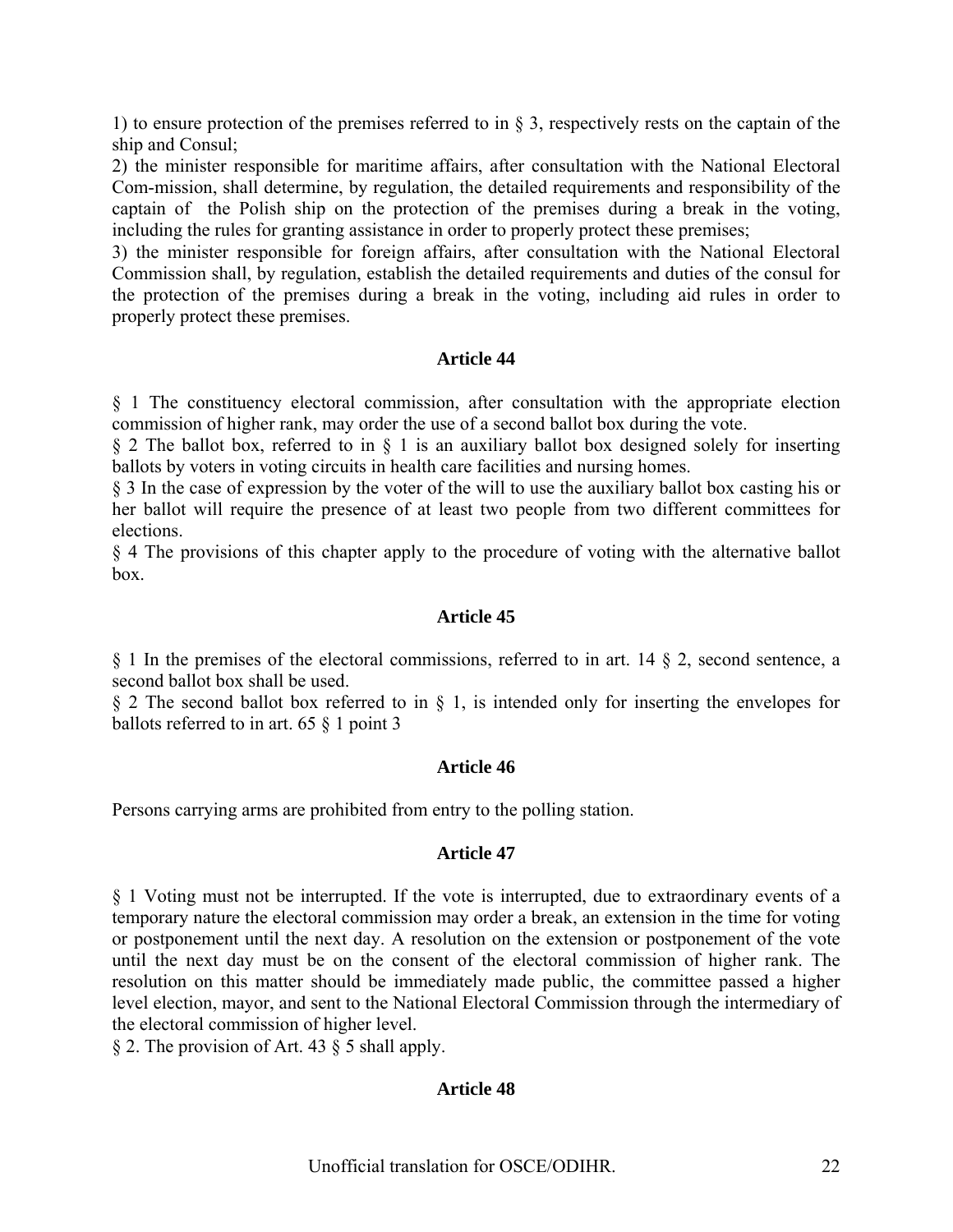§ 1 (Deleted)

§ 2 Only official election notices shall be displayed at the polling station.

§ 3 The National Electoral Commission may decide to display at the polling station and in place ensuring the secrecy of the vote concise information on how to vote for the proper conduct of the elections. This information shall be compiled, according to the formula established by the National Electoral Commission, by the Director of the delegation of the National Electoral Office , who shall also ensure its placement in all the polling stations.

### **Article 49**

§ 1 The Chairman of the constituency electoral commission ensures the secrecy of voting and maintenance of order and peace during the vote.

§ 2 The Chairman of the constituency electoral commission is entitled to request persons violating the order and peace leave the polling station.

§ 3 Upon request of the chairman of the electoral commission the chief of the local police station is obliged to provide necessary assistance.

§ 4 In the event of a breach of order in the polling station, Art. 46 shall not be applicable

### **Article 50**

§ 1 International election observers, invited by the National Electoral Commission, after consultation with the minister for foreign affairs, have the right to observe the elections and the work of electoral bodies, including the constituency electoral commissions.

§ 2 Observers referred to in § 1, have the same powers as stewards, with the exception of making annotations in the official protocol.

§ 3 National Electoral Commission shall issue a certificate to the observers referred to in § 1

## **Article 51**

§ 1 Only the voter entered into the roll of voters is entitled to cote, or his proxy as well as the voter described in the provisions of § 2-4.

§ 2 On the day of voting, the constituency electoral commission may add to the roll of voters:

1) a person presenting a certificate of the right to vote, attaching a certificate to the directory, if the provisions concerning the election provide for the possibility of obtaining such certificate;

2) a person omitted from the roll of voters who proves permanent residence on the territory of given voting circuit, provided that the office of the municipality has confirmed that it has not received a notice of this person's forfeiture of the right to vote or notice of the inclusion of that person on the roll of voters of another voting circuit;

3) A person struck from the inventory for a given circuit to vote in connection with the entering of the person onto the roll of voters in the institutions referred to in art. 12  $\S$  4, if he or she may prove that he or she left the institution on the day before the election day

§ 3 In elections to the Sejm and the Senate, the election of the President of the Republic and the European Parliamentary elections the electoral commission may add person to the roll of voters who on the day of voting is a Polish citizen permanently residing and voting in the country on the basis of a valid Polish passport, subject to proof of permanent residence abroad. In this case,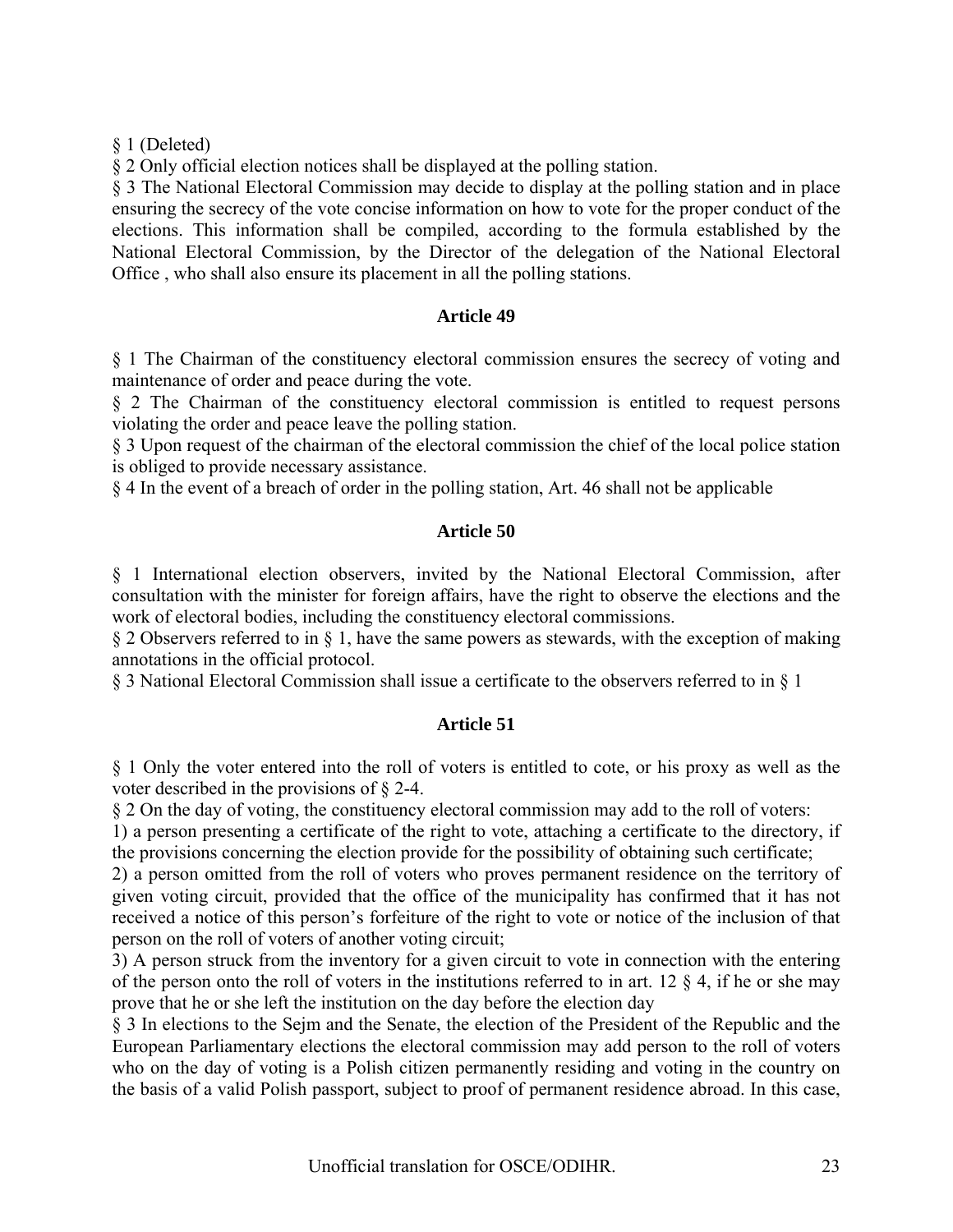the commission makes an annotation of the passport number and validity date in the "remarks" section of the roll of voters as well as placing the seal of the commission and date of voting on a free page of the passport dedicated for visas.

§ 4 The provision of § 2 shall apply accordingly in case the voters entering the institution in art. 12 § 4, on the eve of the election.

### **Article 52**

§ 1 Before voting, the voter must provide proof of identity to the elections commission.

§ 2 A voter, after fulfilling the obligation referred to in paragraph 1 above, shall receive a ballot paper, stamped with the electoral commission's seal, from the commission. A voter shall confirm the receipt of the ballot paper with his/her signature in the section of the list of voters designated for such purpose in the roll of voters.

§ 3 Voters overseas receives a ballot paper only after presenting the electoral commission with a valid polish passport or for citizens of European Union who are not Polish citizens, another valid identity document. Within the European Union countries and the countries to which you can enter with a Polish identity card under the provisions of Article. 35 § 5 are applicable. It it is indicated in the roll of voter that the voter was sent a package of election materials referred to in art. 65 § 1, Article. 66b is applied.

§ 4 A voter who present the electoral commission with a certificate confirming the right to vote shall be allowed to vote, after entry into the roll of voters. The certificate shall be appended to the roll of voters.

§ 5 Upon receiving the ballot paper, a voter shall proceed forthwith to the polling station booth guaranteeing secrecy for voting.

§ 6 The voter puts the card into the ballot box located in an accessible and visible position in the ballot station premises.

§ 7 The voter should put the ballot into the ballot box in such a way so that the printed page is not visible.

## **Article 53**

A disabled voter, upon request, may be assisted in voting by another person who is not a member of a voting circuit electoral commission or a poll observer authorised by the candidates.

### **Chapter 7 Voting by proxy**

#### **Article 54**

§ 1 A voter with a significant or moderate degree of disability within the meaning of the Act of 27 August 1997 on vocational and social rehabilitation and employment of people with disabilities (Journal of Laws of 2010, No. 214, item. 1407, as amended) can give the power of attorney to vote on his or her behalf in the election, hereinafter referred to as '"proxy vote" § 2 The provision of § 1 applies to voters, who are European Union citizens, recognized in the respective European Union Member State, as disabled to the extent referred to in § 1 § 3 The provision of § 1 also applies to voters who at least is 75 years old on the day of elections.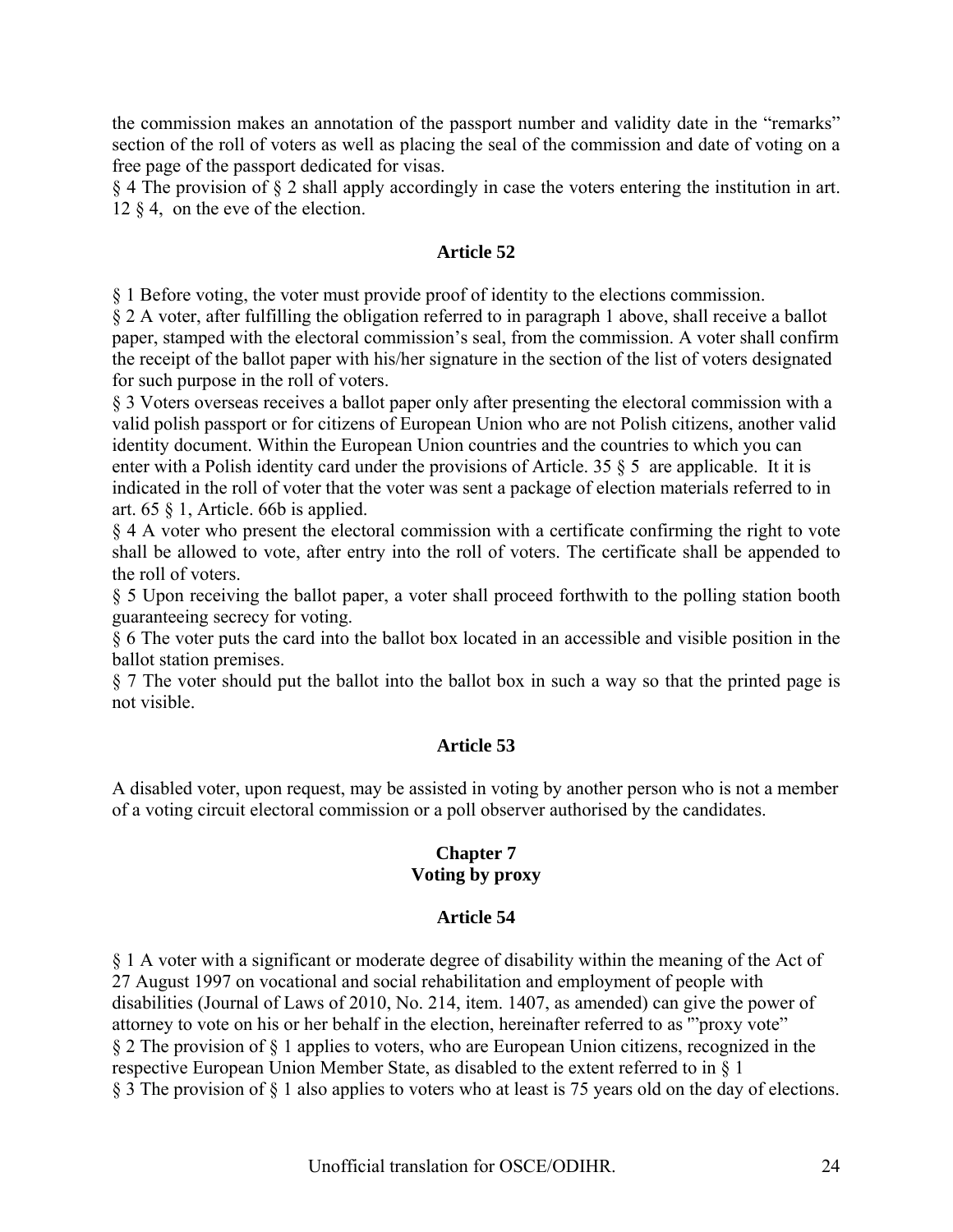§ 4 Voting by proxy is not applicable in case of voting in voting circuits established in the units referred to in art. 12 § 4 and 7 and in the voting circuits established abroad and on Polish maritime vessels.

§ 5 The minister responsible for social security, in consultation with the minister of responsible for health shall determine, by regulation, a list of documents to be issued by the competent authorities of EU Member States, supporting the recognition of a disabled person to a degree corresponding to degrees of disability referred to in § 1

### **Article 55**

§ 1 A proxy may only be a person registered in the same municipality, or having the certified right to vote in the same municipality, as the voter granting power of attorney to vote or having a a special certificate confirming their right to vote if specific provisions of the Code provide for such possibility, subject to  $\S$  4

§ 2 A proxy vote may be taken only from one person, subject to § 3

§ 3 A proxy vote may be taken from two people, if at least one of them is a primary, descendant, spouse, brother, sister, or a dependent relative, under legal custody or guardianship in relation to the proxy.

§ 4 A proxy may not be the person forming part of the electoral commission in the voting circuit of the person providing the power of attorney for the vote, nor stewards or candidates in the election.

### **Article 56**

§ 1 Proxy voting shall be granted before the mayor or another employee authorized by the municipal mayor authorized to draft power of attorney to vote.

§ 2 Act of power of attorney to vote shall be made at the request of the voter, brought before the mayor of the municipality in which the voter is registered, not later than 10 days before election day. The application should include: surname and name (s), father's name, date of birth, Social Security identification number (PESEL) and address of both the voter and the person to be granted power of attorney to vote and a clear indication of the election for which the proxy to vote is being provided.

§ 3 The application referred to in § 2, shall be accompanied by:

1) a copy of the current decision of the competent authority on the degree of disability person granting power of attorney to vote, in the case of voters who are European Union citizens who are not Polish citizens, a sworn translation of the document referred to in art. 54  $\S$  5;

2) the written consent of the person to be the proxy, including name and the name (s) and address, as well as the surname and given name (s) of person granting power of attorney to vote;

3) a copy of the certificate of the right to vote of the proxy - where a person is not a registered voter in the same municipality as the person granting power of attorney to vote and where special provisions of the possibility of obtaining such certification exist.

§ 4 The act of the power of attorney to vote upon verification, based on available official documents and data, should be drawn up in three copies, to be received by the person granting power of attorney, the proxy, and the with the third copy remains in the office of the municipality.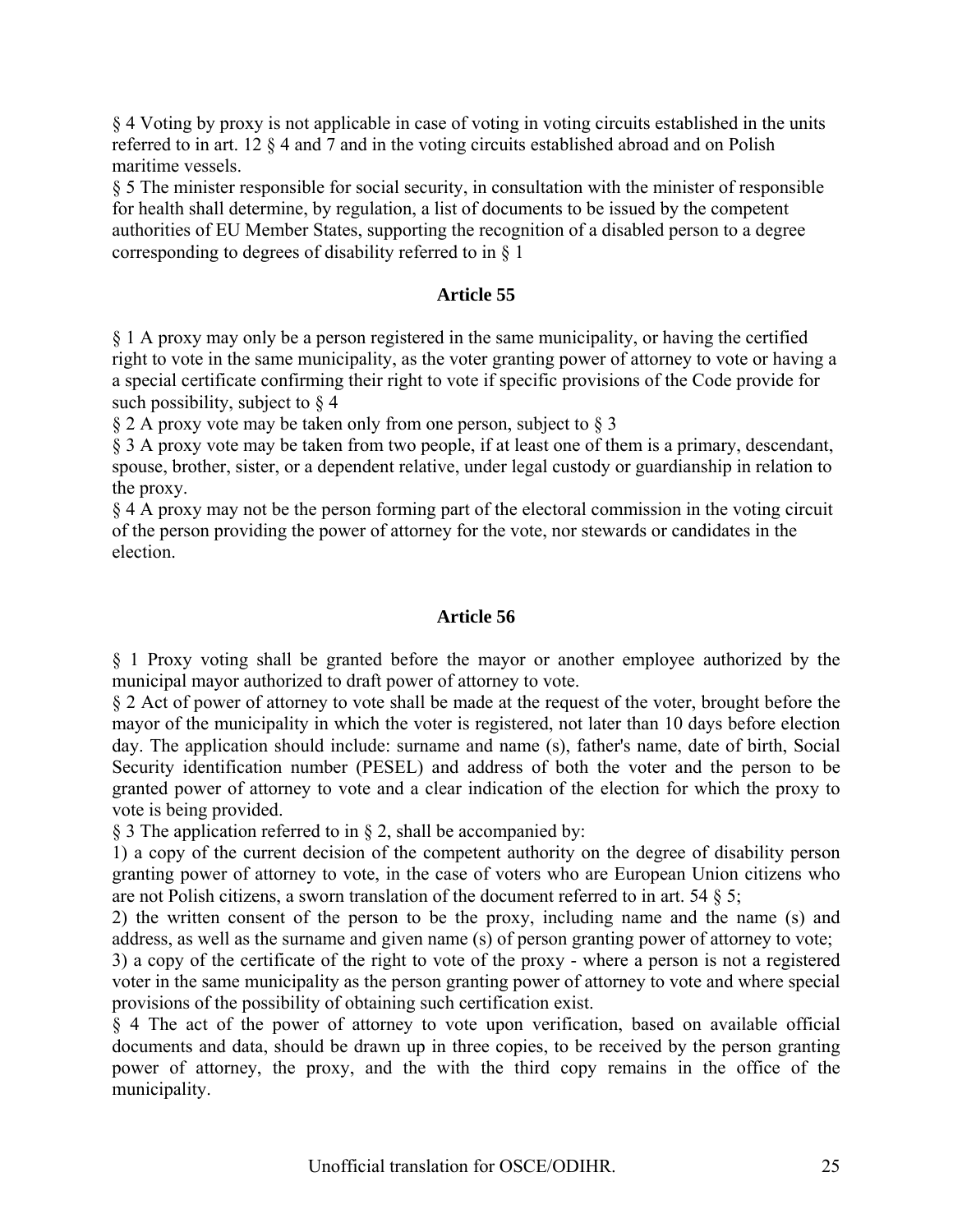§ 5 Act of the power of attorney to vote shall be made in the place of domicile of the voter giving power of attorney for voting indicated in the application referred to in § 2, subject to § 6

§ 6 Act of attorney to vote may be done on the area outside the municipality if the voter so requests in the application referred to in § 2

§ 7 The municipality shall maintain a list of acts of power of attorney to vote, with the annotation of such act having been made.

#### **Article 57**

§ 1 If the request for drawing up of the act of power of attorney does not meet the conditions referred to in art. 54, Art. 55 or art. 56 § 2 and 3, the mayor, within 3 days of receipt of the request, calls on voters to remove defects in the application within 3 days.

§ 2 If the defects can not be removed or they have not been removed within the specified time, mayor refuses to draw up the act on power of attorney with a justification as to the reason for such refusal and serves it immediately on voters.

#### **Article 58**

§ 1 The voter has the right to revoke the power of attorney to vote. Withdrawal of proxy to vote shall be submitted at least 2 days before the election by way of statement of the mayor of the municipality in which such act was made or by delivering it to the appropriate voting circuit.

§ 2 A proxy vote will expire by law in case of:

1) the death or loss of the right to vote by the person granting power of attorney or by the proxy;

2) lack of the preconditions stipulated in art. 55  $\S$  1, or of the conditions, stipulated in art-. 55  $\S$  $4:$ 

3) prior voting in person by the person granting the power of attorney

§ 3 The withdrawal of the power of attorney to vote is noted by the mayor of the municipality prior to transferring the roll of voters to the elections commission of the voting circuit of the person providing the power of attorney .

## **Article 59**

§ 1 Proxy voting is conducted based on the provisions of art. 52 § 2-6, and art. 53, subject to § 3- 5.

§ 2 Before voting, the proxy shows must present the elections commission with a document confirming his or her identity and the power of attorney to cast a vote.

§ 3 The electoral commission makes and annotation of the name and the name (s) proxy voters in the electoral roll in the "remarks" section corresponding to the position, under which the voter providing power of attorney was placed, along with the annotation "proxy" and the act of power of attorney.

§ 4 The proxy must acknowledge receipt of the ballot paper with his or her own legible signature, in the place designated for the voter on the roll of voters.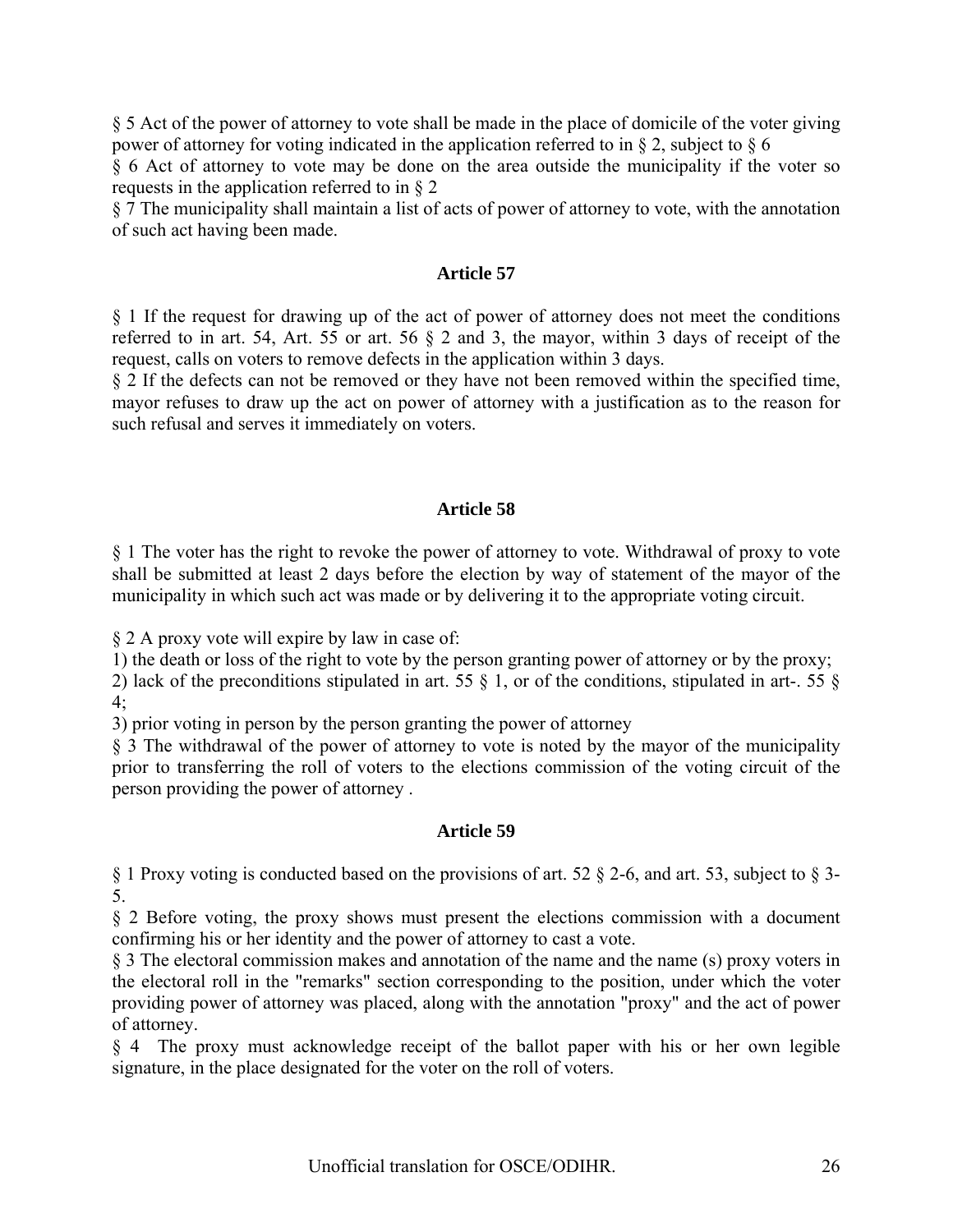§ 5 If the authorization to vote has been withdrawn or has expired the elections commission refuses to issue the proxy card to vote and takes possession of the act of power of attorney.

#### **Article 60**

§ 1 The preparation of an act of power of attorney to vote is a task assigned to the municipality and is free of charge.

§ 2 A proxy can not charge any fee from the voter granting him or her the power of attorney to vote on his or her behalf.

§ 3 It is forbidden to issue the power of attorney to vote for any financial or personal benefit.

#### **Article 61**

The minister responsible for public administration, after consultation with the National Electoral Commission shall determine, by regulation, the detailed procedure of the drawing up of the acts of power of attorney and the necessary templates as well as the application to draw up an act of attorney to vote, consent to receive proxy voting and power of attorney, and the pattern and manner of keeping and updating a list drawn up in acts of power of attorney so as to ensure efficiency and fairness of the proceedings and the credibility of the voting power of the proxy.

#### $(\ldots)$

#### **Chapter 8 Postal Voting in Overseas Voting Circuits**

#### **Article 62**

The voter referred to in Art 35 § 1 may cast a postal vote. Information on the possibility to cast a postal vote and the principles upon which such vote may be cast shall be provided by the consul together with the announcement provided in art. 16  $\S$  3.

#### **Article 63**

§ 1 The notification of the intention to cast a postal vote may be submitted to the competent territorial consul on the 15th day before election day.

§ 2 The notification referred to in § 1 may be made orally, in writing, by telegraph, fax or electronically. The notification should contain the name and name (s), father's name, birth date, social security number (PESEL), voter identification of residence abroad, the number of valid Polish passport and the place and date of issue, place of registration of the voter in the voter register - in the case of Polish citizens temporarily staying abroad, as well as the address to which the package for elections referred to in art. 65  $\S$  1 should be sent. In the case of European Union citizens who are not Polish citizens, the notification should include the number of another valid identity document and place and date of issue.

§ 2a. On the basis of the notification referred to in § 2, the consul enters the voter into the roll of voters appropriate for his or her constituency, referred to in art 14 § 2, second sentence. In this case the provision of art. 35 § 2 shall not apply.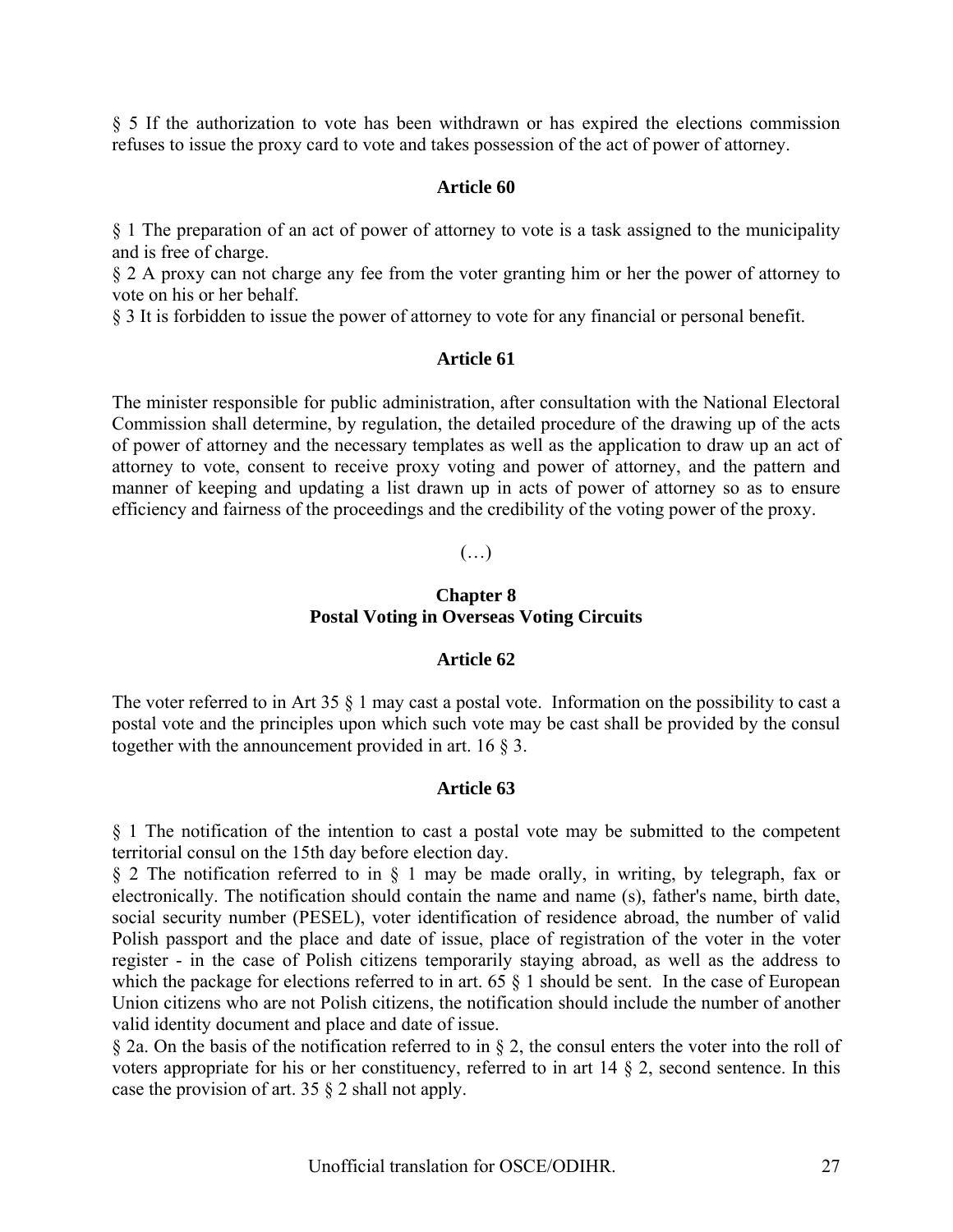§ 3 If the voter declares his or her intention to cast a postal vote referred to in art. 35 § 3, the certificate of permissibility to cast a postal vote is not issues following the sending of the voter of the package for elections, unless the said package is returned intact.

### **Article 64**

In the case that more than one election is being held in one day, the voter who wishes to cast a postal vote, referred to in art. 63, should indicate which elections his or her application concerns. The application may concern all elections simultaneously conducted on the same day. The action mentioned in art 66 should be undertaken by the voter for each election separately.

### **Article 65**

§ 1 The Consul immediately upon receipt from the relevant election commission ballots, however not later than 10 days before election day, sends to voters entered in the roll of voters, who expressed his intention to vote by post, the voting package containing:

1) addressed return envelope;

2) the ballot paper or papers;

3) an envelope for the ballot paper(s), hereinafter "the ballot paper envelope";

4) a statement of personal and secret casting of the vote;

5) voting instructions

§ 2 The ballot paper envelope shall be marked "envelope for the ballot paper." The return envelope must be addressed to the appropriate consulate. Envelopes must not contain any other marks.

§ 3 The form and size of the envelope, envelopes for ballot papers, the statement referred to in § 1 point 4 and the voting instruction shall be specified by the National Electoral Commission.

§ 4 The consul, under the heading "remarks" on the roll of voters shall make the annotation that the voting package has been sent to the person who expressed their intention to cast a postal vote

#### **Article 65a**

In the case referred to in art. 64, the consul shall send to the voters separate packages for the appropriate elections.

#### **Article 66**

§ 1 A voter who casts a postal vote shall fill in the ballot paper and insert it into the ballot paper envelope, sealing it and subsequently inserting it into the return envelope together with the signed declaration and shall return it by mail at his or her own cost to the address of the consul.

§ 2 The Consul transfers all the return enveloped to the appropriate commission by end of voting.

§ 3 Ballot paper envelopes which have been taken out of the return envelopes submitted by the consul are into the ballot box referred to in art. 45

§ 4 (Deleted).

#### **Article 66a**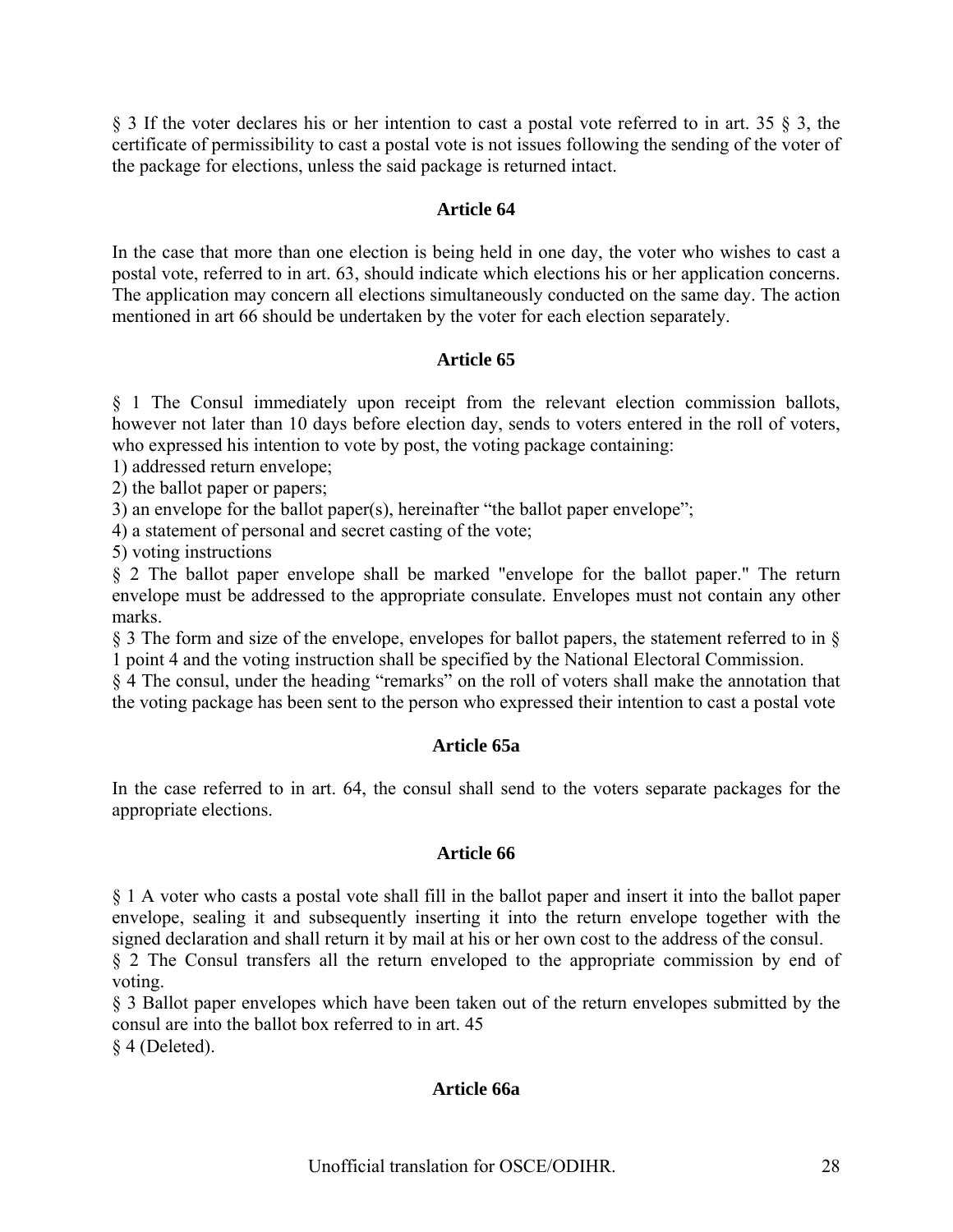Return envelopes, which the consul received after the deadline referred to in art. 66 § 2, and undeliverable packages sent to the address indicated by the voter, remain in the deposit with the consul until such time as the validity of elections is announced by the Supreme Court.

#### **Article 66b**

A voter, to whom the voting package was sent by mail, may deliver the ballot paper envelope in person to the appropriate electoral commission. The provision of Art. 66 § 3 shall apply.

#### **Article 67**

A repeated vote in the election of the President of the Republic and the re-election of the President of the Republic are subject to the following shortened time limits:

1) as referred to in art. 63  $\S$  1 - to 10 days before voting or elections;

2) as referred to in art. 65  $\S$  1 - to 7 days prior to voting or elections.

#### **Article 68**

The National Electoral Commission, after consulting with the minister competent for foreign affairs, shall determine by resolution the technical conditions of postal voting, accounting for, in particular:

1) mode of transmission of the voting package,

2) the manner of securing the ballot box referred to in art. 45,

3) the handling of ballot papers in return envelopes,

4) the treatment of envelopes and voting packages referred to in art. 66a

- in compliance with the respect for principles of conduct of elections and to protect the ballot box referred to in art. 45, in particular regarding the returned voting packages and ballot paper(s)

#### **Chapter 9 Establishment of results of voting in voting circuits**

#### **Article 69**

§ 1 The circuit electoral commission, immediately after voting has been concluded, shall establish the results of voting in the voting circuit

§ 2 If the elections are held over two days, the circuit commission shall establish the result of the elections at the end of the second day.

§ 3 The circuit electoral commission shall establish the results of voting in the ward appropriately to the elections being held.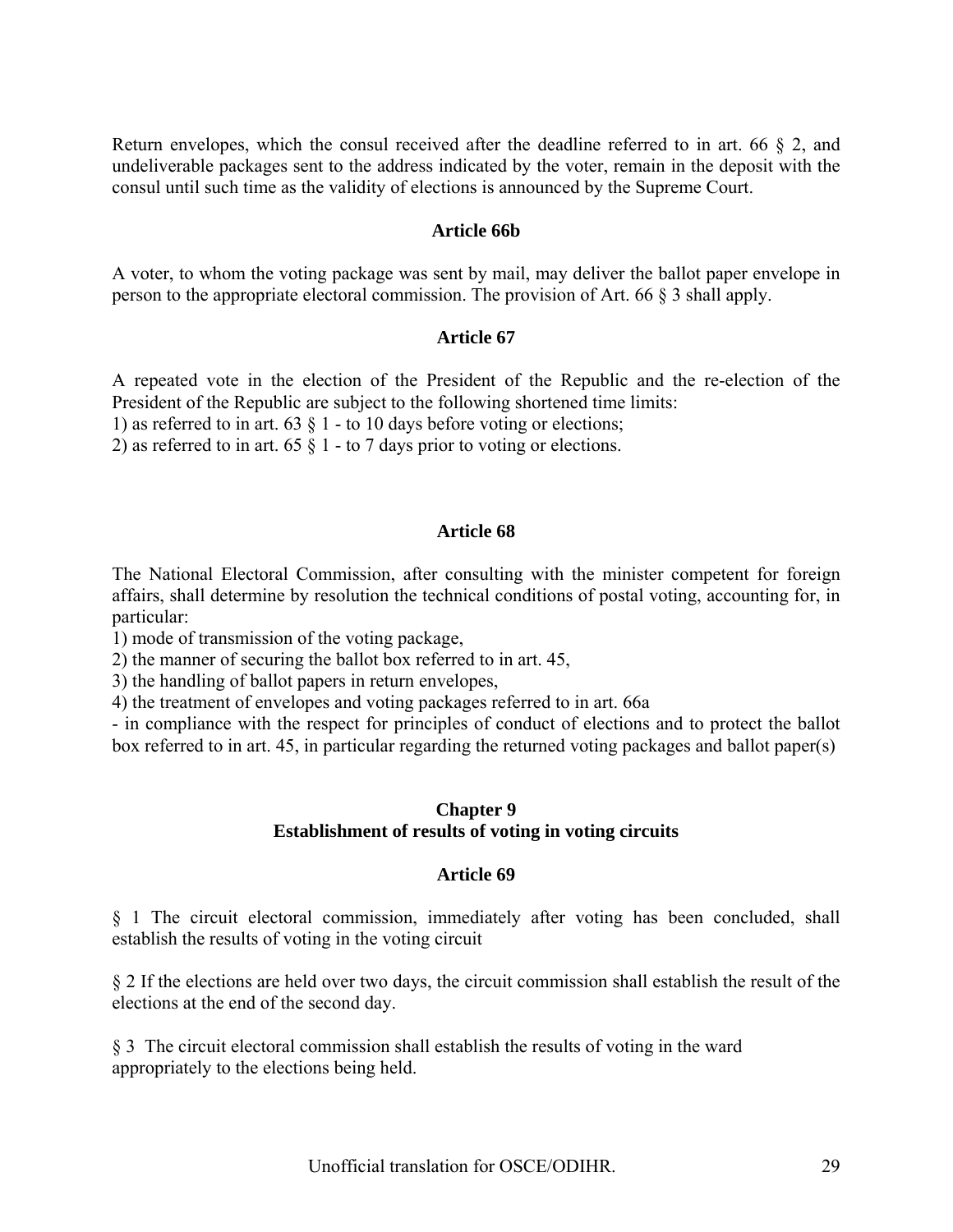§ 4 Specific provisions of this Act establish the principles of validity of the vote.

## **Article 70**

§ 1 Immediately following the close of voting the chairperson of the elections commission shall seal the ballot box, in the presence of the members of the commission.

§ 2 The commission shall establish, on the basis of the actual list of voters, the number of persons entitled to vote and the number of voters to whom ballot papers were delivered

§ 3 The commission shall establish the number of unused ballot papers and then shall place them into sealed packages

## **Article 71**

§ 1 Following the execution of the obligation referred to in Article 70 above, the chairperson, assisted by the commission, shall open the ballot box, following which the commission shall count the ballot papers contained therein.

§ 2 Ballot papers torn completely into two or more pieces shall not be included in the count referred to in § 1

§ 3 Should the number of ballot papers taken from the ballot box exceed the number of ballot papers delivered, the commission shall indicate the probable cause of such discrepancy.

# (…)

## **Article 72**

§ 1 The circuit commission in the voting circuit referred to in art 14 § 1, establishes the results of the election in the circuit, taking into account also the postal votes cast as taken out from the return envelopes placed in the second ballot box, referred to in Art 45

§ 2 The circuit commission establishes the number of voting packages and number of ballot papers taken out of the return envelopes and records this in the protocol of voting in the circuit.

§ 3 If the return envelope does not contain the declaration referred to in art 65 § 1 pt 4, or if the ballot paper envelope is not sealed, the circuit commission shall destroy the envelope and ballot paper.

#### **Article 73**

Ballot papers of which are not official and do not bear the seal of the election commission are deemed invalid.

## **Article 74**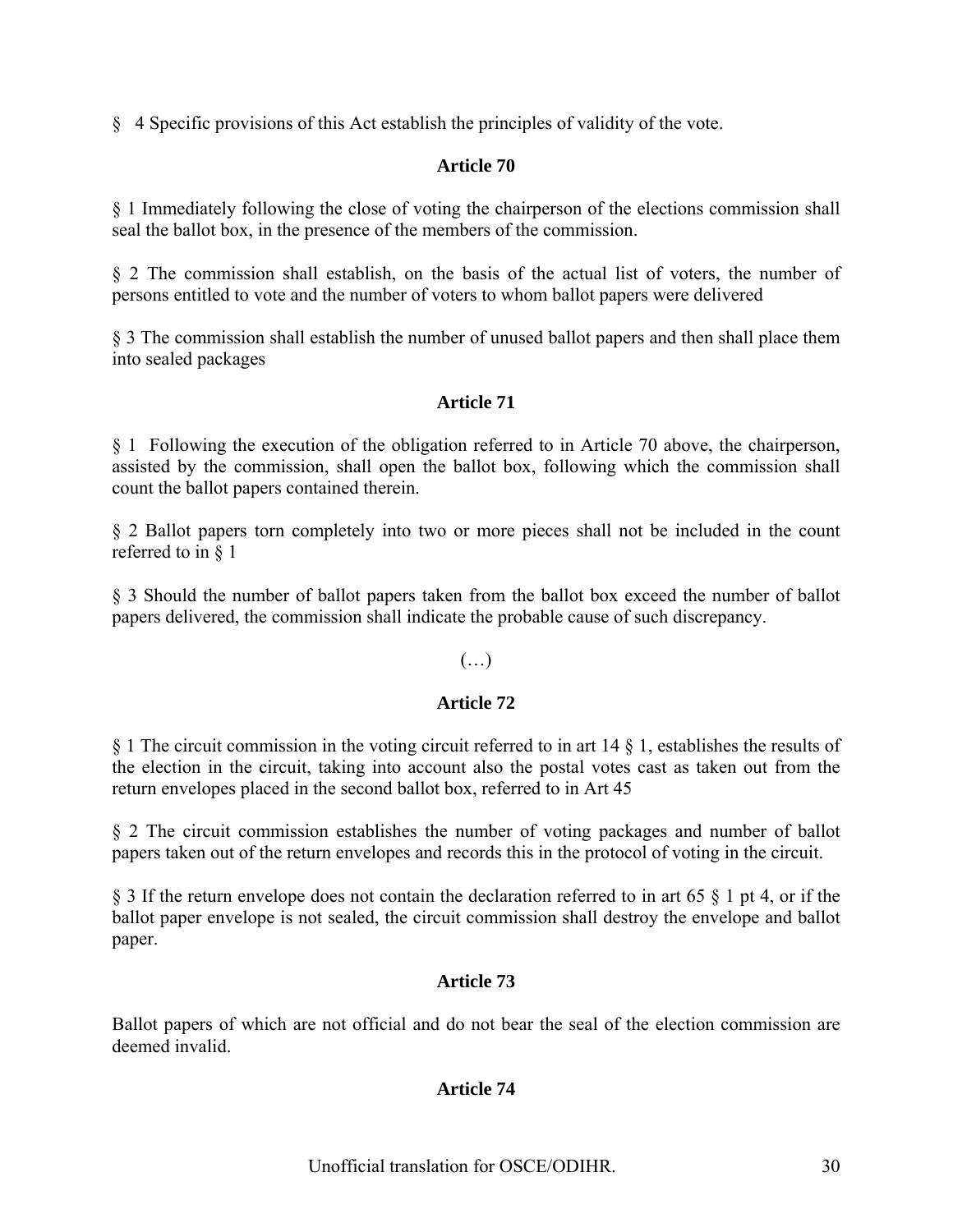The number of valid ballot papers shall be considered as the number of person who cast their vote.

## **Article 75**

§ 1 The circuit electoral commission shall draw up, in two copies, the protocol of voting in the circuit in relevant elections

§ 2 The protocol referred to in § 1, should contain the data referred to in Article 70 § 2 as well as, in accordance with the given elections, the number of invalid votes, the number of valid votes cast for each of the candidates or lists and each candidate from such list.

§ 3 Furthermore, the protocol should note the figures referred to in Article 70 § 3 and 71 § 1 as well as the number of voters voting by proxy.

§ 4 The protocol should specify the time of commencement and conclusion of voting and a summary of the orders and decisions issued as well as of other matters related to the conduct of voting.

§ 5 All members of the electoral commission present at the drawing up of the protocol shall sign it. The protocol shall be stamped with the seal of the commission.

§ 6 Poll stewards shall have the right to enter comments into the protocol, specifying the precise complaints. Annotations on the complaints entered shall be inserted in the protocol.

§ 7 The provisions of § 6 shall be applied accordingly to the members of the electoral commission; the application of provisions of  $\S$  6 shall not exempt members from the duty to sign the record

§ 8 Templates of protocols referred to in § 1 shall be established by the National Election Commission

## **Article 76**

§ 1 The voting protocol shall be transmitted as follows:

1) to the representative referred to in Article. 173, designated by the competent electoral commission of higher rank; in the elections to the Sejm and the Senate, the election of the President of the Republic and in the elections to the European Parliament,;

2) to the - municipal electoral commission; in elections to the municipal council and mayor elections;

3) to the county election commission.; in the elections for district council and the regional council region

§ 2 The representative referred to in § 1 item 1, checks for compliance to determine the correctness of the arithmetic results of the vote in the circuit and confirms the correctness of circuit electoral commission the set of results or shows the incompatibility of the arithmetic data in the protocol, which circuit electoral commission is obliged to explain and appropriately improve and make public the corrected result as per the procedure specified in Article. 77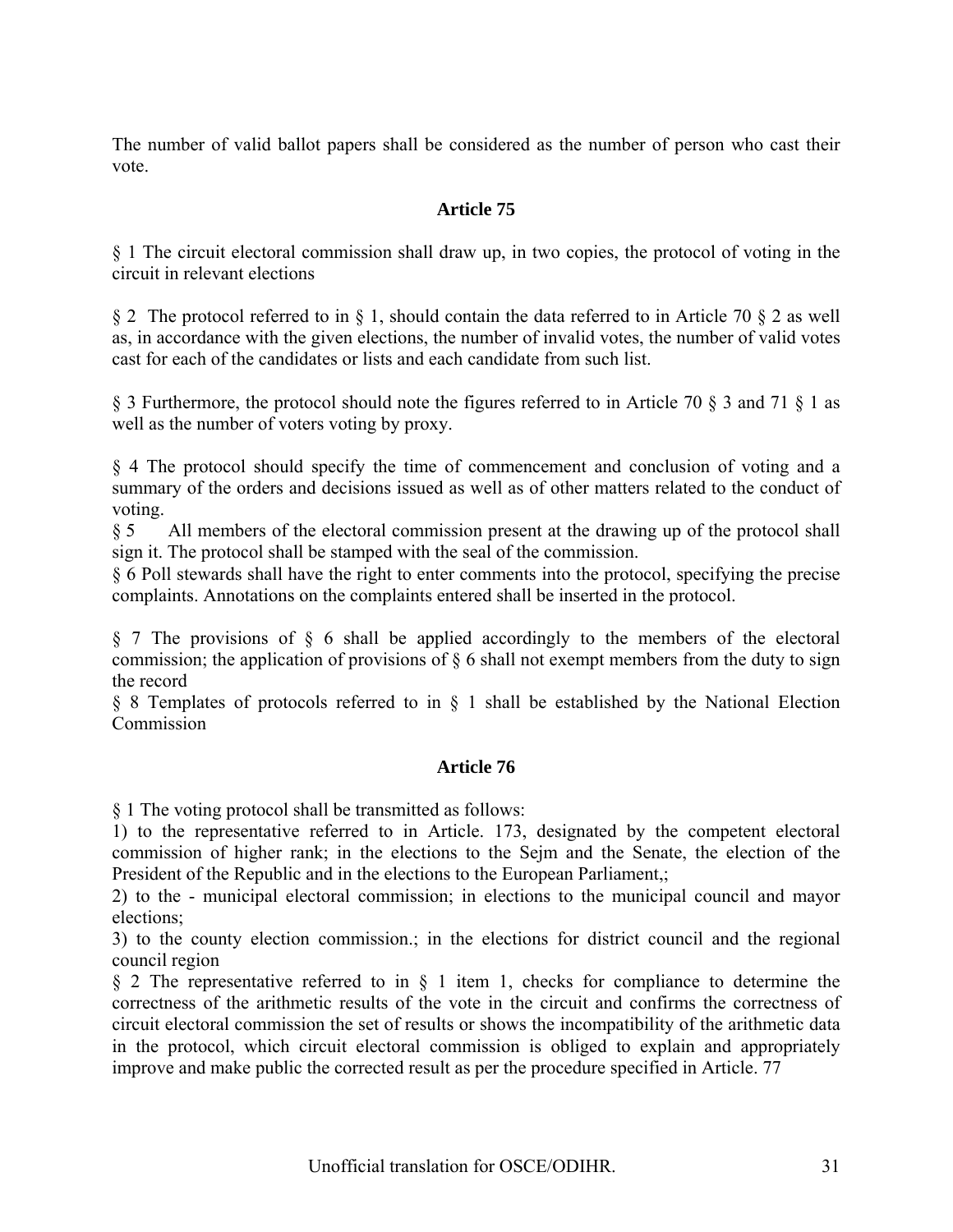§ 3 Electoral Commissions referred to in § 1 point 2 and 3, check for compliance to determine the correctness of the arithmetic results of the vote in the circuit. In the case it finds inconsistencies in the protocol data arithmetic, the circuit electoral commission is obliged to explain and improve, and make public the corrected result as per the procedure specified in § 4 The manner of transmission and reception and the treatment of the protocol, referred to in § 1, is defined by the National Electoral Commission.

#### **Article 77**

The circuit electoral commission shall immediately make public the results of voting in the circuit, by posting in the polling station, in a place easily accessible to voters, a copy of the minutes of voting in the circuit.

### **Article 78**

§ 1 The chairperson of the electoral commission shall immediately transmit to the appropriate higher level electoral commission, in a sealed envelope, a copy of the minutes by vote of the circuit, along with explanations for reports of alleged commission of acts referred to in art. 75 § 6 and 7. Poll stewards are entitled to participate in the transfer of the protocol.

§ 2 Voting results of the circuits established abroad are transferred to the constituency electoral commission responsible for the district of Warsaw, and the results of the circuits established on Polish maritime vessels shall be transferred to the commission appropriate for the registered seat of the proprietor of the ship.

§ 3 Principles and procedures of the providing the result of the vote in the voting circuit to the higher ranked committee commission referred to in  $\S$  2, shall be defined by the National Electoral Commission, after consulting the appropriate Minister responsible for foreign affairs and minister responsible for maritime affairs.

#### **Article 79**

§ 1 After completing the steps referred to in Article. 78, the chairman of the circuit electoral commission shall immediately, in the manner determined by the National Electoral Commission submit as appropriate, to the mayor, consul, or the ship captain, the ballot papers and the stamp of the committee.

§ 2 The documents referred to in § 1 shall be made available to the competent court in connection with electoral complaints and at the request of the courts, prosecutors or police, for criminal proceedings.

#### **Article 80**

§ 1 During the time of voting the National Electoral Commission provides the number of people included in the roll of voters and the number of voters that have been issued with ballot papers. § 2 During the time of voting, the circuit electoral commissions provide the National Election Commission with the figures referred to in art. 70 § 2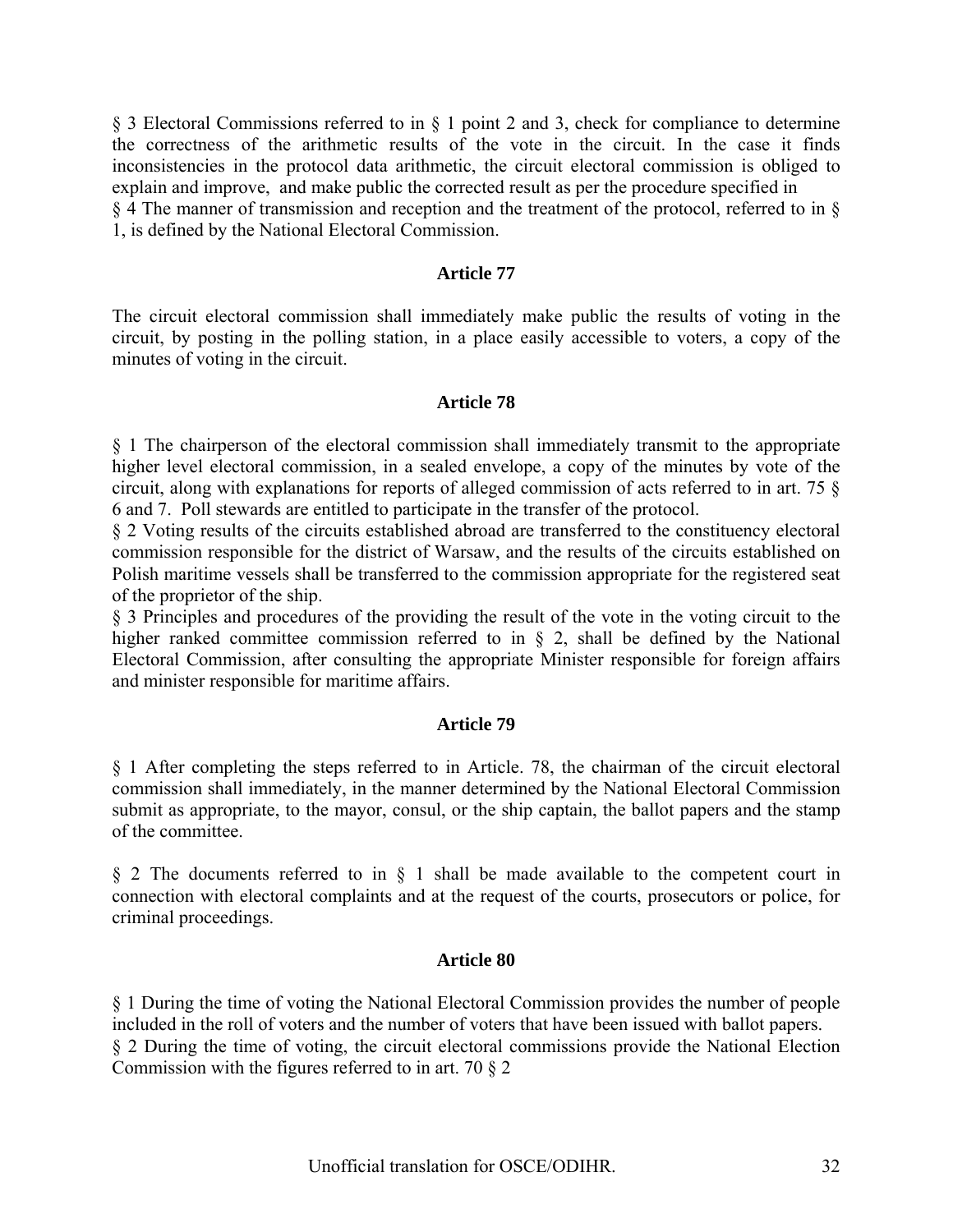§ 3 The National Electoral Commission shall determine the mode and method of data transmission, referred to in § 2

### **Article 81**

§ 1 The National Electoral Commission may after the vote, and before determining the results of the election publish partial unofficial results of voting in elections to the Sejm and the Senate, the election of the President of the Republic and elections to the European Parliament in the Polish Republic, established on the basis information on the results of voting in the circuits received electronically.

§ 2 The mode and manner of reporting referred to in § 1, is established by the National Electoral Commission

### **Chapter 10 Elections complaints**

#### **Article 82**

§ 1 A complaint regarding the validity of the elections, the validity of elections in the constituency or the elections of a particular person may be lodged as a result of:

 1) committing of a crime against the elections, as defined in Chapter XXXI of the Criminal Code designed to influence the voting, establish the voting results and election results, or

 2) breach of the provisions of the Code relating to voting, or a determination of results of the election, affecting the outcome of elections.

 § 2 Complaints regarding the validity of the election as a result of crime against the elections referred to in § 1, or infringement by the competent authority of the electoral provisions of the Code relating to voting, or determination of results of the election results can be submitted by a voter who was entered on the roll of voters in one of the voting circuits

 § 3 A complaint against the validity of elections in the constituency or against the election of a Member, Senator, MEP, councilor or mayor may be submitted by a voter, whose name was in the register of voters in one circuit in the constituency, on election day.

 § 4 The complaint against the election of President of the Republic may be submitted by a voter whose name was on the roll or voter in one of the voting circuits on election day.

 § 5 The right to lodge a protest shall be also vested in a chairperson of the respective election commission as well as in a representative of an election committee with power of attorney.

## **Article 83**

§ 1 Electoral complaints are lodged with the court indicated in specific provisions of the Code.

 § 2 Rules on lodging of complaints and their mode of processing, and rules on declaring of the validity of the election are laid down in specific provisions of the Code.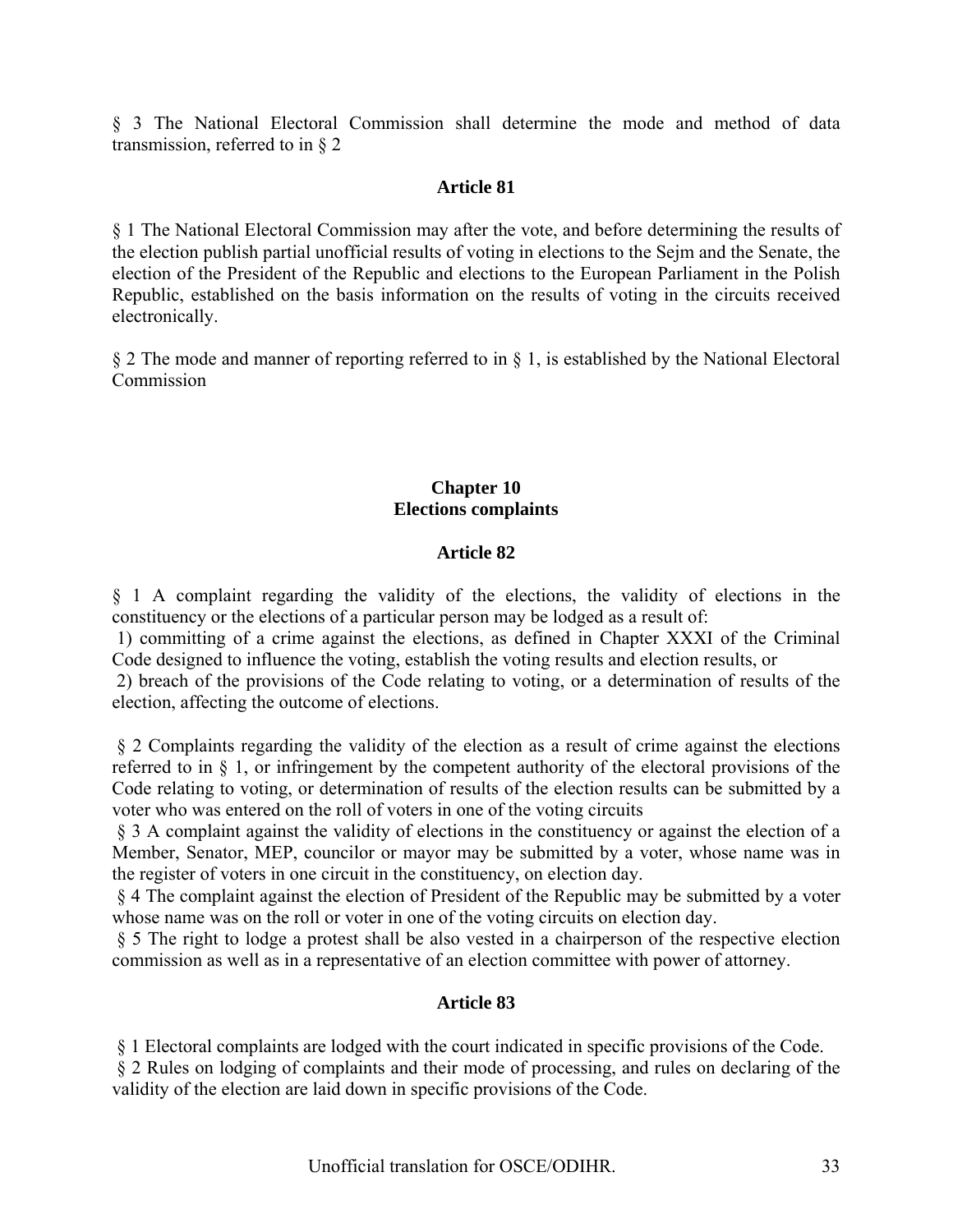## **Chapter 11 Election committees**

### **Article 84**

§ 1 Election committees shall have the right to nominate candidates for election. Electoral committees also perform other election activities, in particular, based on the principle of exclusivity, conduct campaigns for candidates.

§ 2 In elections to the Sejm and the Senate and in the European Parliament, electoral committees may be created by political parties and coalitions of political parties and by voters.

§ 3 In the election of the President of the Republic electoral committees may be created only by the voters.

§ 4 In the elections to bodies representing local government and elections for mayor, election committees may be created by political parties and party coalitions of parties, associations and social organizations, hereinafter referred to as "organizations" and by the voters.

## **Article 85**

§ 1 Activities specified in the Code, relating to the creation of the election committee may be executed from the moment of announcement of elections to the date of acceptance by a competent authority of the notice for the formation of the election committee.

§ 2 Actions taken before announcement of elections are invalid.

#### **Article 86**

§ 1 The function of an election committee of a political party is fulfilled by the body vested with the power to represent it externally.

§ 2 The body of the political party referred to in § 1 shall inform the competent electoral body tof the creation of an independent committee and of the intention to nominate candidates and to appoint:

1) legal representative, subject to Art. 127, to act for and on behalf of the election committee;

2) financial representative referred to in art. 127

§ 3 The notice referred to in § 2, shall also provide:

1) the name of the election committee formed in accordance with the provisions of Article. 92 and art. 95 and address of the committee and the registration number under which the political party is registered in the register of political parties;

2) name (s), name, address and social security identification number (PESEL) of the representative referred to in § 2 point 1;

3) name (s), name, address and social security identification number of the financial agent referred to in § 2 paragraph 2

## **Article 87**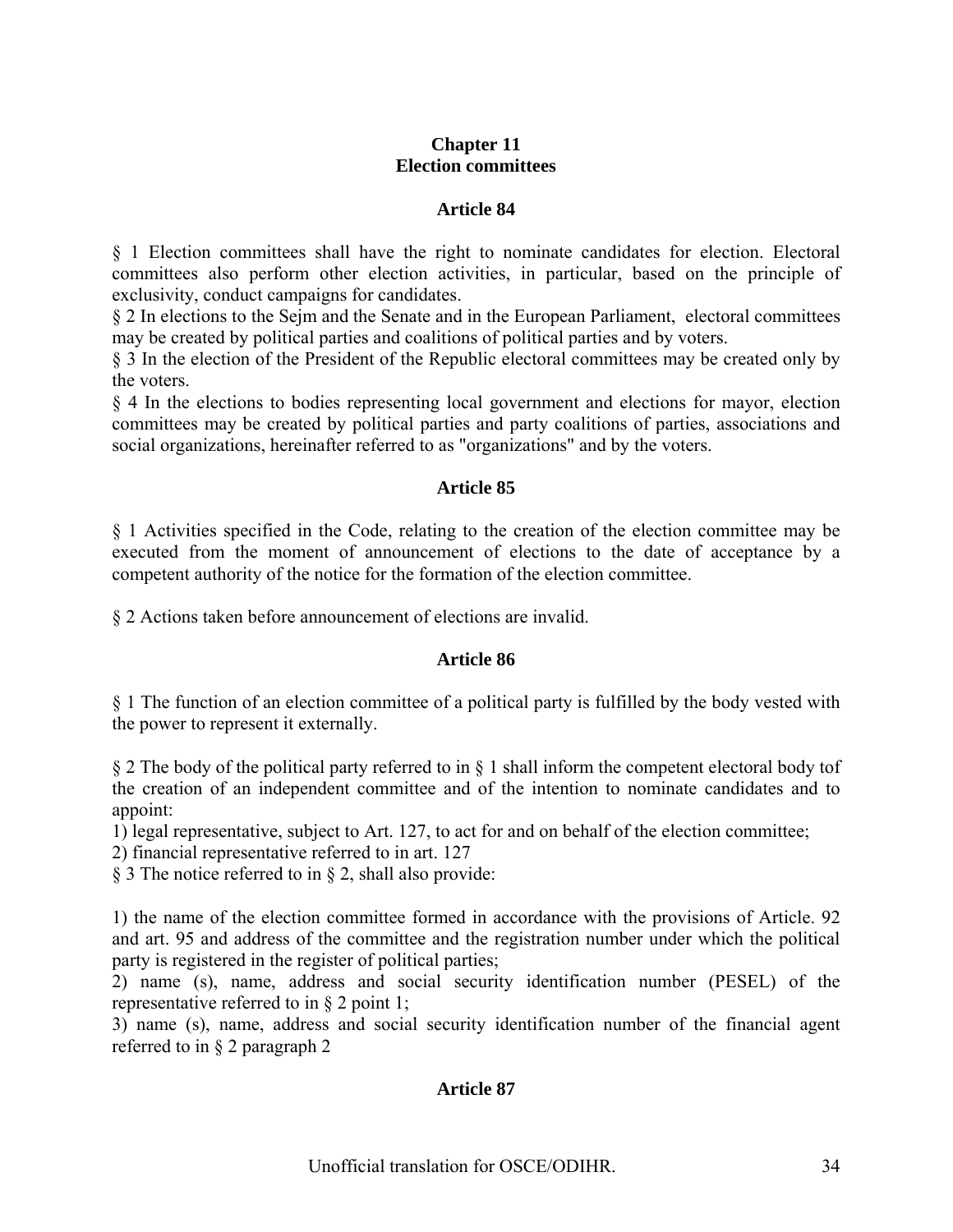§ 1 Political parties may form electoral coalitions in order to jointly propose candidates. A political party can be a part of only one electoral coalition.

§ 2 Election activities on behalf of the electoral coalition are performed by an coalition committee formed by the bodies of the political parties authorized to represent the parties externally.

§ 3 The coalition committee shall include at least 10 persons designated by the political parties referred to in § 2

§ 4 The coalition election committee shall appoint:

1) legal representative, subject to Art. 127, to act for and on behalf of the election committee;

2) financial representative referred to in art. 127

§ 5 The representative referred to in § 4 point 1, informs the competent authority of the establishment of the coalition election committee and the appointment of representatives referred to in  $\delta$  4

§ 6 The notice referred to in § 5, shall also provide:

1) the name of the election committee of a coalition formed in accordance with the provisions of Article. 92 and art. 95 and the address of the committee and the identification numbers under which political parties forming the coalition are entered into in the register of political parties;

2) name (s), name, address and social security identification number (PESEL) of the representative referred to in § 4 point 1;

3) name (s), name, address and social security identification number (PESEL) of the financial agent referred to in § 4 point 2

#### **Article 88**

§ 1 The function of representing the election committee of an organization is fulfilled by the body authorized to represent it externally.

§ 2 The authority referred to in § 1 shall appoints:

1) legal representative, subject to Art. 127, to act for and on behalf of the election committee;

2) financial representative referred to art. 127

§ 3 The authority referred to in § 1, must notify the appropriate electoral organ of the establishment of the electoral committee and the appointment of representatives referred to in § 2 § 4 The notice referred to in § 3, shall also include:

1) the name of the election committee formed in accordance with the provisions of Article. 92 and art. 95 and address of the committee and the registration number under which the organization is a registered ;

2) name (s), name, address and Social Security identification number (PESEL) of the representative referred to in § 2 point 1;

3) name (s), name, address and Social Security identification number (PESEL)of the financial representative referred to in § 2 paragraph 2

#### **Article 89**

§ 1 An electoral committee may be formed by at least 15 citizens with the right to vote.

§ 2 The Voters Election Committee shall appoint:

1) legal representative, subject to Art. 127, to act for and on behalf of the election committee;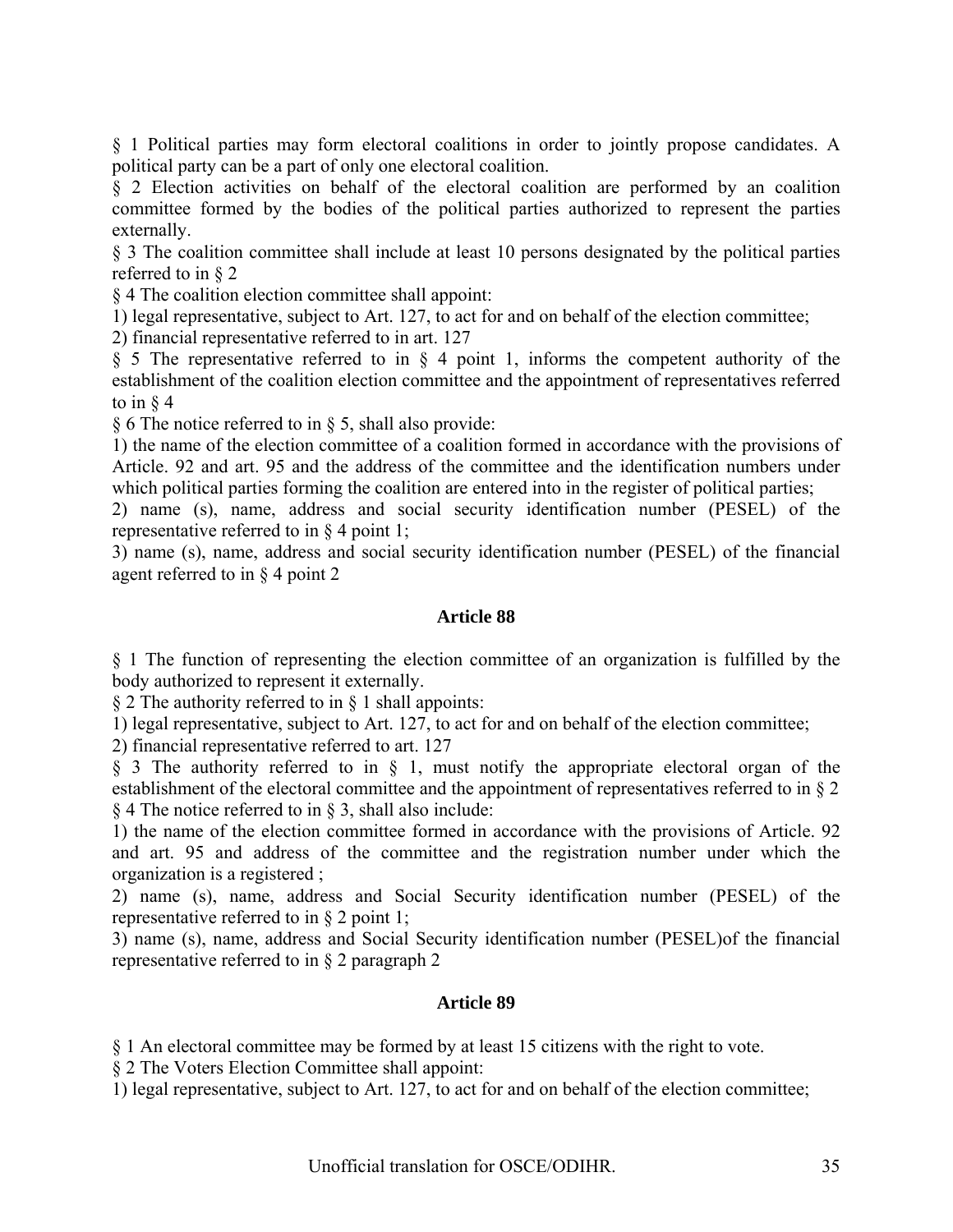2) financial representative referred to in art. 127

§ 3 the representative and the financial representative shall be appointed from among persons who are members of the citizens election committee.

§ 4 The representative referred to in § 2 paragraph 1, shall notify the competent authority to on the establishment of the citizens committee. The notice shall be provide the names, addresses and Social Security identification numbers (PESEL) of the persons forming a citizens committee.

§ 5 The notice referred to in § 4, shall also include:

1) the name of the election committee formed in accordance with the provisions of Article. 92 and art. 95 and address of the committee;

2) name (s), name, address and Social Security identification number of the legal representative referred to in § 2 point 1;

3) name (s), name, address and Social Security identification number of the financial representative referred to in § 2 paragraph 2

### **Article 90**

§ 1 In order to notify the candidacy of a person to the post of the President of the Republic, at least 15 citizens with the right to vote, shall form an elections committee. This committee based on the principle of exclusivity, is in charge of the election campaign for the notified candidate.

§ 2 An application for candidacy to the post of President of the Republic must be supported by signatures of at least 100,000 citizens having the right to vote to the Sejm.

§ 3 Election Committee shall appoint:

1) legal representative, subject to Art. 127, to act for and on behalf of the election committee;

2) financial representative referred to in art. 127

§ 4 The legal representative or financial representative cannot be a candidate for President of the Republic.

§ 5 The legal representative referred to in § 3 paragraph 1, shall inform the National Elections Commission on the establishment of the committee. The notice shall be provide the names, addresses and Social Security identification numbers of citizens forming the electoral committee. § 6 In the notice of the establishment of the election committee the following shall be stipulated :

1) the name of the election committee and office address;

2) name (s), name, address and social security identification numbers of the legal and financial representative

## **Article 91**

Detailed rules for the formation of electoral committees and notification of them to the competent electoral authorities are determines by specific provisions of the Code.

## **Article 92**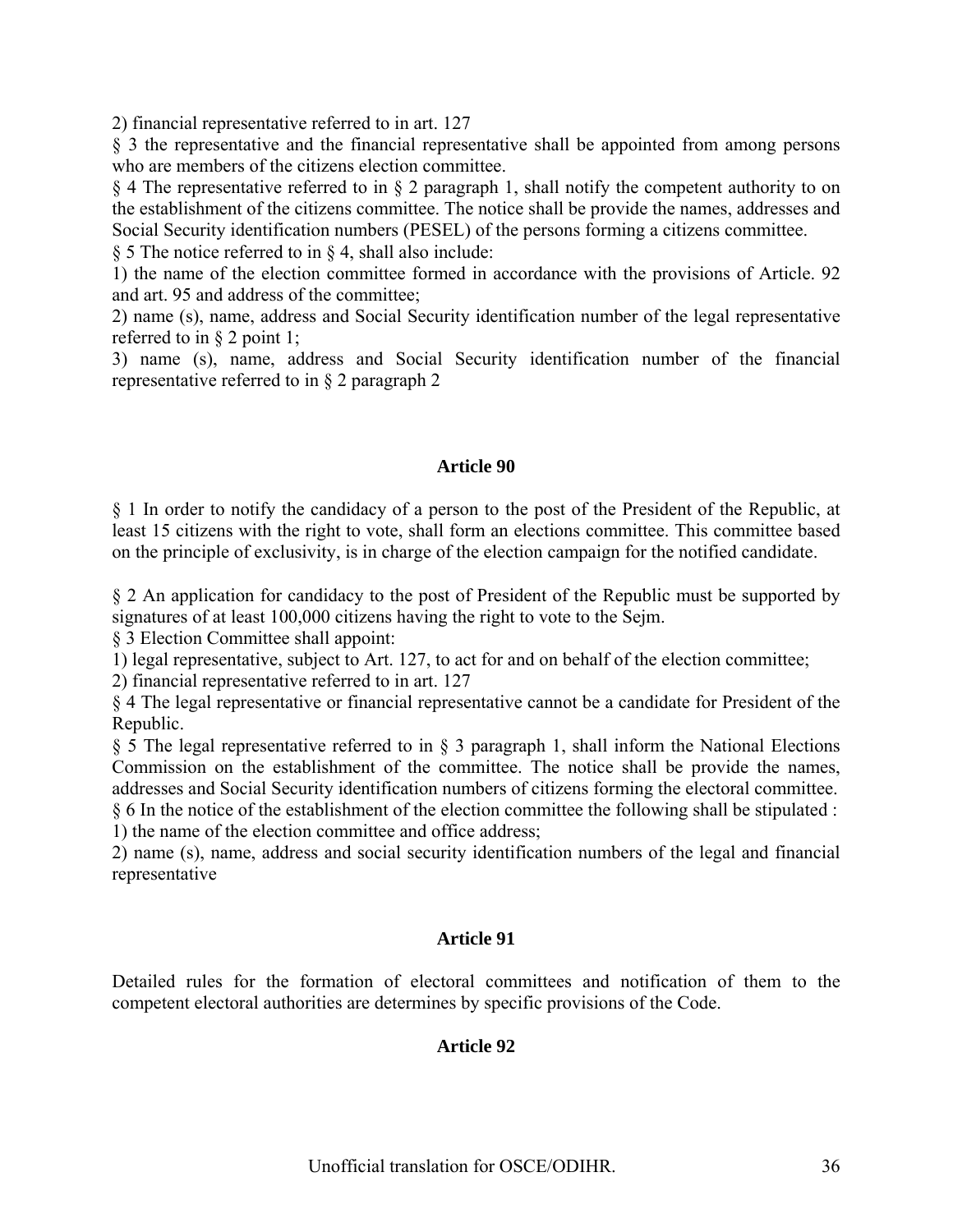§ 1 The name of the election committees shall contain the words "Election Committee" and the name of the political party or abbreviation of the party name, which reflects the registration name of the political party featured in the register of political parties.

§ 2 The name of the coalition election committee shall contain the words "Coalition Electoral Committee" and the name of the electoral coalition or abbreviation of the electoral coalition. The name of the electoral coalition may also be the name of political party electoral coalition, or abbreviations of these party names, reflecting the registered name of these parties in the register of political parties. The name of the coalition committee may not be longer than 45 characters.

§ 3 The name of an election committees of an organization shall contain the words "Election Committee" and the organization name or acronym of the organization, reflecting the name fof the organization registered with the competent authority.

§ 4 The name of the voter election committees shall contain the words "Electoral Committee" and the name of the election committee or an abbreviation of its name clearly distinguishable from the names and abbreviations of other electoral committees.

§ 5 The name of the voter election committees created in order to participate in the presidential election shall contain the words "Electoral Committee for the Presidential Candidate" and the name of the candidate.

§ 6 The name and abbreviation of the election committee should be clearly distinguishable from the names and abbreviations of names of other electoral committees.

### **Article 93**

§ 1 The graphic design of the symbol of the election committee of a political party may be the same as the graphic symbol of the party, as reflected in the register of political parties.

§ 2 The graphic symbol of the coalition election committee may be a combination of graphic symbols of political parties forming the committee or the graphic symbol of one of these parties as registered in the register of political parties.

§ 3 The graphic design of the symbol of the election committee of voters must be clearly distinguishable from the graphics symbols of other electoral committees.

#### **Article 94**

The name, acronym and graphic symbol used by the electoral committee is protected by provisions on intellectual property rights.

#### **Article 95**

§ 1 It shall not be considered as a defect in the notice on the establishment of the electoral committee of a political party or election committee organization legally registered by the competent authority in the case that the name or abbreviation of the name is the same or insufficiently different from the names or abbreviations of other electoral committees. The authority which issued the earlier decision to accept the notification of the establishment of the electoral committee, which has the same or insufficiently distinct name or abbreviation, shall change the name and or abbreviation of the elections committee providing notice of establishment on prior consultation with the legal representative. In the absence of agreement of the legal representative, the authority which issued the order, shall be repeal the order and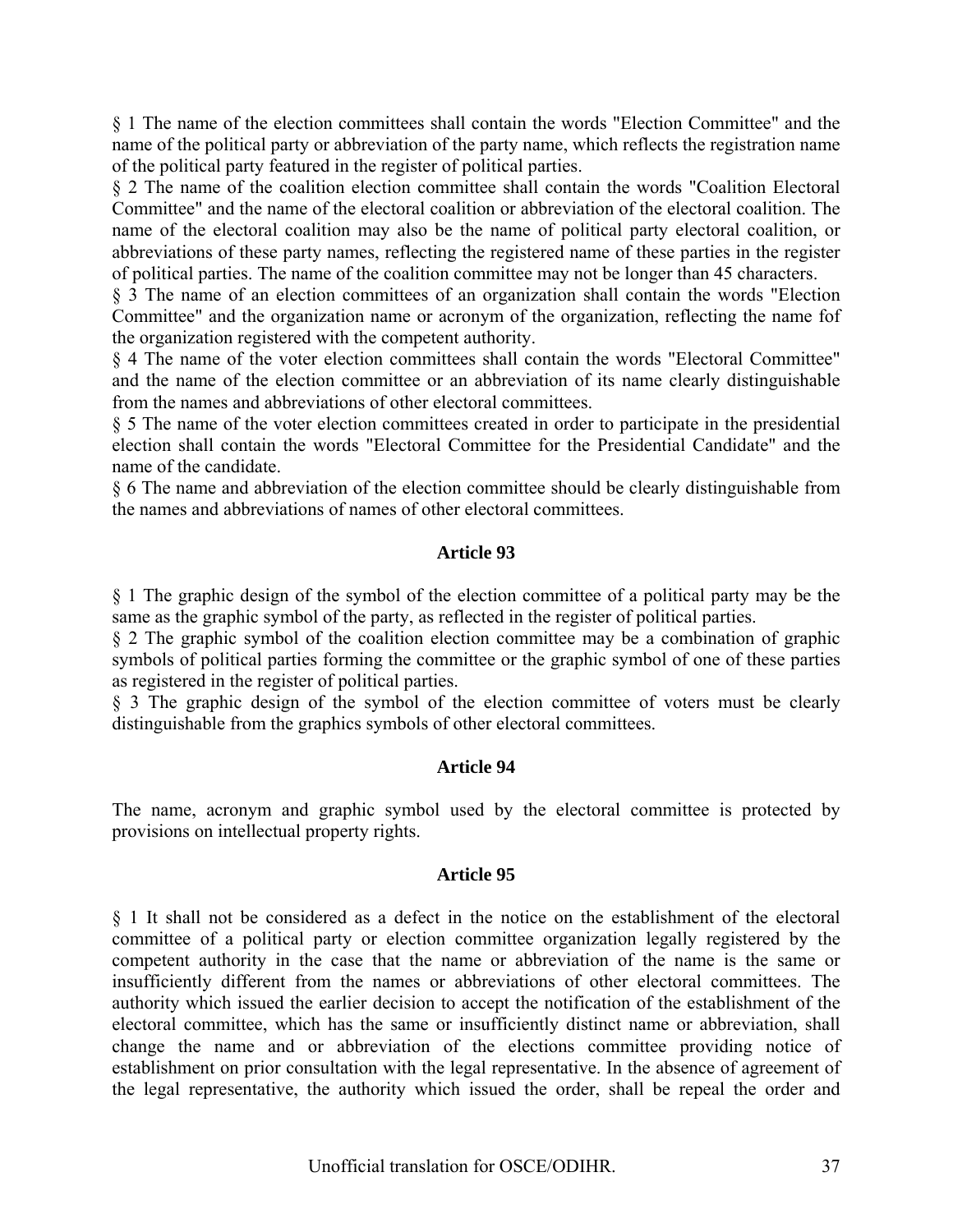request the legal representative to remove the defect within 3 days. The provisions of Article. 97 § 2 and 3 shall apply accordingly.

§ 2 The name and abbreviation of the electoral committee established by voters affiliated with registered organizations of national minorities may be synonymous with the name and abbreviation of the organization. The notification to set up such a committee shall be accompanied by a document issued by the competent authority of the statutory national minority organization attesting to the establishment of the election committee by voters who are members of this organization.

§ 3 The name and abbreviation of the voter election committee must be different from the name or abbreviation of registered political parties or registered organizations in the official register of such, kept by the competent authority.

#### **Article 96**

A person may be a legal representative of financial representative of only one election committee.

#### **Article 97**

§ 1 If the notice referred to in art. 86 § 2, Art. 87 § 5, Art. 88 § 3, Art. 89 § 4 and art. 90 § 5 meets the conditions set out in the Code, the competent electoral authority shall accept the notice, within 3 days from the date of filing. The decision to accept the notice must be communicated immediately to the legal representative.

§ 2 If the notice contains a defect, the competent electoral authority shall submit a request within 3 days, to the legal representative for removal of the defect within 5 days. In the case of defects not removed within the specified time limit the relevant electoral authority shall refuses to take notice. The decision to refuse to accept the notice, accompanied by a justification shall be delivered immediately to the legal representative.

 § 3 The legal representative has the right to file a complaint against the decision to refuse to accept notice, to the competent body.

#### **Article 98**

The election committee can engage in electoral activities following the issuance of the decisions to take notice, referred to in Art 97, by the competent authority.

#### **Article 99**

The competent electoral authority shall publish the decision to take notice referred to in Art 97, in the Bulletin of Public Information.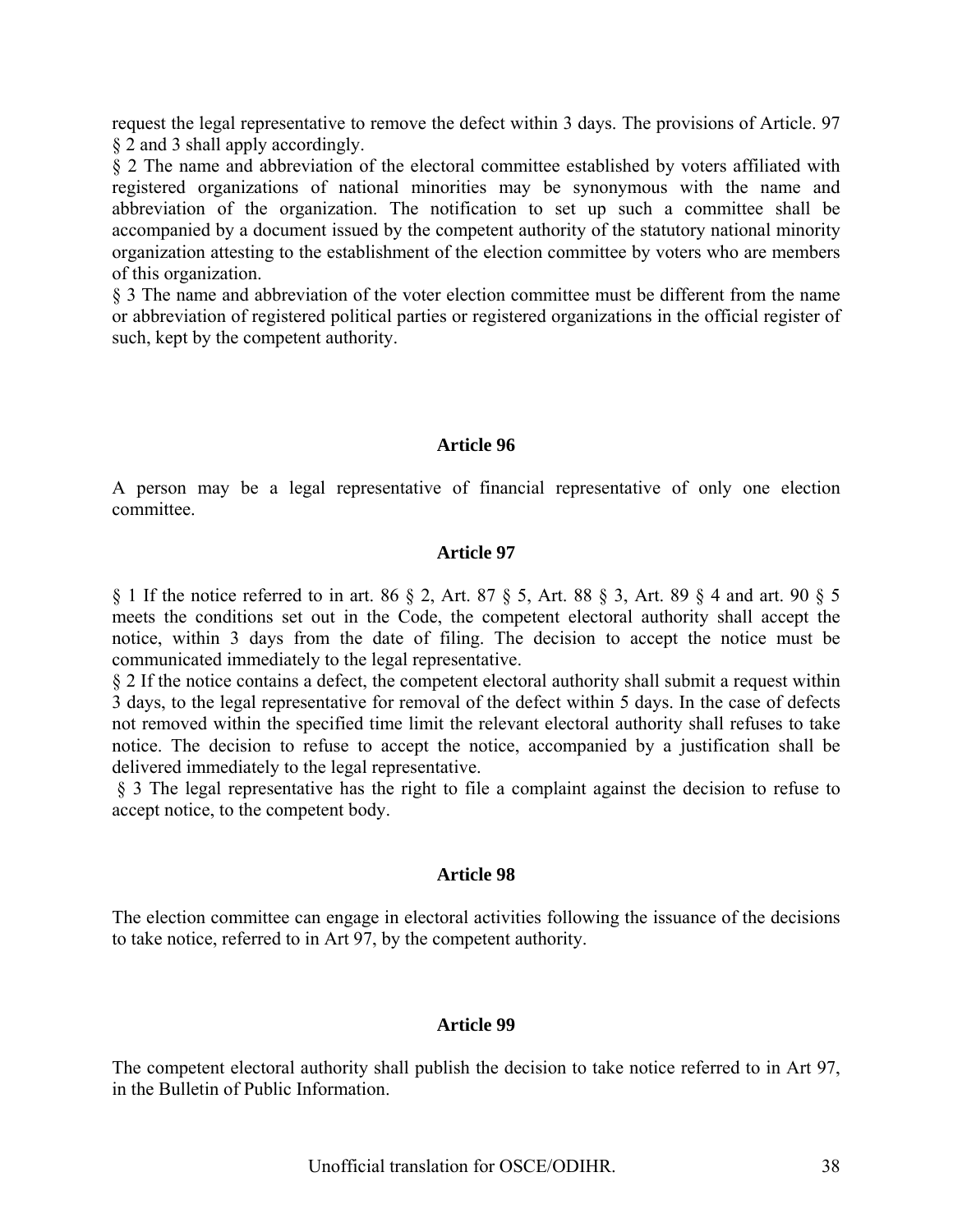#### **Article 100**

§ 1 The election Committee, subject to § 2 and 3, is terminated by operation of law after 60 days from the day:

1) of adoption of the financial statements of the election committee by the competent electoral authority or;

2) of ineffective expiry of the time limit for filing a complaint appeal referred to in art. 145 § 1 and 5, or;

3) of handing down of the ruling referred to in art. 145 § 2 or 5, concerning the complaint or appeal of a decision of the competent electoral authority's decision to reject the report.

§ 2 An election committee entitled to the subsidy referred to in art. 150 or art. 151, is terminated by operation of law after 6 months from the date of receipt of the grant.

§ 3 If an electoral complaint has been filed against the validity of elections, the validity of elections in the electoral district or the validity of the election of a person, the election committee, which has registered the list of candidates or a candidate is not dissolved before the court decision becomes final.

#### **Article 101**

§ 1 The election committee may be dissolved before the election based on the provisions of its creation, subject to § 3. The dissolution of the committee shall be notified immediately to the electoral body, who took notice of the creation of the committee. In the case that dissolution of the committee occurs after the registration of candidates or candidate lists, the relevant elections commission shall also be informed.

§ 2 Following the adoption by the competent authority of a notice on the created a coalition committee, changes to the composition of the coalition commission are unacceptable. A unilateral statement of withdrawal from the coalition committee has no legal force.

§ 3 Voter election committee are terminated by operation of law, if the number of people who have established the election committee is less than the minimum number specified by the Code.

#### **Article 102**

§ 1 Within 7 days from the date of acceptance by the competent authority of the notice to establish the election committee, the legal representative shall notify the authority of the address of the website on which the election committee places the information specified by the Code.

§ 2 The competent authority shall provide information regarding the addresses of web-sites referred to in § 1 in the Public Information Bulletin.

§ 3 The obligation referred to in § 1 does not apply to election committees, which submit candidates solely to the municipal council or district council.

#### **Article 103**

§ 1 The legal representative or a person empowered by him or her may nominate a steward to each elections commission. If the election committee did not register candidates or lists of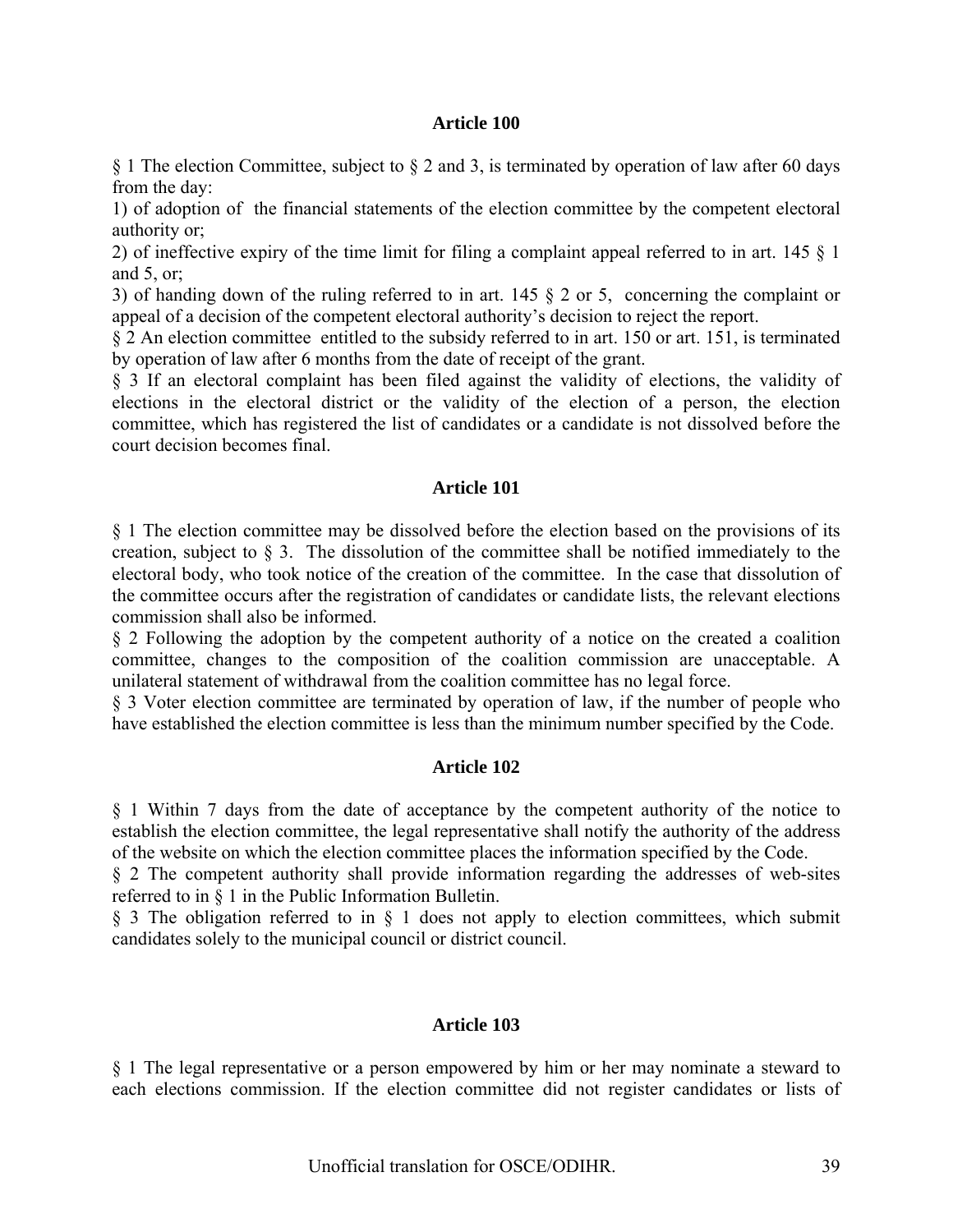candidates in all constituencies, the stewards may be appointed to the constituency elections commission on the territory of the constituency in which the candidate of list of candidates has been registered In the election of mayor the election committee may designate stewards for the entire municipality.

§ 2 The legal representative or a person authorized by him or her shall issue the steward with an official certificate, based on the template provided by the National Elections Commission.

§ 3 The function of a steward designated to the National Election Commission, district and territorial electoral commission may be undertaken by the legal representative of the elections committee or a person authorized by him or her.

### **Chapter 12 The election campaign**

# **Article 104**

The election campaign starts from the date of publication of the announcement of the competent authority ordering the election and ends 24 hours before voting day.

### **Article 105**

§ 1 Electioneering (campaigning) is defined as encouraging the public to vote a certain way or to vote for the candidate of the election committee.

§ 2 Electioneering (campaigning) can be carried out from the date of acceptance by the competent authority of a notice of establishment of the electoral committee in accordance with the provisions on form and place, specified by the Code.

### **Article 106**

§ 1 Each voter can campaign for election candidates, including collecting signatures in support of candidates, based on prior written permission of the legal representative.

§ 2 The signatures, referred to in § 1 can be collected at a time that would preclude the application of any form of duress inflicted for the purpose of their collection.

§ 3 Collecting signatures in exchange for financial or personal benefit is prohibited.

# **Article 107**

§ 1 It is prohibited to campaign on voting day, and 24 hours before voting day, including the convening of meetings, organizing marches and demonstrations, giving speeches and distributing materials.

§ 2 Election campaigning in the polling station and in the building where the premises is located, is prohibited.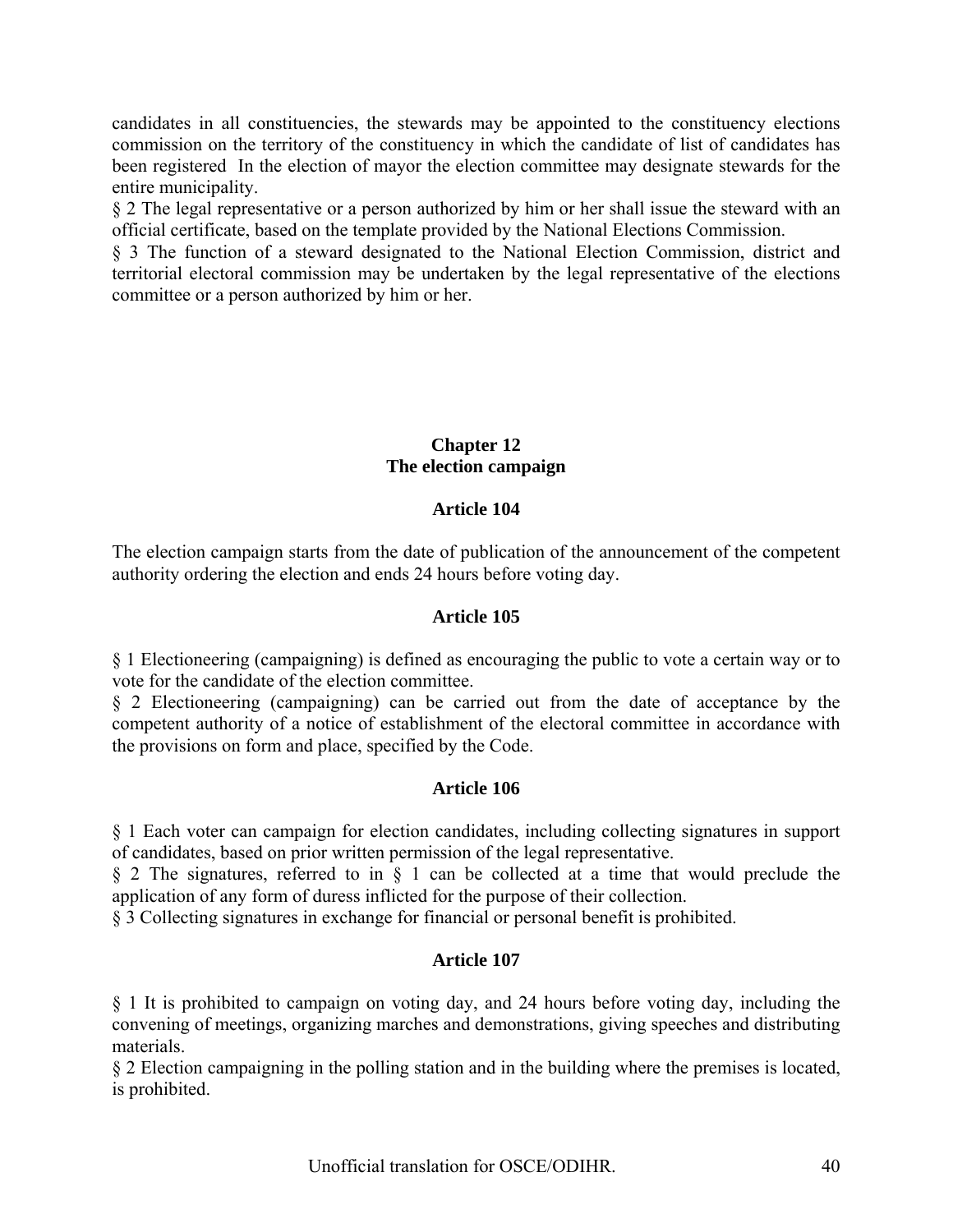# **Article 108**

§ 1 It is forbidden to conduct electioneering:

1) in the offices of government administration and local government administration and the courts;

2) at the workplace, in a manner and form that would interfere with its normal functioning;

3) in military units and other organizational units subordinate to the Ministry of National Defence and civil defense units and subordinated units under the auspices of the minister for internal affairs.

§ 2 Election campaigning with the purposes of reaching students is prohibited in schools

§ 3 School classes on civic education involving the dissemination of knowledge among students about rights and responsibilities of citizens, the meaning of elections in the functioning of a democratic state and a the principles of the organization of elections shall not be regarded as election propaganda.

§ 4 It is prohibited for election committees, candidates and voters engaged in campaigning to organize raffles, other games of chance and contests where the winners receive cash prizes or items with a value higher than the value of items commonly used in advertising or promotion.

§ 5 It is forbidden to supply or distribute, in the course of campaigning, alcoholic beverages free of charge or at prices of net value or prices which are not higher than the purchase price or production cost.

### **Article 109**

§ 1 Electoral material is defined as any message issued by the election committee which is made public and connected with information related to the election.

§ 2 Election materials should contain a clear indication of the election committee, from which they derive.

§ 3 Election materials are protected by law.

### **Article 110**

§ 1 Posters and elections slogans may only be placed on the walls of buildings, public transport stops, announcement columns, fences, lampposts, power equipment, telecommunications and other places only after obtaining the consent of the owner or property manager of the facility or equipment.

§ 2 Upon the setting up of own equipment for the purpose of the election campaign, regulations of public order should be applied accordingly. The provision of Art. 109 shall also apply as appropriate.

§ 3 Election Posters and slogan should be placed in such a way that they can be removed without causing damage.

§ 4 It is prohibited to display of posters and slogans of a surface area greater than 2m2.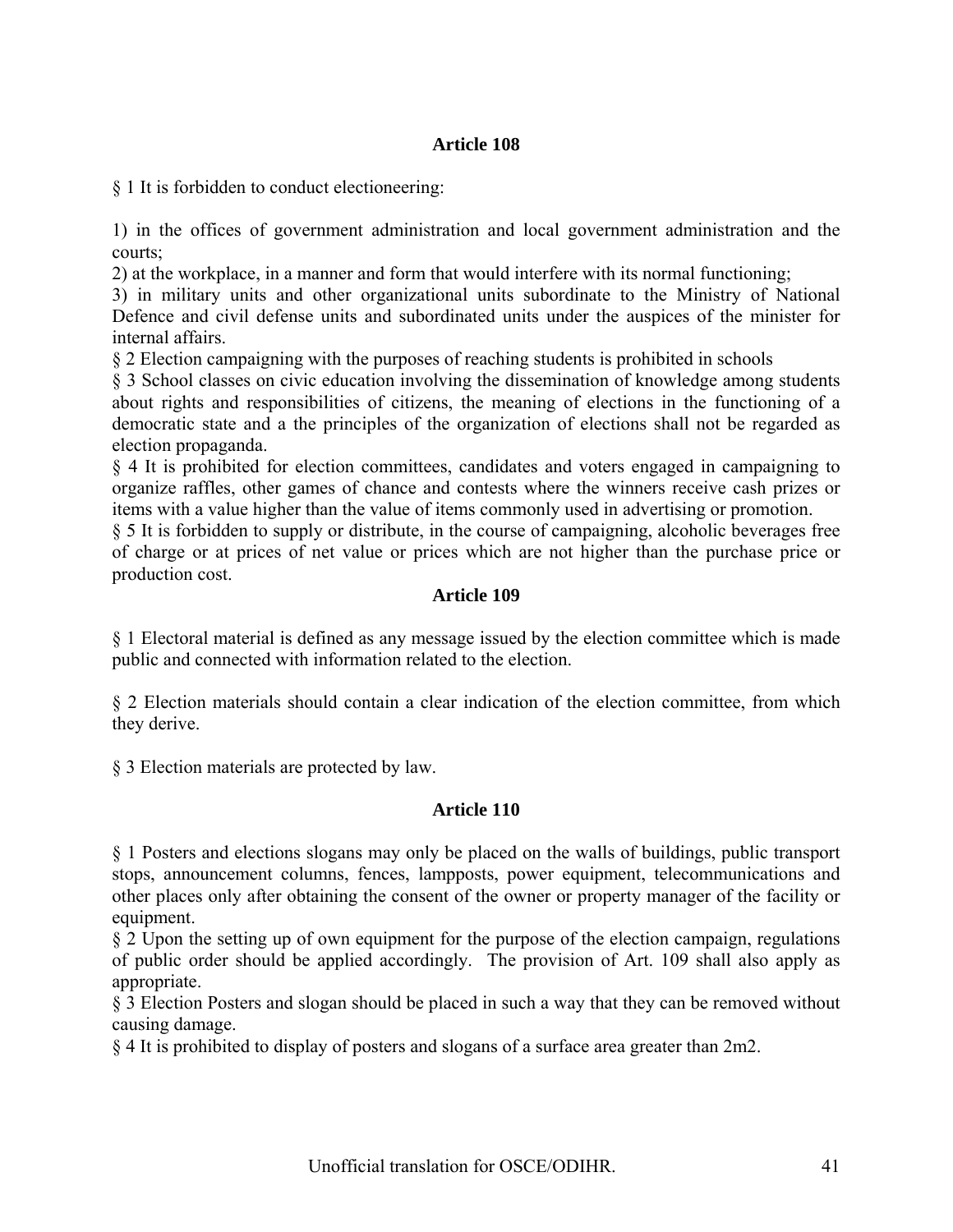§ 5 Municipal police or fire is required to remove, at the expense of electoral committees, posters and elections slogans which are attached in such a manner that may endanger human life or health or safety of property or traffic safety.

§ 6 Posters and slogans and announcement equipment set in up in order to carry out campaigning must be removed 30 days after the election.

§ 7 The mayor shall remove election posters and slogans, and equipment not removed within the period established by § 6. The responsible body bears the costs of the removal.

### **Article 111**

§ 1 Election material disseminated in the press within the meaning of the Act of 26 January 1984 Media Law (Journal of Laws No. 5, item. 24, as amended. D..) including, in particular, posters, leaflets and slogans, as well as speech or other forms of election propaganda, which contain information that is untrue, may be subject to a complaint filed by the legal representative or his or her authorized representative, to the district court for a preliminary ruling:

1) prohibiting the dissemination of such information;

2) confiscating the election material containing such information;

3) ordering the rectification of such information;

4) ordering the publication of answers to statements which violate personal rights;

5) ordering an apology to the person whose personal rights have been violated;

6) requiring the participant to the proceedings to pay the amount to 100,000 zlotys to an organization of public benefit.

§ 2 The District Court recognizes the request referred to in § 1, within 24 hours in non-litigious proceedings. The court may hear the complaint in the case of an excused absence of the applicant or participant in the proceedings, if the hearing has been legally notified. The final order of the court in the proceedings, together with a substantiation, shall be served immediately on the person concerned, as referred to in § 1, with an order to execute the court decision.

§ 3 The decision of the district court may be appealed to the appeals court within 24 hours, which appeals court shall review within 24 hours. The order of the Court of Appeal is not entitled to further appeal and is subject to immediate execution.

§ 4 Publication of the correction, reply or an apology must take place at the latest within 48 hours, at the expense of person ordered to do so. The court ruling shall indicate the media within the meaning of the Act of 26 January 1984 – on Media Law, where such correction reply or apology is to be published, and the required date of such publication.

§ 5 In case of a refusal to publish a correction, reply or apology by the person ordered to do so, in the manner specified in the order for the court, the court shall execute the publication of the correction, reply or apology, *ex officio* at the expense of the person ordered to do so.

§ 5a. The provisions of the Act of 29 December 1992 on Radio and Television concerning advertising activities in television and radio shall be applicable to the corrections, responses or apologies published through radio broadcasters or television, except that the time for their publication does not included advertising time, as defined in Article. 16 of that Act.

§ 6 In matters referred to in § 1, 4 and 5, the provision of art. 104 shall not apply.

# **Article 112**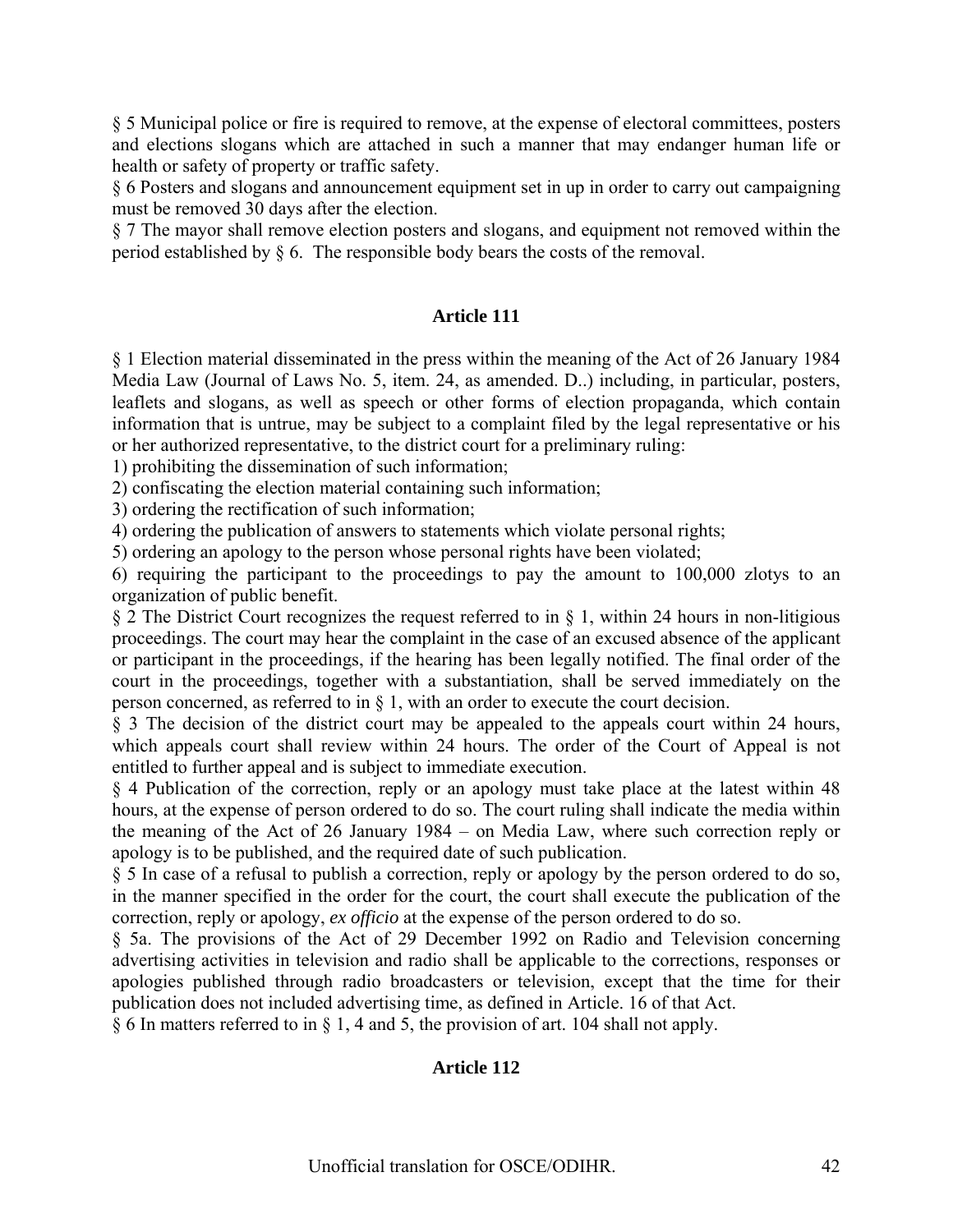Information, communications, and electoral slogans, published in newspapers printed at the expense of electoral committees must include an indication of the person or body responsible for paying and from where they originate. The editor as defined, by the Act of 26 January 1984 – Media Law, is responsible for placing this publishing this information.

### **Article 113**

Execution of the rights prescribed by the Code does not limit the possibility of filing complaints by those wronged or harmed, under the provisions of other laws against those persons whose acts or omissions during the election campaign infringed the person's personal or financial interests.

#### **Article 114**

Immediately upon commencement of the election campaign the mayor of a municipality shall allocate an adequate number of places for the free posting of official notices of election and election posters and billboards of all committees and will provide a list of sites to the public through ordinary means as well as through the Public Information Bulletin.

### **Article 115**

§ 1 From 24 hours before the vote until the end of voting, it is prohibited to disseminate to the public the results of pre-election surveys, public opinion polls concerning the expected voting behavior and election results and the results of polling conducted on Election Day.

§ 2 The provision of § 1 shall apply on the territory of the Polish Republic.

### **Chapter 13 The election campaign in the programs of radio and television broadcasters**

### **Article 116** (Deleted)

### **Article 117**

§ 1 Electoral committees, whose candidates were registered shall, within 15 days before the election until the end of the election campaign, have the right to disseminate, free of charge, broadcasts in the programs of state radio and television broadcasters.

§ 2 Dissemination of broadcasts shall be defined as the emission of speeches of representatives of election committees or candidates as well as emission of recorded broadcasts prepared by the election committees.

§ 3 Election broadcasts are part of the radio or television program, which do not originate from the broadcaster bur rather constitute a separate entity as a result of the content or form.

§ 4 The airtime allocated to one election committee can not be transferred to another election committee.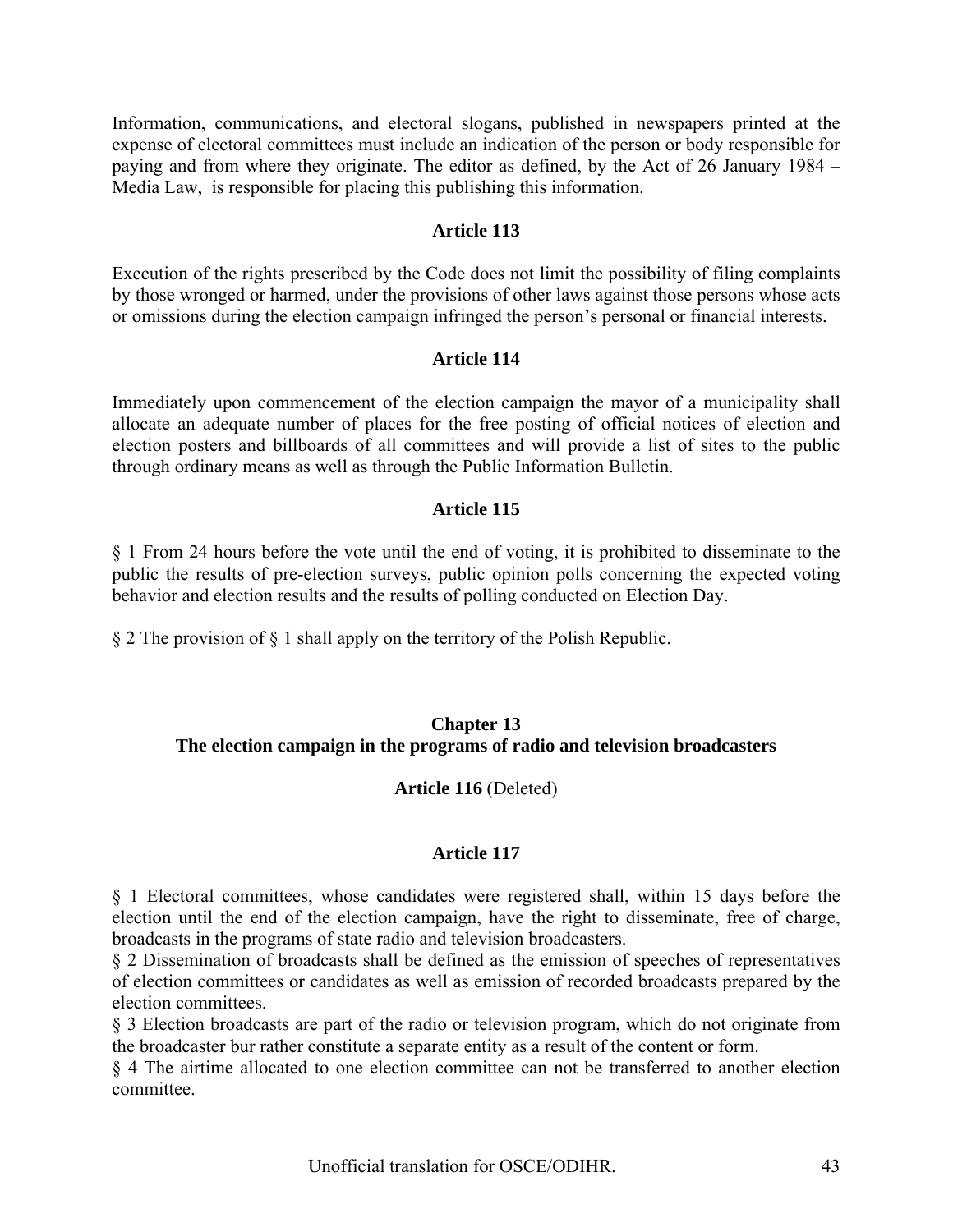§ 5 Broadcasts of one of the election committee may not contain content which campaigns on behalf of another committee or its candidates.

§ 6 The National Broadcasting Council after consultation with the National Electoral Commission and the respective boards of public radio and television broadcasters and the relevant program councils, shall establish by regulation:

1) the time for free distribution of election broadcasts in each of the national and regional programs,

2) time-sharing framework for free distribution of election programs for the period 15 days before polling day until the end of election campaign

3) procedures in matters of allocation of free broadcast time,

4) the manner of recording and preparation of the emission of election broadcasts, taking into account the type of broadcast and recording medium,

5) the manner of dissemination of information about the dates of election broadcasts

- having regard to the type of election being carried out and the need to ensure the most senior technical standard broadcast election programs, as well as the widespread availability of election broadcasts and information about the dates of their issue.

#### **Article 118**

§ 1 Election Committee election broadcasts shall be delivered to public broadcasting radio and television, not later than 24 hours before their dissemination.

§ 2 Time of emission of election programs provided by the electoral committees shall not exceed the time established for them under the provisions of Article. 117  $\S$  6

§ 3 In the event that a public radio or television broadcaster deems that the election broadcast materials exceed the time fixed for those programs, the broadcaster shall call upon the election committee immediately requesting the shortening of the program. In case the election committee does not respond to the request of the broadcaster to shorten the programme, the broadcaster shall interrupt the emission at the point at which the broadcast reaches the allowable limit.

#### **Article 119** (Deleted)

#### **Article 120**

§ 1 Polish Television SA, hereinafter referred to as "Polish Television", has a duty to conduct debates between those representatives of electoral committees in elections to the Sejm or to the European Parliament, who have registered their candidates in all constituencies, and between candidates in the case of elections for the post of the President of the Republic. The time allocated to conducting of debate is not included in the air time, referred to in art. 117

§ 2 The National Broadcasting Council shall determine by regulation, after consultation with the Board of Polish Television, the detailed rules and procedures for carrying out the debates, referred to in § 1, including the duration of the debates and the national program, in which the debate will be conducted, how to prepare and issue debates, and how to disseminate information about the date of debates - in order to ensure respect for the principle of equality of presenting positions and opinions of the debate.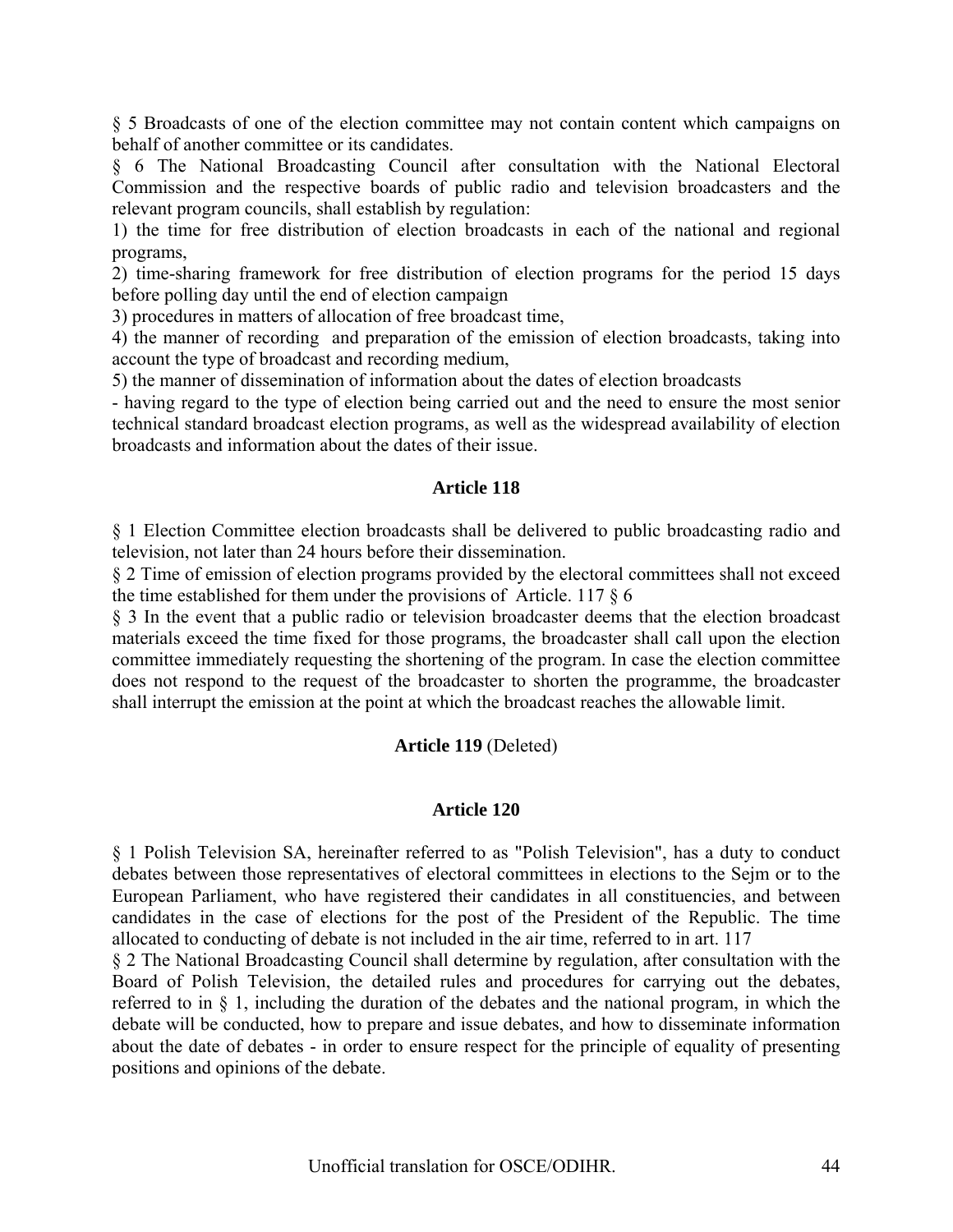#### **Article 121**

Detailed rules and procedures for conducting electioneering (campaigning) in public programs and non-public radio and television broadcasters shall be established by specific provisions of the Code.

#### **Article 122**

§ 1 From date of announcement of the elections until and including voting day, public broadcasters shall provide the State Election Commission and election commissioners, the opportunity to present free of charge, information, clarifications and related messages regarding the elections and provisions of law in force in this regard, in national and regional programs,

§ 2 The National Broadcasting Council, after consultation with the National Electoral Commission and the boards of public radio and television broadcasters, shall, by regulation, establish the procedure for the cases referred to in § 1, taking into account the need to ensure public information about elections, the rules governing their conduct and the time limitations arising from the electoral calendar.

#### **Chapter 14 Funding of elections from the state budget**

#### **Article 123**

Expenses related to the organization and conduct of elections shall be borne by the state budget in the section on Reserves, based on the principles defined in this chapter.

#### **Article 124**

§ 1 The state budget covers the expenses associated with:

1) the activities of the National Electoral Commission and the National Electoral Office as stipulated by the Code;

2) the activities of the election commissioners and lower level election commissions, as well as for the purposes of ensuring their management by the bodies and organization entities designated for this purpose;

3) the activities of government administration bodies and their subordinate central offices and agencies, as well as other state bodies;

4) the duties assigned to local government units;

5) reimbursement of expenditures referred to in art. 154 § 6

§ 2 Financial resources for the tasks that must be performed by local government units shall be transferred in such time as to allow for their proper execution.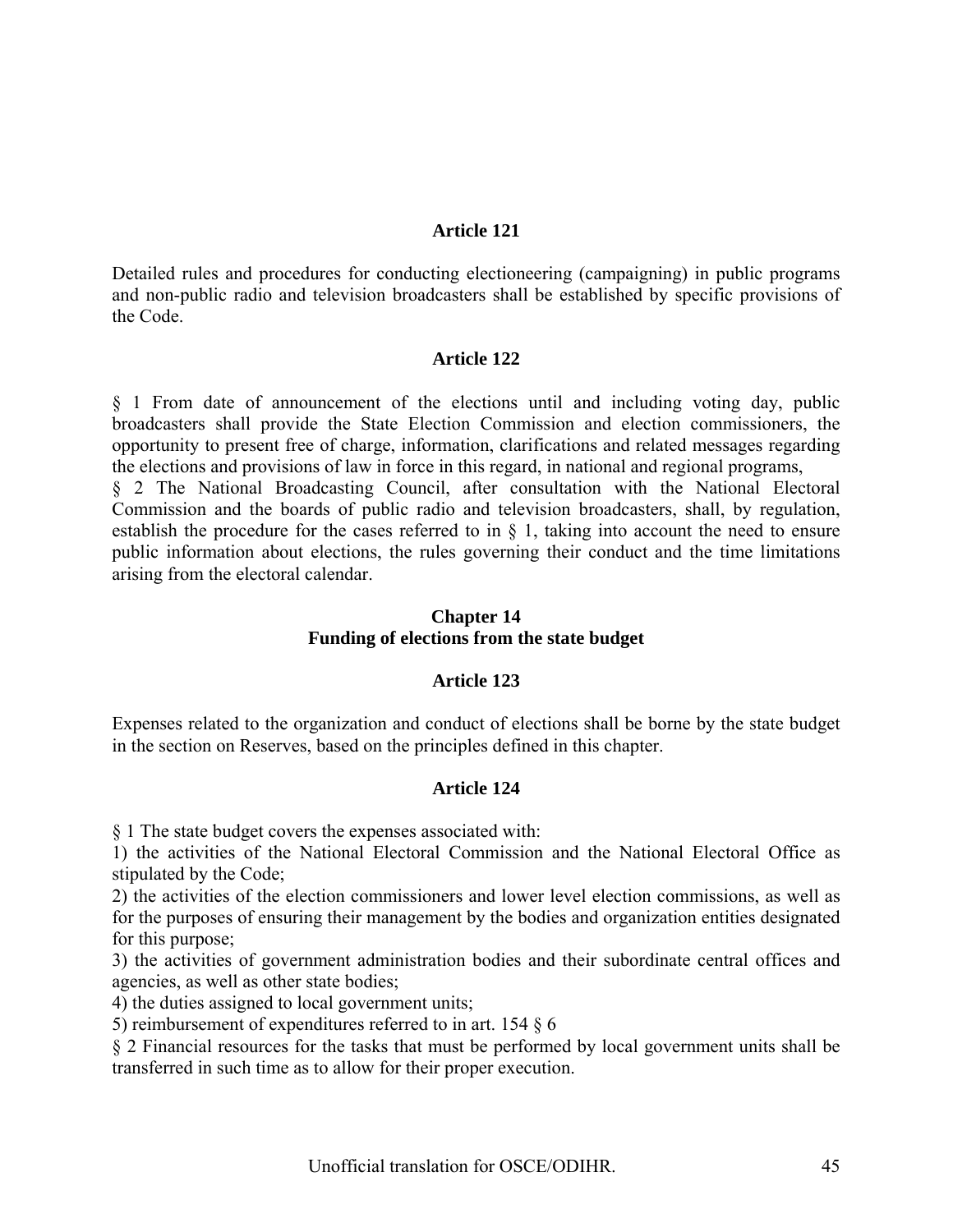§ 3 Information on the expenditures referred to in § 1 point 1-4, shall be provided to the public by the Head of the National Electoral Office within 5 months from the date of the election.

§ 4 Principles of financial planning and the expenditure referred to in § 1 and 2, and as well as the requisite financial reporting shall be stipulated by the provisions of the Act of 27 August 2009 on Public Funds (Journal of Laws No. 157, item. 1240, as amended).

§ 5 The state budget also provides an annual amount of resources in the Reserve section of the budget for early elections and supplementary elections.

§ 6 Disposal of funds referred to in § 1, is within the powers of the head of the National Election **Office** 

#### **Chapter 15 Financing of election campaigns**

### **Article 125**

Financing of election campaigns is public (transparent).

### **Article 126**

Expenses incurred by the election committees in connection with called elections are covered from their own resources.

### **Article 127**

§ 1 The financial management of the election committee is the responsibility of and carried out by the financial representative.

§ 2 The financial representative shall not be:

1) a candidate for MP, a candidate for senator, candidate for Member of the European Parliament or a candidate for President of the Republic;

2) the legal representative, subject to Art. 403 § 5, paragraph 1;

3) a public official within the meaning of art. 115 § 13 of the Criminal Code.

§ 3 A person may be a financial representative of only one election committee.

### **Article 128**

Election committees to carry out their accounting on the principles defined in the Act of 29 September 1994 on Accounting (Journal of Laws of 2009 No. 152, item. 1223, No. 157, item. 1241 and No. 165, item. 1316 and of 2010, No. 47, pos. 278) for non-commercial entities.

### **Article 129**

§ 1 Election committees may raise and disburse funds only for purposes related to the election.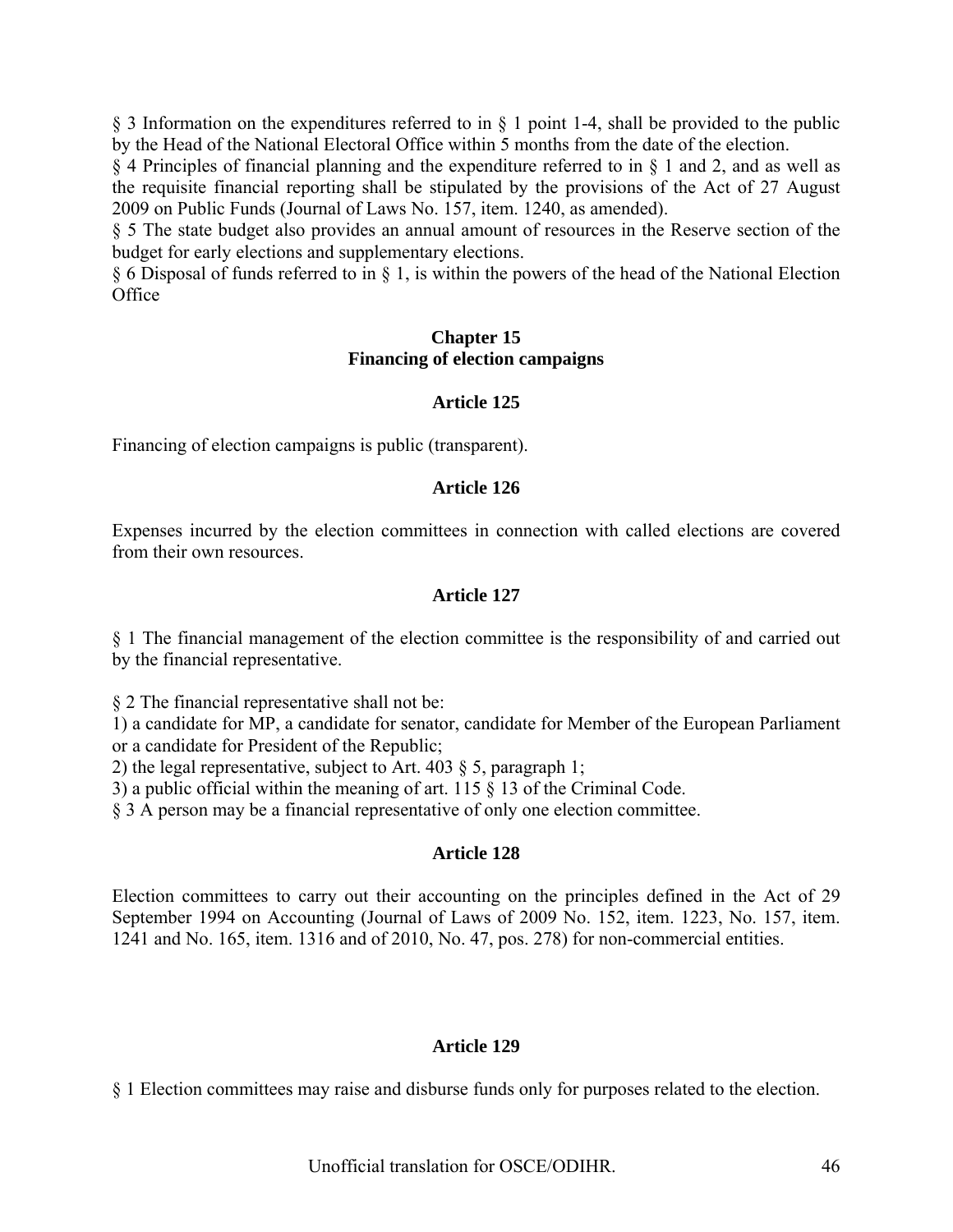§ 2 It is forbidden for the election committee to raise any funds:

1) before acceptance by the competent authority of a notice on the establishment of the electoral committee;

2) after the election.

§ 3 It is prohibited for the election committee to disburse any funds:

1) before acceptance by the competent authority of a notice of establishment of the electoral committee;

2) after the date of the financial statements referred to in art. 142 § 1

### **Article 130**

§ 1 Responsibility for the financial obligations of the election committee shall be borne by the financial representative.

§ 2 Without the written consent of the financial representative financial obligations may not be incurred on behalf of and for the election committee.

§ 3 In the case where the assets and property of the financial representative can not cover claims against the election committee, the responsibility for financial commitments shall rest with:

1) in relation to the financial obligation of the election – by the committee of a political party or organization or the political party which formed an election committee, and; in the case of the election committee established by an ordinary association – by the members of the association jointly;

2) in relation to the financial obligation of a coalition election committee - by the political parties included in the electoral coalition jointly;

3) in relation to the financial obligations of a voters election committee - by the person of voters included in the committee jointly.

§ 4 Responsibility for the financial obligations referred to in § 1-3, also includes the obligations related to the settlement of financial benefits taken by the committee or arising as a result of violation of the Code, excluding benefits referred to in art. 149 § 4

### **Article 131**

§ 1 It is prohibited to transfer funds and in-kind benefits from one election committee to the benefit of another committee.

§ 2 It is prohibited for the election committee to carry out public collections.

### **Article 132**

§ 1 The financial resources of the election committee of a political party can only come from the fund the election of the party, created pursuant to the provisions of the Act of 27 June 1997 on Political Parties (Journal of Laws of 2001 No. 79, item. 857, with further . d...)

§ 2 The funding coalition election committee shall only come from election funds of political parties comprising the coalition election.

§ 3 Financial resources of:

1) the election committee of an organization,

2) the voters election committee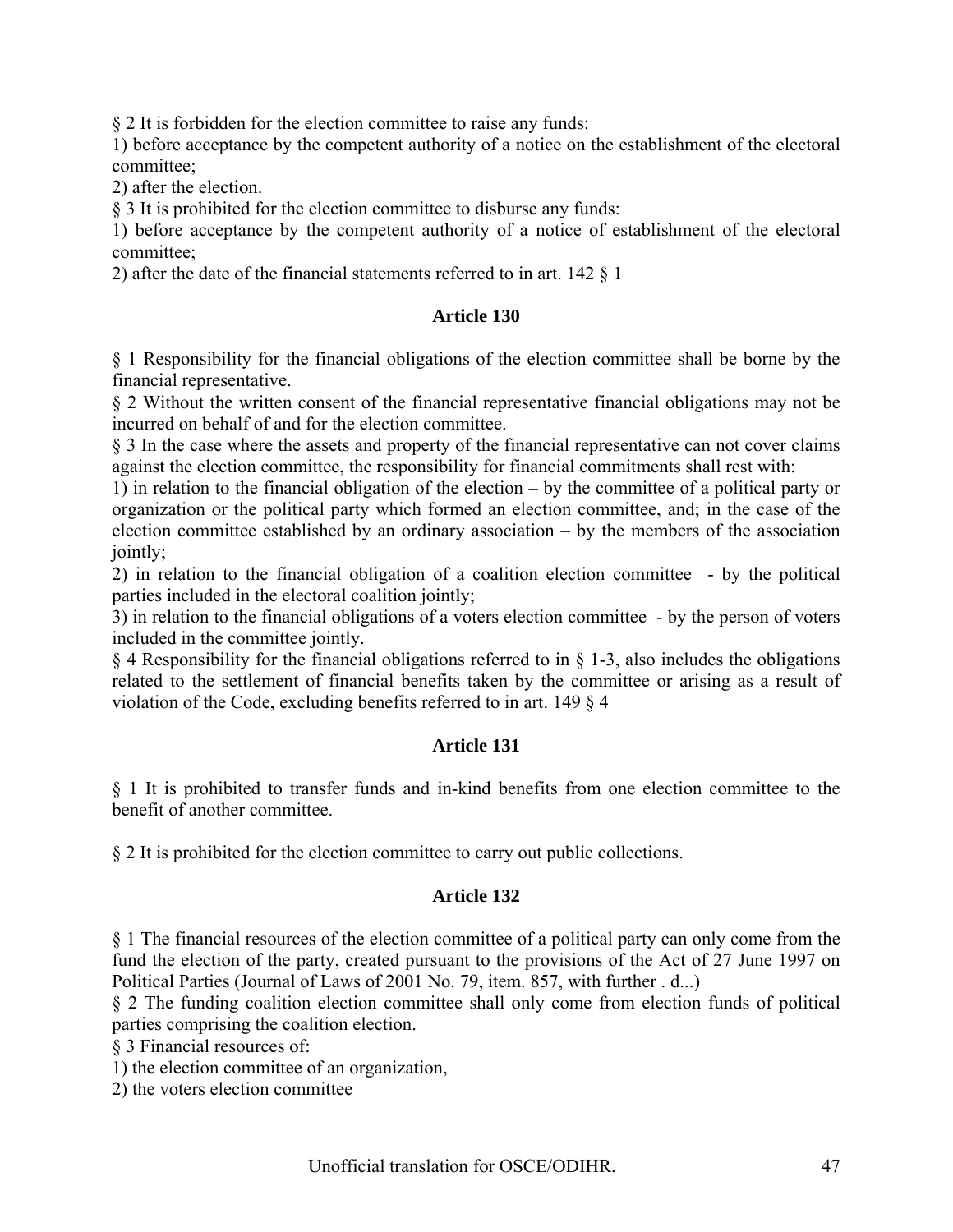- shall only come from the contributions of Polish citizens with their permanent domicile in the Polish Republic, and bank loans taken out solely for purposes related to elections.

§ 4 The financial resources of the election committee for the candidate for President of the Republic can only come from the contributions of Polish citizens with permanent domicile in the Polish Republic, and the election funds of political parties and bank loans taken out for purposes related to elections.

§ 5 Electoral committees may not accept in-kind benefits, with the exception of free dissemination of posters, slogans and leaflets by individuals.

§ 6 A guarantor of the loan referred to in § 3 and 4 may only be a Polish citizen having permanent domicile in the Republic of Poland, and the commitment of the guarantor may not exceed an amount equal to the sum of payment referred to in Article. 134 § 2. Security established on the loan is not transferable.

#### **Article 133**

§ 1 The election committee of a political party and coalition election committee, have free access during the election campaign to the premises of political party, as well as their office supplies.

§ 2 The voters election committee can enjoy free access to the premises ad office supplies of a member of the committee, during the election campaign.

§ 3 The election committee of an organization can enjoy free access to the organization's premises and office supplies during the election campaign.

#### **Article 134**

§ 1 The financial resources of the election committee shall be collected on only one bank account. The notice referred to in art. 97, provides the basis for opening a bank account, an entry in the Register of National Economy (REGON) and give a tax identification number (NIP) on the terms specified in the regulations on registration and identification of taxpayers.

§ 2 The sum of contributions from a Polish citizen for the election committee may not exceed 15 times the minimum wage, defined under the Act of 10 October 2002 on the minimum wage (Journal of Laws No. 200, item. 1679 , 2004, No. 240, item. 2407 and of 2005 No. 157, item. 1314), in force on the day preceding the date of announcement of elections.

§ 3 A candidate for MP, a candidate for senator, candidate for President of the Republic, and candidate for MEP who is a Polish citizen can contribute to the election committee a sum of not more than 45 times the minimum salary for the work defined under separate regulations, in force on the day following the date of announcement of elections.

§ 4 If the sum of the contributions of a Polish national to an election committee exceeds the amount set out respectively in § 2 or 3, then the excess amount above the allowable limit shall be forfeited to the State under the terms of art. 149

§ 5 The funds may be contributed to the electoral committee by bank check, bank transfer or bank (debit/credit) card.

§ 6 The agreement on establishment of a bank account agreement concluded on behalf of the electoral committee must include a provision form of payment required by the Code as, the acceptable sources of funds that may be received by a election committee, as well as the time within which it is permissible to make payments.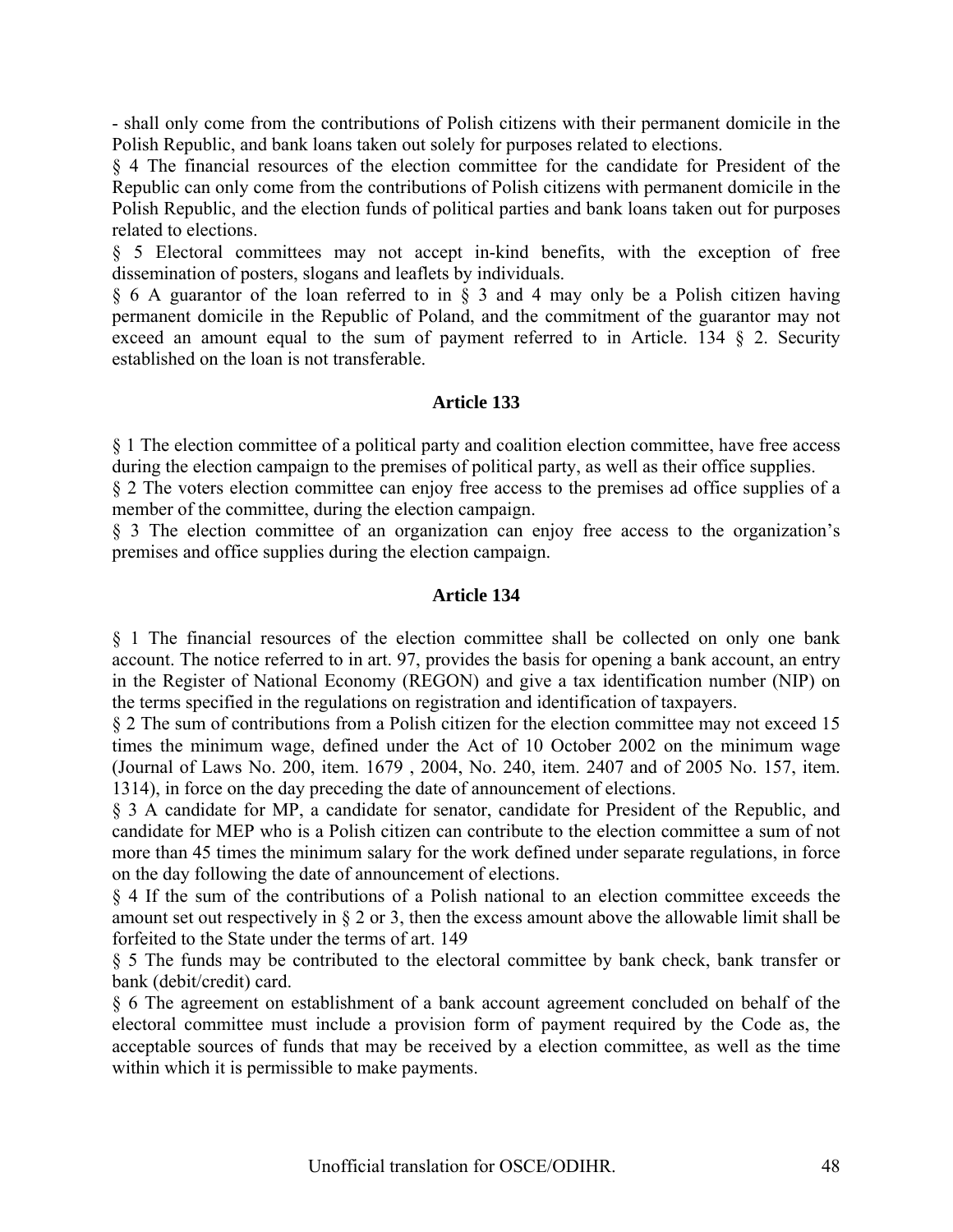#### **Article 135**

§ 1 Electoral committees shall disburse only the amount of funds set by the limits established by the specific provisions of the Code, for the purposes of the election campaign.

§ 2 Expenditures of the election committee, who has submitted candidates for more than one elected body, is calculated as a cumulative amount deriving from the sum of all limits set by the specific provisions of the Code, disbursed for the purpose of the election campaign.

#### **Article 136**

Expenditure of the election committee for election propaganda conducted in the forms and based on the principles of advertising, including in the press within the meaning of the Act of 26 January 1984 - Law baler-in, can not exceed 80% of the limit referred to in Article 135.

#### **Article 137 (Deleted)**

#### **Article 138**

§ 1 In the event of surplus of funds raised for the purposes of the election campaign the electoral committee shall deposit the funds into the election fund of the political party.

§ 2 In the event of surplus funds raised for purposes of the election campaign, a coalition electoral committee deposit the surplus funds to the election funds of the political parties in the proportion set out in the coalition agreement, and in the absence of relevant provisions thereon, the funds shall be transferred to an organization of public benefit. The financial representative shall inform the competent electoral authority of the transfer of the surplus funds within 7 days from the date of transfer.

§ 3 In the case of acquired surplus funds for the campaign by electoral committees referred to in art. 88-90, these committees will transfer the surplus funds to an organization of public benefit. The financial representative shall inform the competent electoral authority of the transfer of the surplus.

§ 4 The amount of the surplus shall be determined following final affirmation (acceptance or rejection) by the competent authority of the financial statements, subject to the obligation undertaken referred to in art. 130 § 2

§ 5 Transfer of surplus occurs within 14 days from the day:

1) service of the order of the adoption of the financial statements or

2) ineffective expiry of the deadline for lodging a complaint or an appeal referred to in art. 145, or

3) validation of a decision of the court - in the event of a complaint or appeal referred to in art. 145, or

4) the coming into force of a court ruling on the forfeiture to the state budget, financial benefits taken by the election committee in violation of the Code - in the case referred to in art. 149 § 5

#### **Article 139**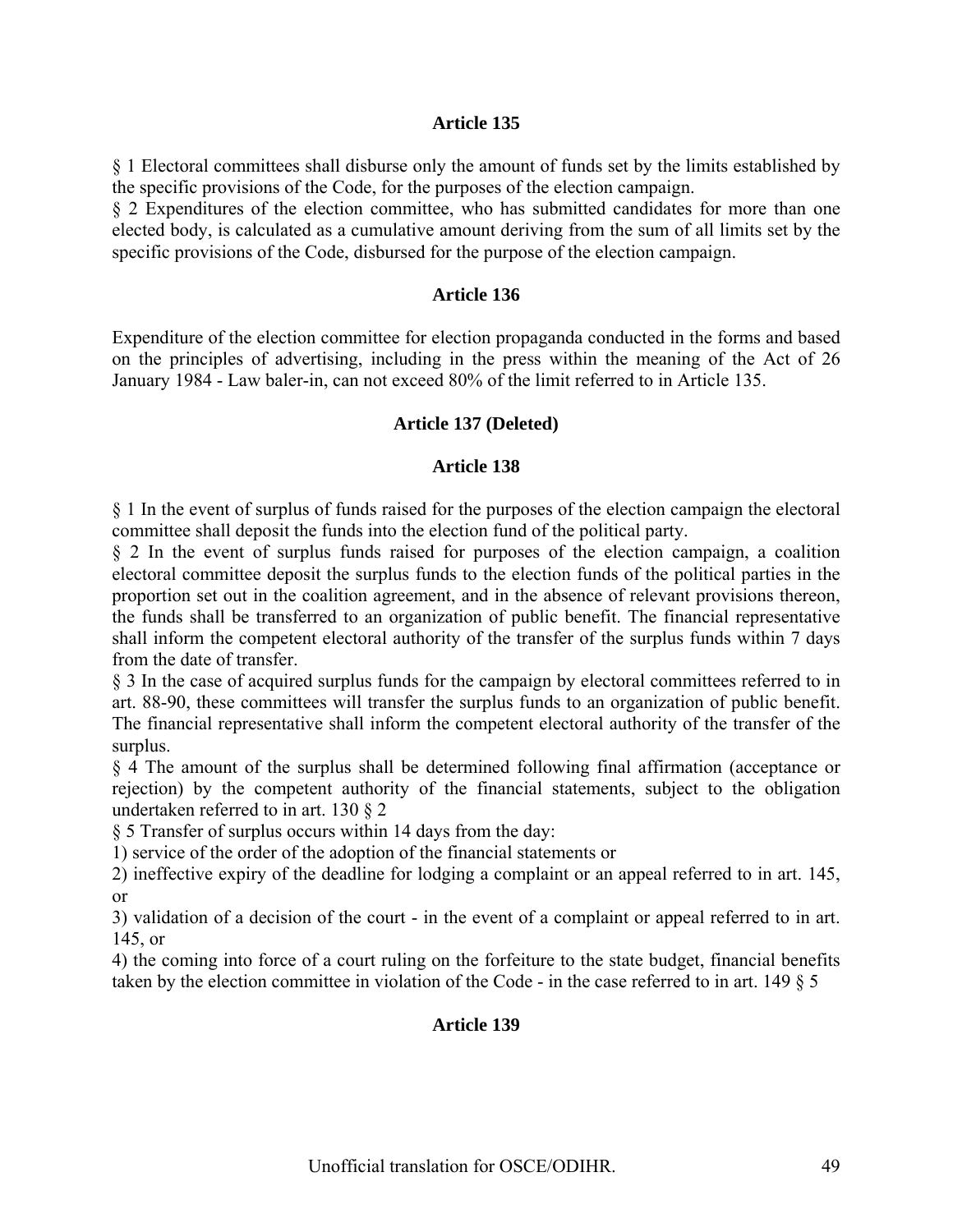All calls and written information provided by the election committee and election committee of electors of organizations to raise funds for the election must include information about the content of art. 132 § 3-5, Art. 134 § 3, Art. 149 § 1 and art. 506

### **Article 140**

§ 1 The Committee is obliged to keep records of:

1) loans, including the name of the bank granting the loan and all the essential conditions for its recovery, in particular: the date of the loan, its amount, interest and other costs of its acquiring, guarantors, and the commitment to be repaid;

2) payment from one individual of a value exceeding the amount of the minimum wage, defined under the Act of 10 October 2002 on the minimum wage, as applicable on the day preceding the announcement of the date of elections, indicating the name, surname and place of residence of such person.

§ 2 The committee is obliged to publish the records referred to in § 1, on its website, and keep it updated in order to ensure information on leans and deposits are made public within 7 days of such loan or deposit being made.

§ 3 The records referred to in § 1, should be placed on the website of the committee at least until the day of:

1) providing financial statements by the National Electoral Commission to the public or

2) submission of financial statements by the electoral commissioner.

§ 4 The minister responsible for public finance, after consultation with the National Elections Commission will determine, by regulation the templates applicable to the records referred to in § 1, the manner of their conduct, and the manner of their transfer to electoral authorities, in particular:

1) the scope of data contained in the records

2) methods of updating registers,

3) presentation of the information contained in the registers on the website of the committee

- Having regard to the importance of the clarity and legibility of the data contained in the records.

§ 5 The obligation referred to in § 1 does not apply to election committees, who submitted a candidate or candidates only to municipal council or district council elections.

### **Article 141**

§ 1 Financing of electoral committees of political parties in matters not governed by this Code, is governed by the provisions of the Act of 27 June 1997 on Political Parties.

§ 2 Since the adoption by the competent electoral body of the notice referred to respectively in Articles. 86 § 2, or Article. 87 § 5, until the election day, a political party, which established an election committee on its own or as part of the electoral coalition, can not campaign to promote the objectives of programmatic political party policy.

### **Article 142**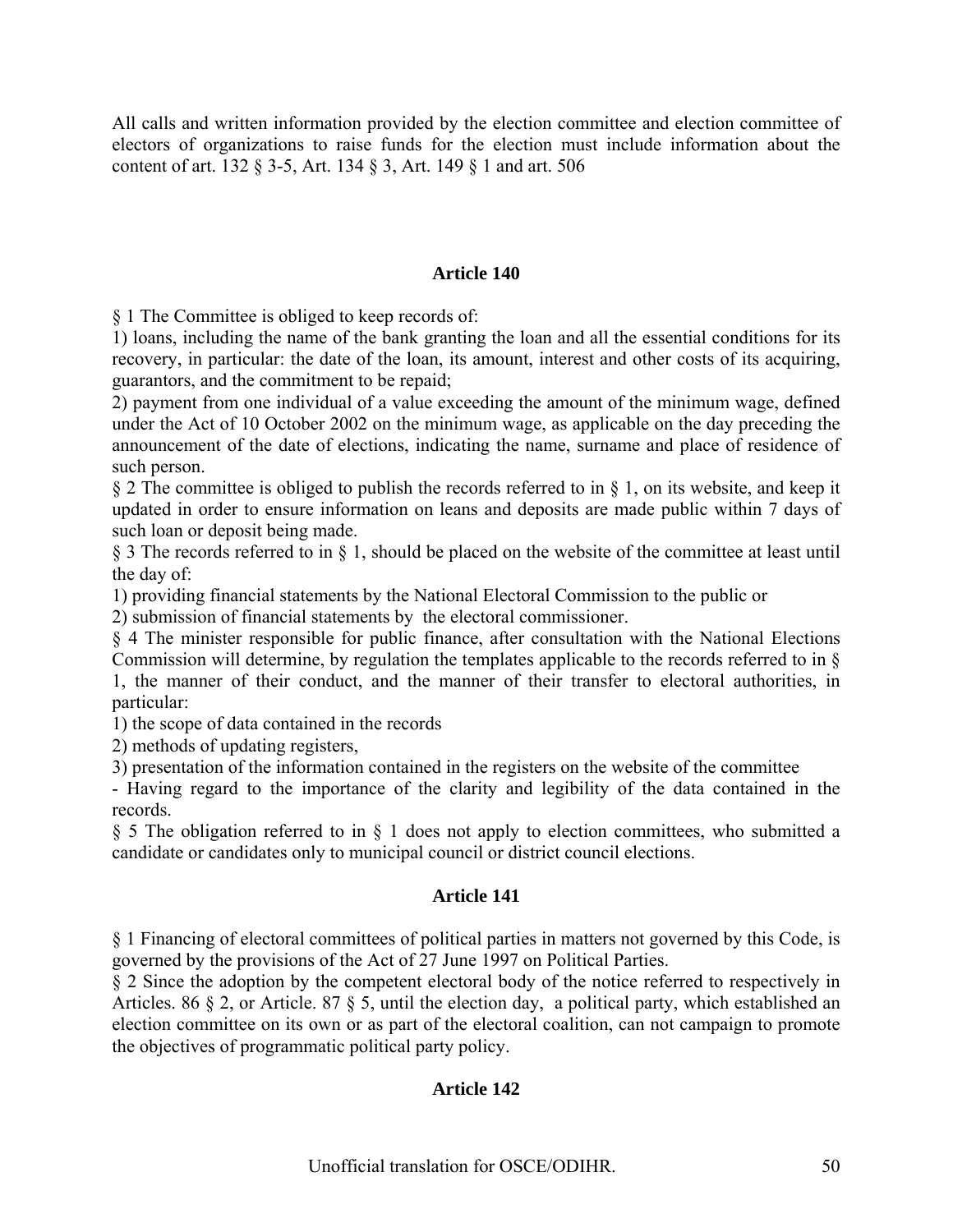§ 1 Within 3 months from the date of the election, the financial representative shall submit to the competent electoral body, to which the elections committee submitted its notification of establishment, a report on revenues, expenditures and financial commitments of the committee, including bank loans and the basis on which they were obtained hereinafter referred to as "financial report."

§ 2 If the financial report shall be submitted to the National Electoral Commission to reporting statements shall be accompanied by an auditor's report.

§ 3 An auditor's opinion and report, is not required in the cases where the financial representatives submits a declaration within 30 days of election day, notifying the competent authority that the election committee had no income, no expenses were incurred and no financial obligations were undertaken.

§ 4 The auditor referred to in § 2, the National Electoral Commission is selected from among candidates nominated by the National Council of Chartered Accountants in the number agreed with the National Electoral Commission.

§ 5 The election commissioner, examining the financial reports, may order analysis, expert opinion and reports.

§ 6 The costs of an opinion and the reports referred to in § 2 and 5, are charged to the state budget in the Budget, in the section on public finances and financial institutions.

§ 7 The minister responsible for public finance, after consultation with the State Electoral Commission, shall, by regulation, establish the form of financial reports and the detailed scope of information required to be contained therein as well as a list of the types of documents that must accompany the financial report, so to enable verification of the reports and information provided.

### **Article 143**

§ 1 In elections to the Sejm and the Senate, the European Parliament elections and election of the President of the Republic, the National Electoral Commission publishes the financial reports of the election committees within 30 days from the date of their submission, in the Public Information Bulletin.

§ 2 The financial reports referred to in § 1, shall be published by the National Electoral Commission in the Official Journal of the Polish Republic, "Polish Monitor" after the expiry of the period mentioned in § 1

§ 3 The financial reports are submitted to the electoral commissioner and may be made available by him on request of stakeholders. The election commissioner shall publish, in the form of a communication in the printed media with coverage of at least the extent of a region *("vovoidship*") about the place, time and manner in which the financial reports may be open for inspection.

§ 4 The record of deposits made by polish citizens to the elections commissions of organisations and election commissions of voters shall be made available by the National Electoral Commission upon request, in the mode and manner prescribed by the Act of August 29, 1997 on the protection of personal data (Journal of Laws 2002, No. 101, pos. 926, as amended.)

§ 5 Other types of documents annexed to the financial reports are made available for inspection by entities listed in Article. 144 § 7 in the period provided for raising objection to the financial report, and to all other entities, they are made available after this period pursuant to the provisions of the Act of 6 September 2001 on Access to Public Information.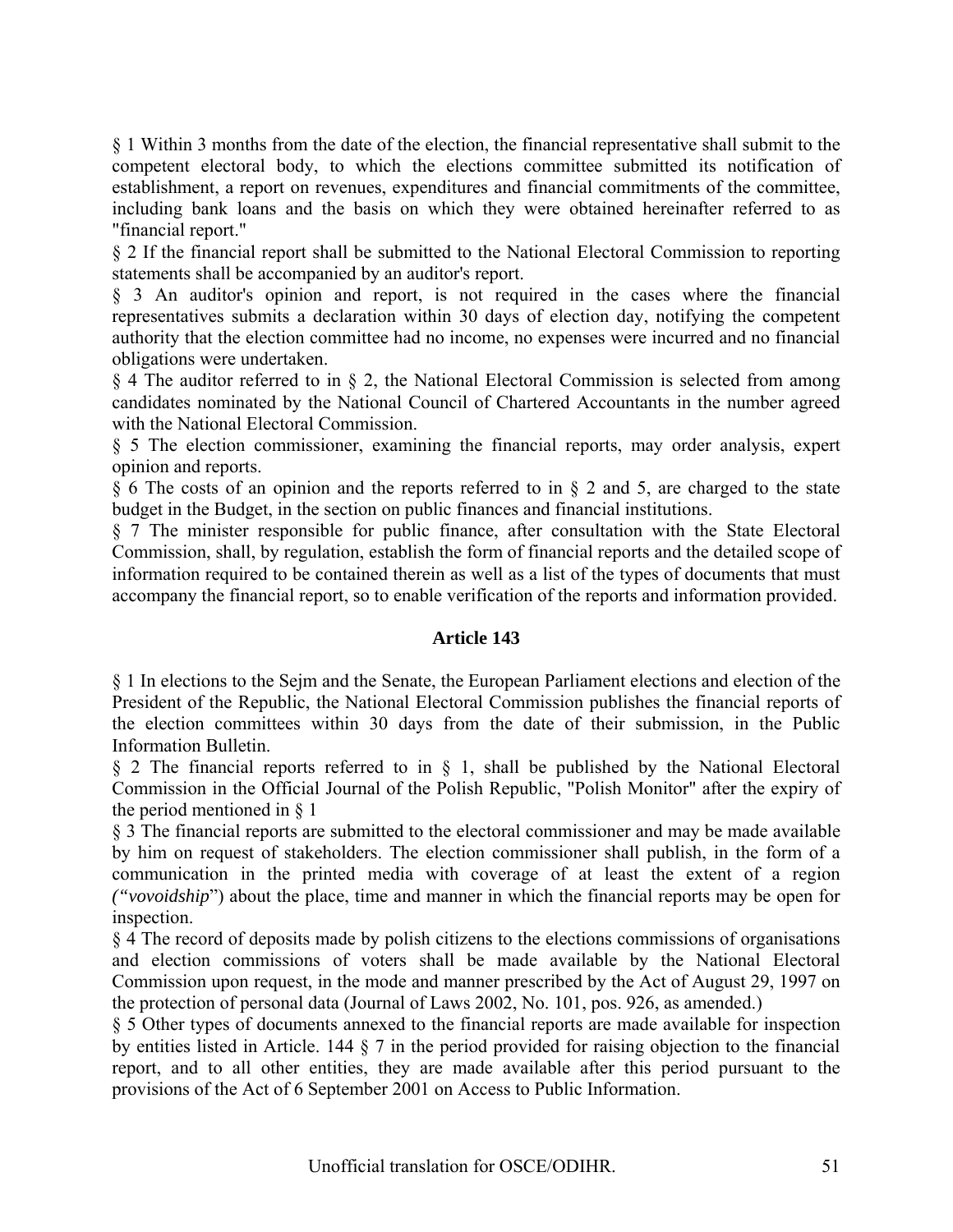### **Article 144**

§ 1 Within 6 months from the date of submission of the financial report the electoral body, which has received the financial report shall:

1) adopt the report without reservations;

2) adopt the report, pointing to any irregularities, or

3) reject the report if it finds:

a) the raising or spending of funds by the election committee is in violation of the provisions of Article 29, or the limits, referred to in art. 135,

b) that public collections were carried out in spite of the prohibition referred to in art. 131 § 2,

c) acceptance by the election committee of a political party or coalition election committee, funds from a source other than the Election Fund,

d) the adoption by a voters election committee or an election committee of an organization of financial benefits, or in-kind benefit in violation of the provisions of Article. 132 § 3-6,

e) acceptance by the election committee of a political party or coalition election committee of inkind benefits in violation of Article. 132 § 5

§ 2 Rejection of the financial report may also occur in the case that security for loans was issued in breach of Article. 132  $\S$  6, as well as actions undertake which resulted in a reduction of the liabilities of the committee by a person other than that mentioned in art. 132 § 6, or made in violation of the limit of the payments referred to in art. 134 § 2

§ 3 In case of doubt as to the accuracy of financial reports, the relevant electoral body may call upon an election committee to report defects or to provide additional clarifications within a specified period.

§ 4 The electoral body, examining financial reports, may commission expert reports or opinions.

§ 5 Public administration bodies shall provide the State Election Commission, at its request, assistance necessary to study the financial reports.

§ 6 Supervisory authorities, auditing and inspection, functioning within government administration and territorial self-government bodies cooperate with the National Electoral Commission and are required to provide the State Election Commission, at its request, the results of the audit carried out by these authorities.

§ 7 Within 30 days from the announcement of financial reports:

1) political parties,

2) electoral committees, which participated in any election,

3) associations and foundations, which in their statutes declare activities related to analysis of financing of election campaigns

- May submit to the National Electoral Commission, written substantiated objections to the financial reports of electoral committees.

§ 8 An electoral body, within 60 days from the date of filing objections referred to in § 7, shall provide a written response thereto.

### **Article 145**

§ 1 In case of rejection of the financial reports of the election committee by the State Election Commission the financial representative, within 14 days of service of the decision to reject the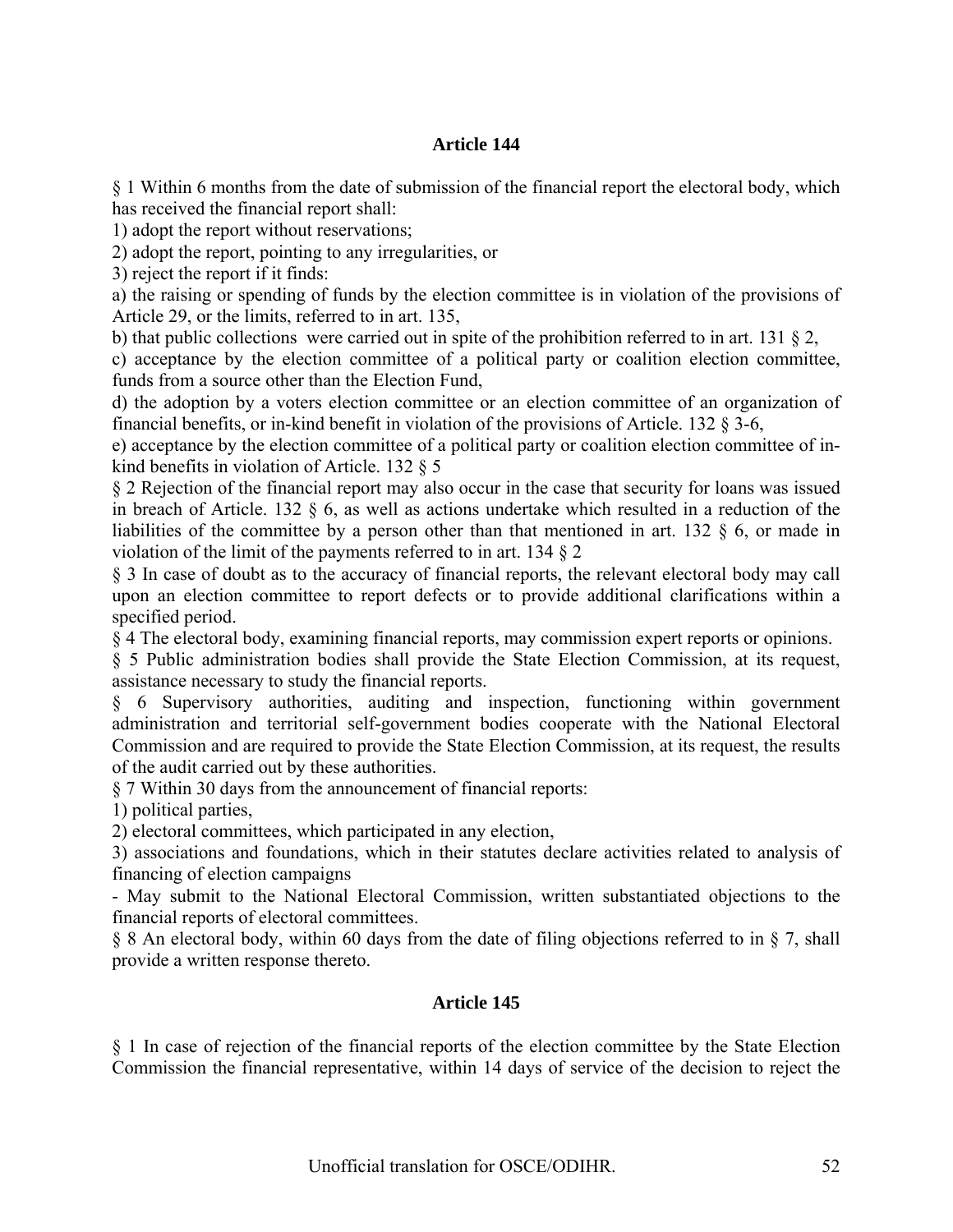report, has the right appeal to the Supreme Court against the order of the National Electoral Commission's decision to reject the report.

§ 2 The Supreme Court examines the complaint and issues a decision on the matter within 60 days of receipt of the complaint. The judgment shall be served on the financial representative and the State Election Commission.

§ 3 The Supreme Court bench which considers complaints is composed of seven judges, in nonlitigious proceedings.

§ 4 A judgment of the Supreme Court is not subject to any further remedies.

§ 5 In case the financial reports of an election committee are rejected by the election commissioner the financial representative of the committee is entitled to submit an appeal to the regional court within 14 day of service of the decision of rejection. The appeal the district court take place in non- litigious proceedings followed the proceedings which must take place within 30 days of receipt of the appeal. The decision of the district court is not entitled to any further remedy.

§ 6 If the Supreme Court or the district court finds the complaint referred to in § 1, or an appeal referred to in § 5, of the financial representative to be justified, the National Electoral Commission or election commissioner, as appropriate, shall adopt the financial report immediately.

§ 7 After the expiry of the time limit for bringing the appeal referred to in § 1, or in cases referred to in § 5, or after the issuance of the decision referred to in § 2 or 5 any the appeal or complaint of the financial representative shall be considered unfounded, and the body, which to whom the financial report was submitted shall communicate its decision of rejection of the reports to the chief of the competent local tax office appropriate for the registered office of the election committee.

#### **Article 146**

The electoral body, to whom the financial report was submitted, shall publish in the Bulletin of Public Information, in the form of a communication, information about the acceptance or rejection of the financial reports of electoral committees.

#### **Article 147**

§ 1 In the event of failure to submit the financial report by:

1) The election committee of a political party - a political party is not entitled to subsidies referred to in art. 150 or art. 151, and the right to subsidies referred to in art. 28 of the Act of 27 June 1997 on Political Parties;

2) The election committee of a coalition - a political party forming part of the electoral coalition is not entitled to subsidies referred to in art. 150 or art. 151, and the right to subsidies referred to in art. 28 of the Act of 27 June 1997 on Political Parties;

3) The election committee of voters – is not entitled to subsidies referred to in art. 150 or art. 151 § 2 Financial reports submitted after the specified time limit shall be subject to the provisions of art. 142-145.

#### **Article 148**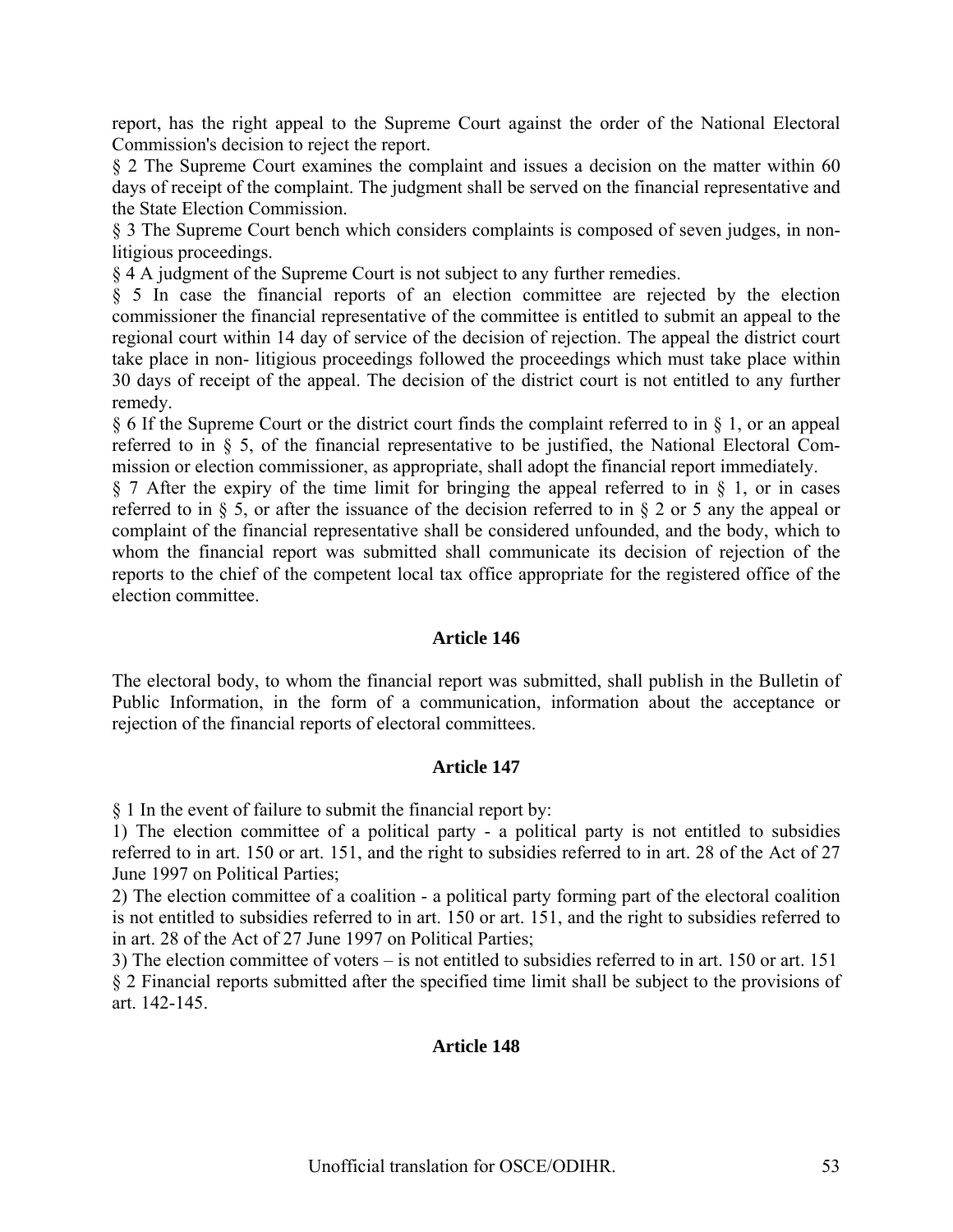§ 1 In case of rejection by the National Electoral Commission of the financial report or the denial of a complaint referred to in art. 145  $\S$  1, the subsidy granted to the political party or voters election committee referred to in art. 150 or art. 151, is reduced by an amount equal to three times the amount of funds raised or expenditure made in violation of the provisions referred to in art. 144 § 1 point 3

§ 2 In case of rejection by the National Electoral Commission, of the financial report or the denial of a complaint referred to in art. 145 § 1, the subsidy granted to the political party referred to in art. 28 of the Act of 27 June 1997 on Political Parties, is reduced by an amount equal to three times the amount of funds acquired or expenditure made in violation of the provisions referred to in art. 144 § 1 point 3

§ 3 Deduction of grants or subsidies referred to in § 1 and 2 may not exceed 75% of the grant referred to in art. 150 § 1 and art. 151 § 1, or 75% of the amount of the subsidy referred to in art. 28 of the Act of 27 June 1997 on political parties.

### **Article 149**

§ 1 Financial benefits acquired by the election committee in violation of the Code, shall be forfeited to the State Treasury. If the acquired amount has been expended or lost, its equivalent shall be forfeited.

§ 2 The pecuniary benefit forfeited to the State Treasury, is also the value of activities carried out resulting in a reduction value of the liabilities of the committee by a person other than that mentioned in Article. 132 § 6, or made in violation of the principles referred to in art. 132 § 6, or Article. 134 § 2

§ 3 § 1 does not apply to financial benefits given to an election committee in breach of the provisions of the Code, which the election committee returned within 30 days of their transfer.

§ 4 § 1 does not apply to financial benefits given to an election committee in breach of the provisions of the Code, which benefits or their equivalent are within 14 days from the date of delivery of election committee decision on acceptance or rejection of its financial reports, and in case of complaint or appeal referred to in art. 145 § 1 and 5 - within 14 days from the date the decision becomes final issued by a competent court, that have been voluntarily deposited into the bank account of the tax office competent for the registered office of the committee. In kind benefits received by the election committee shall be transferred to such tax office. Confirmation of payment of the transferred material benefit or its equivalent by the election committee shall be communicated to the competent election authority by the election committee.

§ 5 The acceptance of financial gain in violation of the Code is decided upon by the competent election authority in the decision on acceptance or rejection of the financial reports.

§ 6 In the event of failure to undertake the actions referred to in § 4 of the first and second sentence, or one of those activities, the head of the tax office competent for the registered office of the election committee, at the request of the National Electoral Commission and electoral commissioner, shall file a motion to the court against the entities referred to in art. 130 § 1, for a ruling on the forfeiture of the benefits or their equivalent or otherwise the transfer or material benefit or its equivalent.

§ 7 The district court appropriate for the registered office of the tax authority referred to in § 6 has the jurisdiction to adjudicate in matters referred to in  $\delta$  1.

§ 8 The District Court hears cases referred to in § 6, in non-litigious proceedings.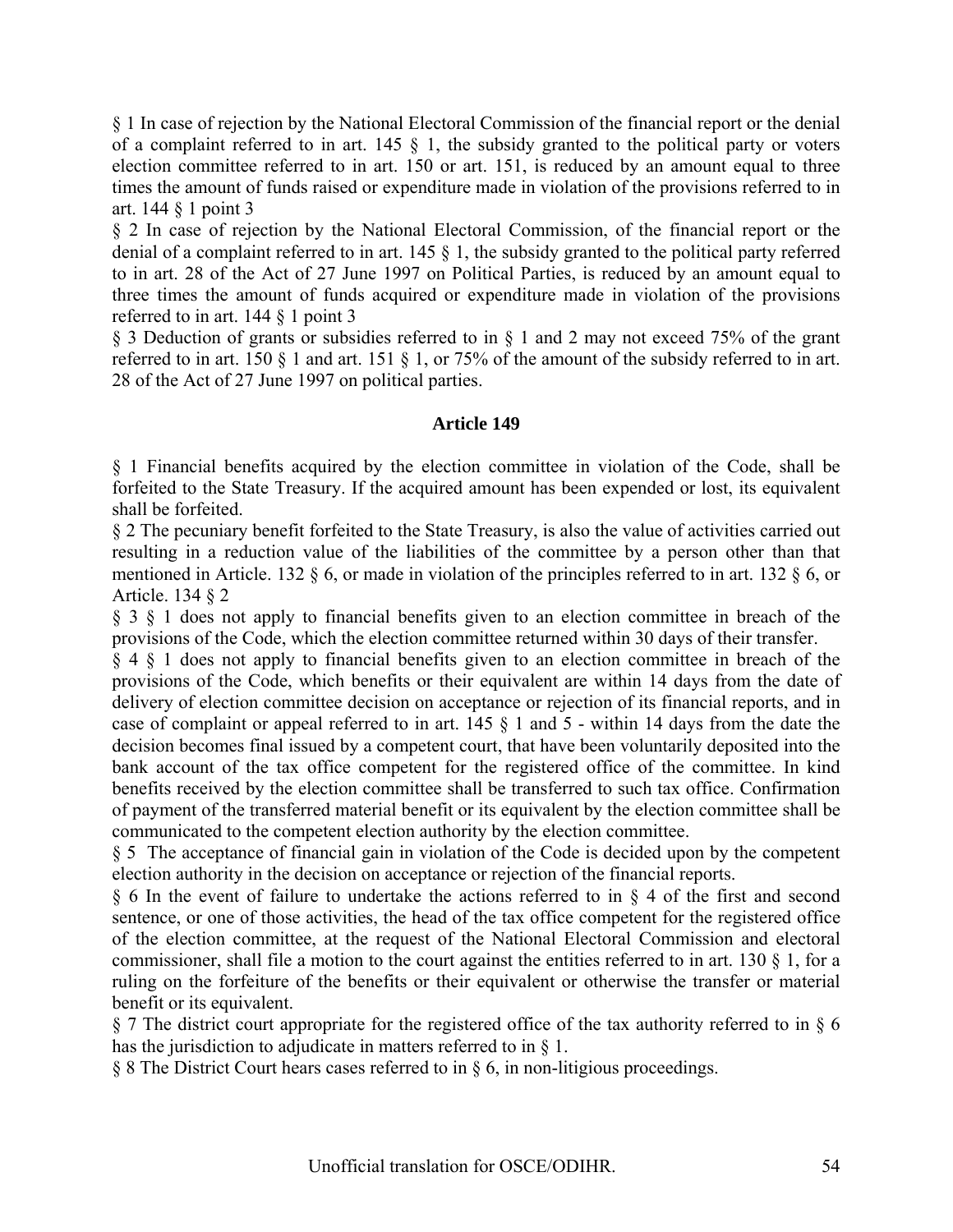§ 9 Execution of a benefit or its equivalent shall be conducted pursuant to the provisions of administrative proceedings for execution of monetary claims. The body executing the order shall be the head of office of tax office referred to in § 6

§ 10 Seized movable property, debts and other property rights are converted into monetary assets by the head of the tax office in accordance with the provisions of the Act of 17 June 1966 on the execution of orders in administration (Journal of Laws of 2005 No. 229, item. 1954, as amended) regarding the execution monetary claims.

### **Article 150**

§ 1 The political party, whose election committee participated in the elections, the political party comprising an election coalition committee, and the election committee of voters participating in elections to the Sejm and the Senate is entitled to a grant from the state budget, hereinafter referred to as an "entity subsidy", for each mandate for deputy and senator obtained. Expenses incurred as a result of the entity subsidy shall be covered by the state budget from the section on Budget for public finance and financial institutions.

§ 2 The amount of subsidy is calculated as follows:

$$
W
$$
  
 
$$
Dp = \text{---} x M,
$$

560

where the symbols are defined as:

Dp - the amount of subsidy afforded,

W - total campaign expenses of election committees (up to the amount of spending limits allocated to electoral committees in elections to the Sejm and the Senate), which received at least one mandate,

M - the number of mandates of deputies and senators received by the election committee.

§ 3 The entity subsidy applies only to expenditures revealed in financial reports.

§ 4 The entity subsidy shall be granted in the Operators in the amount referred to in § 2 and 3, and for each mandate for Deputy or Senator, obtained re-election to the Sejm and the Senate, and supplementary elections to the Senate.

§ 5 The amount of subsidy enjoyed by the political party forming part of the electoral coalition is determined by dividing the amount calculated in accordance with  $\zeta$  2, between the parties forming the coalition in the proportions specified in the agreement establishing the electoral coalition. Proportions specified in this agreement can not be changed. If the political parties forming the coalition in the election did not indicate the proportion in an agreement the subsidy shall be paid to them in equal parts.

§ 6 The transfer of the subsidy to the designated entities referred to in § 1, shall be made to their bank account by the minister responsible for public finances on the basis of the information provided by the National Electoral Commission on those entitled to receive the subsidy as well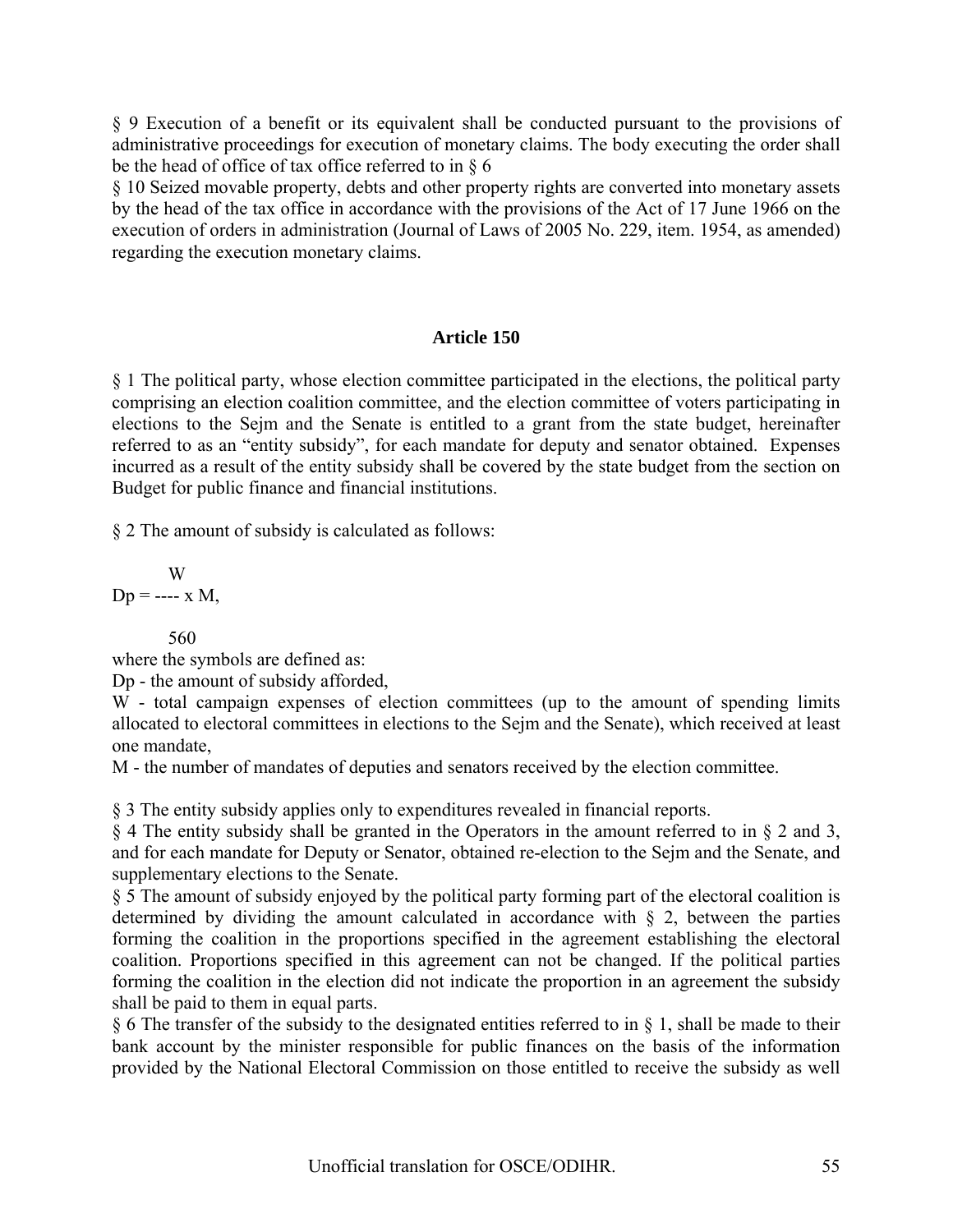as the number of mandates received by the electoral committee. The subsidy is paid within 9 months from the date of the election.

§ 7 In the case of division, merger or liquidation of political parties, their entitlement to subsidies shall be governed by the provisions of art. 37 of the Act of 27 June 1997 on Political Parties.

### **Article 151**

§ 1 The political party whose election committee participated in the elections, the political party that is part of the election coalition, and the election committee of voters participating in European Parliament elections are entitled to a subsidy hereinafter referred to as the "entity subsidy" from the state budget, for each mandate for each MEP, obtained. Expenses related to the entity subsidy shall be covered by the state budget in the section on Budget for public finances and financial institutions.

§ 2 The amount of subsidy is calculated as follows:

W  $Dp =$  ---- x M, L

where the symbols are defined as:

Dp - the amount of subsidy afforded,

In - the amount of złoty equal to the number of voters who voted,

L - the number of elected deputies in the Polish Republic to the European Parliament

M - number of seats won by the electoral committee.

§ 3 The grant applies only to expenditure revealed the financial reports adopted by the National Electoral Commission.

§ 4 The amount of subsidy enjoyed by the political party forming part of the electoral coalition is determined by dividing the amount calculated in accordance with  $\S$  2, between the parties forming the coalition in the proportions specified in the agreement establishing the electoral coalition. Proportions specified in this agreement can not be changed. If the political parties forming the coalition in the election did not indicate the proportion in the coalition agreement , the subsidy is payable to each of them in equal parts.

§ 5. The transfer of the subsidy to the designated entities referred to in § 1, shall be made to their bank account by the minister responsible for public finances on the basis of the information provided by the National Electoral Commission on those entitled to receive the subsidy as well as the number of mandates received by the electoral committee. The subsidy is paid within 9 months from the date of the election.

§ 6 In the case of division, merger or liquidation of political parties, their entitlement to subsidies shall be governed by the provisions of art. 37 of the Act of 27 June 1997 on political parties.

### **Section II**

### **Electoral bodies**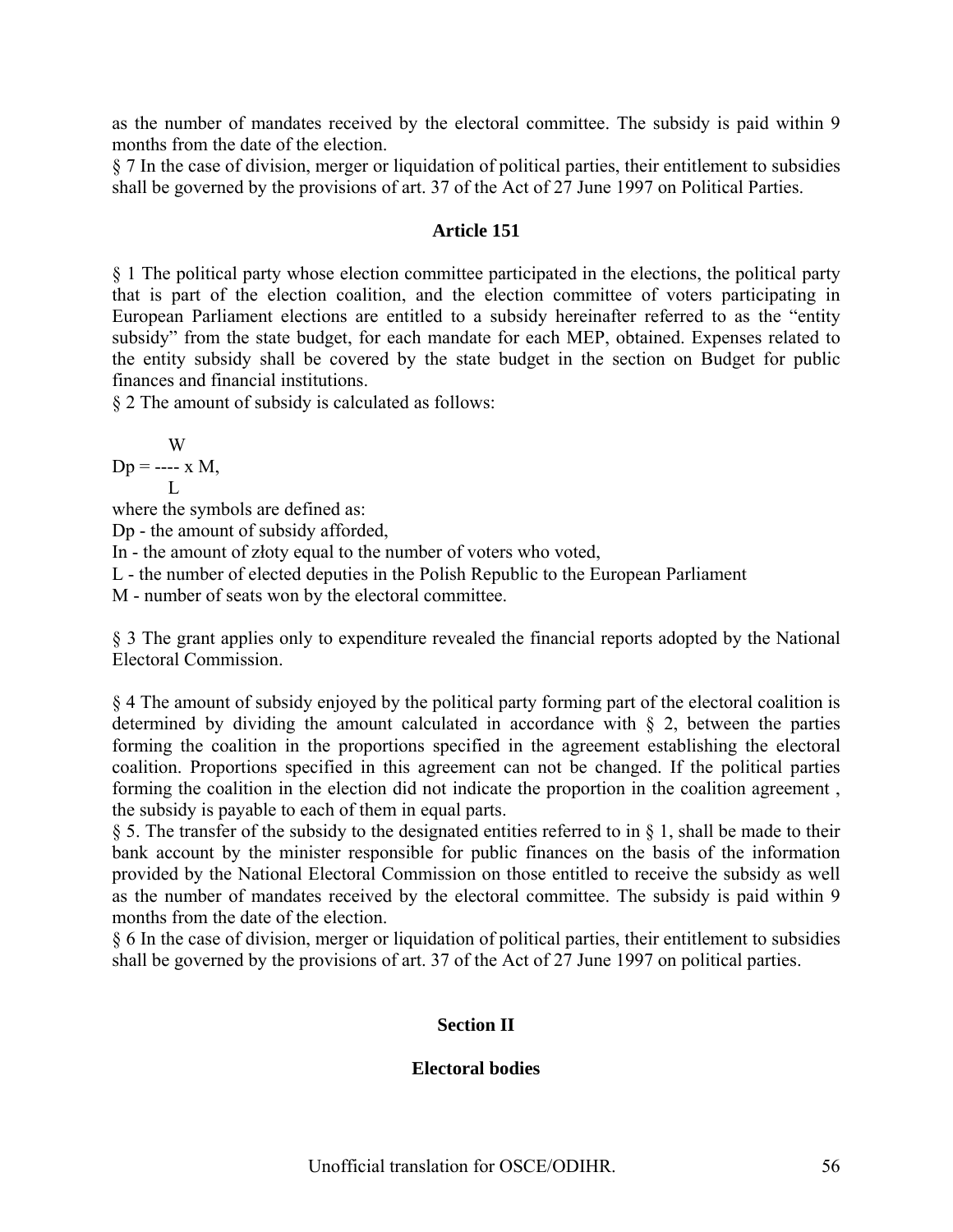# **Chapter 1**

# **General provisions**

# **Article 152.**

§ 1. The National Electoral Commission and election commissioners are permanent electoral **bodies** 

§ 2. District, regional and territorial electoral commissions and precinct electoral commissions respectively are electoral bodies established in connection with ordered elections.

§ 3. Voivodship, poviat and communal electoral commissions are the territorial electoral commissions.

§ 4. An operational and territorial competence of the electoral commissions mentioned in § 2 and 3 is stipulated in special provisions of the code.

# **Article 153.**

§ 1. One shall be entitled to be a member of only one electoral commission. Candidates in elections, electoral plenipotentiaries, financial plenipotentiaries and persons of trust shall not have the right to be members of commissions.

§ 2.Membership in an electoral commission shall expire on thedate of signing consent to candidature in elections or of taking up duties of the plenipotentiary or person of trust mentioned in § 1.

§ 3. Members of an electoral commission shall not be entitled to carry out election agitation for particular candidates and lists of candidates.

# **Article 154.**

§ 1. Members of electoral commissions shall be entitled to:

1) allowances and reimbursement of travel and accommodation expenses;

2) flat-rate allowancesfor the time of performing tasks of a commission memberwith regard to members of district, regional and territorial electoral commissions and for the time connected withcarrying out of voting and determining of voting results with regard to members of precinct electoral commissions.

§ 2. If a member of a district, regional or territorial electoral commission has not participated in all meetings of the commission, the allowance mentioned in  $\S$  1 point 2 which he/she is entitled to shall be reduced proportionally to the number of the commission meetings in which he/she has not participated.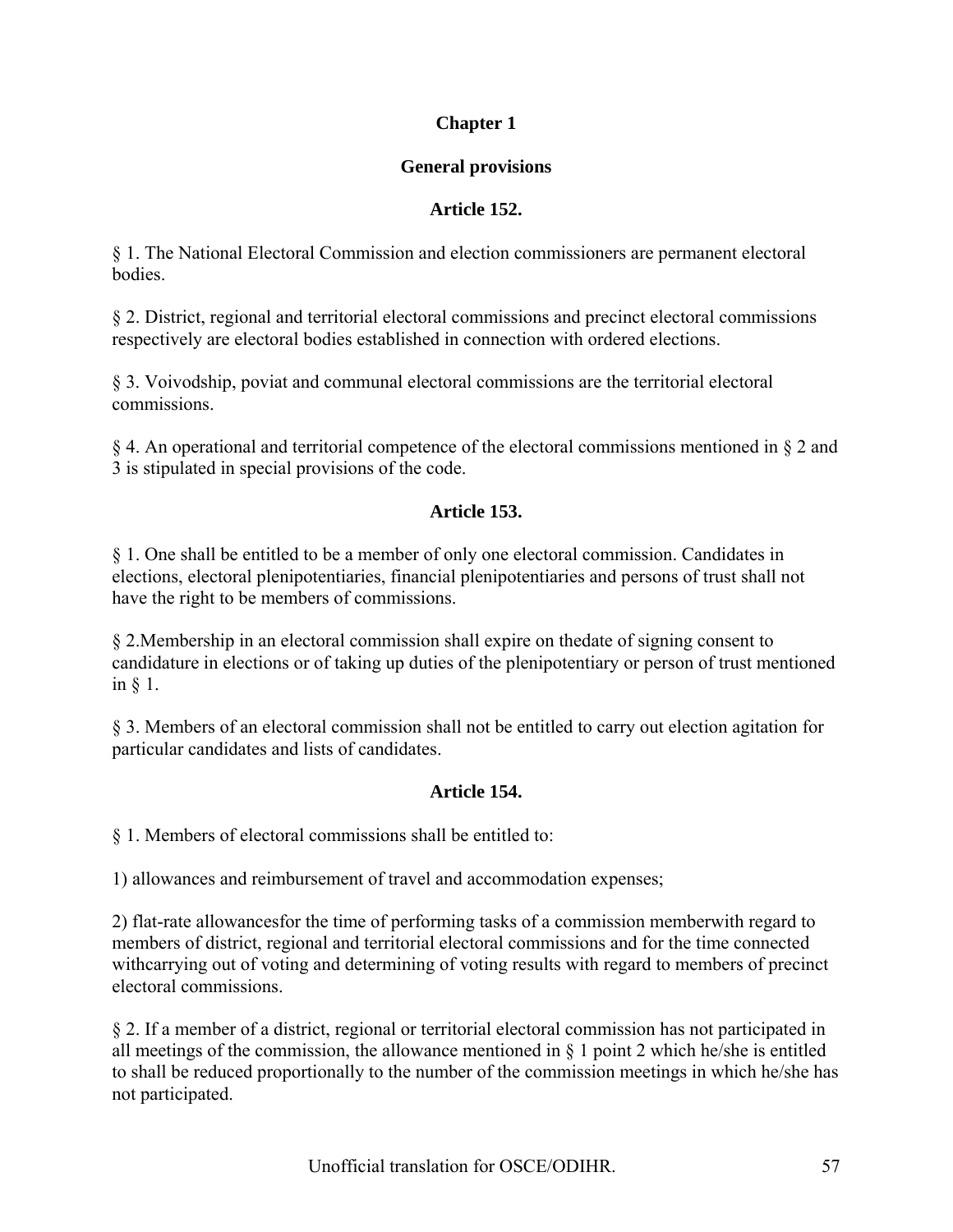§ 3. Members of the National Electoral Commission as well as chairpersons of district and regional electoral commissions who perform duties ex officio as election commissioners shall not be entitled to the flat-rate allowances mentioned in § 1 point 2.

§ 3a. The provision of § 1 point 1 shall applyaccordingly to members of the National Electoral Commission and election commissioners.

§ 4. A member of a precinct or territorial electoral commission in connection with performance of tasks shall be entitled to maximum 5 days of leave from work retaining the right to social security benefits and the rights under the employment relationship, excluding the right to remuneration.

§ 5. Members of electoral commissions shall enjoy legal protection provided for public officials and shall bear responsibility just as public officials.

§ 6. Pursuant to provisions of the Act of 30 October 2002 on maintenance in view of occupational accidents or diseases occurred in special circumstances (OJ No. 199, item 1674, with subsequent amendments), members of electoral commissions shall be entitled to maintenance in view of an accident while performing tasks of these commissions.

§ 7. The National Electoral Commission by way of a resolution shall determine:

1) the amount and detailed rules on granting the allowances, reimbursement of travel and accommodation expenses as well as flat-rate allowances mentioned in § 1,

2) conditions for reducing the amount of allowances for members of electoral commissions in the event of non-participation in performance of some tasks of the commissions,

3) ways of documenting of the days of leave from work mentioned in § 4

– taking into account the scope of duties of members of electoral commissions.

# **Article 155.**

§ 1. The National Electoral Commission, an election commissioner, a district electoral commission and a regional electoral commission shall be entitled to set up, for the election period, their inspections to implement tasks laid down in the code.

§ 2. The National Electoral Commission shall be entitled to entrust performance of its inspection's tasks to inspections set up by an election commissioner, a district electoral commission or a regional electoral commission.

§ 3. Provisions of Article 154 § 1 and 4–6 shall apply accordingly to persons appointed to the inspections.

§ 4. The National Electoral Commission by way of a resolution shall determine: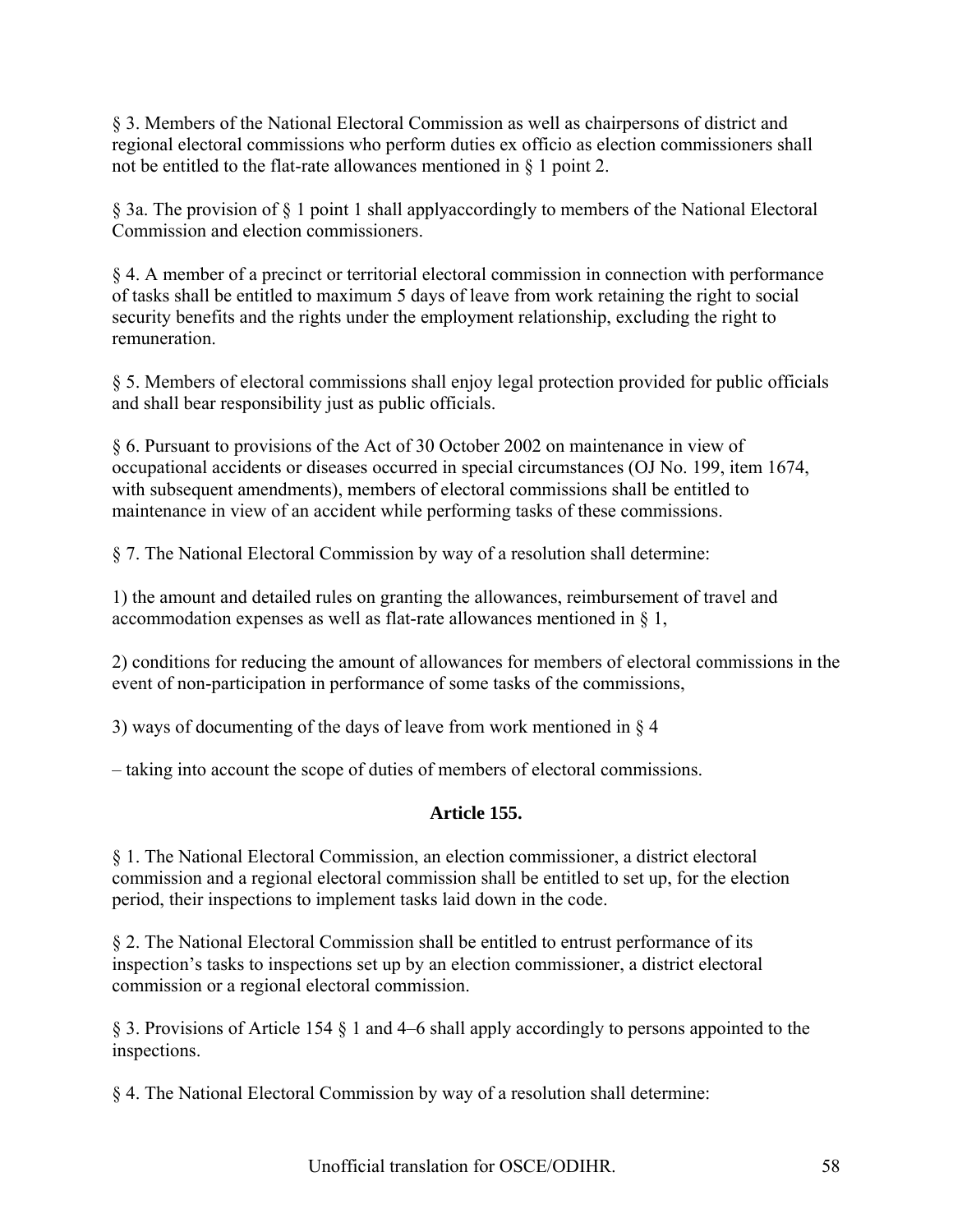1) the amount and detailed rules on granting allowances, flat-rate allowances and reimbursement of travel and accommodation expenses to persons appointed to the inspections,

2) ways of documenting of days of leave from work for the period of participation in works of the inspections

– taking into account the scope of duties of persons appointed to the inspections.

# **Article 156.**

§ 1. Services as well as technical and material working conditions for precinct and territorial electoral commissions, including the possibility of using electronic technology, and performance of tasks connected with organisation and carrying out of elections on the territory of a commune, poviat or voivodship shall be ensured respectively by a commune head, staroste or a marshal of a voivodship. The tasks performed within this scope shall be ordered tasks of territorial selfgovernment units.

§ 2. Organisational units which permanently manage state and municipal immovable properties shall be obliged to make the premises available free of charge:

1) at the request of a director of a territorially competent regional office of the National Electoral Office –intended for seats of district and territorial electoral commissions;

2) at the request of a commune head – intended for seats of precinct electoral commissions.

§ 3. The premises intended for seats of electoral bodies should be easily accessible for the disabled.

§ 4. Also premises of entities other than mentioned in § 2 can be intended for seats of electoral commissions, after prior agreement with entities managing these premises.

§ 5. Provisions of § 1-4 shall applyaccordingly to captains of Polish sea ships and consuls.

# **Chapter 2**

### **The National Electoral Commission**

### **Article 157.**

§ 1. The National Electoral Commission is a permanent, supreme electoral body competent to carry out elections and referendums.

§ 2. The National Electoral Commission shall comprise:

1) 3 judges of the Constitutional Tribunal designated by the President of the Constitutional Tribunal;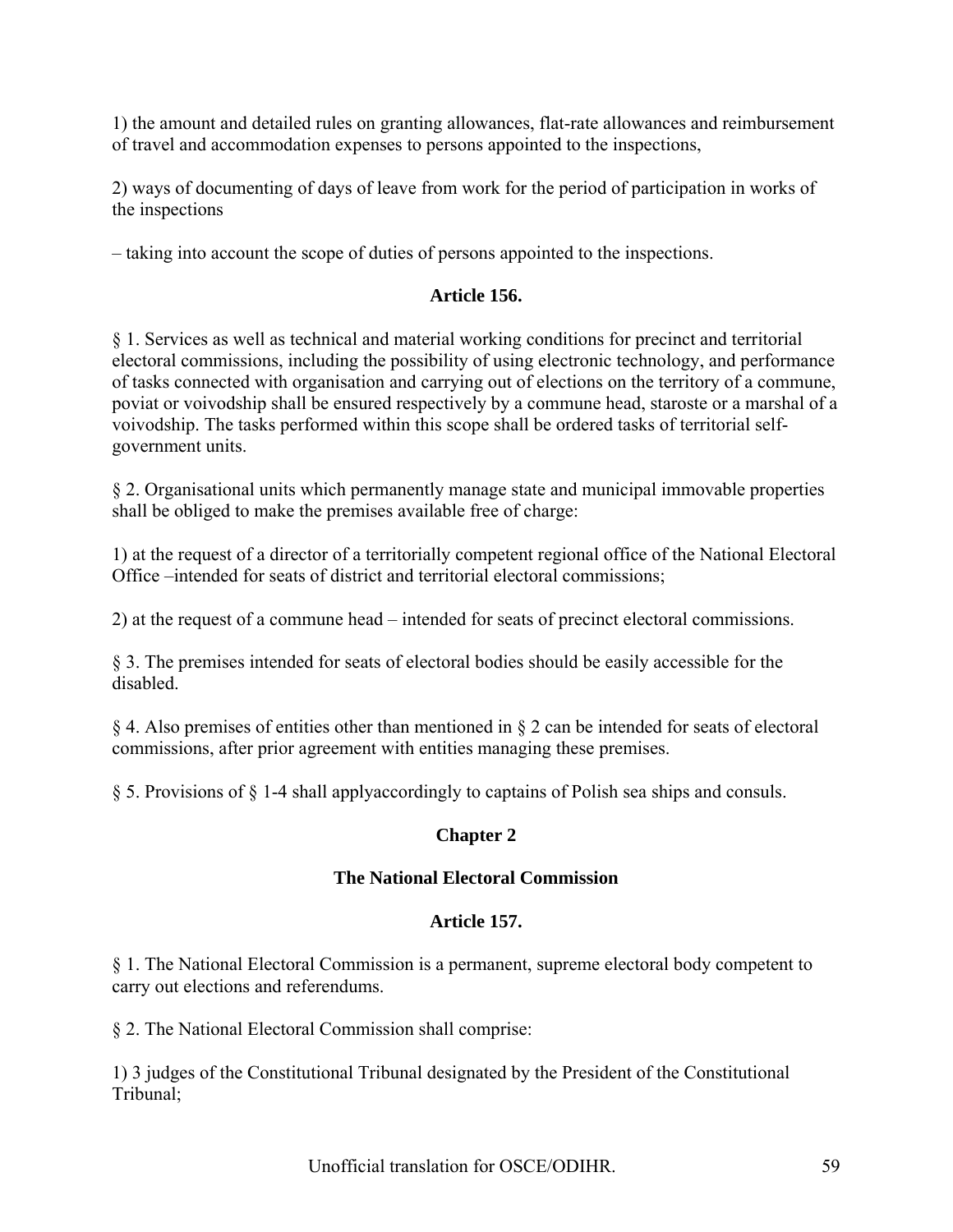2) 3 judges of the Supreme Court designated by the First President of the Supreme Court;

3) 3 judges of the Supreme Administrative Court designated by the President of the Supreme Administrative Court.

§ 3. The judges mentioned in § 2 shall be appointed to the National Electoral Commission by the President of the Republic of Poland by decision.

§ 4. Also a retired judge can be a member of or be appointed to the National Electoral **Commission** 

§ 5. The National Electoral Commission shall appoint a chairperson and two deputy chairpersons from among its members.

§ 6. Duties of the secretary of the National Electoral Commission shall be performed by the Head of the National Electoral Office who shall attend its meetings in an advisory capacity.

§ 7. The decision mentioned in § 3 shall be made known to the public and published in the Official Gazette of the Republic of Poland "Monitor Polski".

# **Article 158.**

§ 1. Membership in the National Electoral Commission shall expire in the event:

1) of resigning from the membership;

2) mentioned in Article 153 § 2;

3) of death of a member of the Commission;

4) when a member of the Commission who is a retired judge has turned 70 years of age;

5) of dismissal by the President of the Republic of Poland at the reasoned request of a President who has designated a judge to be a member of the Commission.

§ 2. Composition of the National Electoral Commission shall be completed in the manner and under the conditions stipulated in provisions on its establishment. The provision of Article 157 § 7 shall apply accordingly.

### **Article 159.**

§ 1.Members of the National Electoral Commission shall perform their duties in the Commission irrespective of their functions within performance of duties as judges.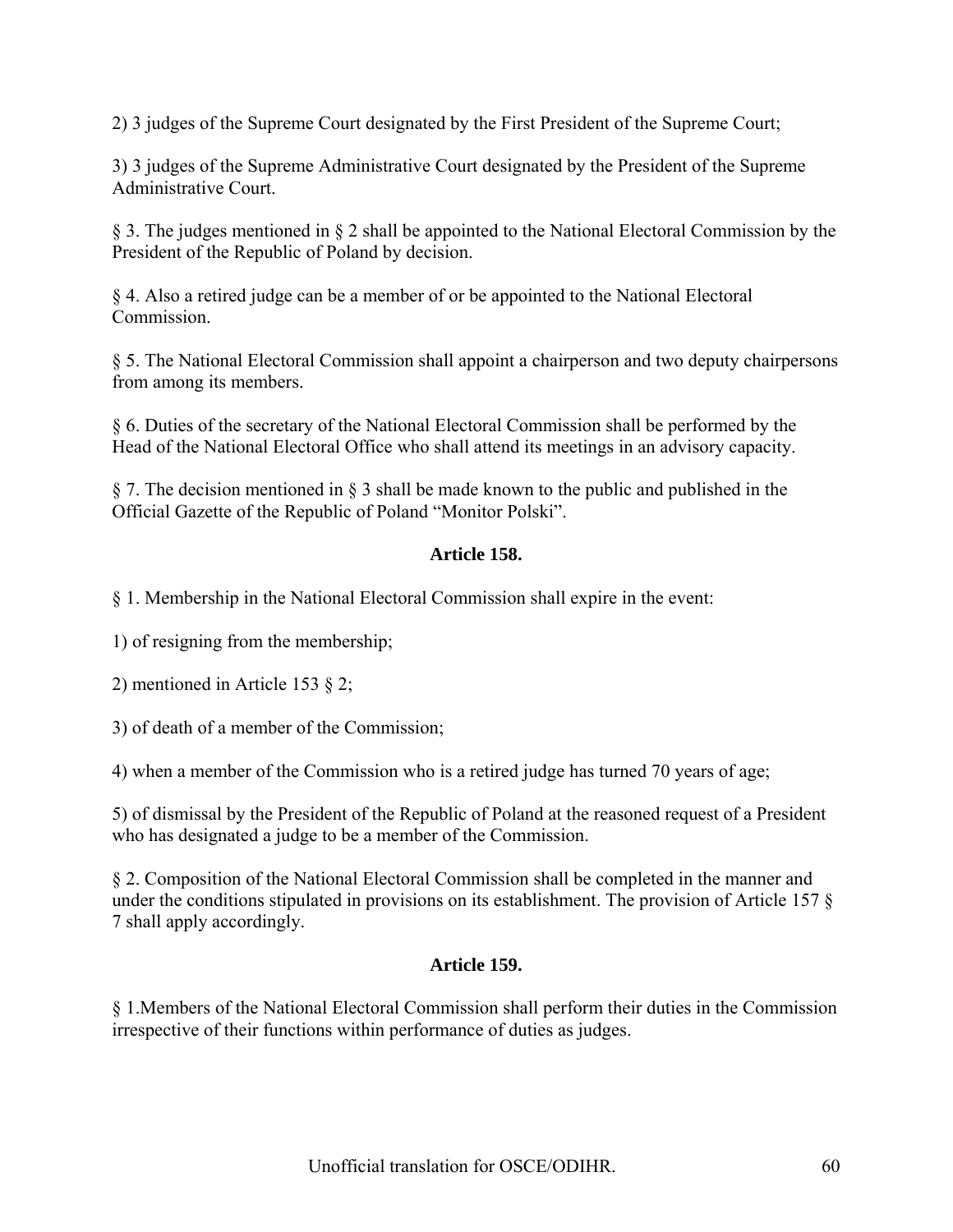§ 2. Members of the National Electoral Commission shall be entitled to monthly remuneration determined on the basis of the basic amount taken to determine remuneration of persons who hold state managerial posts, with the use of the multiplying factors:

1) for a chairperson  $-3.5$ ;

2) for a deputy chairperson  $-3.2$ ;

3) for members of the Commission  $-3.0$ .

§ 3. The remuneration mentioned in § 2 shall be granted irrespective of emolument paid in view of performing duties of a judge or emolument to which a retired judge is entitled.

### **Article 160.**

§ 1. In matters connected with carrying out of elections the National Electoral Commission shall be in charge of:

1) supervising compliance with the election law;

2) supervision over maintenance and update of the register of voters andover drawing up of lists of voters;

3) setting up district and regional electoral commissions and dissolving district, regional and precinct electoral commissions after they have performed their statutory tasks;

4) appointing and dismissing election commissioners;

5) consideration of complaints about operation of district electoral commissions and election commissioners;

6) establishing models of official forms and election forms as well as specimens of stamps of lower-rank electoral bodies;

7) determining and announcing voting results and results of elections within the scope stipulated in special provisions of the code;

8) presenting after each election to the President of the Republic of Poland, the Marshal of the Sejm, the Marshal of the Senate and the Prime Minister information about implementation of provisions of the code and any possible proposals for amendments;

9) carrying out and supporting informative activities raising awareness among nationals of the election law, in particular of voting rules;

10) performing other tasks laid down in Acts.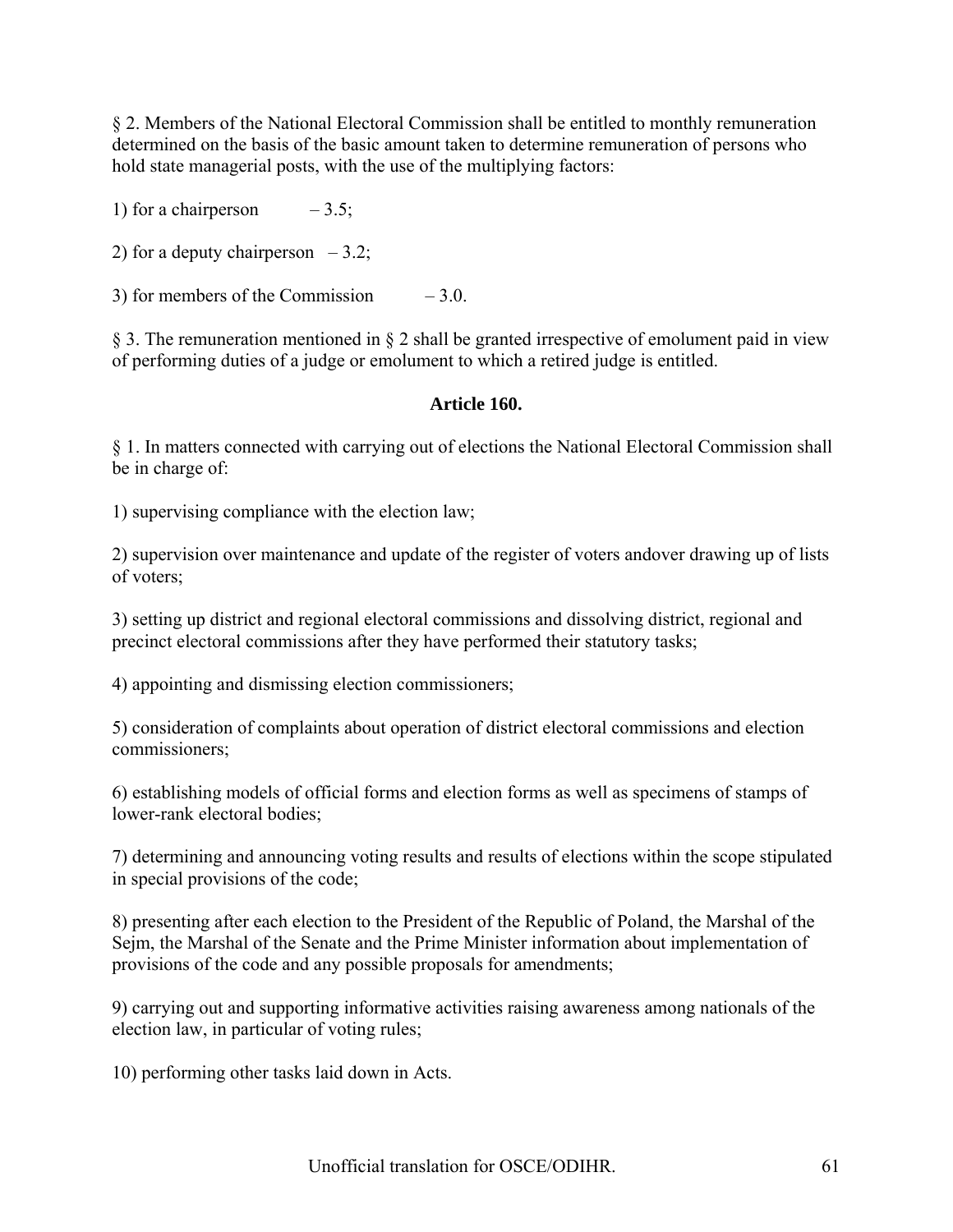§ 2. The activities mentioned in § 1 point 9 shall be implemented by the National Electoral Commission in particular through:

1) maintenance of an informative web portal;

2) preparation of informative publications;

3) preparation of informative programmes broadcast by Telewizja Polska and Polskie Radio Spółka Akcyjna and regional radio companies within the scope and under the conditions laid down in provisions on an election campaign in radio and television programmes.

§ 3. The National Electoral Commission within the activities mentioned in § 1 point 9 and § 2 shall cooperate with non-governmental organisations within the meaning of the Act of 24 April 2003 on charitable activities and on volunteering (OJ of 2010 No. 234, item 1536) whose statutory objects include development of democracy, civil society, raising of election activity and promotion of civil rights.

§ 4. The National Electoral Commission shall establish its rules of procedure, rules of procedure for election commissioners and rules of procedure for district, regional, territorial and precinct electoral commissions, determining in them in particular:

1) rules and mode of work;

2) way of performing tasks;

3) way of supervising compliance with the election law.

# **Article 161.**

§ 1. The National Electoral Commission shall issue guidelines which shall be binding for election commissioners and lower-rank electoral commissions as well as explanations for government administration authorities and authorities of territorial self-government units and also for organisational units which are subordinate to them performing tasks connected with carrying out of elections as well as for election committees and radio and television broadcasters.

§ 2. The National Electoral Commission shall annul resolutions of district and regional electoral commissions and decisions of election commissionersadopted in breach of the law or not compatible with its guidelines and shall refer the case to a competent commission for a review or shall rule on the case.

§ 3. The National Electoral Commission shall adopt resolutions within the scope of its statutory rights.

# **Article 162.**

§ 1. The National Electoral Commission shall specify: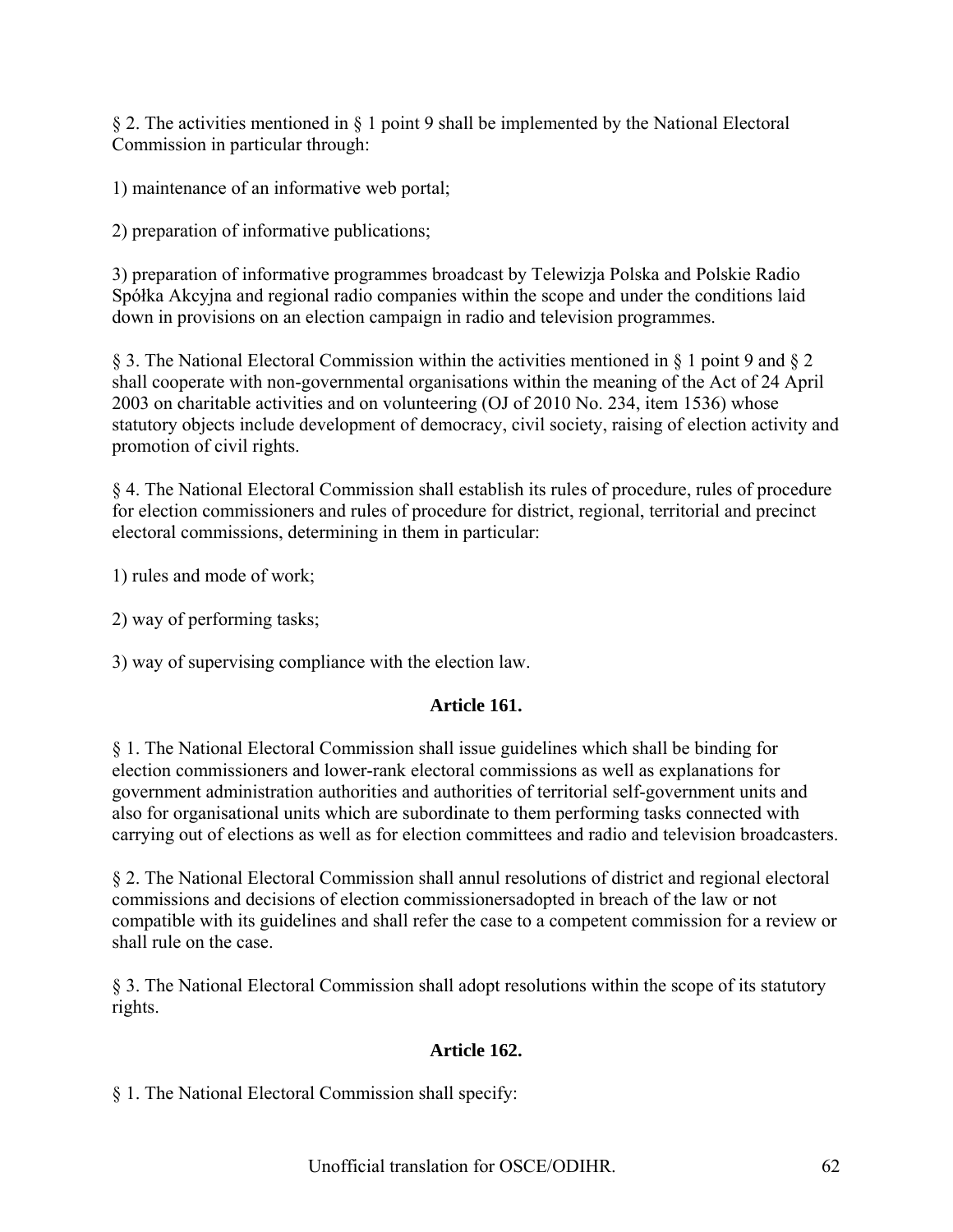1) conditions and way of using electronic technology for:

a) determination of voting results,

b) drawing up of protocols by precinct, territorial, regional and district electoral commissions as well as the National Electoral Commission,

c) verification, in terms of conformity, of arithmetic correctness of determined voting results in a precinct,

d) determination of election results,

2) the procedure of transferring data from the protocols mentioned in point 1 via a network of an electronic transfer of the data,

3) the procedure for a transfer by precinct electoral commissions during voting of data on the number of persons authorised to vote and the number of voters to whom ballot papers have been given, and the way of making this data known to the public if special provisions provide it

– taking into account the necessity to ensure security conditions for entering and processing of the data as well as its transfer and receipt.

§ 2. The National Electoral Commission shall ensure software for performance of the activities mentioned in § 1.

### **Article 163.**

The National Electoral Commission shall publish statistics containing detailed information on results of voting and elections as well as shall make results of voting and elections accessible in a form of an electronic document.

#### **Article 164.**

The National Electoral Commission shall be entitled to use the official stamp within the meaning of provisions on state stamps. The stamp's diameter shall be 35mm.

#### **Article 165.**

§ 1. The National Electoral Commission shall perform activities resulting from the supervision over maintenance and update of the register of voters as well as over drawing up of lists of voters, and in particular:

1) shall control correctness of maintenance and update of the register of voters and ofdrawing up of lists of voters;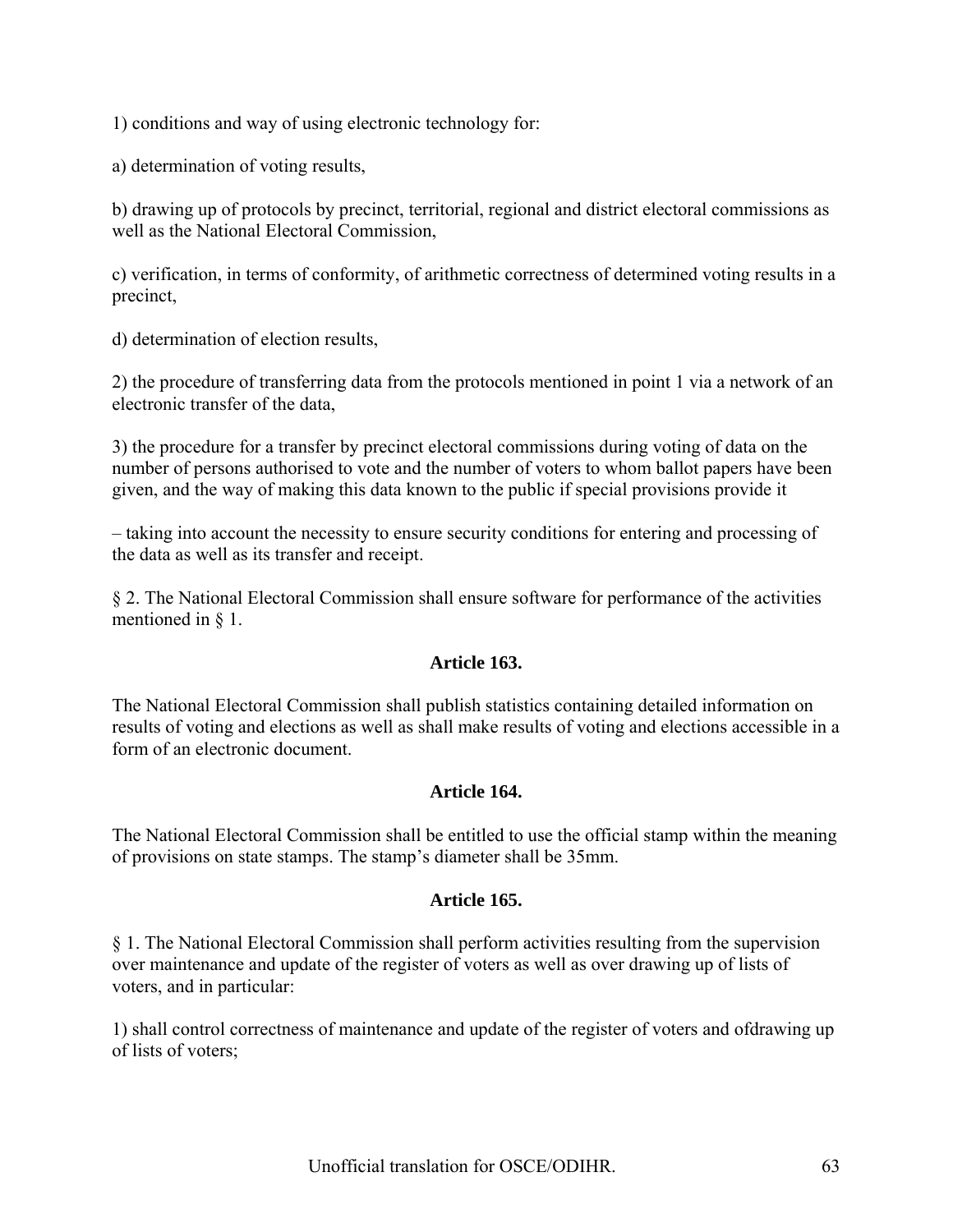2) shall examine agreement of data from the register of voters and lists of voters with data in the population register and civil status records in a commune;

3) shall refer ex officio to competent bodies for deletion from the register of voters or the list of voters of persons who have been entered into the register or on the list in breach of legal provisions;

4) shall gather and make known to the public, at least once a quarter, information on the number of voters included in the register of voters in communes;

5) shall make known to the public, by commune, information on the number of voters entered on the lists of voters according to data as on the date of their being drawn up for particular elections.

§ 2. The activities mentioned in § 1 shall be performed by the National Electoral Commission with the help of the National Electoral Office. A detailed way of performing these activities, in order to ensure that they shall be performed appropriately, shall be stipulated in the rules of procedure of the National Electoral Commission.

§ 3. A minister in charge of the interior shall determine, after consulting the National Electoral Commission, by way of a regulation, obligations of bodies in charge of the population register in order to ensure for the National Electoral Commission performance of its tasks connected with the supervision over maintenance and update of the register of voters as well as over drawing up of the lists of voters, including the procedure for making documents accessible and for transferring of information on the number of residents included in the population register and on the number of voters entered into the register of voters and on the lists of voters as well as rules and forms of cooperation of government administration authorities with the National Electoral Office within this scope, taking into account the necessity to ensure security for processing of personal data, its transfer and receipt.

# **Chapter 3**

# **Election commissioner**

# **Article 166.**

§ 1. An election commissioner shall be a plenipotentiary of the National Electoral Commission assigned to the area constituting a voivodship or part of one voivodship.

§ 2. The National Electoral Commission shall determine a territorial competence of election commissioners and an operational competence within the scope of performing voivodship-wide activities, taking into account tasks connected with elections to the voivodship sejmik and the tasks mentioned in Article 167 § 1 points 8 and 9.

§ 3. Election commissioners shall be appointed in each voivodship, from 2 to 6, from among judges, for a period of 5 years, by the National Electoral Commission, at the request of the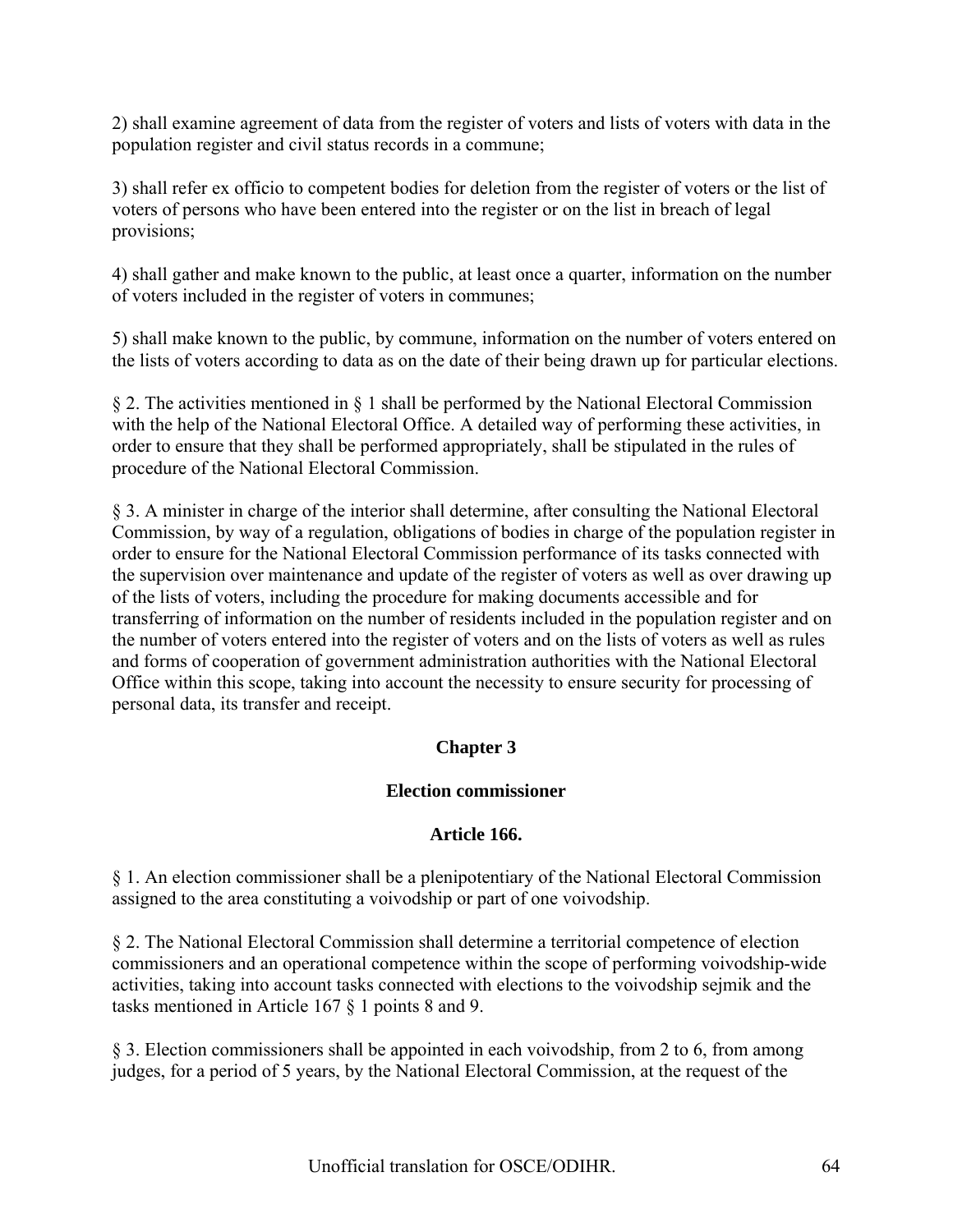Minister of Justice. One individual shall have the right to be reappointed to the position of a commissioner.

§ 4. Also a retired judge who however has not turned 70 years of age shall have the right to be an election commissioner.

§ 5. An election commissioner shall perform his/her duties irrespective of holding office of a judge of a competent court.

§ 6. Election commissioners shall be entitled to monthly remuneration in the amount of remuneration of a member of the National Electoral Commission. The provision of Article 159 § 3 shall apply accordingly.

§ 7. Duties of an election commissioner shall expire in the event:

1) of resigning from the position;

2) of death;

3) of cessation of service relationship of a judge;

4) when a commissioner being a retired judge has turned 70 years of age;

5) of dismissal.

§ 8. The National Electoral Commission shall dismiss an election commissioner before the end of the period for which he/she has been appointed:

1) in the event of the failure to perform or the improper performance of duties of an election commissioner;

2) at the reasoned request of a president of a competent court;

3) at the reasoned request of the Minister of Justice.

§ 9. In the cases mentioned in § 7 and 8 an election commissioner shall be appointed in the manner and under the conditions laid down in § 3.

§ 10. In the event of temporary inability to perform duties by an election commissioner, the National Electoral Commission shall be entitled to entrust performance of these functions, for this period, to another election commissioner or another person who shall ensure the sound performance of election activities.

# **Article 167.**

§ 1 . An election commissioner shall be in charge of: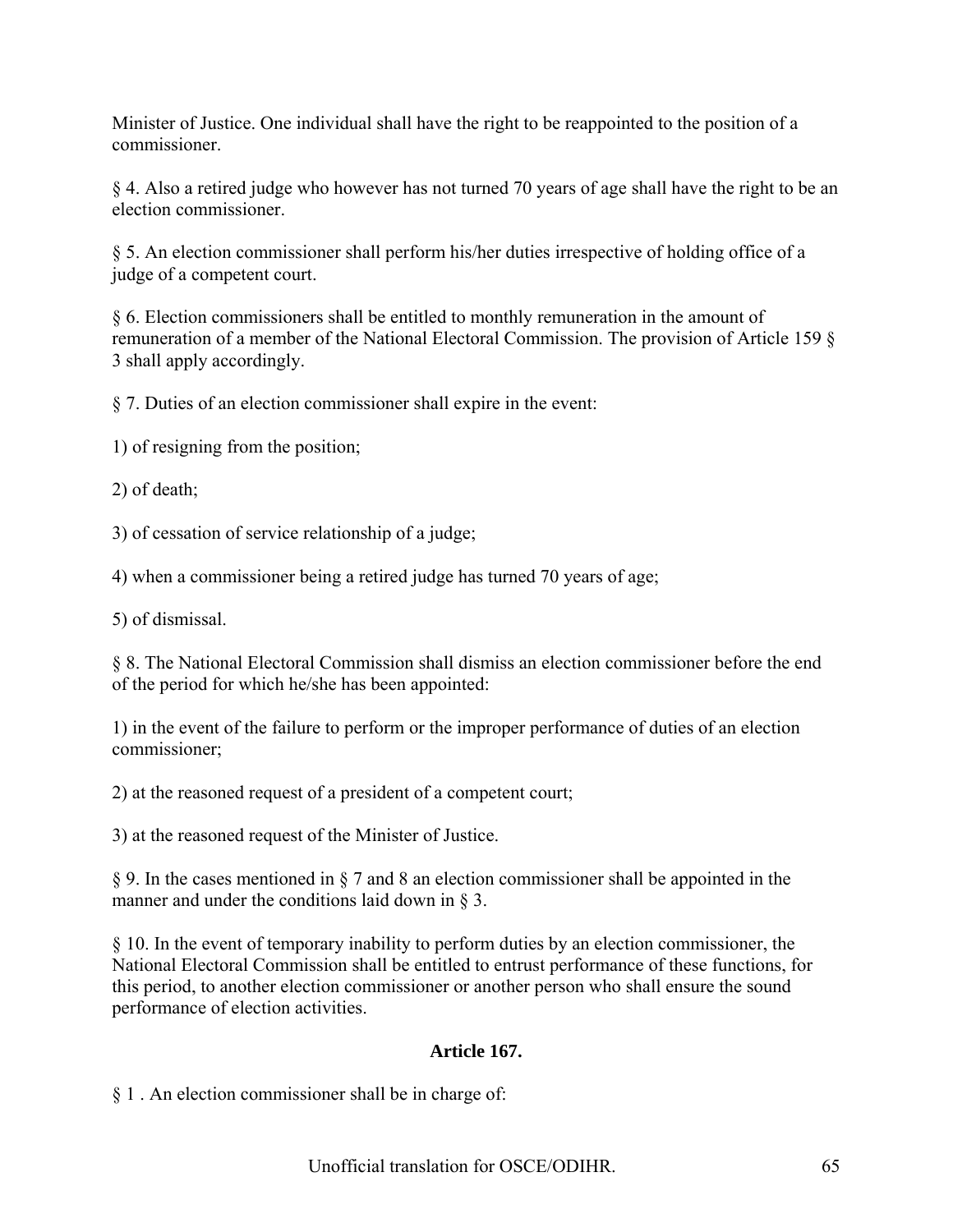1) supervising compliance with the election law;

2) ensuring, in cooperation with authorities of territorial self-government units, organisation of elections to councils on the territory of a voivodship;

3) establishing territorial electoral commissions and dissolving territorial and precinct electoral commissions in elections of authorities of territorial self-government units after performance of their statutory tasks;

4) consideration of complaints about operation of territorial electoral commissions;

5) controlling, within the scope determined by the National Electoral Commission, correctness of drawing up of lists of voters;

6) making known to the public information on composition of territorial electoral commissions established on the territory of a voivodship;

7) providing, where necessary, territorial and precinct electoral commissions with explanations;

8) determining cumulative results of elections to councils and elections of commune heads carried out on the territory of a voivodship and announcing them under the procedure stipulated in the code;

9) submitting a report on the electoral process on the territory of a voivodship, together with results of elections, to the National Electoral Commission;

10) performing other activities stipulated in Acts or ordered by the National Electoral **Commission** 

§ 2. An election commissioner shall annul resolutions of territorial and precinct electoral commissions adopted in breach of the law or not compatible with guidelines of the National Electoral Commission and shall refer the case to a competent commission for a review or shall rule on the case.

§ 3.An election commissioner shall issue decisions within the scope of his/her statutory rights.

### **Article 168.**

§ 1. An election commissioner, based on election protocols drawn up by competent territorial electoral commissions, shall make known to the public, in the form of a notice, results of elections to councils and elections of commune heads on the territory of a voivodship.

§ 2. The notice mentioned in § 1 shall include summary information on results of voting and results of elections: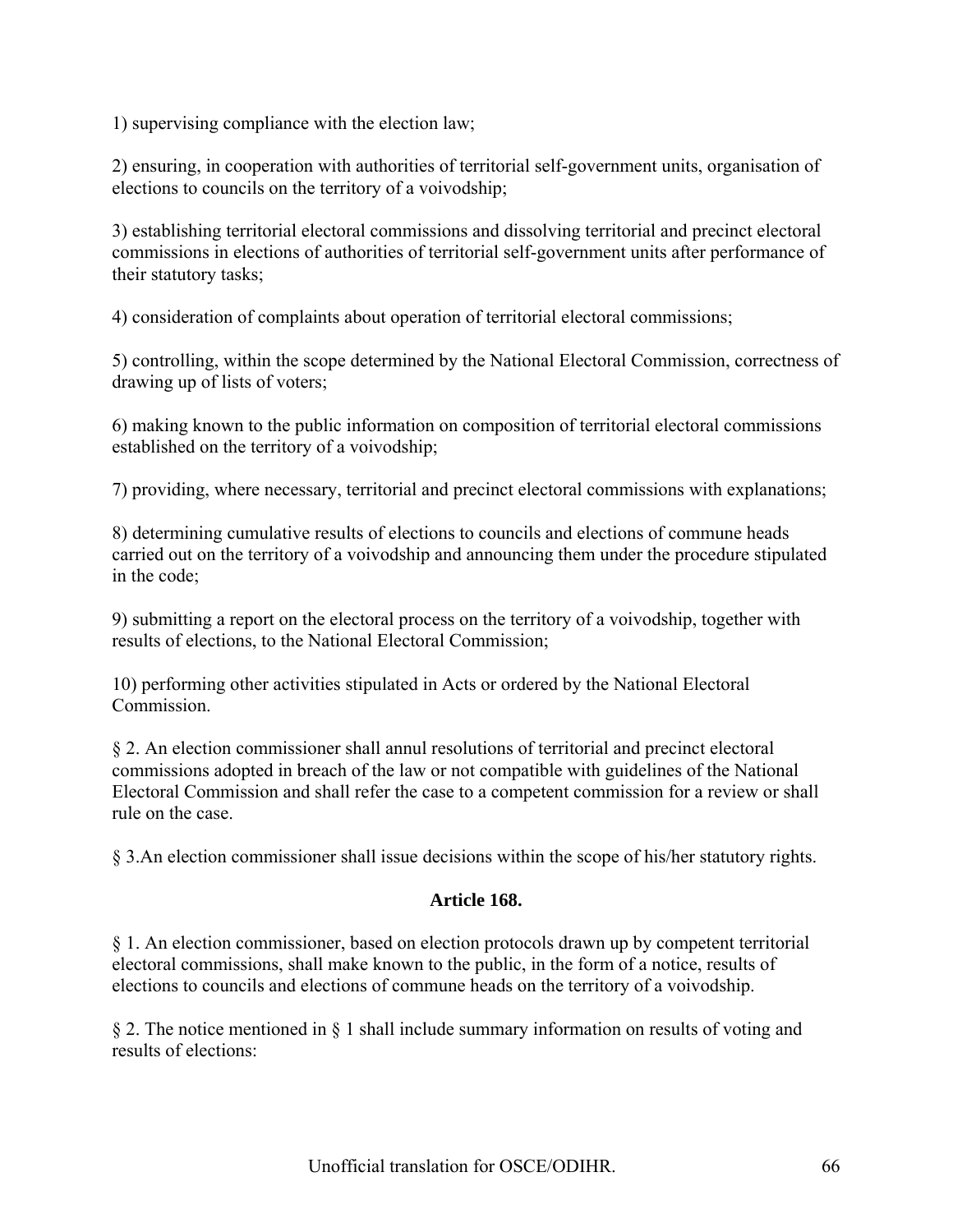1) to councils, to which the elections have been carried out, and –separately for each council – particularly data on the number of mandates obtained by lists of candidates of particular election committees as well as family names and given names of elected councillors, with a symbol of the list from which they have been elected;

2) of commune heads – particularly family names and given names of elected commune heads, with names of the election committees which have proposed them.

§ 3. The National Electoral Commission shall determine the model of the notice mentioned in § 1.

# **Article 169.**

The notice of an election commissioner shall be published in the voivodship Official Journal and made know to the public by distributing an appropriate excerpt from the notice on the territory of each commune. One copy of the notice shall be sent to the National Electoral Commission within the time limit and under the procedure determined by the National Electoral Commission.

# **Chapter 4**

# **District electoral commission**

# **Article 170.**

§ 1. A district electoral commission shall comprise from 5 to 11 judges, including ex officio, an election commissioner as its chairperson. Also a retired judge who has not turned 70 years of age shall have the right to be appointed to the commission.

§ 2. Judges to the commission shall be proposed by the Minister of Justice, whose number shall be agreed with the National Electoral Commission, not later than on the  $52<sup>nd</sup>$  day before the date of elections.

§ 3. The National Electoral Commission shall set up district electoral commissions not later than on the 48<sup>th</sup> day before the date of elections.

§ 4. In the event of no possibility to perform functions of a chairperson of the commission by an election commissioner, the commission shall appoint a chairperson from among its members. In such a case, the Minister of Justice shall propose to the commission one judge more than it would result from the arrangements mentioned in § 2.

§ 5. The first meeting of the commission shall be organised, under the authority of the National Electoral Commission, by a director of a territorially competent regional office of the National Electoral Office.

§ 6. At the first meeting the commission shall appoint, from among its members, two deputy chairpersons of the commission. Functions of a secretary of the district electoral commission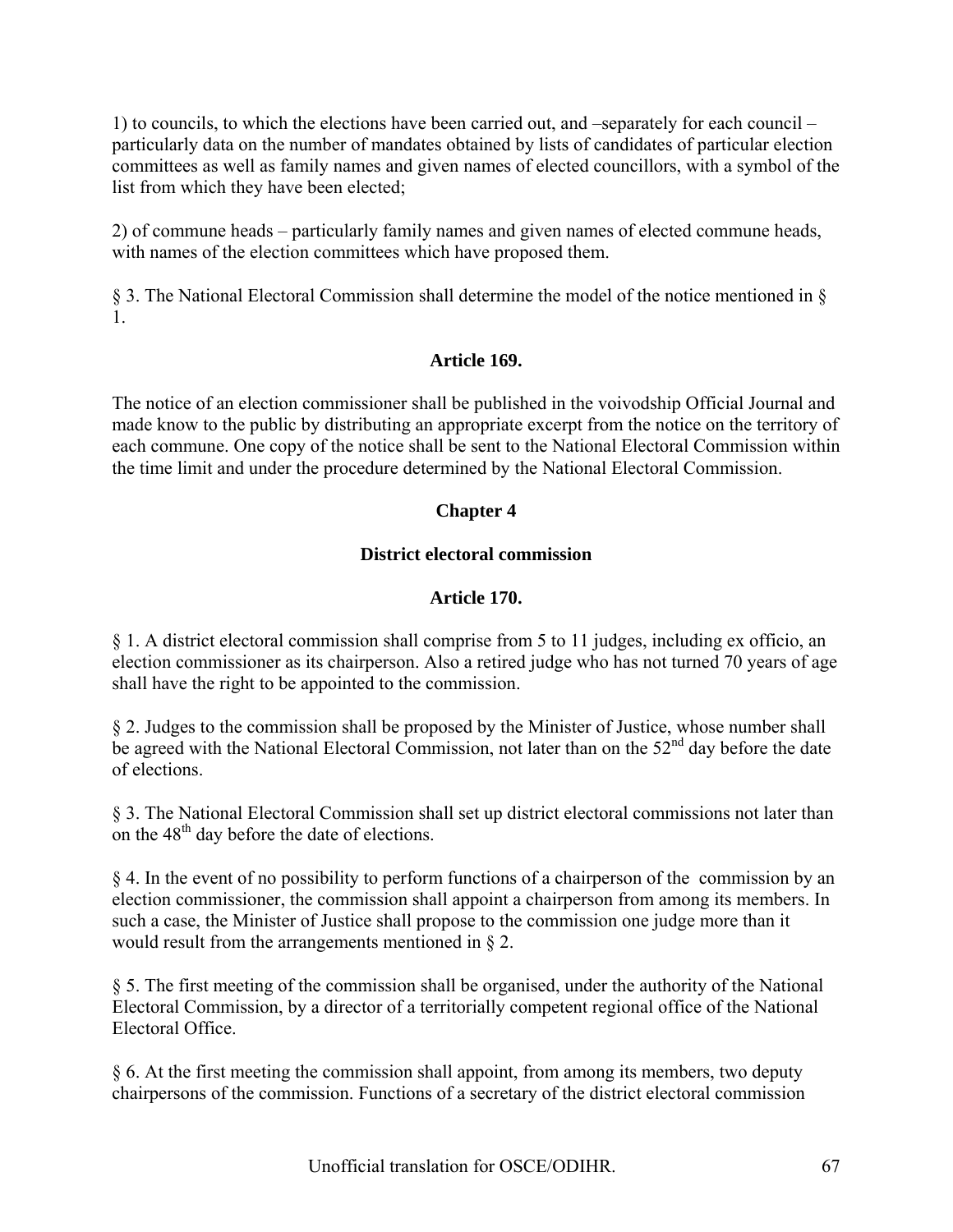shall be performed by a director of a territorially competent regional office of the National Electoral Office or a person indicated by him/her. The secretary shall participate in works of the commission in an advisory capacity.

§ 7. Composition of the commission shall be immediately made known to the public as is customary.

§ 8. Technical and material working conditions for a district electoral commission shall be ensured by the National Electoral Office.

# **Article 171.**

§ 1. Membership in a district electoral commission shall expire in the event:

1) of resigning from the membership;

2) mentioned in Article 153 § 2;

3) of death of a member of the commission;

4) of dismissal.

§ 2. The National Electoral Commission shall dismiss a member of a district electoral commission:

1) in the event of the failure to perform or the improper performance of duties of the member of the commission;

2) at the reasoned request of the Minister of Justice with regard to the member of the commission proposed by him/her.

§ 3. Composition of the commission shall be completed in the manner and under the conditions stipulated in provisions on its establishment. The provision of Article 170 § 7 shall apply accordingly.

# **Article 172.**

§ 1. A district electoral commission shall be in charge of:

1) supervising compliance with the election law by, as appropriate, regional or precinct electoral commissions;

2) registering district lists of candidates for members of the Sejm and candidates for senators as well as lists of candidates for members of the European Parliament;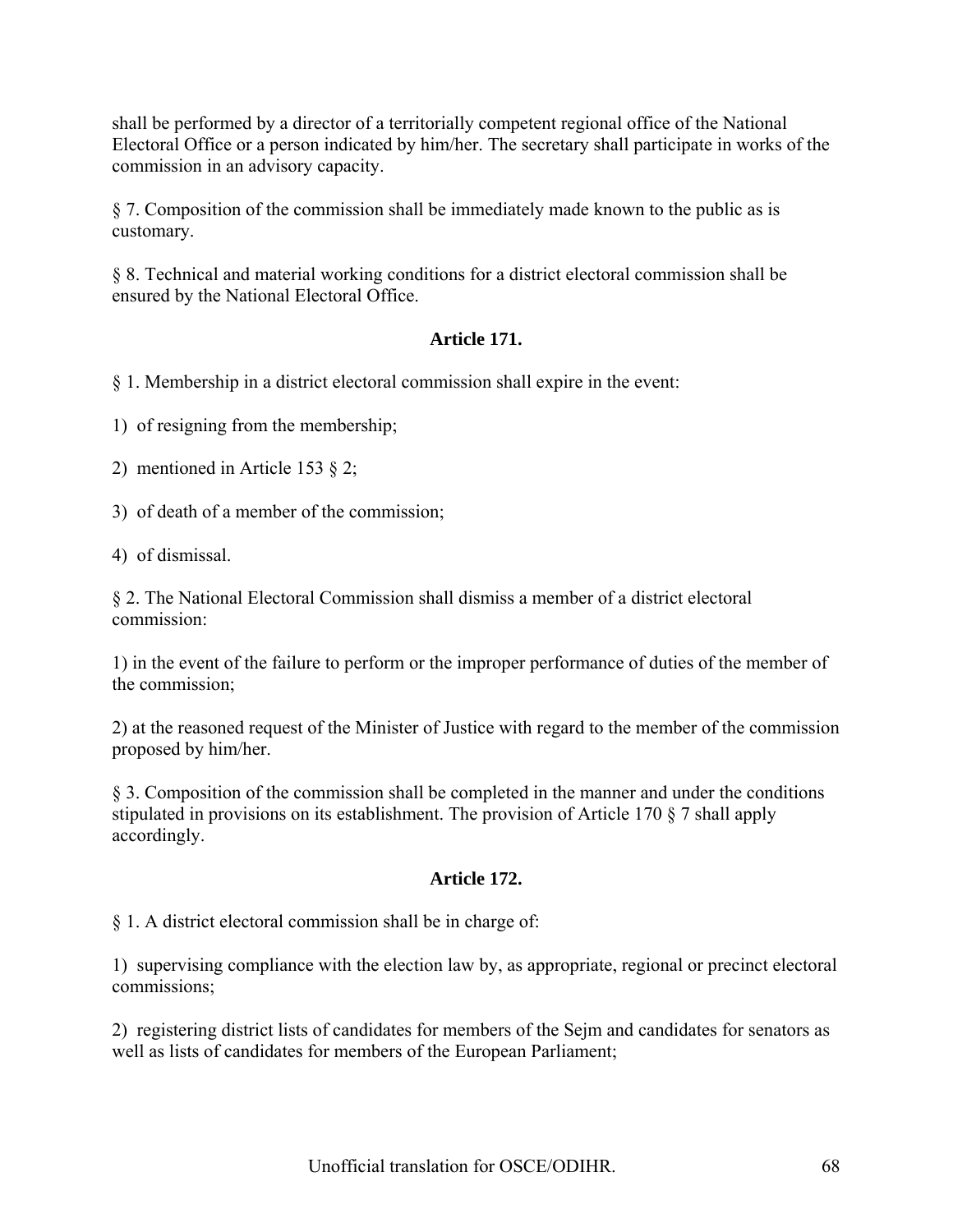3) ordering that ballot papers be printed in elections to the Sejm and the Senate as well as in elections to the European Parliament;

4) determining and announcing results of voting and results of elections in an electoral district within the scope specified in special provisions of the code;

5) consideration of complaints about operation of, as appropriate, regional or precinct electoral commissions;

6) ensuring performance of election tasks in cooperation with a voivode and authorities of territorial self-government units;

7) performing other tasks provided for in the code or ordered by the National Electoral Commission.

§ 2.A district electoral commission shall adopt resolutions within the scope of its statutory rights.

### **Article 173.**

A district electoral commission shall appoint, in the manner and under the conditions stipulated by the National Electoral Commission, plenipotentiaries for performing the tasks provided for in the code.

#### **Chapter 5**

#### **Regional electoral commission**

### **Article 174.**

§ 1. A regional electoral commission shall comprise 5 judges, including ex officio, an election commissioner as its chairperson. Also a retired judge who has not turned 70 years of age shall have the right to be appointed to the commission.

§ 2. To establishment of a regional electoral commission and expiration of membership in the commission as well as organisation of its work,Article 170 § 2–8 and Article 171 shall apply accordingly, with the reservation that the commission shall appoint one deputy chairperson.

#### **Article 175.**

§ 1. A regional electoral commission shall be in charge of:

1) supervising compliance with the election law;

2) ensuring provision of ballot papers for precinct electoral commissions;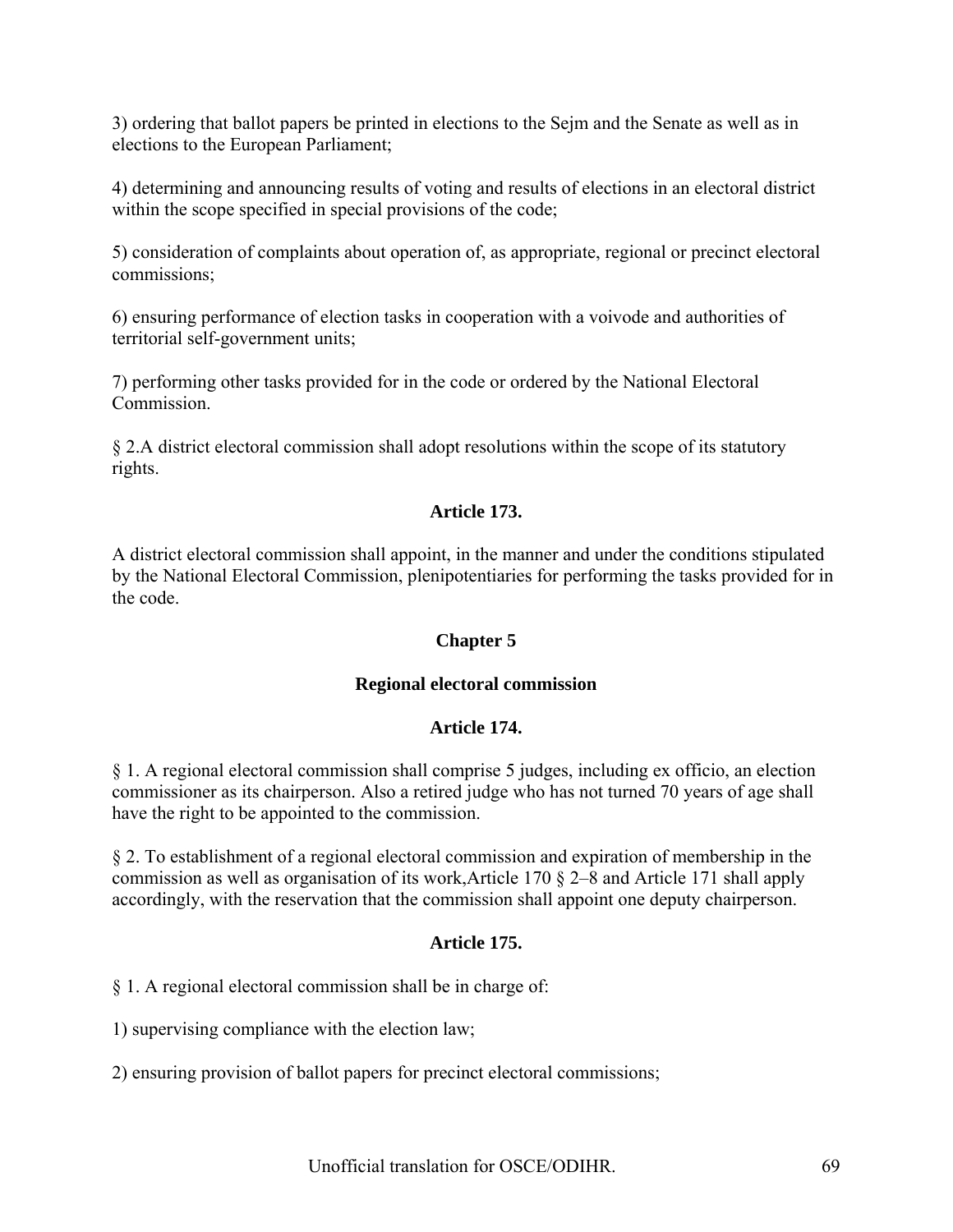3) ensuring performance of election tasks in cooperation with authorities of territorial selfgovernment units;

4) consideration of complaints about operation of precinct electoral commissions;

5) determining and announcing results of voting and submitting them to a competent district electoral commission;

6) performing other tasks provided for in the code or ordered by a district electoral commission or the National Electoral Commission.

§ 2. A regional electoral commission shall adopt resolutions within the scope of its statutory rights.

### **Article 176.**

A regional electoral commission shall have the right to appoint, in the manner and under the conditions stipulated by the National Electoral Commission, plenipotentiaries for performing the tasks provided for in the code.

# **Article 177.**

The National Electoral Commission shall determine the area of a particular electoral districtin which a district electoral commission shall also perform tasks of a regional electoral commission.

### **Chapter 6**

### **Territorial electoral commission**

#### **Article 178.**

§ 1. Territorial electoral commissions shall be set up, not later than on the  $55<sup>th</sup>$  day before the date of elections, by an election commissionerfrom among voters proposed by electoral plenipotentiaries, subject to § 6. Candidates for members of a territorial electoral commission shall be proposed not later than on the  $60<sup>th</sup>$  day before the date of elections.

§ 2. A territorial electoral commission shall comprise from 7 to 9 persons permanently residing in the action area of a particular council.

§ 3.A territorial electoral commission shall comprise at least one voter proposed by each electoral plenipotentiary, subject to § 4 and 5.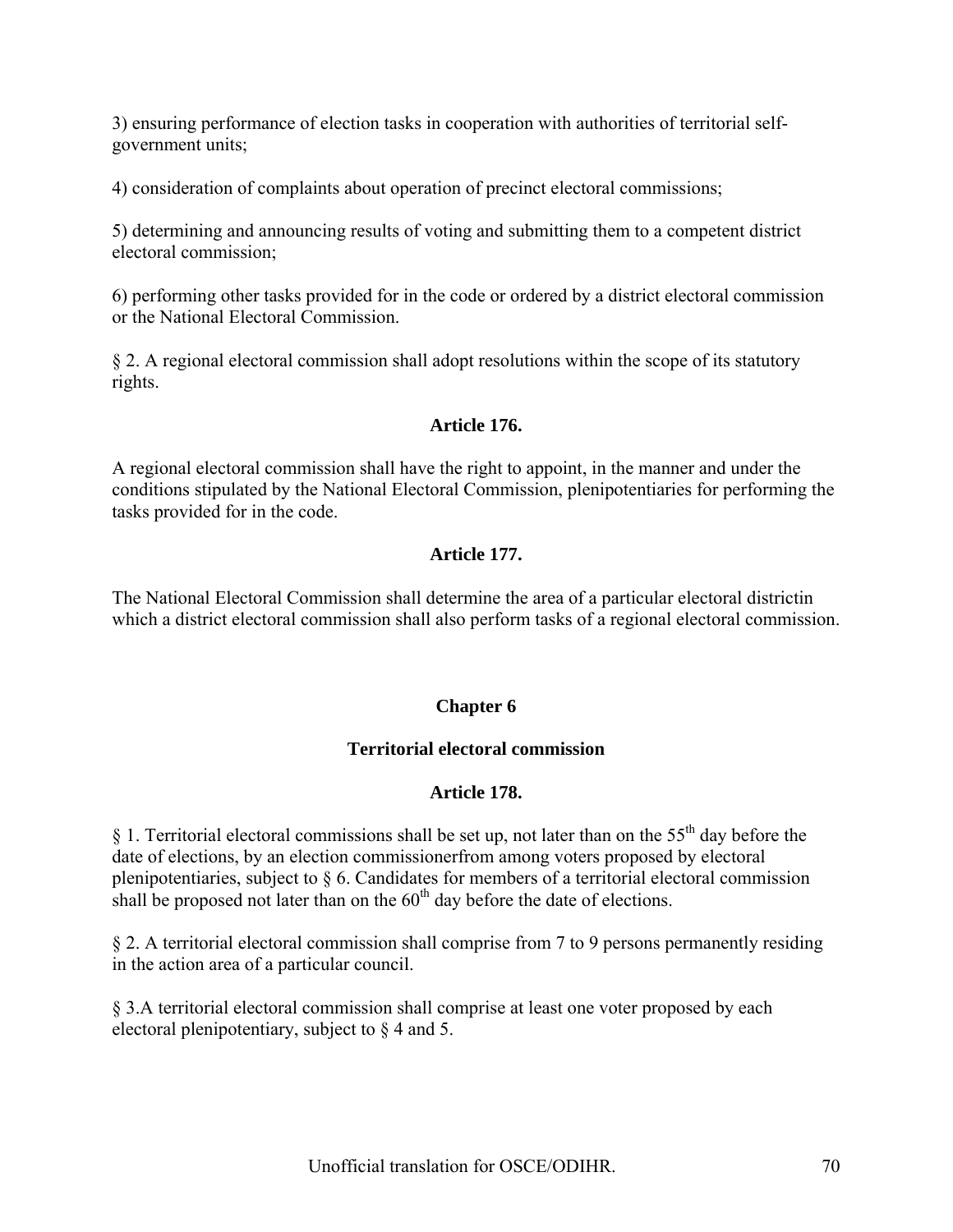§ 4. In the event of proposing to a territorial electoral commission the number of candidates exceeding the permissible composition of the commission, the composition of the commission shall be decided by a public draw carried out by an election commissioner.

§ 5. If the number of candidates proposed under the procedure mentioned in § 1 is smaller than the permissible minimal numerical composition of the commission, its composition shall be completed by an election commissioner within 3 days after the end of the period mentioned in § 1 – the second sentence, from among persons permanently residing in the action area of a particular council.

§ 6. A voivodship and poviat electoral commission and an electoral commission in a city with poviat rights shall comprise ex officio, as its chairperson, a judge designated by a president of a territorially competent district court.

§ 7. The first meeting of a voivodship electoral commission shall be convened by an election commissioner.

§ 8. The first meeting of a poviat or communal electoral commission shall be convened, under the authority of an election commissioner, respectively by a staroste or a commune head.

§ 9. At the first meeting a territorial electoral commission shall appoint, from among its members, a chairperson and his/her deputy, subject to  $\delta$  6.

§ 10. Composition of a territorial electoral commission shall be immediately made known to the public by an election commissioner as is customary.

§ 11. The National Electoral Commission shall determine the way of proposing candidates for members of territorial electoral commissions, the model of the notification and the rules on setting up of these commissions, including the procedure for carrying out of the draw mentioned in  $§$  4.

# **Article 179.**

§ 1. Membership in a territorial electoral commission shall expire in the event:

1) of resigning from the membership;

2) mentioned in Article 153 § 2;

3) of death of a member of the commission;

4) of loss of the right to elect;

5) of the failure to fulfil the condition mentioned in Article 178 § 2;

6) of dismissal.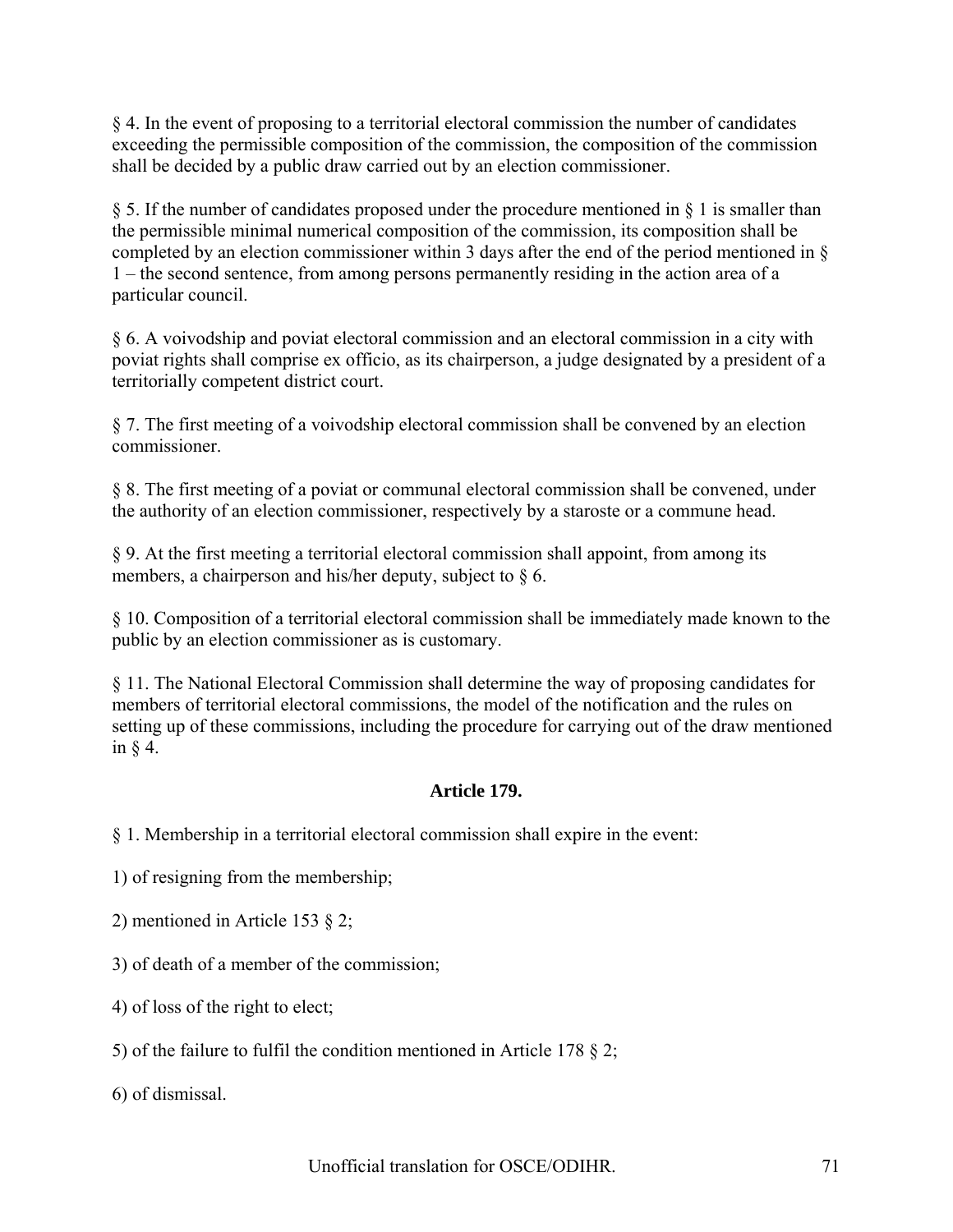§ 2. The provision of § 1 point 4 and 5 shall not apply to the member of commission mentioned in Article 178 § 6.

§ 3. An election commissioner shall dismiss a member of a territorial electoral commission:

1) in the event of the failure to perform or the improper performance of duties of the member of the commission;

2) at the reasoned request of a president of a district court with regard to a judge indicated by him/her.

§ 4. Composition of a territorial electoral commission shall be completed in the manner and under the conditions stipulated in provisions on its establishment. The provision of Article 178 § 10 shall apply accordingly.

# **Article 180.**

§ 1. A territorial electoral commission shall be in charge of:

1) registering candidates for councillors;

2) ordering that election notices be printed and making them known to the public under the procedure laid down in the code;

3) ordering that ballot papers be printed and delivered to precinct electoral commissions;

4) consideration of complaints about operation of precinct electoral commissions;

5) determining results of voting and results of elections to a council and announcing them under the procedure laid down in the code;

6) sending results of voting and results of elections to an election commissioner;

7) performing other activities specified in the code or ordered by an election commissioner.

§ 2. Tasks of a communal electoral commission shall also include registration of candidates for a commune head and determination of results of voting and results of elections of a commune head as well as their announcement under the procedure laid down in the code.

# **Article 181.**

Administrative management of a competent territorial electoral commission and performance of election tasks respectively on the territory of a voivodship, poviat or a commune shall be ensured by a marshal of a voivodship, staroste or commune head, as an ordered task. For this purpose, a marshal of a voivodship, staroste or commune head shall be entitled to appoint a plenipotentiary for election matters – an election official. Rules on cooperation of the election official with the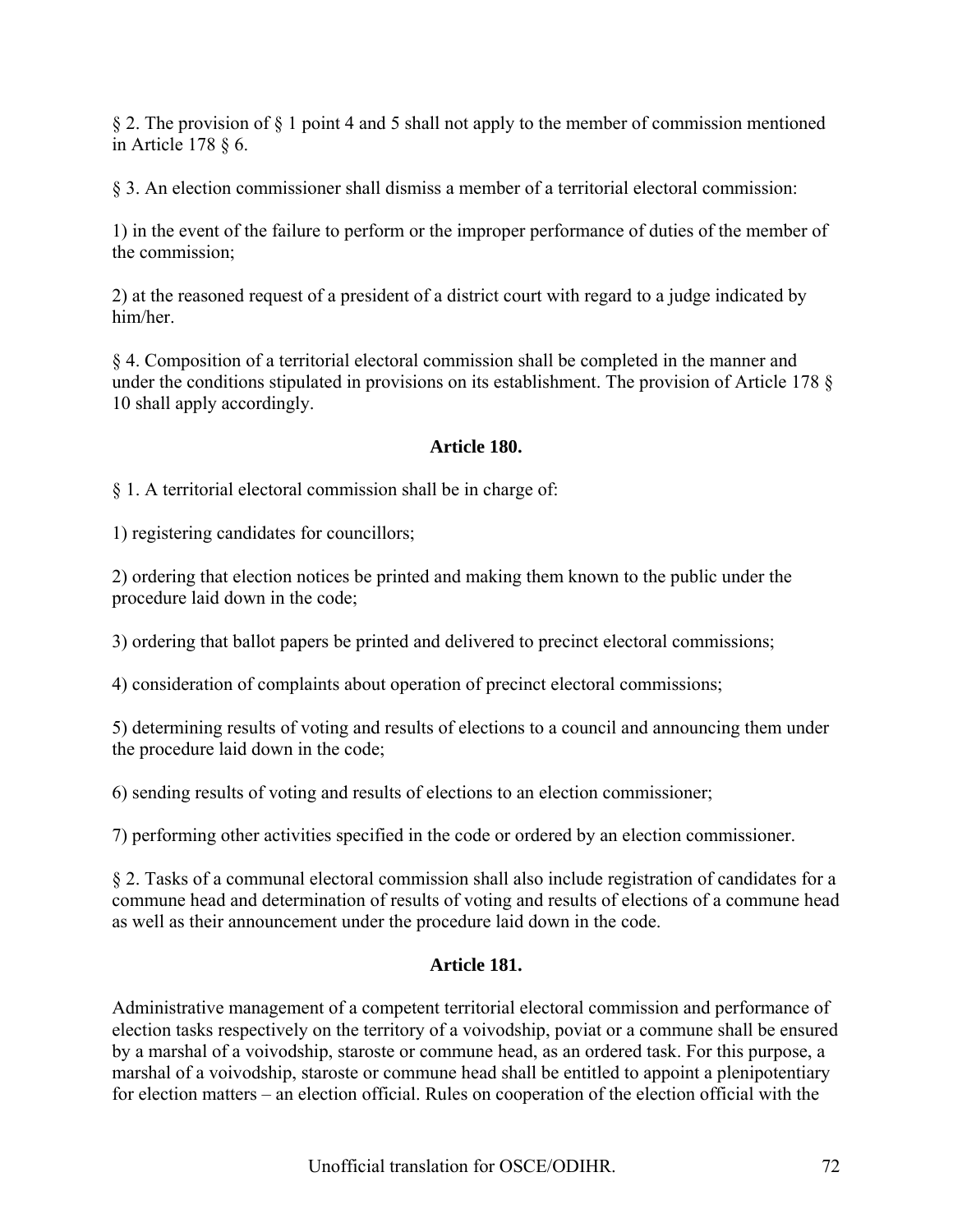National Electoral Office shall be determined by an arrangement made respectively between a marshal, staroste or commune head and the Head of the National Electoral Office or a person authorised by him/her.

# **Chapter 7**

# **Precinct electoral commission**

## **Article 182.**

§ 1. A precinct electoral commission shall be set up from among voters:

1) in elections to the Sejm and to the Senate, in elections of the President of the Republic of Poland and in elections to the European Parliament in the Republic of Poland not later than on the  $21<sup>st</sup>$  day before the date of elections – by a commune head,

2) in elections to regulatory authorities of territorial self-government units and in elections of commune heads not later than on the  $21<sup>st</sup>$  day before the date of elections – by a competent territorial electoral commission

– subject to provisions of Article 183.

§ 2. To a precinct electoral commission there shall be appointed:

1) from 6 to 8 persons from among candidates proposed by electoral plenipotentiaries or persons authorised by them;

2) one person designated by a commune head from among self-government workers of a commune or communal organisational units.

§ 3.To precinct electoral commissions in electoral precincts established in health care institutions, social assistance houses, penal institutions, detention centres and external departments of such institutions and detention centres there shall appointed:

1) from 4 to 6 persons from among candidates proposed by electoral plenipotentiaries or persons authorised by them;

2) one person designated by a commune head from among workers of a unit in which the precinct is established.

§ 4. Only persons included in the permanent register of voters of a particular commune shall have the right to be the candidates mentioned in § 2 point 1 and in § 3 point 1.

§ 5. An electoral plenipotentiary or a person authorised by him/her shall have the right to propose only one candidate to each precinct electoral commission on the territory of the electoral district in which there has been registered a proposed by him/her list of candidates for members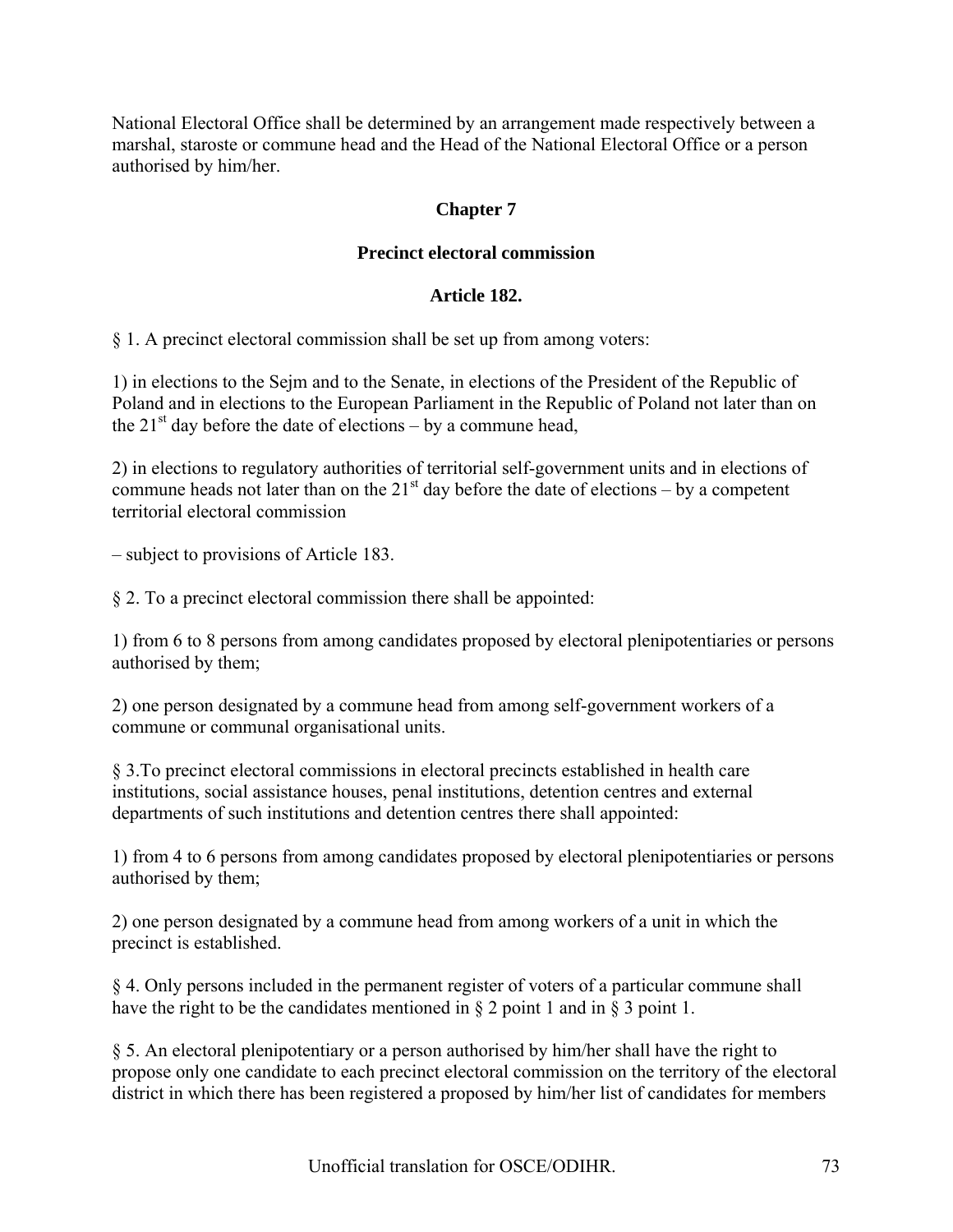of the parliament, members to the European Parliament, councillors or there has been registered a candidate for the President of the Republic of Poland, senator or commune head. The notification in elections to the Sejm and to the Senate, in elections of the President of the Republic of Poland and in elections to the European Parliament in the Republic of Poland shall be made not later than on the 23<sup>rd</sup> day before the date of elections. The notification in elections to regulatory authorities of territorial self-government units and in elections of commune heads shall be made not later than on the  $30<sup>th</sup>$ day before the date of elections.

§ 6. A person shall be proposed to a precinct electoral commission after obtaining consent of the person concerned.

§ 7. In the event of proposing to a precinct electoral commission the number of candidates exceeding the permissible composition of the commission, the composition of the commission shall be decided by a public draw carried out by a commune head.

§ 8. If the number of candidates proposed under the procedure mentioned in § 5 is smaller than the permissible minimal numerical composition of the commission, its composition shall be completed by a commune head from among persons included in the permanent register of voters of this commune. The provision of § 6 shall apply accordingly.

§ 9. The first meeting of a precinct electoral commission shall be convened by a commune head.

§ 10. At the first meeting a precinct electoral commission shall appoint from among its members a chairperson and his/her deputy. Composition of the commission shall be immediately made known to the public as is customary.

§ 11. The National Electoral Commission shall determine the way of proposing candidates for members of precinct electoral commissions, the model of the notification and the rules on setting up of these commissions, including the procedure for carrying out of the draw mentioned in § 7.

# **Article 183.**

§ 1. Precinct electoral commissions in electoral precincts established on Polish sea ships and abroad shall be set up from among voters respectively by captains of these ships and consuls. The provisions of Article 182 § 3–10 shall apply accordingly.

§ 2. The National Electoral Commission shall determine, in agreement accordingly with a minister in charge of marine economy and a minister in charge of foreign affairs, the procedure and deadline for setting up of the commissions mentioned in § 1.

# **Article 184.**

§ 1. Membership in a precinct electoral commission shall expire in the event:

1) of resigning from the membership;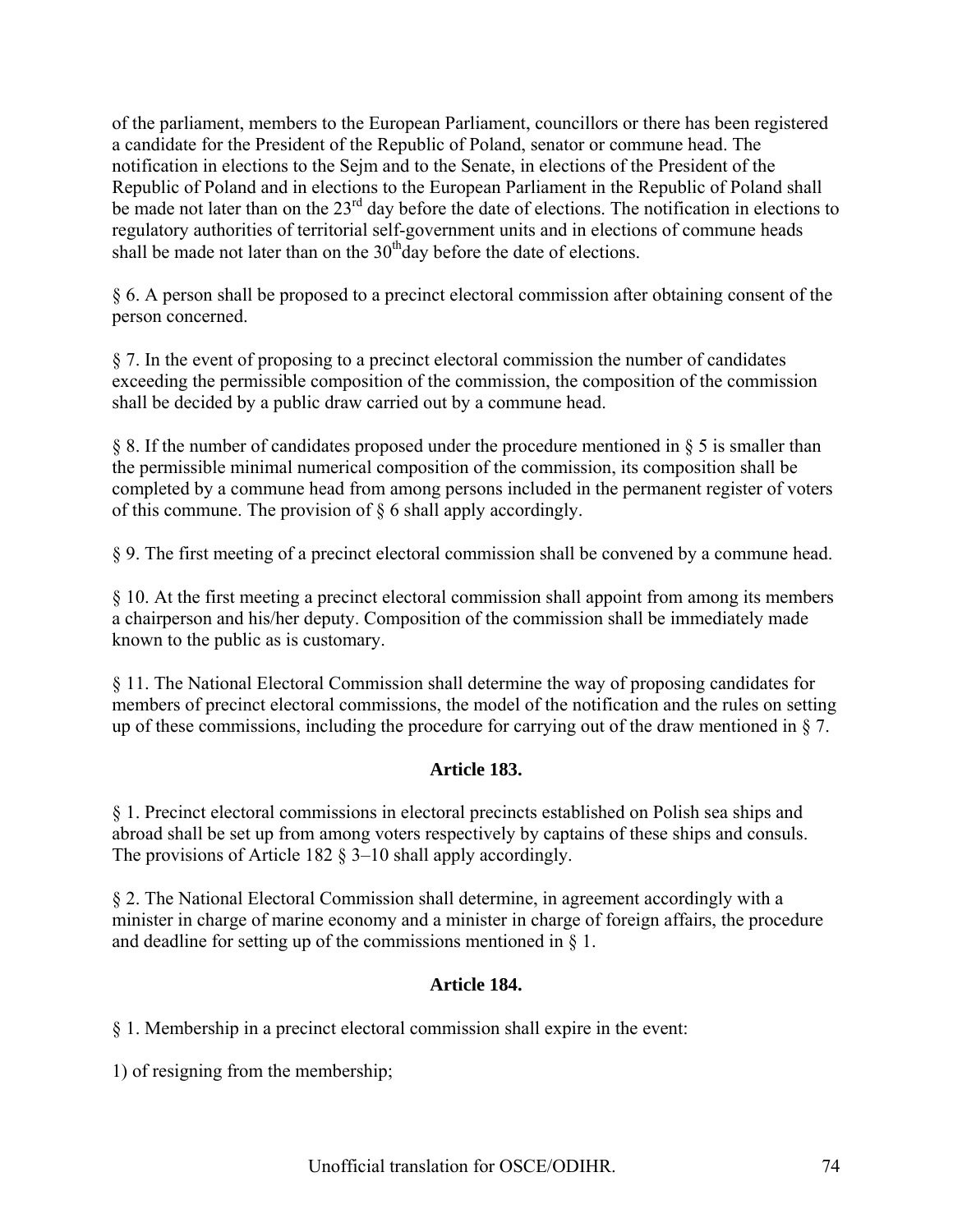2) mentioned in Article 153 § 2;

3) of death of a member of the commission;

4) of loss of the right to elect;

5) of the failure to fulfil the condition mentioned in Article 182 § 4;

6) of dismissal.

§ 2. A commune head shall dismiss a member of a precinct electoral commission in the event of the failure to perform or the improper performance of duties by the member of the commission.

§ 3. In elections of authorities of territorial self-government units, a territorially competent electoral higher-rank commission shall be a body competent to dismiss a member of a precinct electoral commission in the cases mentioned in § 2.

§ 4. Composition of a precinct electoral commission shall be completed in the manner and under the conditions specified in provisions on its establishment. The provision of Article 182  $\S$  10 – the second sentence, shall apply accordingly.

# **Article 185.**

A precinct electoral commission shall be in charge of:

1) carrying out of voting in a precinct;

2) supervising, on the date of elections, compliance with the election law in the place and at the time of voting;

3) determining results of voting in a precinct and making them known to the public;

4) sending results of voting to a competent electoral commission.

# **Article 186.**

§ 1. Polling stations of precinct electoral commissions adapted to needs of disabled voters shall be ensured by a commune head, with the reservation that in each commune at least 1/3 of polling stations of precinct electoral commissions should be adapted to needs of disabled voters.

§ 2. A minister in charge of construction, spatial order and housing, after consulting a minister in charge of social security and the National Electoral Commission, shall determine by way of a regulation technical conditions with which a polling station of a precinct electoral commission should comply so that it can be adapted to needs of disabled voters.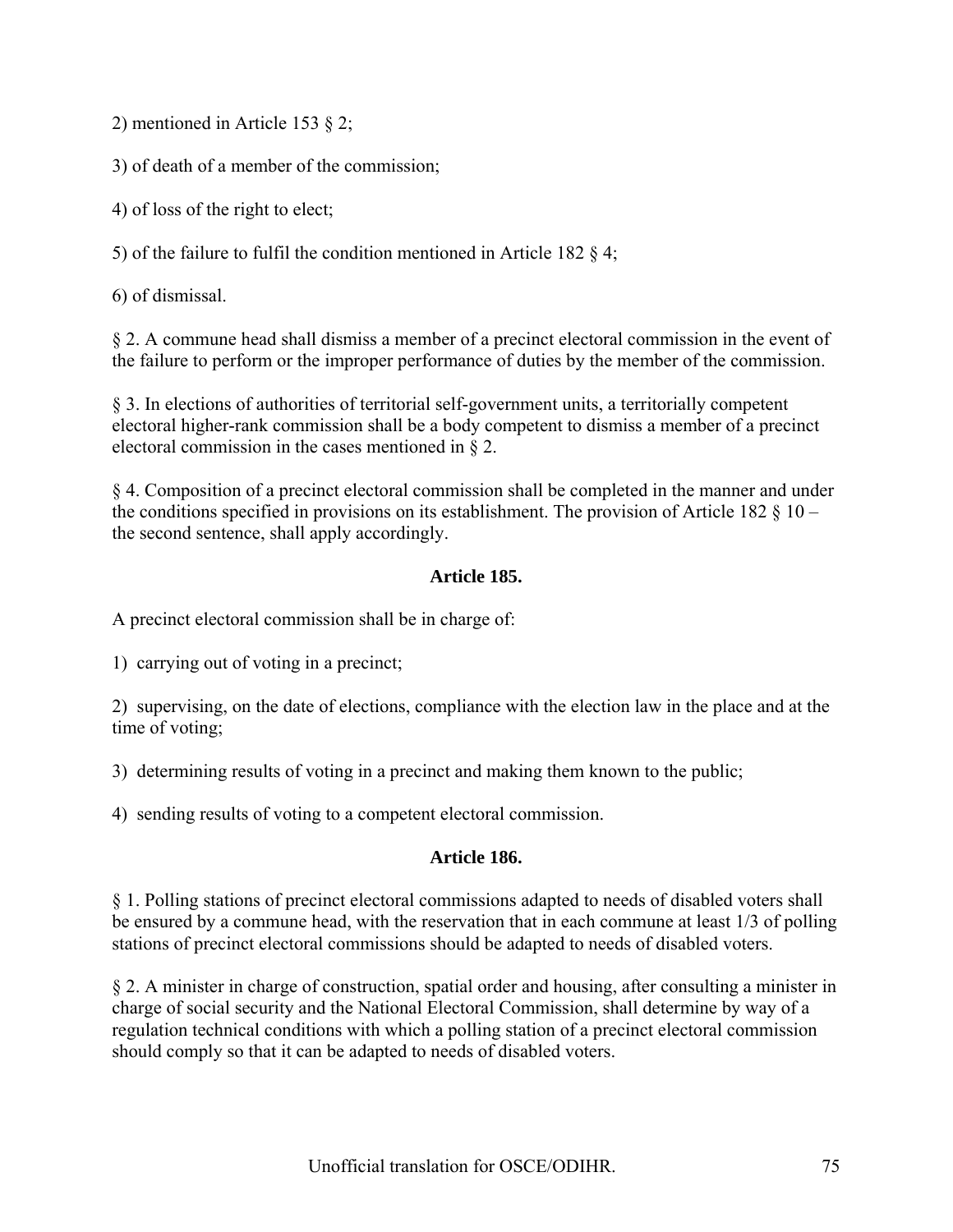# **Chapter 8**

# **The National Electoral Office**

# **Article 187.**

§ 1. The National Electoral Office shall provide services for the National Electoral Commission, election commissioners and other electoral bodies within the scope stipulated in the code and other Acts.

§ 2. The National Electoral Office shall be in charge of ensuring organisational and administrative as well as financial and technical conditions connected with organisation and carrying out of elections and referendums within the scope stipulated in the code and other Acts.

§ 3. The National Electoral Office shall also perform other tasks resulting from the code and other Acts.

# **Article 188.**

§ 1. The National Electoral Office shall be managed by the Head of the National Electoral Office.

§ 2. The Head of the National Electoral Office is a manager of an office within the meaning of provisions of the Act of 16 September 1982 on workers of state offices (OJ of 2001 No. 86, item 953, with subsequent amendments).

§ 3. Organisational units of the National Electoral Office:

1) teams;

2) regional offices.

§ 4.Organisation of the National Electoral Office and the scope of operation as well as a territorial competence of the organisational units of the National Electoral Office are determined by the charter granted by the National Electoral Commission at the request of the Head of the National Electoral Office. The charter of the National Electoral Office shall be published in the Official Gazette of the Republic of Poland "Monitor Polski".

§ 5. The Head and other staff of the National Electoral Office shall not have the right to be members of political parties or carry out political activities.

§ 6. The Head of the National Electoral Office based on the charter shall determine, by way of an order, detailed internal organisation of the organisational units of the National Electoral Office as well as their operational competence.

# **Article 189.**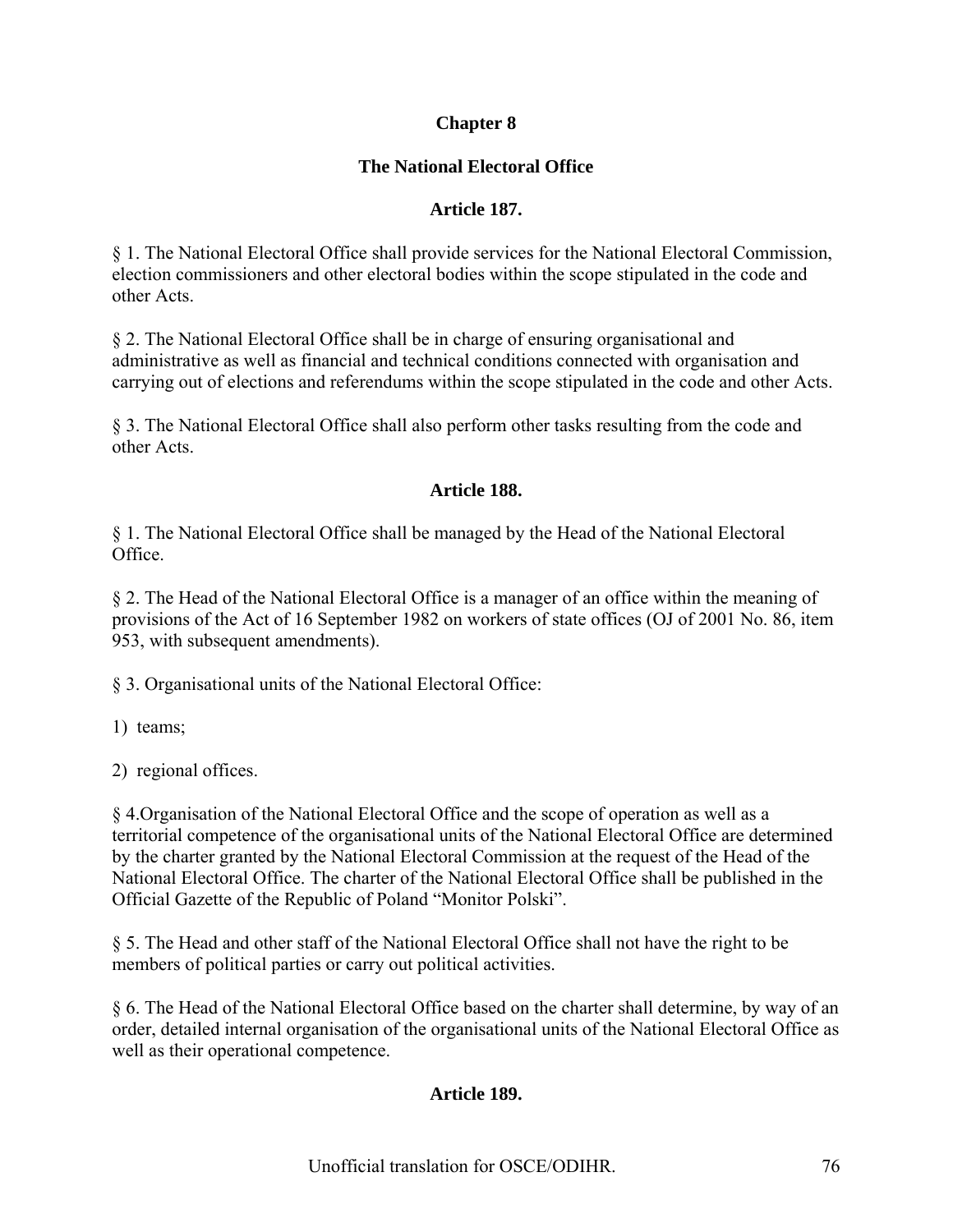§ 1. The National Electoral Office shall cooperate with competent government administration authoritiesand territorial self-government units in order to implement tasks connected with organisation and carrying out of elections and referendums.

§ 2. A minister in charge of public administration, after consulting the Head of the National Electoral Office, shall determine by way of a regulation the rules on cooperation of local government administration authorities with the National Electoral Office within the scope mentioned in § 1, taking into account the needs to ensure efficient organisation of elections and referendums.

§ 3. Rules on cooperation of authorities of territorial self-government units with the National Electoral Office shall be determined in provisions of Article 181 and Article 156 § 1, 2 and 4.

# **Article 190.**

§ 1. The Head of the National Electoral Office is an executive body of the National Electoral Commission.

§ 2. The Head of the Electoral Office shall be appointed and dismissed by the National Electoral Commission at the request of its chairperson.

§ 3. The Head of the National Electoral Office shall be subject to provisions on persons holding managerial state posts. Remuneration of the Head of the National Electoral Office shall equal remuneration of a secretary of state.

# **Article 191.**

§ 1. The Head of the National Electoral Office shall manage financial resources allocated in the national budget for the National Electoral Office.

§ 2. Expenditure connected with day-to-day operations of the National Electoral Commission, other permanent electoral bodies and the National Electoral Office as well as grants for permanent tasks connected with organisation and carrying out of elections and referendums, ordered to territorial self-government units shall be covered from the financial resources mentioned in § 1.

§ 3. The Head of the National Electoral Office shall manage, within the scope stipulated in Acts, financial resources of the special-purpose reserve of the national budget intended for expenditure connected with organisation and carrying out of elections and referendums.

§ 4. Grants for territorial self-government units for performance of tasks connected with organisation and carrying out of elections and referendums shall be given to these units by the Head of the National Electoral Office or by directors of the organisational units of the Office acting on his/her authority.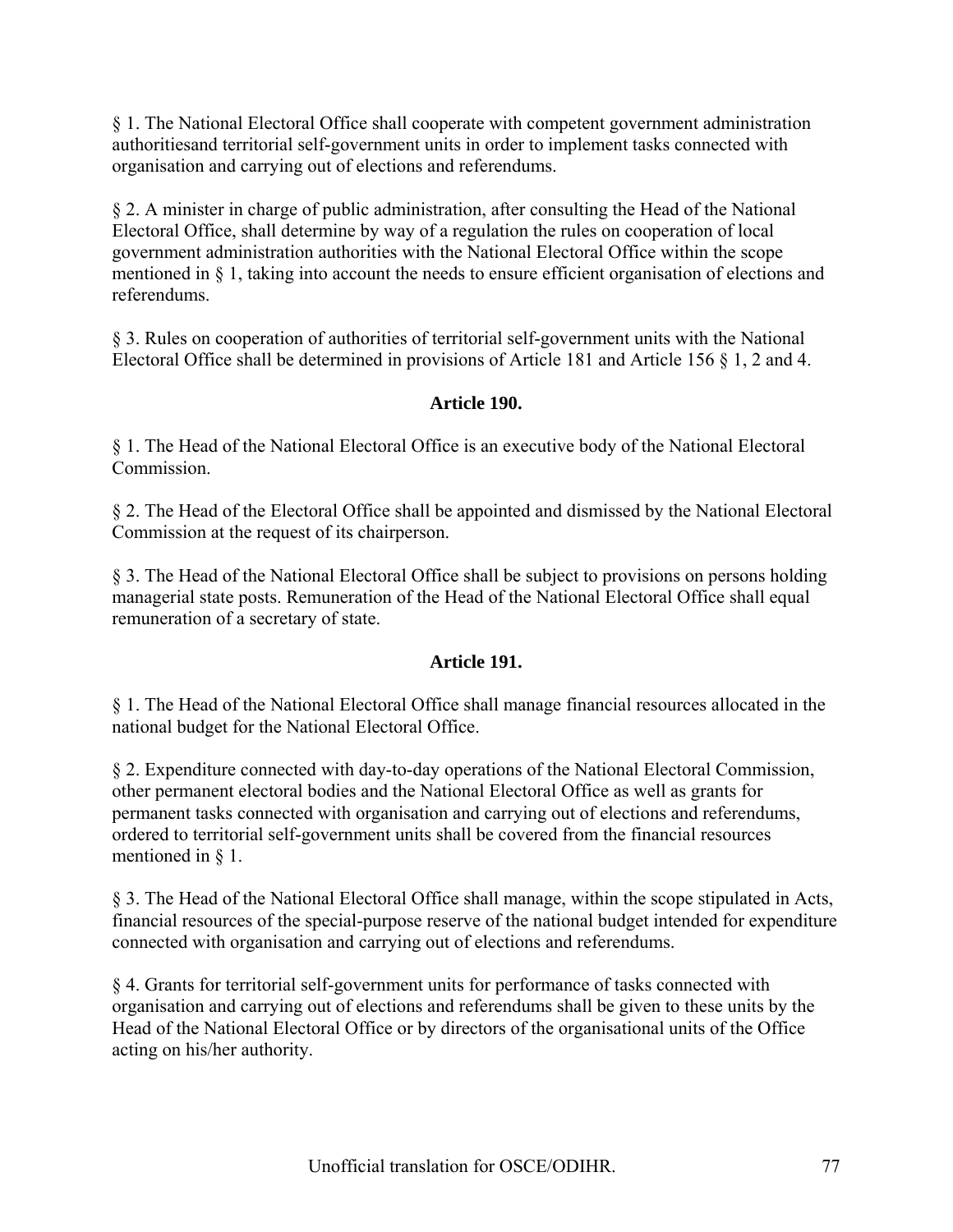# **Section 3 Elections to the Sejm**

#### **Chapter 1 General principles**

#### **Article 192**

Elections to the Sejm shall be universal, equal, direct and proportional and shall be conducted through a secret vote.

#### **Article 193**

§ 1 460 deputies are elected to the Sejm from the lists of candidates for deputies in the multimember electoral constituencies.

§ 2 No person may stand for elections to the Sejm and the Senate simultaneously.

#### **Article 194**

§ 1 Elections to the Sejm are called by an order of the President of the Republic, not later than 90 days before the expiry of the 4 years from the commencement of the Sejm's term of office, setting the election day on a day free from work, which falls within the 30 days before the expiry of 4 years from the commencement of the Sejm's term of office. The order of the President of the Republic shall be made public in the Public Information Bulletin and published in the Official Gazette of the Republic of Polish a the latest 5 days from the date of ordering the election.

§ 2 In the order referred to in § 1, the President of the Republic, after consultation with the National Electoral Commission, sets days of the expiry dates for election activities provided in the Code (election calendar.)

#### **Article 195**

§ 1 In the case of the shortening of the term of the Sejm on its own resolution or by order of the President of the Republic, the President shall call elections, setting the date of the election no later than within 45 days from the date of entry into force of the Sejm's resolution on the shortening of its term or the date of issuance of the order of the President of the Republic on the shortening of the term of the Sejm. The order of the President of the Republic calling the election shall be made public in the Public Information Bulletin and published in the Official Gazette of the Republic of Poland at the latest 5 days from the date of its signing. The provision of Art. 194 § 2 shall apply accordingly.

§ 2 The elections referred to in § 1 shall be carried out in the manner and under the terms of the Code, subject to:

1) the shortened dates for conducing electoral activities, established by the Code in :

a) Article. 13  $\S$  2 and art. 170  $\S$  2 – reduced to 38 days before election day,

b) in the art. 170 § 3, Art. 204 § 2, 4 and  $6$  – reduced to 35 days before election day,

c) in the art. 202  $\S$  3 – reduced to 40 days before the election,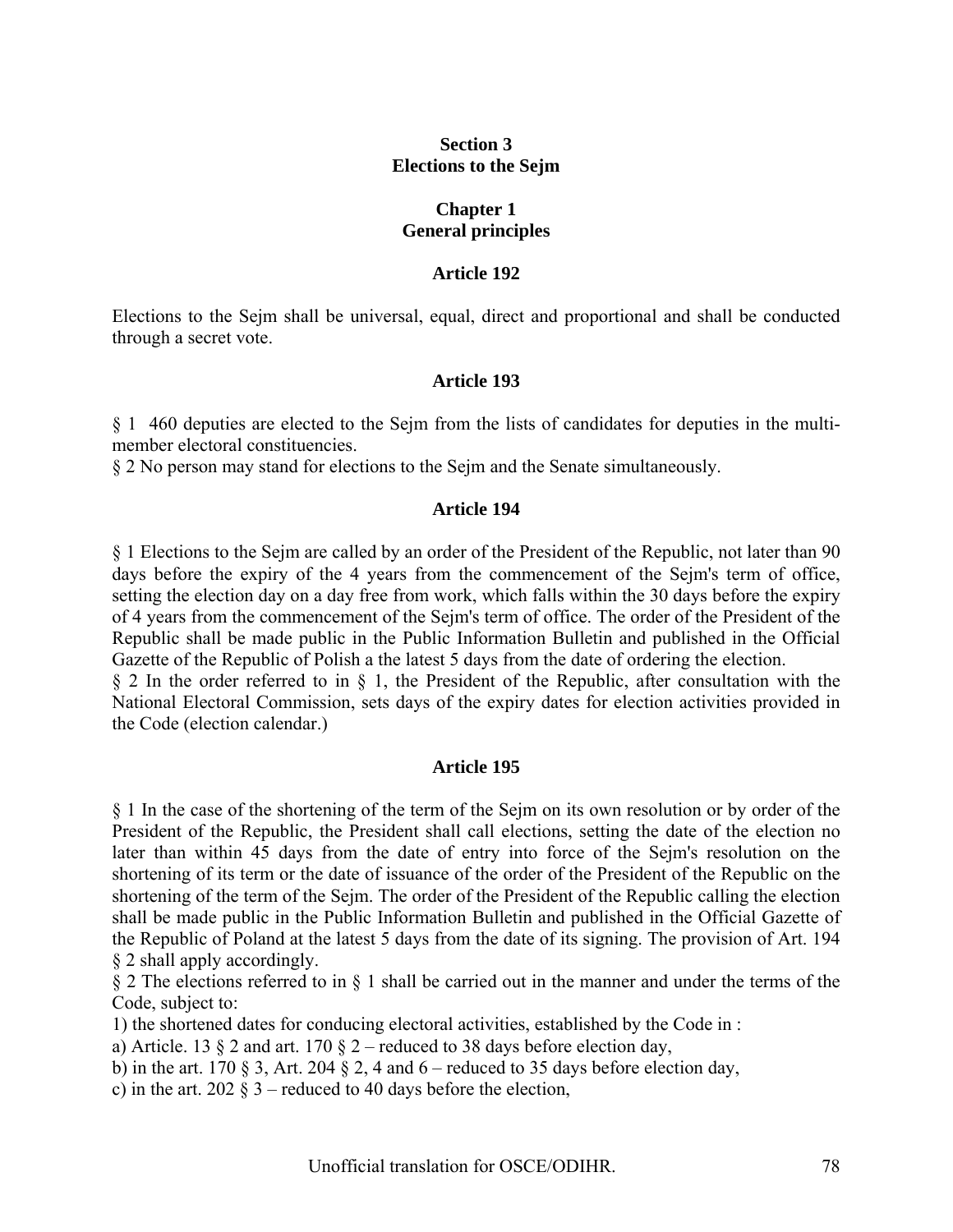d) in art. 210 § 3 and art. 211 § 1 – reduced to the 25th day before election day;

2) the time limits provided for in Article. 218 § 2 for filing and appeals shall be reduced to 2 days;

3) drawing of uniform random numbers for lists of election committees referred to in art. 219 § 1 and art. 220 § 1, are carried out only for lists of election committees, which did not register candidates in previous elections. Committees that participated in previous elections and registered their list in the present elections, retain the numbers assigned to them.

## **Article 196**

§ 1 In the process of distribution of seats in the constituencies only the lists of candidates for deputies of the electoral committees whose lists at least 5% of valid votes in the country, shall be taken into account.

§ 2 Lists of candidates for deputies of coalition electoral committees shall be included in the distribution of seats in constituencies where the list received at least 8% of the valid votes in the country.

## **Article 197**

§ 1 Election committees established by members of registered voter organizations of national minorities can benefit from the exemption of their list from the condition referred to in art. 196 § 1, if they submit a declaration to the National Electoral Commission on the matter no later than 5 days prior to the election. Along with the declaration referred to in the first sentence, the committee is obliged to submit a document of the appropriate management body of national minority organization attesting to the establishment of the committee by voters who are members of this organization.

§ 2 The National Electoral Commission shall immediately acknowledge receipt of the declaration referred to in § 1. The acknowledgment is considered binding.

#### **Article 198**

If the condition specified in Article. 196  $\S$  1 or 2 is not met by the list of candidates for any election committee members or any of these conditions is met by only one candidate of an election committee, the division of seats in electoral districts will include a list of candidates of election committees, which received at least 3% valid votes cast nationwide. Coalition lists of election committees will be included if they received at least 5% of the valid votes cast nationwide.

#### **Article 199**

§ 1 In parliamentary elections, electoral committees must adhere to the following spending limits for election campaigning:

1) the spending limit is determined in the amount of 82 polish groszy per voter in the country included in the register of voters;

2) the spending limit for the committee calculated as follows: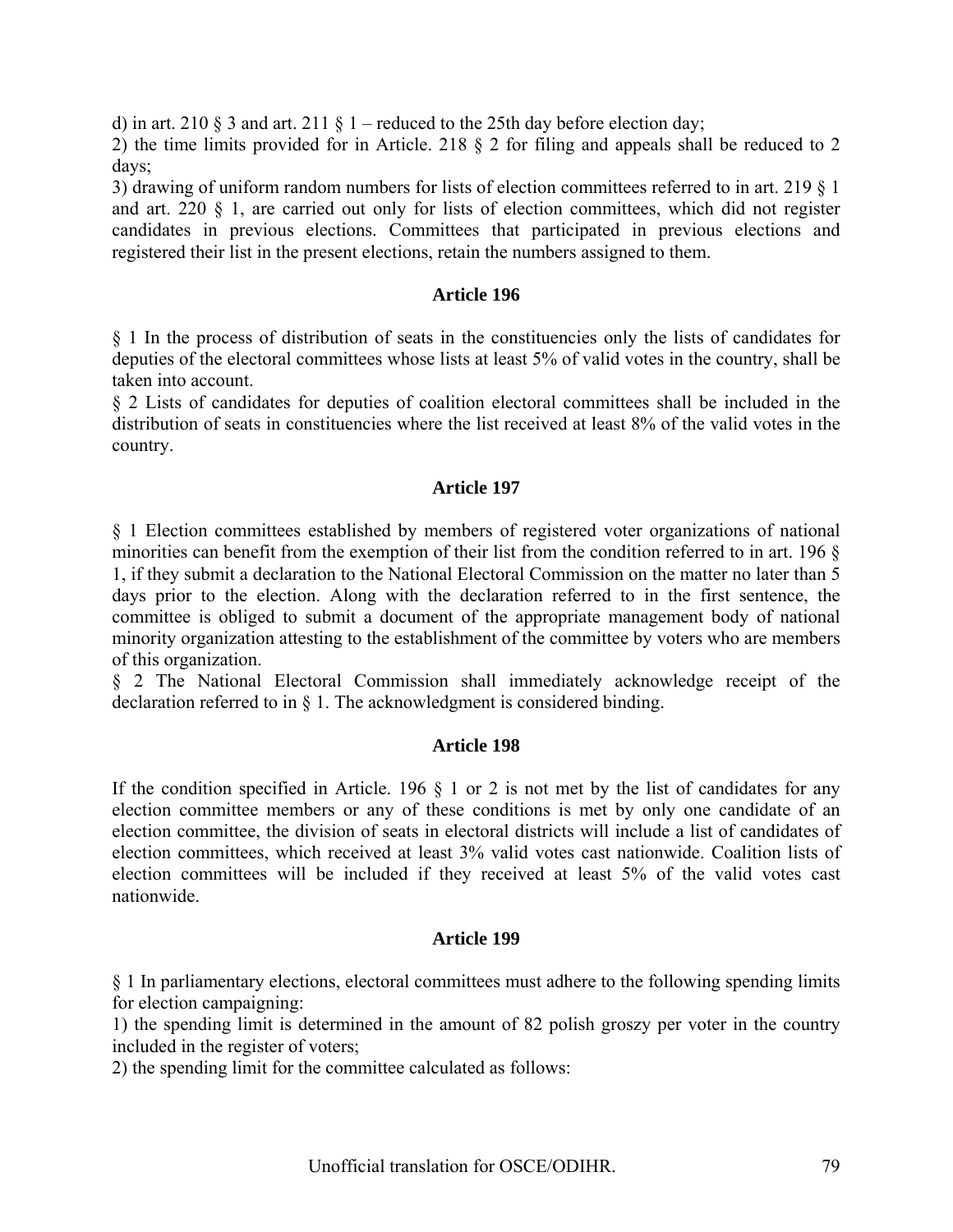$L = (w \times k \times m) / 460$ ,

where the symbols are defined as:

L - spending limit,

w - the number of voters in the country included in the register of voters

k - the amount attributable to each voter in the country included in the register of voters referred to in paragraph 1

m - total number of deputies elected in all the constituencies in which the committee has submitted a list of candidates.

§ 2 National Electoral Commission, within 14 days of ordering of the election to the Sejm, shall make an announcement in the Official Journal of the Polish Republic, "Polish Monitor" and publish the information the Public Information Bulletin on the number of voters included in voter registries across the country current for the end of the quarter ending on the day before preceding the date of announcement of elections to the Sejm.

#### **Article 200**

§ 1 The minister responsible for public finance, by regulation, will increase the amount referred to in art. 199 § 1 item 1, where the growth rate of prices of consumer goods and services amount to more than 5%, to the extent reflecting increase in these prices.

§ 2 The price index, referred to in § 1 shall be determined on the basis of the information provided by the President of the Central Statistical Office announced in the Official Journal of the Polish Republic, "Polish Monitor," the 20th day of the first month of each quarter.

# **Chapter 2 Constituencies**

# **Article 201**

§ 1 In order to conduct elections to the Sejm multiple-mandate constituencies are established, hereinafter referred to as "constituencies" or "electoral districts"

§ 2 At least 7 members must be elected in each constituency.

§ 3 An electoral district covers the area of a province or part thereof. Electoral district boundaries shall violate the boundaries of its component counties and cities with county rights.

#### **Article 202**

§ 1 The determination of the number of deputies elected in individual constituencies and regional division of constituencies shall be by way of norms on uniform standard of representation, calculated by dividing the number of inhabitants of the country by the total number of deputies selected for in constituencies, taking into account the provisions of Article. 201 and the following rules:

1) a fraction of the number of mandates of deputies elected in constituencies equal to or greater than 1 / 2, which arise from the application of a uniform standard of representation, shall be rounded up to the nearest integer;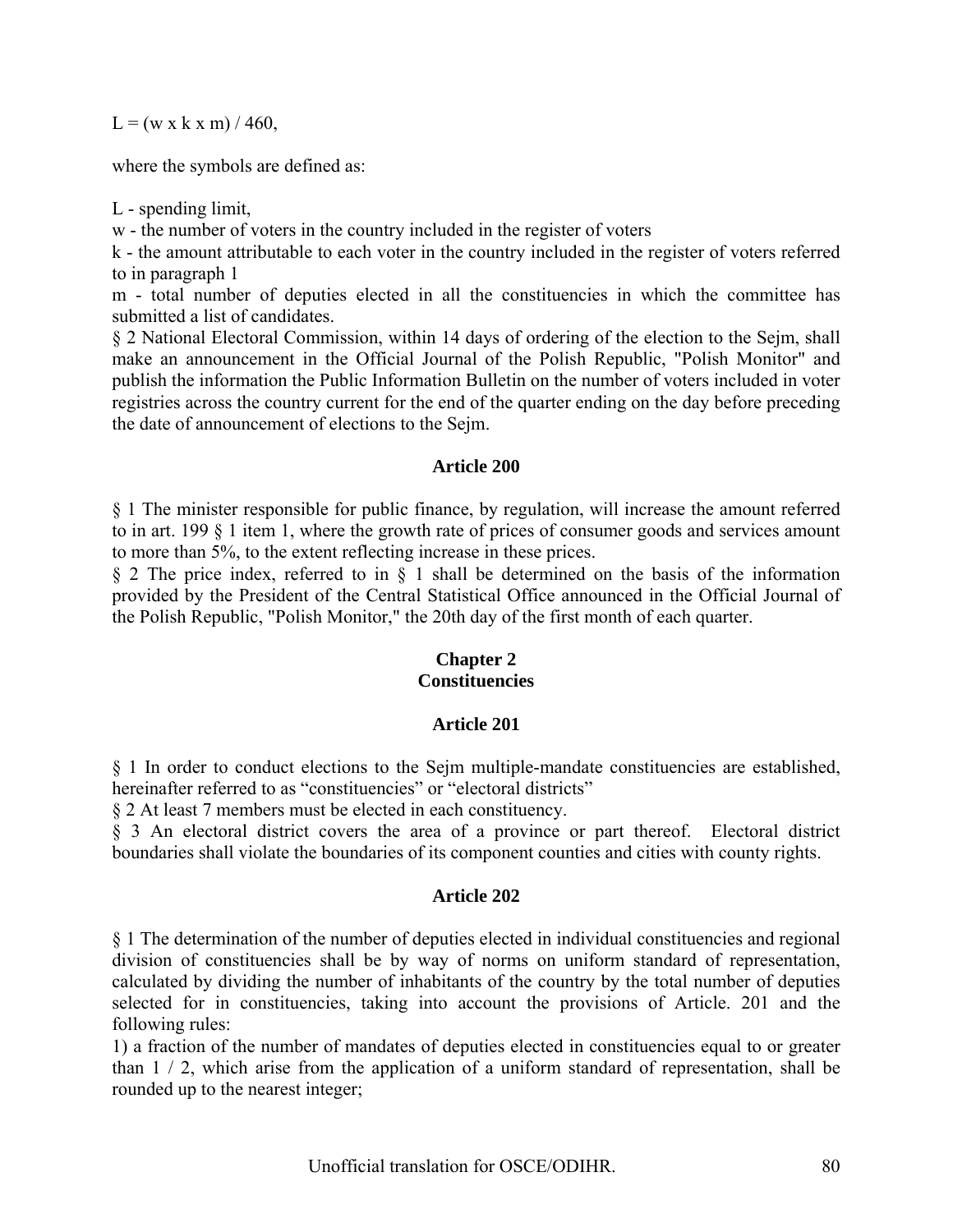2) if the outcome of the proceedings referred to in paragraph 1, shall be that the number of deputies elected in constituencies exceeds the number provided for by art. 193, the excess mandates are subtracted from the electoral districts in which the standard representation for the constituency is the smallest. Where the number of deputies is smaller than the number provided for in art. 193 additional seats are allocated to that election district in which the standard representation calculated for the constituency is the largest.

§ 2 Division into constituencies, their numbers and boundaries and the number of deputies elected in each constituency, as well as the registered office of the constituency electoral commissions is set out in Annex 1 of the Code.

§ 3 Information about the constituency shall be communicated to the voters of the electoral in the form of an official announcement of the National Electoral Commission no later than 52 days prior to election day. Printing and posting of notices is provided by the National Election Office.

# **Article 203**

§ 1 The National Electoral Commission shall submit to the Sejm proposals to amend the boundaries of the electoral districts and the number of voting members elected in them, if necessitated by changes in the basic territorial division of the state or a change in the number of inhabitants in the constituency or in the country.

§ 2 Changes in county boundaries entailing changes in electoral boundaries is not permitted during the 12 months preceding the expiry of term of the Sejm, as well as ordering the election period in the event of shortening of the Sejm's term of office until the day of officially deeming the elections valid.

§ 3 The Sejm shall, subject to § 5, undertake the changes in the division of constituencies for the reasons stipulated in § 1, no later than 3 months before the date of expiration of the time limit for calling elections to the Sejm.

§ 4 The determination of the number of people referred to in § 1 shall be based on the data at the end of the third quarter of the year preceding the expiry of term of the Sejm, provided by the mayors in the manner specified in the regulations issued on the basis of the Article. 165 § 3 § 5 If the term of the Sejm is shortened a division of constituencies shall not be made.

# **Chapter 3 Reporting of candidates for deputies**

# **Article 204**

§ 1 The right to nominate candidates for deputies shall be granted to:

1) the election committee of a political party;

2) coalition election committee;

3) voter election committee.

§ 2 The election committee of a political party is obliged to notify the National Election Commission about its establishment within the period commencing from the day of calling of the elections until 50 days before election day.

§ 3 The notification referred to in § 2, shall be accompanied by: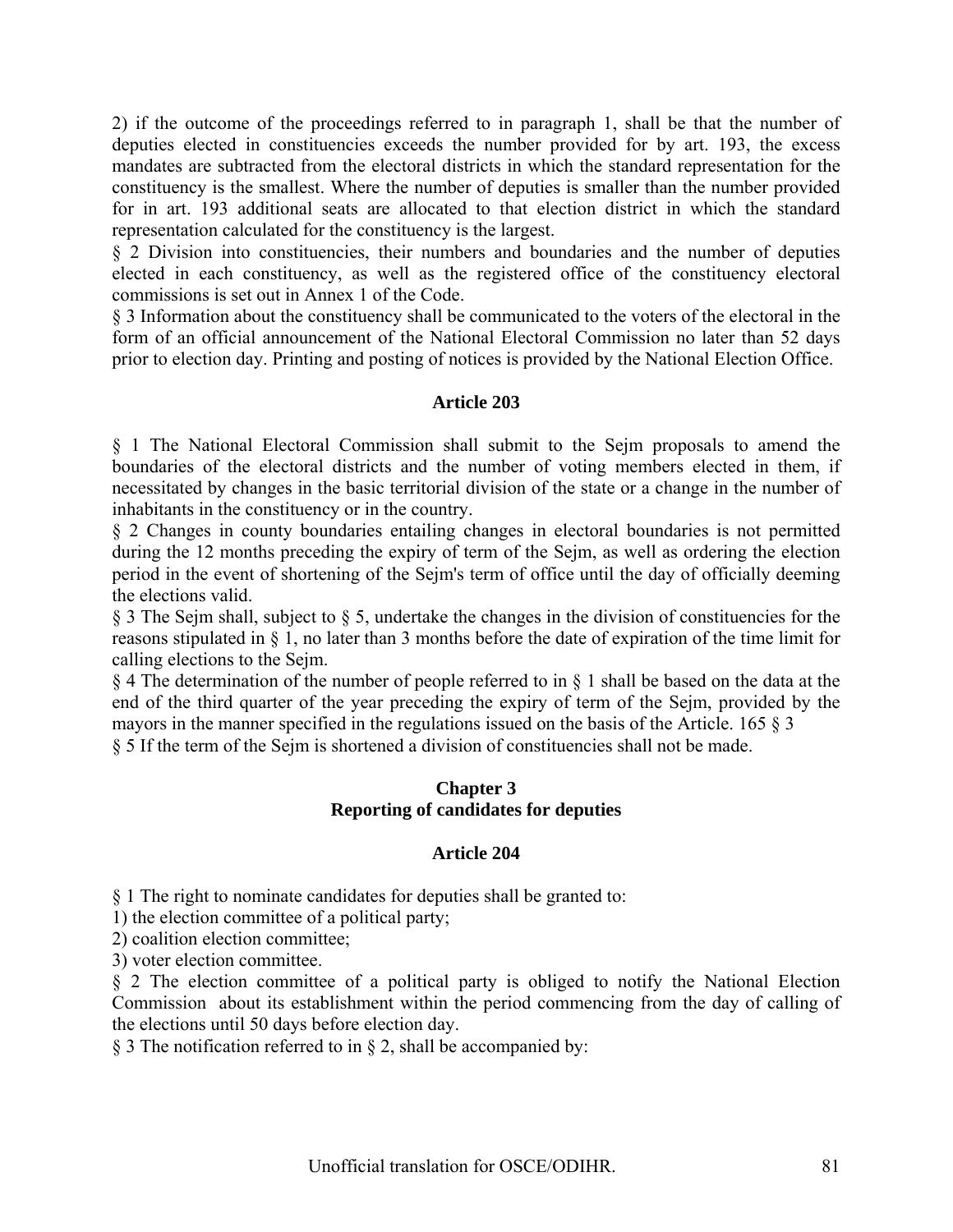1) The statement of the legal representative and financial representative, accepting in full the power of attorney and in the case of the financial representative – a declaration on the meeting of all requirements referred to in art. 127 § 2 and 3;

2) a certified copy from the register of political parties;

3) extract from the Statutes of the political party indicating which authority is to represent it externally.

§ 4 A coalition election committee may be formed during the period commencing from the announcement of the order calling elections until 50 days before election day. The legal representative shall notify the National Electoral Commission if the establishment of a election commission up to and until 50 days before election day.

§ 5 The following should be attached to the notification referred to in § 4:

1) the agreement on the electoral coalition, with the following data: names, surname, home addresses and Social Security numbers (PESEL) of staff comprising the election committee;

2) The statement of the legal representative and financial representative, accepting in full the power of attorney and in the case of the financial representative – a declaration on the meeting of all requirements referred to in art. 127 § 2 and 3;

3) a certified copy from the register of political parties;

4) extract from the Statutes of the political party indicating which authority is to represent it externally

§ 6 After collecting at least 1,000 signatures of citizens having the right to elect candidates to the Sejm, supporting the creation of the electoral committee of voters, the legal representative shall notify the National Electoral Commission of the establishment of the committee. Notification can be made up to an until 50 days before election day.

§ 7 The following shall be attached to the notification referred to in § 6:

1) statement on the establishment of the election committee;

2) The statement of the legal representative and financial representative, accepting in full the power of attorney and in the case of the financial representative – a declaration on the meeting of all requirements referred to in art. 127 § 2 and 3;

3) a list of at least 1000 people referred to in § 6, containing their names, surnames, addresses and Social Security identification numbers (PESEL) and personally deposited signatures

#### **Article 205**

§ 1 The legal representative has the right to complain to the Supreme Court against the decision of the National Electoral Commission to refuse to accept a notice of establishment of the electoral committee. The complaint must be lodged within 2 days of service of the decision on the legal representative of the refusal to accept a notice of establishment of the electoral committee.

§ 2 The Supreme Court shall hear the application in the composition of three judges, in nonlitigious proceedings, and issue its ruling on the complaint within 3 days. The decision of the Supreme Court is not subject to a remedy. The judgment shall be delivered to the legal representative and the National Election Commission. If the Supreme Court finds in favour of the application of the legal representative the National Electoral Commission immediately takes notice of the establishment of the election committee.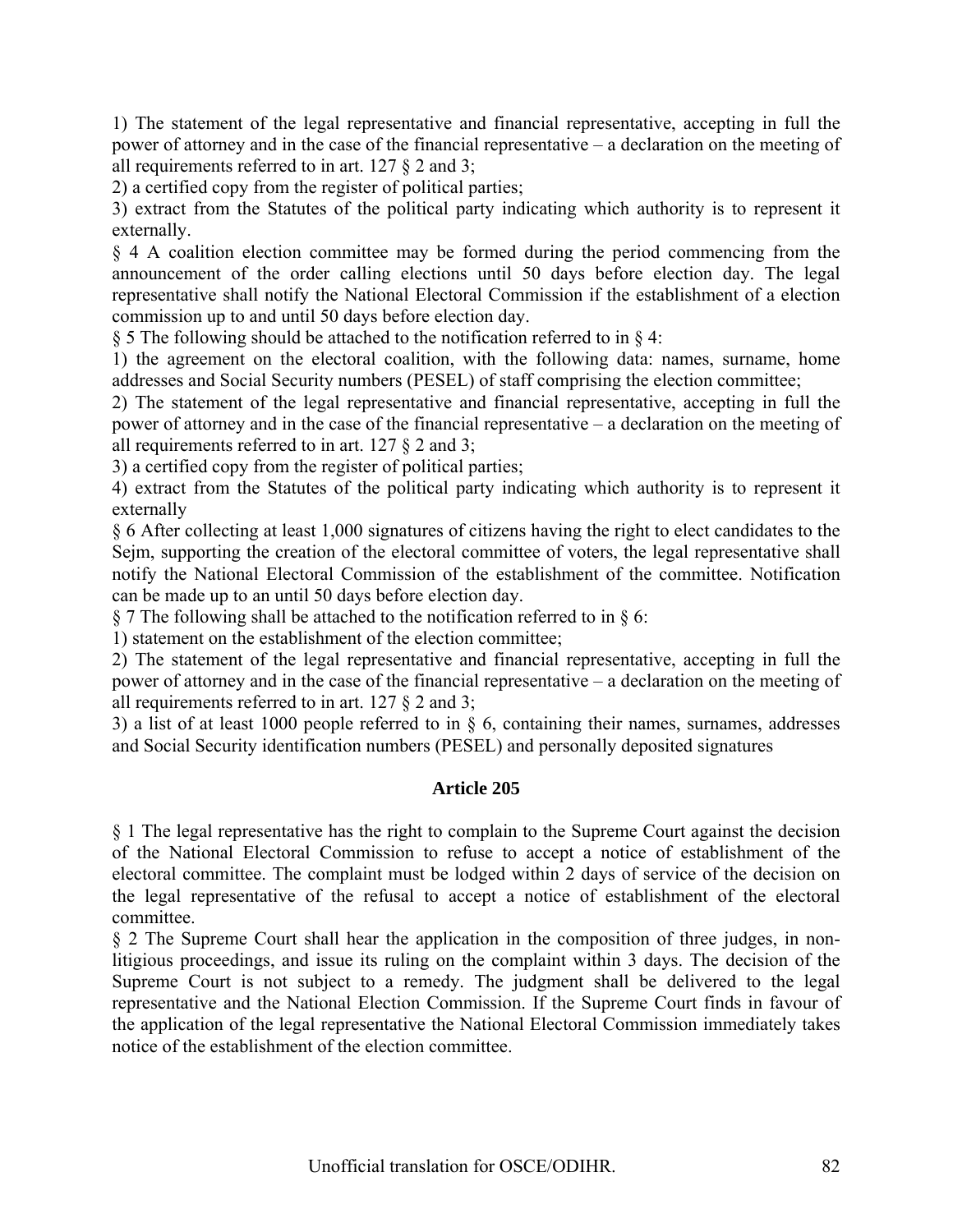At the request of the authorities of the election committee, the committee shall be issued with a decision on the allocation of a REGON and NIP, at the latest by the end of the second business day following the date of granting the application number.

#### **Article 207**

The National Electoral Commission shall publish information on the establishment of electoral committees in the Official Journal of the Polish Republic, "Polish Monitor" and the Public Information Bulletin.

#### **Article 208**

§ 1 The Election Committee may put forward a list of candidates for the seat of an MP in each constituency.

§ 2 A person may stand for election in one constituency and only on one list of candidates.

§ 3 Political parties which are part of an electoral coalition may not submit lists of candidates themselves.

#### **Article 209**

§ 1 A voter may provide written support for more than one list of candidates. Withdrawal of support provided does not bear legal consequences.

§ 2 Providing support for a voter list of candidates shall be affirmed by signature next to a the legibly written name and surname, address and Social Security identification number (PESEL).

§ 3 The list must contain the signatures on each page the name of the electoral committee of the applicant list, the number of constituency in which the list is declared, and the following:

"I support the list of candidates for deputies submitted by ................ (Name of electoral committees here) in the constituency ............ (Circuit number) in the elections to the Sejm elections ordered on ............... (Day, month, year). "

#### **Article 210**

§ 1 The list of candidates should be supported in the manner referred to in art. 209 § 2 and 3, by at least 5,000 signatures of voters permanently residing in the constituency.

§ 2 The election committee which, subject to the requirements specified in § 1 registered lists of candidates in at least half of the constituencies, is entitled to submit subsequent lists without the support confirmed with voter's signatures.

§ 3 The notification letter submitted by the election committees of candidates satisfying the condition referred to in § 2, is based on the certificate issued by the National Electoral Commission at the request of the electoral committee, up to 40 days before election day.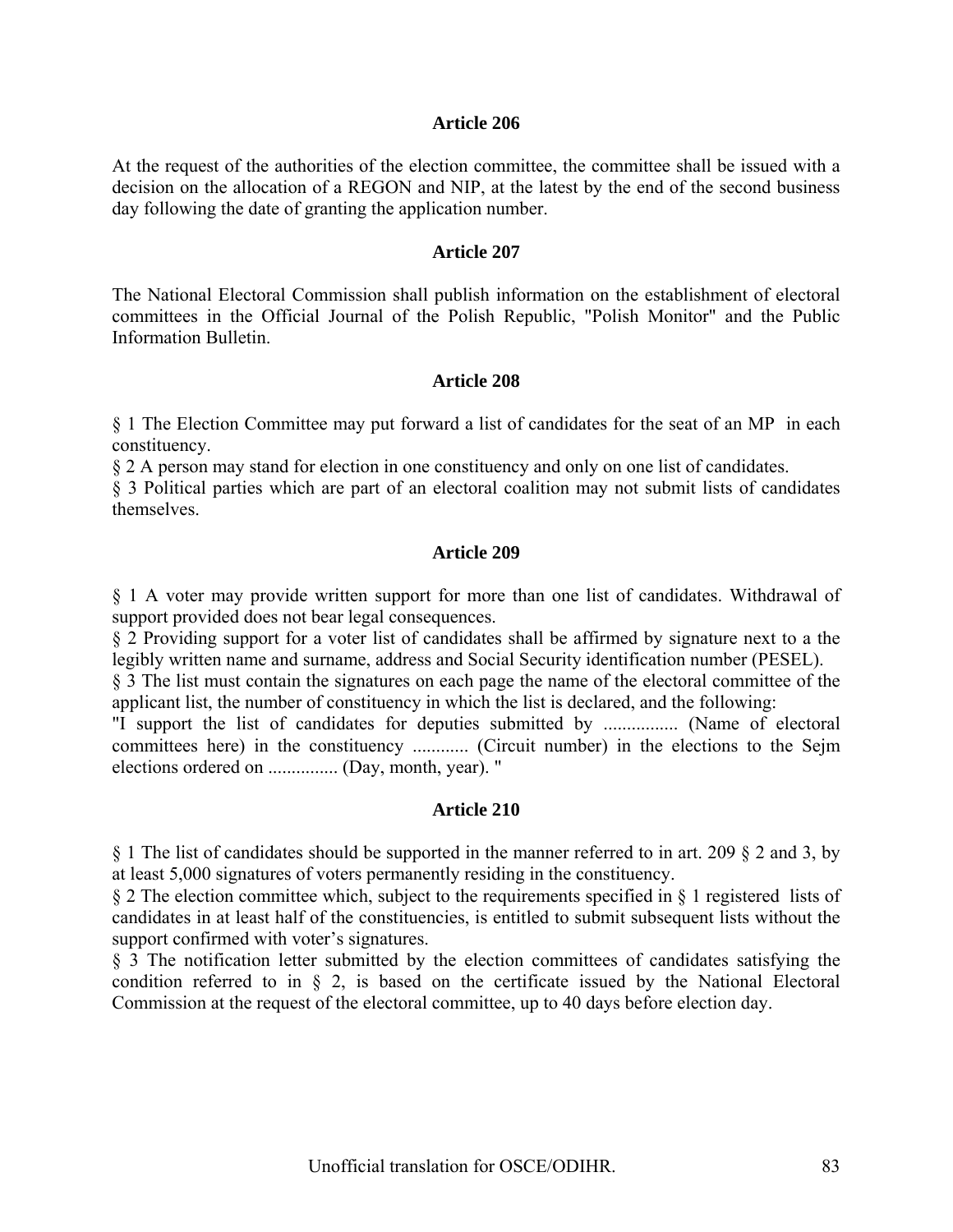§ 1 The list of candidates shall be submitted to the district election commission no later than 24.00 hours, 40 days prior to election day.

§ 2 The number of candidates on the list may not be less than the number of deputies elected in the constituency and more than twice the number of deputies elected in the constituency.

§ 3 On the list of candidates:

1) the number of candidates who are women can not be less than 35% of all candidates on the list;

2) the number of candidates who are men can not be less than 35% of all candidates on the list.

§ 4 A notification for entry onto the list of candidates shall be made personally, in writing, by the legal representative of the candidate or a person authorized by him or her hereinafter referred to as the "person submitting the list". In the event of a submission of the list by a person authorized by the legal representative, the power of attorney and its scope as well as the personal details of the person; name, surname, address and Social Security identification number (PESEL) must be attached to the notification.

#### **Article 212**

§ 1 Notification of the list of candidates should include surname, name (s), occupation and address of each candidate. The names of the candidates are placed on the list in the order as determined by the election committee.

§ 2 Each candidate is designated with the name or abbreviation of the political party of which he or she is a member (no more than 45 characters, including spaces).

§ 3 The person presenting the list may request the designation of a candidate who does not belong to any political party, with only one name or abbreviation of the party supporting the candidates; the provisions of § 2 shall apply accordingly. The fact of support of the candidate should be confirmed in writing by the competent statutory authority of the party. The application along with confirmation is submitted with the list.

§ 4 The persons submitting the list shall indication the manner in which the list shall be demarcated on official announcements and the ballot paper. The sign can be the name or abbreviation of the election committee, referred to in art. 86 § 3 paragraph 1, Art. 87 § 6 paragraph 1 and art. 89 § 5 point 1 Designation may consist of no more than 45 characters, including spaces.

§ 5 The declaration of each list should include:

1) a statement of the number of signatures of voters supporting the list together with a list of signatures of voters supporting or certificates list the National Electoral Commission, wherein the provided for in Article. 210 § 3;

2) the written consent of the candidate to stand for elections on the given list of candidates. The written consent should include: name (s), surname, maiden name, parents' names, date and place of birth, address, nationality and social security identification number (PESEL) of the candidate, and an indication of his or her membership of a political party; and a the personal signature of the candidate and the date;

3) for each candidate born before 1 August 1972 a statement connection referred to in art. Paragraph 7. 1 of the Act of 18 October 2006 on revealing information on documents of state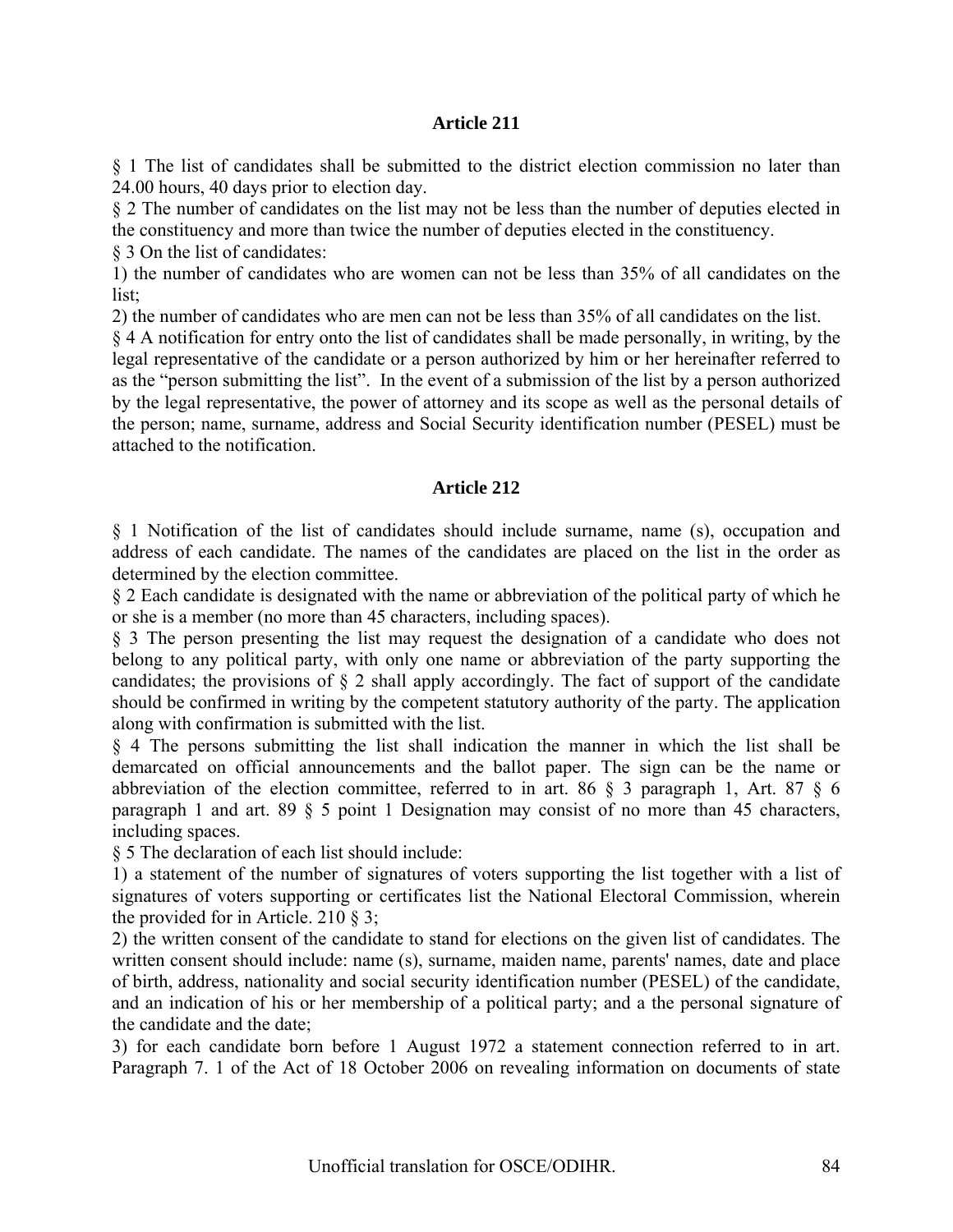security bodies from the years 1944-1990 and the contents of these documents or information referred to in art. Paragraph 7. 3a of this Act;

4) a written statement about having the right to be elected.

§ 6 Following submission of the list of names of candidates supplementing or changing the names of the candidates, as well as changing the order of appearance on the list or the designated symbol referred to in § 3, are unacceptable.

## **Article 213**

§ 1 The constituency electoral commission, receiving a notification of the list of candidates, shall examine, in the presence of the person submitting the list, whether it fulfills the requirements referred to in art. 211 § 2 and 3 and art. 212, and requesting the person submitting the list for written confirmation of acceptance. A template of the confirmation shall be established by the National Electoral Commission.

§ 2 Sheets with the numbered list of signatures in numbered and stamped by the official seal of of the commission.

§ 3 After verifying the accuracy of the data contained in the list of signatures accepted the sheets of signatures are stored in sealed commission packages. Providing access to or opening the packages may only take place for the purposes of court proceedings or prosecutorial proceedings and may only occur in the presence of a member of the constituency election commission, the date of which must be communicated immediately to the person submitting the list.

#### **Article 214**

Immediately after acceptance of the list of candidates the constituency elections commission requests the Minister of Justice for information from the National Criminal Register of about candidates on the list.

#### **Article 215**

§ 1 The constituency electoral commission records the list of candidates presented pursuant to the provisions of the Code, by making the protocol of registration. A copy of the protocol shall be served on the candidates on the list and sent to the National Electoral Commission with statements of the candidates for deputies, or information referred to in art. 212 § 5, paragraph 3 § 2 The National Electoral Commission shall immediately submit a statement or information

which, referred to in Article. 212 § 5 point 3, to the Vetting Office of the Institute of National Remembrance - Commission the Prosecution of Crimes against the Polish Nation.

§ 3 If the application contains no defect, other than lack of the required number of signatures of voters duly submitted, the committee requests the person notifying the list to remove the defects within 3 days. In the case defects are not removed within the specified time the commission refuses registration the list in total or with reference to particular candidates. In the case of refusal in respect of certain candidates on the list, subject to the provision of art. 211 § 2, the list is registered in relation to the remainder of the candidate who were not refused registration.

§ 4 The district election commission shall decides to refuse to register a candidate if the candidate does not have a right to be elected; provision of § 3, third sentence, shall apply.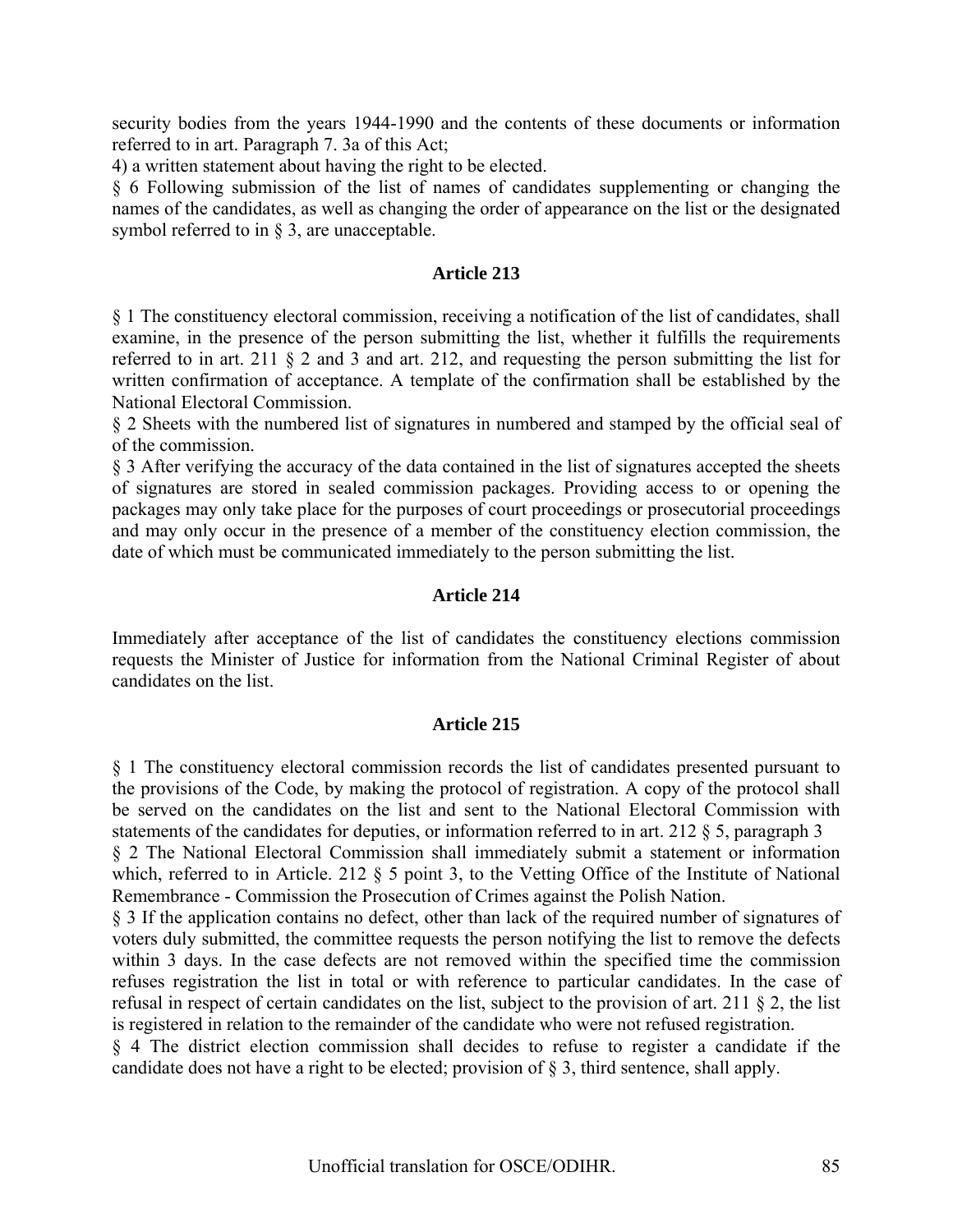§ 5 If the defect lies in failure to fulfill the notification requirement mentioned in art. 211 § 3, the commission shall request the person notifying the list to remove it within 3 days; provision of art. 212 § 6 does not apply. In the case of defects not removed within the specified time, the commission decides to refuse to register the list in its entirety.

## **Article 216**

§ 1 If the number of correctly submitted the signatures of voters supporting a candidates application is less than required by the Code, the district election commission shall invite the person submitting the list to supplement the list of signatures, if the time limit referred to in art. 211 § 1 has not been exceeded. Is it possible to supplement the list until the passing of the time limit Article. 211 § 1

§ 2 If the supplement is not made within the period referred to in art. 211 § 1, or the term has expired, the district electoral commission shall refuse to register the list of candidates.

# **Article 217**

§ 1 In case of reasonable doubt as to the veracity of the data contained in the list of signatures or the authenticity of signatures the district electoral commission shall, within 3 days check the reliability of data or signatures based on available official documents, including records and official registers voters and official lists of persons domiciled in a particular areas, and where needed, seek an explanation from voters in the electorate. The initiation of such investigation shall be immediately notified to the person submitting the list.

§ 2 If the result of the proceedings establishes that the notified list is not backed by the required number of signatures of voters, the district committee shall decides to refuse to register the list of candidates.

#### **Article 218**

§ 1 The decision of the constituency electoral commission referred to in art. 215 § 3-5, Art. 216 § 2 and art. 217 § 2, and the justification thereof shall be served immediately on the person submitting the list.

§ 2 The person submitting the list has the right to appeal the decision made on the basis of the provisions referred to in  $\S$  1. The appeal shall be made to the National Electoral Commission within 3 days from the date of service of the decision. A decision of the National Electoral Commission is not entitled to further remedy. If the Electoral Commission considers the appeal to be justified, the District Election Commission shall immediately register the list of candidates in the scope indicated in the decision of the National Electoral Commission.

# **Article 219**

§ 1 The National Electoral Commission allocates uniform numbers to the lists of the same election committee. The allocation of number is done on the basis of protocols of registration of lists of candidates and awarded by way of lottery, no later than 30 days before election day. A single number for the same election committee registered in more than one electoral district is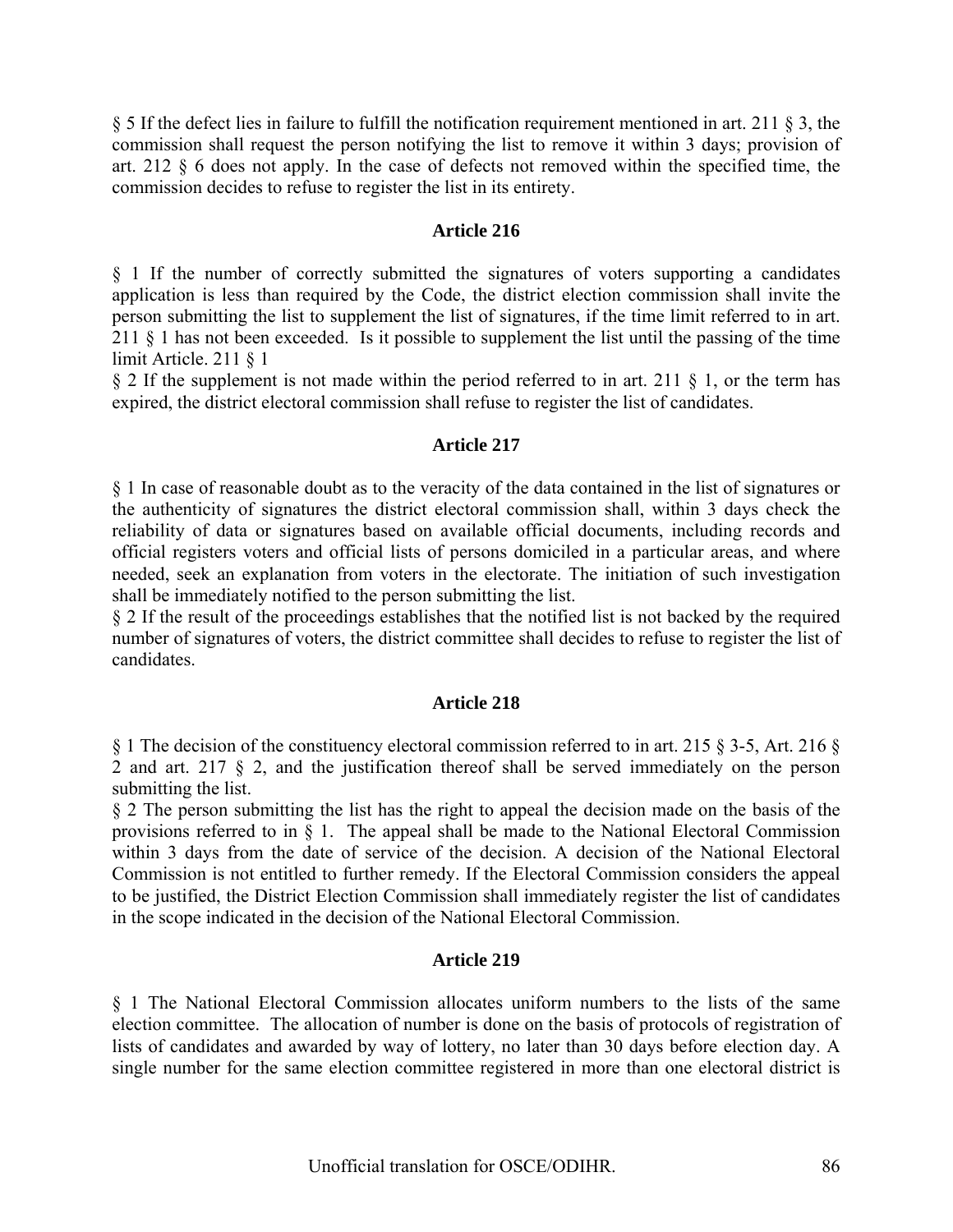provided. The date of drawing the lottery shall be notified to the legal representative, however, in the case of his or her absence at the lottery will take place in any case.

§ 2 The first numbers in the lottery are drawn for those election committee that have registered their lists in all constituencies. The subsequently numbers are drawn for the lists of other electoral committees.

§ 3 The National Electoral Commission shall immediately notify the district election commissions and legal representatives, of the numbers drawn for the lists of candidates.

#### **Article 220**

§ 1 Upon receipt of the notice referred to in art. 219 § 3, the district electoral commission, having regard to the sequence numbers for the lists of candidates determined in accordance with the procedure stipulated in art. 219, shall conduct a lottery, no later than 25 days prior to the election, for the lists of candidates submitted by the elections commissions, within a given constituency. The date of drawing the lottery shall be notified to the legal representative, however, in the case of his or her absence at the lottery will take place in any case.

§ 2 The District Election Commission shall immediately notify the person submitting the list and the National Electoral Commission of the drawn number for the list of candidates referred to in § 1

#### **Art 221**

§ 1 The District Election Commission shall draft an official announcement regarding the registered lists of candidates, which announcement shall include the numbers allocated, the names and abbreviations of the election committees as well as information about the candidates contained in the notification of candidacy, including, the contents of the statement required by Article. Paragraph 7. 1 of the Act of 18 October 2006 on revealing information on documents of state security bodies from the years 1944-1990 and the contents of these documents, to the extent specified in Article. 13 of the Act.

§ 2 The notice referred to in § 1 shall be sent to the Director of the relevant territorial office of the National Electoral Office, which provides for the printing and posting of the announcement in the electoral district no later than 10 days before election day. One copy of the announcement must be sent immediately to the National Electoral Commission.

#### **Article 222**

§ 1 The District Election Commission shall delete from the registered candidate list, any candidates for the post of MP who has died or lost the right to be elected or has submitted a declaration on withdrawal of consent to be a candidate.

§ 2 If the deletion of a candidate from the list of candidates was due to the death of a candidate thus resulting in the list containing less than the number of deputies elected in the constituency, the commission shall notify the person submitting the list about the possibility of submitting a new candidate. Any supplement to the list shall be made at the latest 15 days before election day, in which case the provisions of Article. 210 § 1 shall not apply.

§ 3 If a candidate from the list is deleted for any reason other than death, or if the list has not been supplemented within the time limit referred to in § 2, and the list of candidates remains less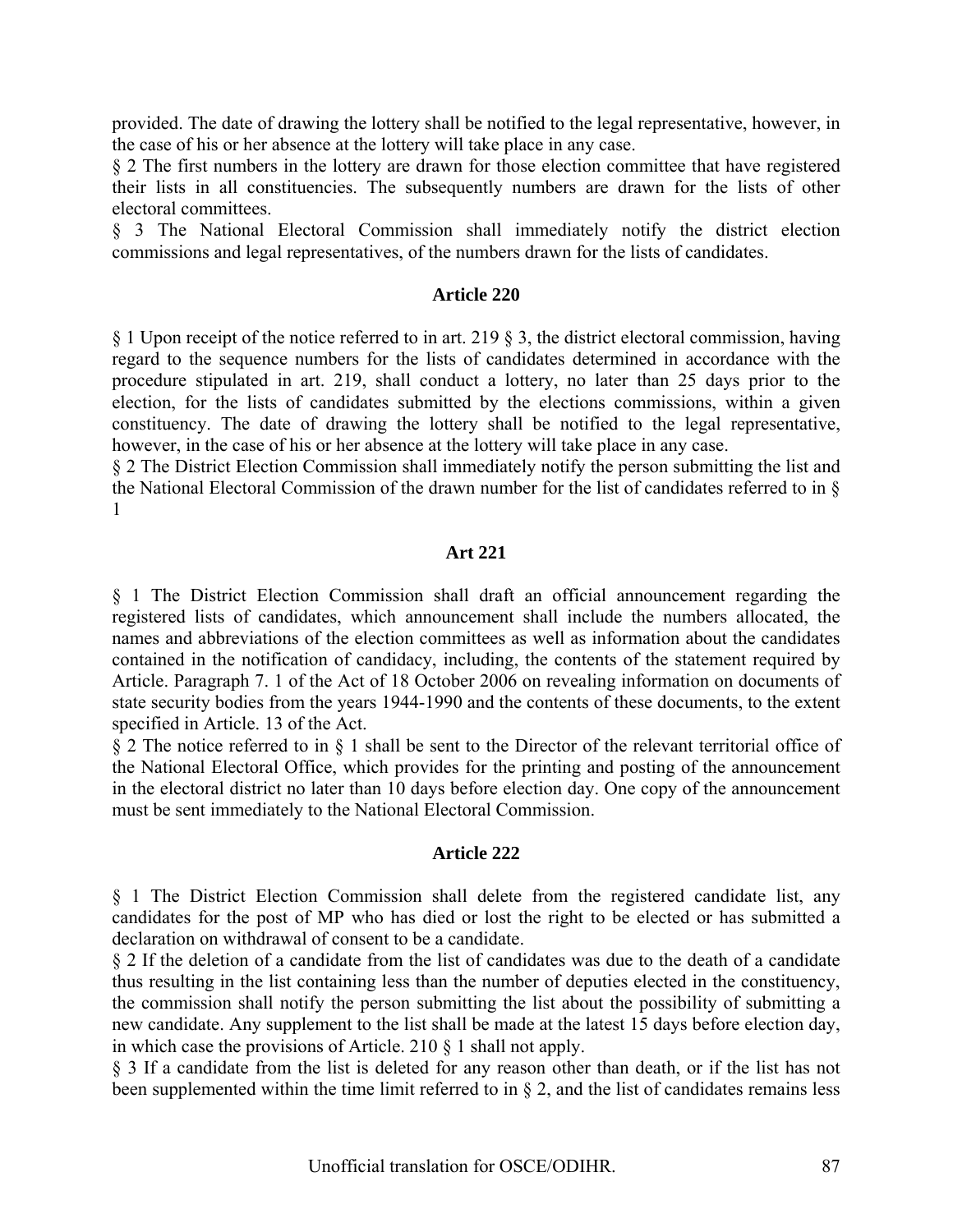than the number of deputies in the constituency, the commission shall cancel registration of the list. No remedy is available from the decision of the commission.

§ 4 In the event of a termination of the election committee in the manner referred to in art. 101 § 1 and 3, the electoral commission cancels the registration of the list put forward by that committee. The provision of § 3, second sentence shall apply accordingly.

 $\S$  5 The deletion of the candidate and the decision referred to in  $\S$  2-4, shall be immediately communicated by the district election commission to the legal representative, the National Electoral Commission and the voters, in the form of an announcement.

## **Chapter 4 Ballots**

#### **Article 223**

Following the registration of lists of candidates, the constituency electoral commission shall print ballots and ensure the transfer of such to regional electoral commissions in the manner prescribed by the National Electoral Commission.

#### **Article 224**

 The ballot paper shall be marked with the list of registered voters and district, containing a number and the name or abbreviation of the election committee, in order of increasing numbers of lists. Under the designation of each list the names and surnames of all candidates registered on the list shall be provided.

#### **Article 225**

§ 1 If the election commission removes a candidate from the list in for the reasons referred to in art. 222 § 1, following printing of the ballot papers, the name of the candidate shall nevertheless remain on the printed ballot. However, information about the removal of the candidate form the list and the conditions on which valid vote may be cast on such a list shall be provided by way of announcement, displayed on posters at the polling stations on election day.

§ 2 The provision of § 1 shall apply accordingly if the commission invalidates the registration of a list of candidates for the reasons referred to in Article. 222 § 3 or 4

#### **Article 226**

The method of preparation and transfer of ballot papers for the electoral circuits established on Polish maritime vessels and abroad, shall be determined by the National Electoral Commission after consultation, as appropriate, with the minister responsible for maritime affairs and minister responsible for foreign affairs.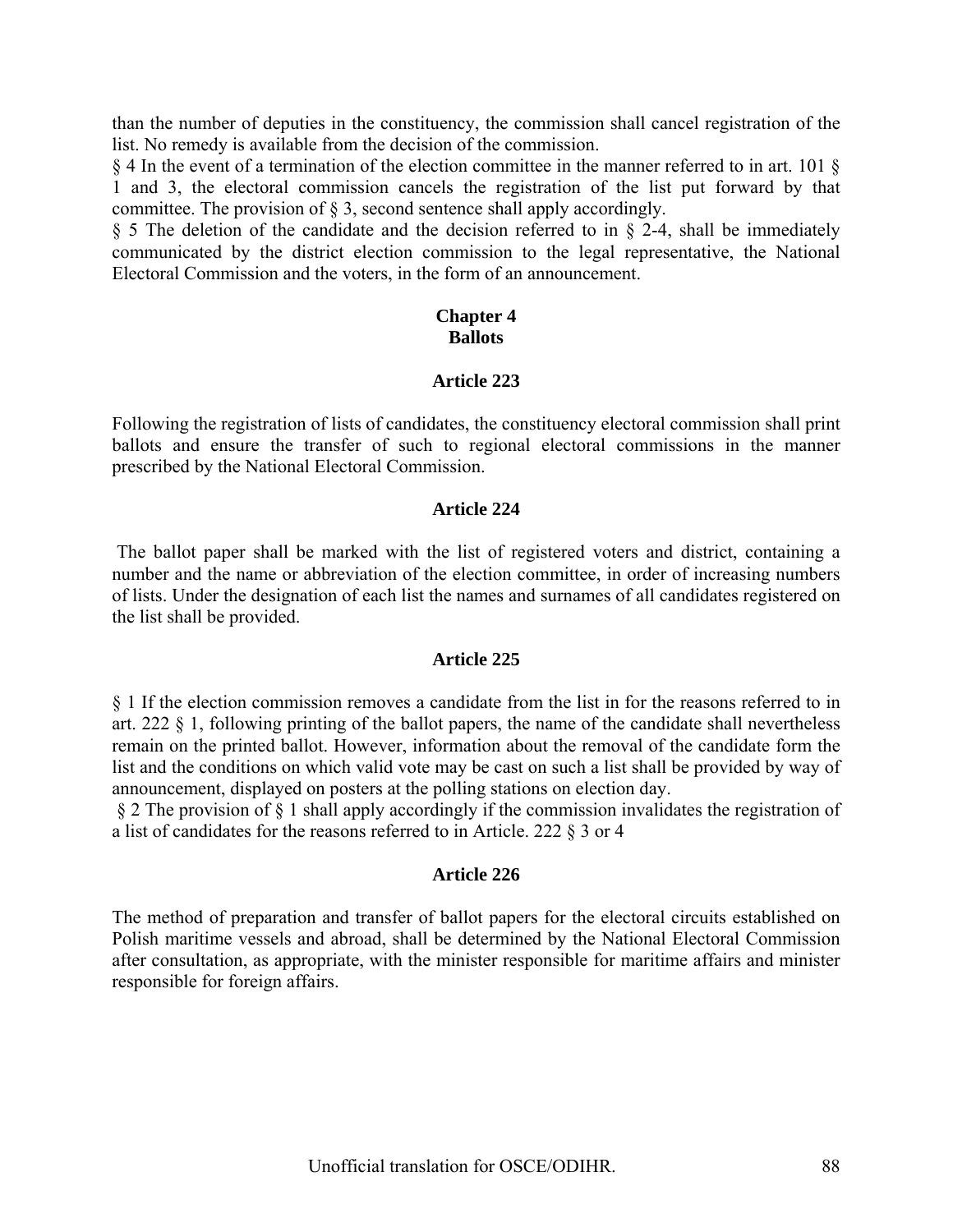## **Chapter 5 The method of voting and the conditions of validity of the voting**

## **Article 227**

§ 1 The voter shall vote for only one list of candidates, putting an "x" (two crossing lines within the grid) on the ballot paper, in the box on the left side next to the names of one of the candidates from this list, which indicates this candidates priority in obtaining the mandate .

§ 2 The vote is considered invalid if the ballot has been marked with an "x" in the box on the left side next to the names of two or more candidates from different lists of candidates or no marke has been placed at all in the box on the left side next to the name of any candidate from any of the lists, subject to  $\S$  4

§ 3 The vote is considered invalid if the ballot an "x" is marked in the box on the left side beside the name of only the candidate on the list of candidates, whose registration has been canceled.

§ 4 If on the ballot an "x" is marked in the box on the left side next to the names of only the candidate from only one list of candidates and the candidate's name was deleted from this list, the vote is considered valid and cast for that list.

§ 5 If on the ballot an "x" is marked in the box on the left side next to the names of two or more candidates from the same list of candidates, the vote is considered a valid vote cast for that list of candidates with priority for receipt of mandate given to the candidate who is first on the list.

## **Chapter 6**

## **Determination of voting results and election results in a constituency**

#### **Article 228**

§ 1 In determining the results of voting in the circuit, the regional electoral commission calculates the number of:

1) voters entitled to vote;

2) voters who have been issued ballots;

3) voters voting by proxy;

4) ballot papers removed from the ballot box, including:

a) invalid ballots,

b) valid ballots;

5) invalid votes cast;

6) valid votes cast on all the lists of candidates;

7) valid votes cast for each list of candidates;

8) valid votes cast for individual candidates from those lists.

§ 2 The figures referred to in § 1 are mentioned in the protocol of voting for that circuit.

#### **Article 229**

Immediately after receipt of the protocol of voting in the circuit, the district electoral commission verifies the accuracy of determination of the result of voting in the circuit. In the event of any inaccuracies in determination of the results, the district commission requests a repeated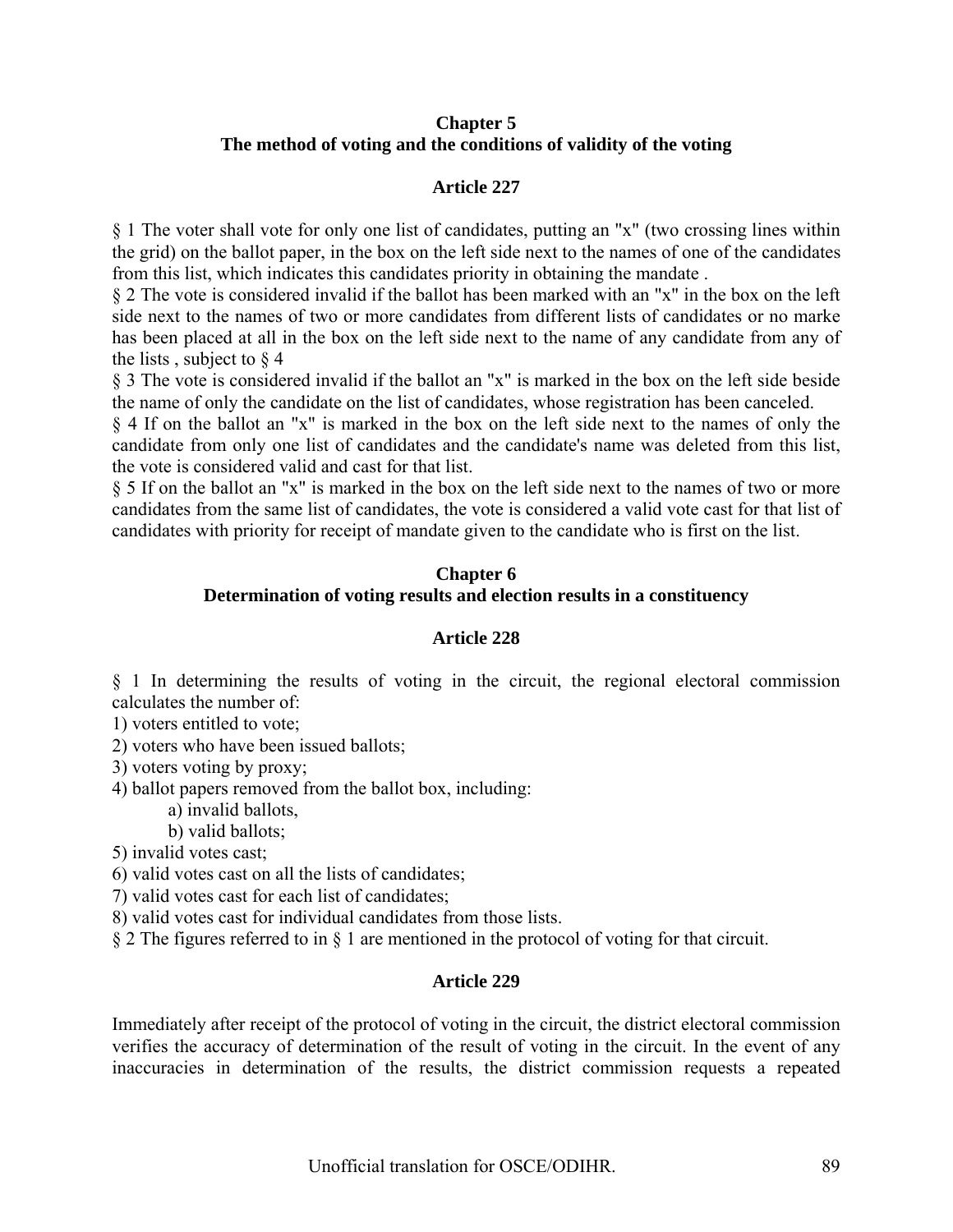determination of results and informs the National Electoral Commission. The provisions of Article. 69 § 3, Art. 71, Art. 73 and art. 228 shall apply accordingly.

# **Article 230**

§ 1 The constituency electoral commission based on the protocols referred to in Article. 78 § 1, shall determine the results of voting for individual candidates and draw up a list, in two copies, of the protocol of voting results in the constituency.

§ 2 If the competent district electoral commission does not obtain the results of the vote from the electoral circuits abroad or on Polish maritime vessels within 24 hours after the end of voting referred to in art. 39 § 6, the vote in those districts considered null and void. This fact is recorded in the protocol of the results of the vote in the constituency, with an annotation as to the possible reasons of not receiving the results of voting from those circuits.

§ 3 The protocol lists the sum of the numbers referred to in art. 228 § 1

§ 4 Minutes signed by all persons included in the committee present during its drafting. The protocol shall bear the seal of the committee.

§ 5 In determining voting results and drafting the protocol the person notifying the list may be present and has the right to make comments to the minutes with a stipulation of reservations.

§ 6 The head of the constituency electoral commission shall immediately forward the data from the protocol summaries relating to the number of valid votes and valid votes cast for each list of candidates and the number of valid votes cast for individual candidates from each of those lists to the National Electoral Commission, in the manner prescribed by it, be means of electronic transfer of data.

§ 7 The protocol of voting results shall be sent by the head of the district committee, in a sealed envelope to the National Electoral Commission in the established procedure.

§ 8 A template of protocol results of the vote in the constituency will be determined by the National Electoral Commission.

§ 9 Upon receipt of the protocols referred to in § 7, the National Electoral Commission shall verify the correctness of the determination of the election results in constituencies.

§ 10 In the event of irregularities in determining the election results, the National Electoral Commission shall ensure the confirmation of these results.

# **Article 231**

§ 1 The National Electoral Commission based on data from the protocols of voting results in the constituency, received via electronic transmission and, having regard to the provision of Article. 197 § 1, shall determine the number of valid votes and valid votes cast for a list of candidates of each election committee in the country and the lists that meet the conditions for entitlement to participate in the distribution of seats in the constituencies. Information on this is given to the public in the Public Information Bulletin.

§ 2 Upon receipt of protocols of voting results in constituencies the National Electoral Commission established by protocol on voting results summary list of candidates across the country and states, having regard to the provision of Article. 197 § 1, which satisfy the conditions of entitlement to participate in the distribution of seats in the constituencies, and shall notify in writing the district election commissions. The public shall be informed in the Public Information Bulletin.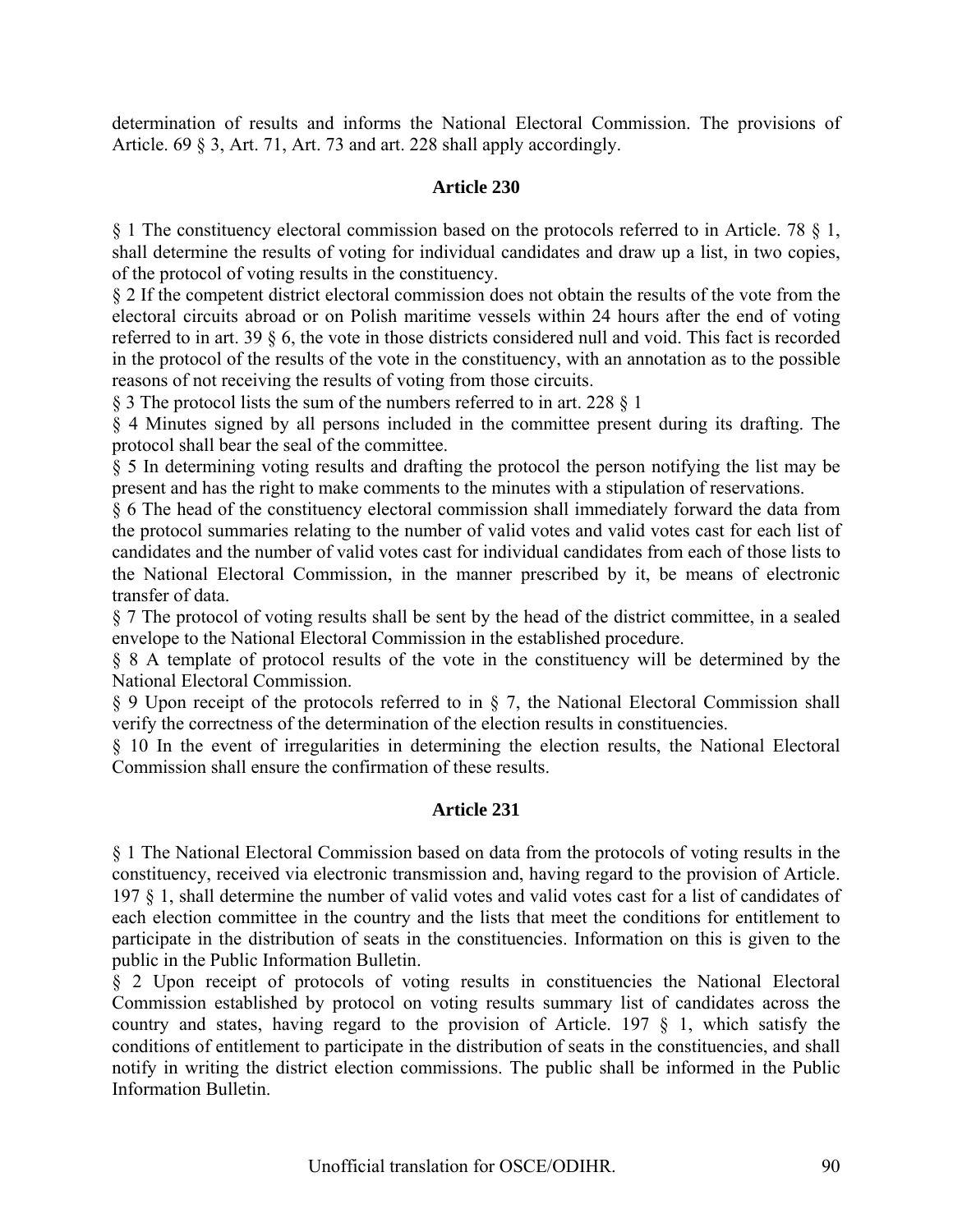§ 1 Upon receipt of the notice referred to in art. 231 § 2, the district electoral commission shall divide the seats between the eligible list of candidates in the following manner:

1) the number of valid votes cast for each of these lists in the constituency is divided by the numbers: 1, 2, 3, 4 and so forth until all the numbers from the resulting quotients can be enough to rank the largest sequence of numbers, that amounts to the number of seats to be allocated between the lists in a constituency;

2) each list shall receive the number of mandates , based on the above established process of ranking the largest sequence of numbers, which is equivalent to the number of the highest sequence of numbers.

§ 2 If several lists obtained quotients equal to the last figure of the numbers ranked in the specified manner, and there are more lists than seats to be allocated, priority is given to lists in the order of the total number of votes cast on them. If two or more list were given an equal number of votes, the priority shall be decided based on the number of electoral circuits in where a given list received most votes.

## **Art 233**

§ 1 Mandates obtained by a list of candidates are assigned in order of the number of votes received.

§ 2 If two or more candidates receive an equal number of votes entitling each of them to obtain a mandate from the list, priority is given to the candidate who received a greater number of votes in circuits, and if the number of these circuits were to be equal, priority shall be resolved by conducting a lottery draw by the chairperson of the district electoral commission, in the presence of committee members and the legal representative; the absence of the legal representatives does not hinder the draw being conducted. The result of the lottery shall be recorded in the protocol of the election results.

§ 3 The procedures for conducting the lottery referred to in § 2, shall be determined by the National Electoral Commission.

## **Article 234**

§ 1 After determining the results of the election in the constituency, the district electoral commission shall compile the voting protocol for each chosen deputy in a circuit, in two copies.

§ 2 The protocol lists the number of deputies elected in the district, a list of lists of candidates submitted for the registered lists and the number of mandates available in the district, the sum of the figures referred to in art. 228 § 1, the number of seats per every list of candidates and the names and the surnames of elected members from each list of candidates.

§ 3 The protocol shall be signed by all commission members present during its drafting. The protocol shall be stamped with the seal of the commission.

§ 4 In determining the election results and during the drafting of the protocol the person submitting the list may be present and has the right to make annotations in the protocol raising any objections, which shall be included therein.

§ 5 The template for protocols shall be determined by the National Electoral Commission.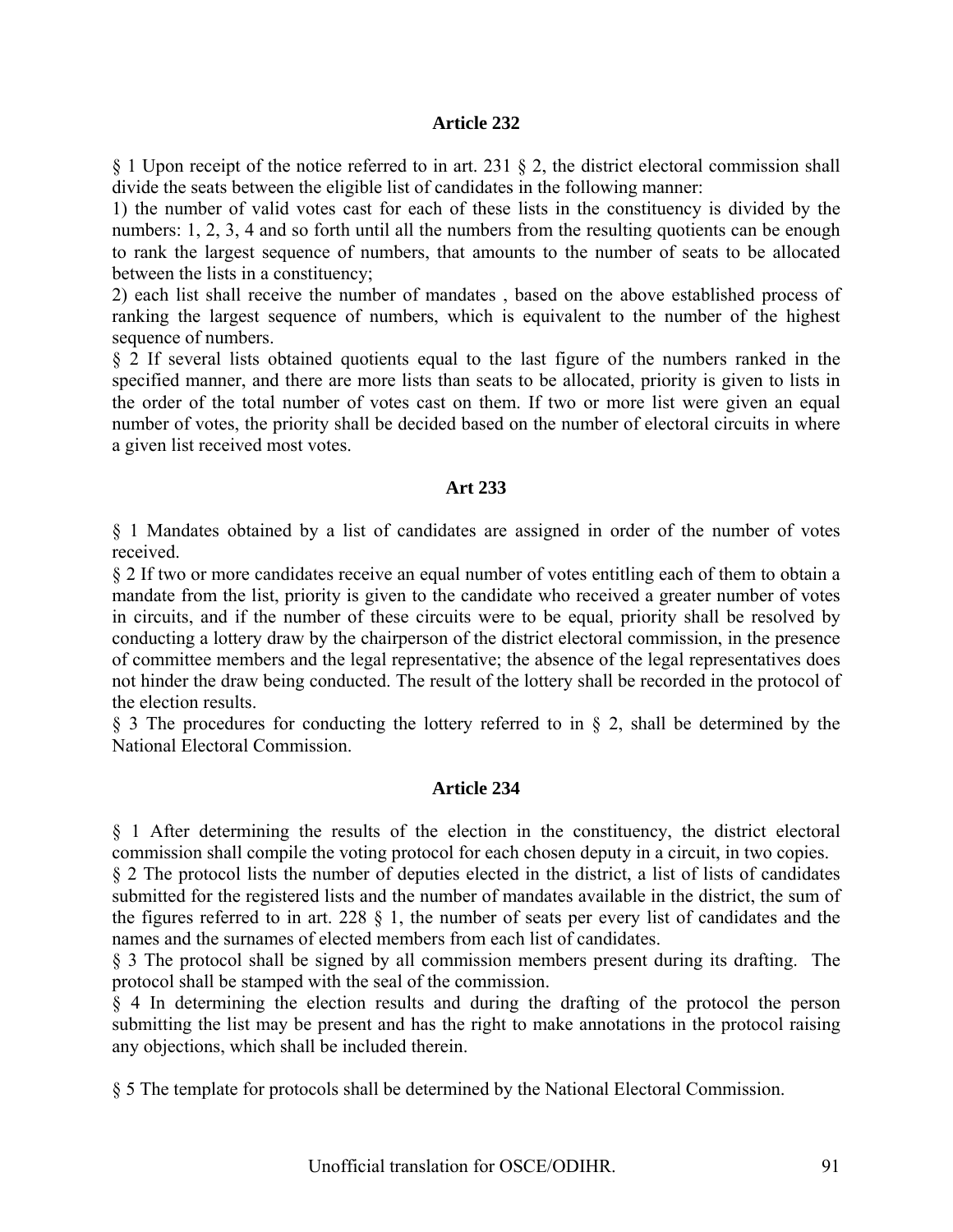The District Election Commission shall immediately make public the results of voting and election results in constituencies, including the data referred to in art. 234 § 2

#### **Article 236**

§ 1 The head of the constituency electoral commission shall transmit the data from the protocol to the election to the National Electoral Commission in the manner determined by it, by means of electronic data transfer.

§ 2 The Protocol referred to in Article. 230 § 1, shall be forwarded immediately by the head of the committee in a sealed envelope to the National Electoral Commission in the manner determined by it.

§ 3 Other documents from the elections are held by the director of the relevant branch of the National Electoral Commission, appropriate for the registered office of the commission.

#### **Article 237**

§ 1 Upon receipt of the Protocols referred to in art. 234, § 1, the National Electoral Commission shall verify the accuracy of determination of the results of elections in the districts.

§ 2 In the event of irregularities in determining the election results, the National Electoral Commission manages their repeated determination. The provisions of Article. 232-236 shall apply accordingly.

#### **Chapter 7**

#### **Announcement of results of elections to the Sejm**

#### **Art 238**

The National Electoral Commission shall publish in the Official Gazette of the Republic of Polish in the form of an official announcement, and make public the results of elections to the Seim. The notice shall contain basic information contained in the records of the election of deputies in constituencies.

#### **Art 239**

National Electoral Commission provides each deputy with a certificate on his or her election.

#### **Article 240**

The National Electoral Commission shall send the President of the Republic, the Speaker of the Sejm and the Supreme Court a report on the election no later than 14 days after the announcement referred to in art. 238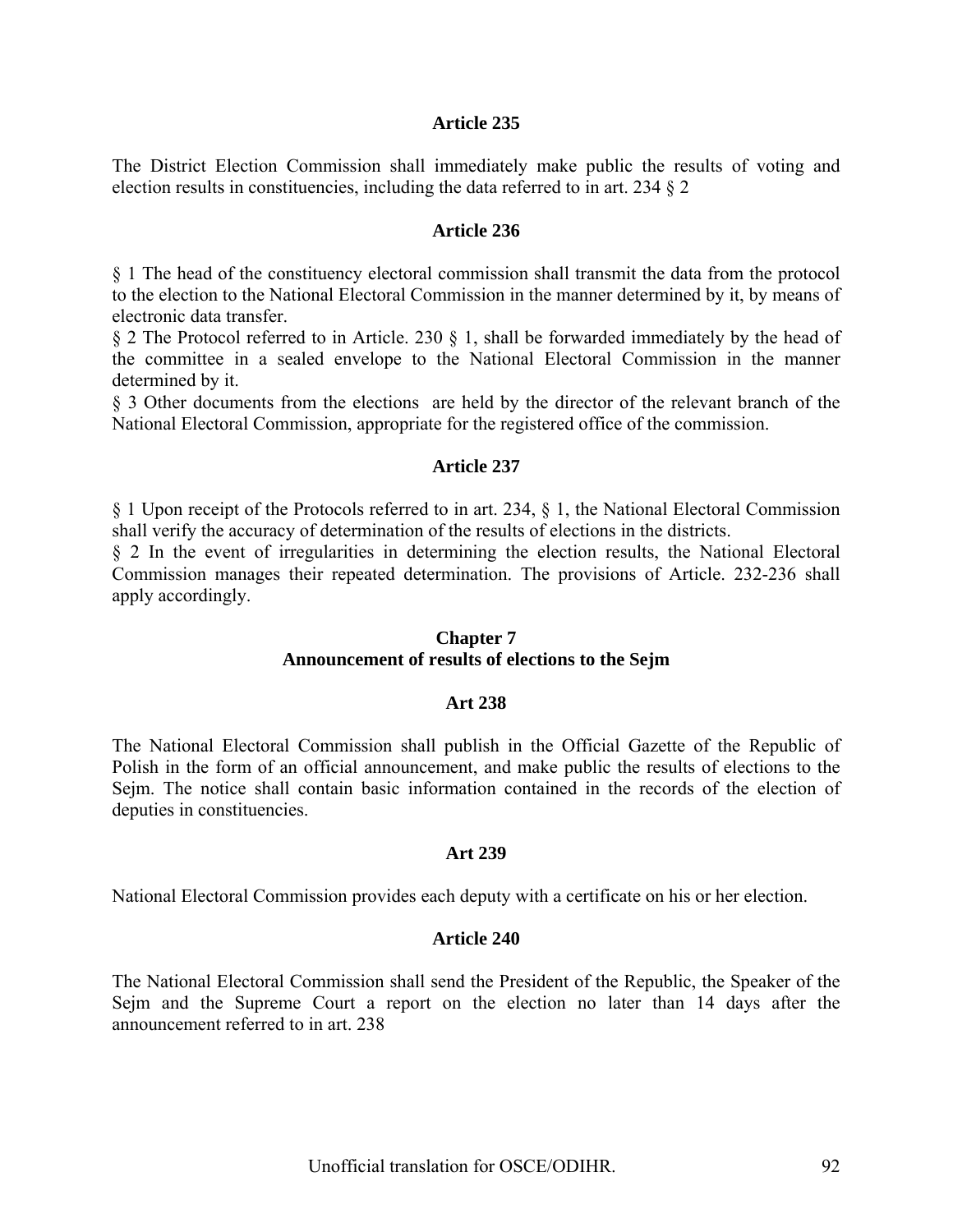## **Chapter 8 Validity of elections**

#### **Art 241**

§ 1 A complaint against the validity of elections to the Sejm shall be submitted in writing to the Supreme Court within 7 days from the announcement of election results by the National Electoral Commission in the Official Gazette of the Polish Republic. Submitting a complaint within this time limit through the public post is the equivalent to submitting it to the Supreme Court.

§ 2 With regard to the voters residing abroad or in on Polish maritime vessels the requirements listed in § 1 shall be deemed satisfied if the complaint is made to the competent consular officer or the captain of the ship. The voter is required to ensure that the complaint provides the notice of the establishment of his or her power of attorney (representative) resident in the country or agent for service resident in the country, otherwise the complaint shall be deemed null and void.

§ 3 The applicant must formulate arguments in the compliant and indicate the evidence upon which the complaint is based.

## **Article 242**

§ 1 The Supreme Court shall consider a complaint in the composition of three judges in nonlitigious proceedings, and issue an opinion on the complaint in the form of a decision.

§ 2 The opinion referred to in § 1 shall include a determination of the validity of the allegations made in the complaint and in case of confirmation of the validity of allegations – shall determine whether a crime against elections or breach of the Code took place and had influence on the outcome of elections.

§ 3 Participants in the proceedings are; the person filing the complaint, the chairman of the committee responsible or his deputy and the Prosecutor General.

#### **Article 243**

§ 1 The Supreme Court shall not act upon a complaint filed by a person not entitled to do so based on the conditions laid down in Article. 241. The time limit for lodging a complaint may not be reverted.

§ 2 The Supreme Court leaves shall not act upon a complaint on a matter, on which the Code foresees the possibility of filing a complaint before the polling day, to the court or to the National Electoral Commission.

§ 3 If the complaint concerns the committing of a crime against the elections, the Supreme Court shall immediately notify the Prosecutor General.

#### **Art 244**

§ 1 The Supreme Court in the composition of the entire Chamber of Labour, Social Security and Public Affairs, on the basis of reports submitted by the election of the National Electoral Commission and the opinions issued on the complaints filed, shall take a decision as to the validity of elections and the validity of the election for Members against whom the protest filed.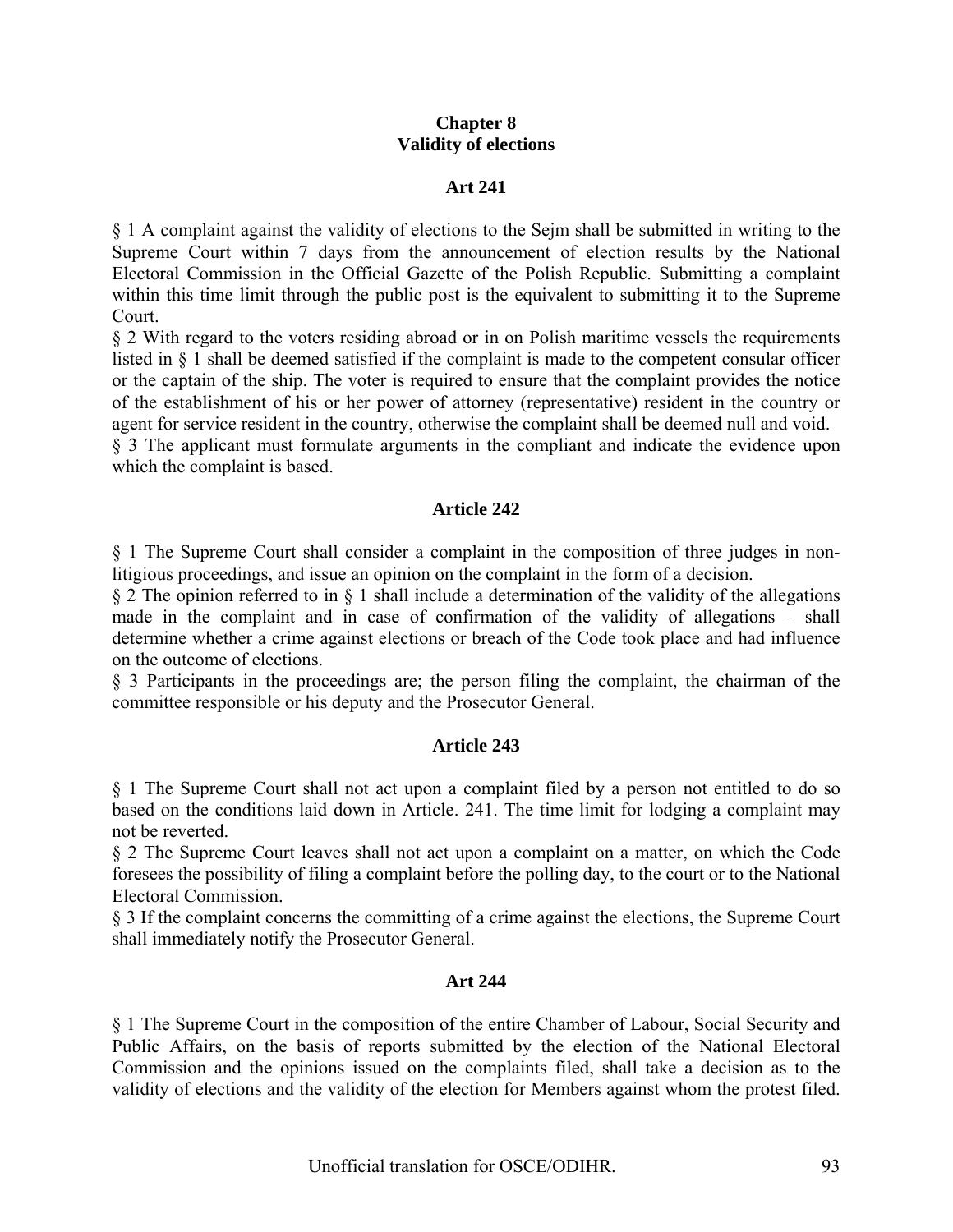The provisions of the Act of 23 November 2002, the Supreme Court (Journal of Laws No. 240, item. 2052, as amended.) shall be applicable to the proceedings.

§ 2 The decision referred to in § 1, shall be issued by the Supreme Court, in the form of a resolution, not later than 90 days after the election, at hearing attended by the Prosecutor General and the President of the National Electoral Commission.

§ 3 The Supreme Court, taking up a resolution to make void the election or decides on the invalidity of the results for deputies or decides upon the necessity to repeat the elections or any other electoral activity, should indicate the activity which needs to be repeated.

§ 4 The resolution of the Supreme Court shall be immediately notified to the President of the Republic and the Speaker of the Sejm, and sent to the National Electoral Commission.

§ 5 The resolution of the Supreme Court shall be published in the Official Gazette of the Polish Republic.

§ 6 Termination of seats referred to in § 3, shall occur on the date of the announcement of the resolution of the Supreme Court.

# **Article 245**

§ 1 In the event that the Supreme Court's resolution on the annulment of elections in the district or non-validity of the election for deputies the repetition of the said electoral activities are carried out exclusively in the territory of the country, under rules and procedures provided for in the Code.

§ 2 The order of the President of the Republic on repeat elections or repetition of certain electoral activities is published in the Information Bulletin of the Republic and published in the Official Gazette of the Republic of Polish at latest 5 days from the date of announcement of the resolution of the Supreme Court referred to in art. 244 § 3. The provisions of Article. 195 shall apply accordingly.

§ 3 Election results or the results of the repeated election activities shall be officially announced by the National Electoral Commission. The notice also lists the persons who as a result of repeat election or repreat electoral activities have lost their mandate, indicating the number of constituency, and in case of expiry of the mandate of the deputy the number and the name list of candidates.

§ 4 The notice referred to in § 3, shall be published in the Official Gazette of the Republic of Poland and to made public through the Public Information Bulletin, and shall be submitted to the Speaker of the Sejm.

#### **Article 246**

In the event that a resolution by the Supreme Court annuls the election and following its publication in the Official Journal of the Polish Republic, the repeat elections to the exten of the revocation of the previous election, shall be carried out under the rules and procedures provided for in the Code. The provision of Art. 245 § 2 shall apply accordingly.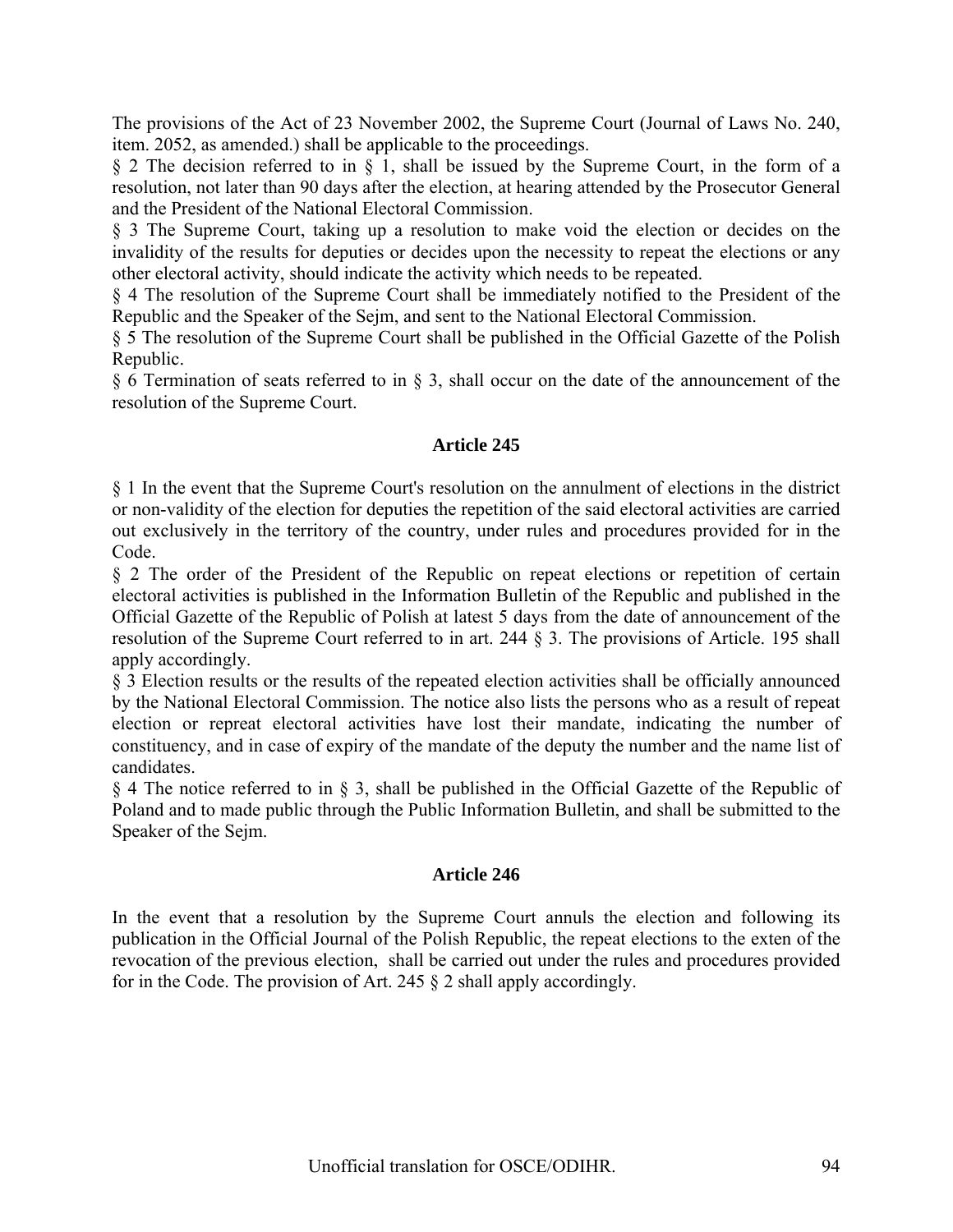## **Chapter 9**

# **The expiration of the mandate of a deputy and consolidation of the composition of the Sejm**

## **Article 247**

§ 1 The expiration of the mandate of a deputy shall in the case of: 1) death;

2) loss of right to stand for elections or lack thereof on election day;

3) reneging of the mandate by a final decision of the Tribunal of State;

4) resignation;

5) acceptance on election day position or function, which according to the provisions of the Polish Constitution or laws, can not be combined with the office of a deputy, subject to the provisions of  $\S$  3;

6) during the term of office, appointment to a post, or entrusting with a functions that pursuant to the provisions of the Polish Constitution or laws can not be combined with the function of a deputy;

7) during the term of office, selection to become as Member of the European Parliament.

§ 2 A refusal to take the oath means the renunciation of the parliamentary mandate.

§ 3 Termination of office of a deputy shall occur if a function or post referred to in § 1, paragraph 5, taken on election day shall not be refused, by way of notice to the Speaker of Sejm, within 14 days from the date of announcement by the National Electoral Commission in the Official Gazette of the Republic of Polish Sejm of the election results.

§ 4 The provision of § 3 shall apply accordingly in relation to the deputy who from the day the election until the beginning of the Sejm's term of office takes a position or function, which according to the provisions of the Polish Constitution or laws can not be combined with the office of a deputy and to the deputy who received a mandate in during the term of the Sejm.

§ 5 Termination of appointment of a deputy appointed or elected during the term of the position or function referred to in § 1 point 6 and 7, shall occur on the date of appointment or election.

## **Article 248**

§ 1 The National Electoral Commission, after publication in the Official Gazette of the Republic of Polish the election result to the Sejm election results, shall immediately transfer to the Minister of Justice information containing a given name (s), surname, maiden name, parents' names, date and place of birth, address, nationality and Social Security identification number (PESEL) of all deputies.

§ 2 The Minister of Justice on the basis of data collected in the National Criminal Records Database, shall submit to the Speaker of the Sejm, within 14 days of receipt of the data referred to in § 1, what follows:

1) information about any final judgment issued against deputies sentenced to imprisonment for an indictable offense or intentional tax crime, and about the deputies deprived of public rights by a final court decision or;

2) information, confirming that none of the deputies have been convicted to imprisonment for indictable offense indictable or for and intentional tax crime or of them having been deprived of public rights by a final decision of the court.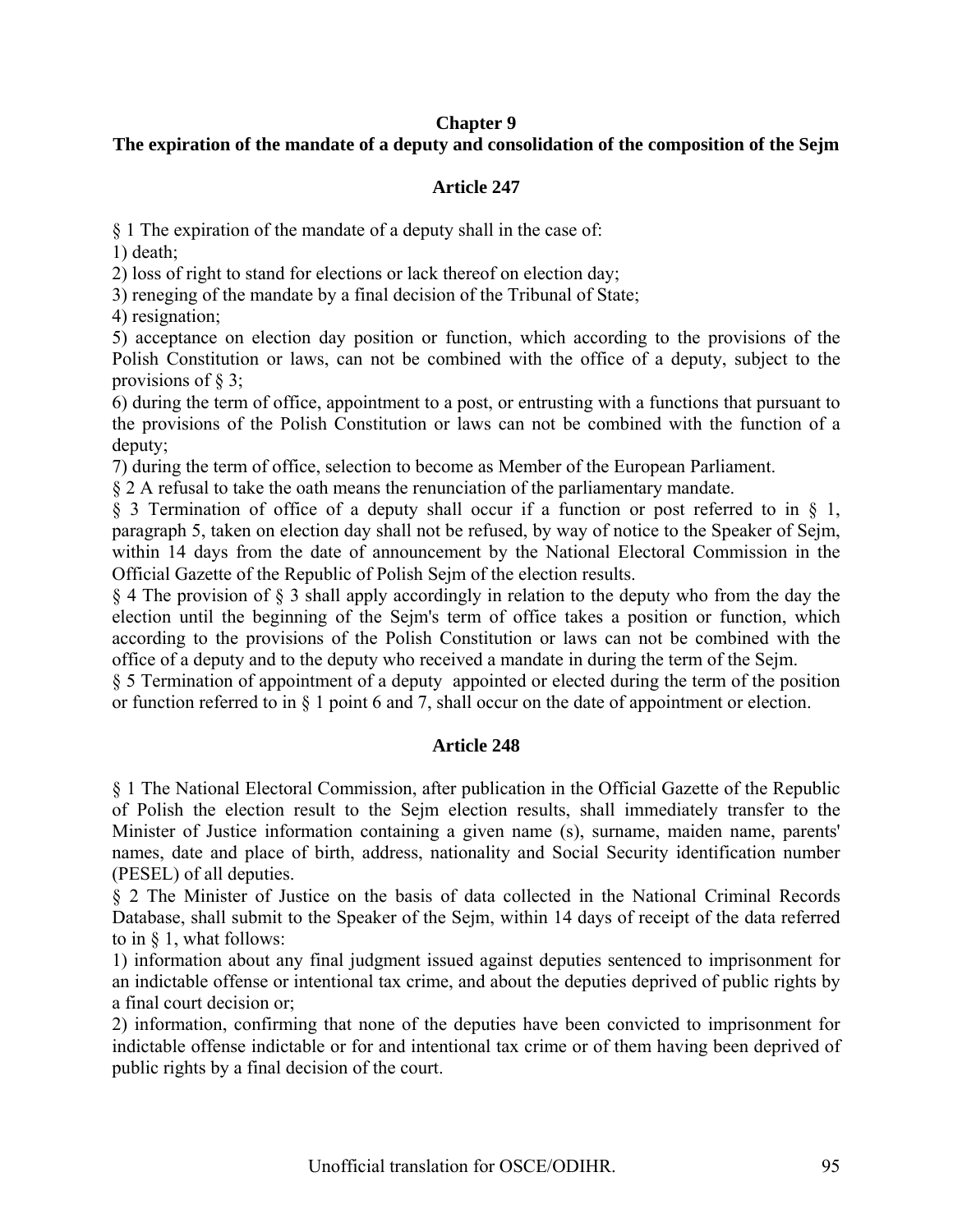§ 3 If after the information referred to in § 2, the Minister of Justice obtains from the National Criminal Record information about a final judgment deputies sentenced to imprisonment for an indictable offense or for an intentional tax crime or that deputies have been deprived of public rights by a final court decision, he or she shall immediately forward it to the Speaker of the Sejm.

## **Article 249**

§ 1 The termination of the mandate of the deputy shall be immediately ordered by the Speaker of the Sejm.

§ 2 The order referred to in § 1 shall be published in the Official Journal of the Polish Republic, "Polish Monitor", subject to Art. 250

§ 3 The order referred to in § 1 shall be served on the National Electoral Commission immediately, subject to Art. 250

## **Article 250**

§ 1 The order of the Marshal of the Sejm on the expiry of the mandate of a deputy on the grounds referred to in Article. 247 § 1 point 2-7 and the reasons shall be served immediately on the deputy. The order may be appealed by the deputy to the Supreme Court within 3 days of the service of the notice of the order. The appeal must be filed through the Speaker of the Sejm.

§ 2 The Supreme Court - Chamber of Labour, Social Security and Public Affairs shall consider the appeals referred to in  $\S$  1, and decide the matter within 7 days in non-litigious proceedings. A copy of the order of the Supreme Court shall be served on the deputy, who has made the appeal, Speaker of the Sejm and the National Electoral Commission. In case of failure of the appeal provisions of Article. 249 § 2 and 3 shall apply.

#### **Article 251**

§ 1 The Speaker of Sejm shall, based on the information provided by the National Electoral Commission, inform the next candidate on the from the same list of candidates who received the next highest amount of votes in the election, of the pre-emptive right to the mandate of deputy in the case of:

1) death of a deputy;

2) passing of the time limit for filing an appeal against the order of the Speaker of Sejm concerning mandate expiry;

3) failure of an appeal to the Supreme Court against the order of the Speaker of Sejm on expiry of the mandate,

§ 2 If the pre-emptive right to receive the mandate is possessed by more than one candidate Article 233 shall apply accordingly.

§ 3 The statement of acceptance of the mandate should be submitted within 7 days of the notice served. Failure to submit a statement within the period referred to in the previous sentence shall be tantamount to a waiver of the pre-emptive right to fill the mandate.

§ 4 The candidate may waive the pre-emptive right to fill the mandate for the candidate from the same list, which received the largest number of votes. A declaration of waiving the pre-emptive right shall be made to the Speaker of Sejm within 7 days of receipt of the notice referred to in § 1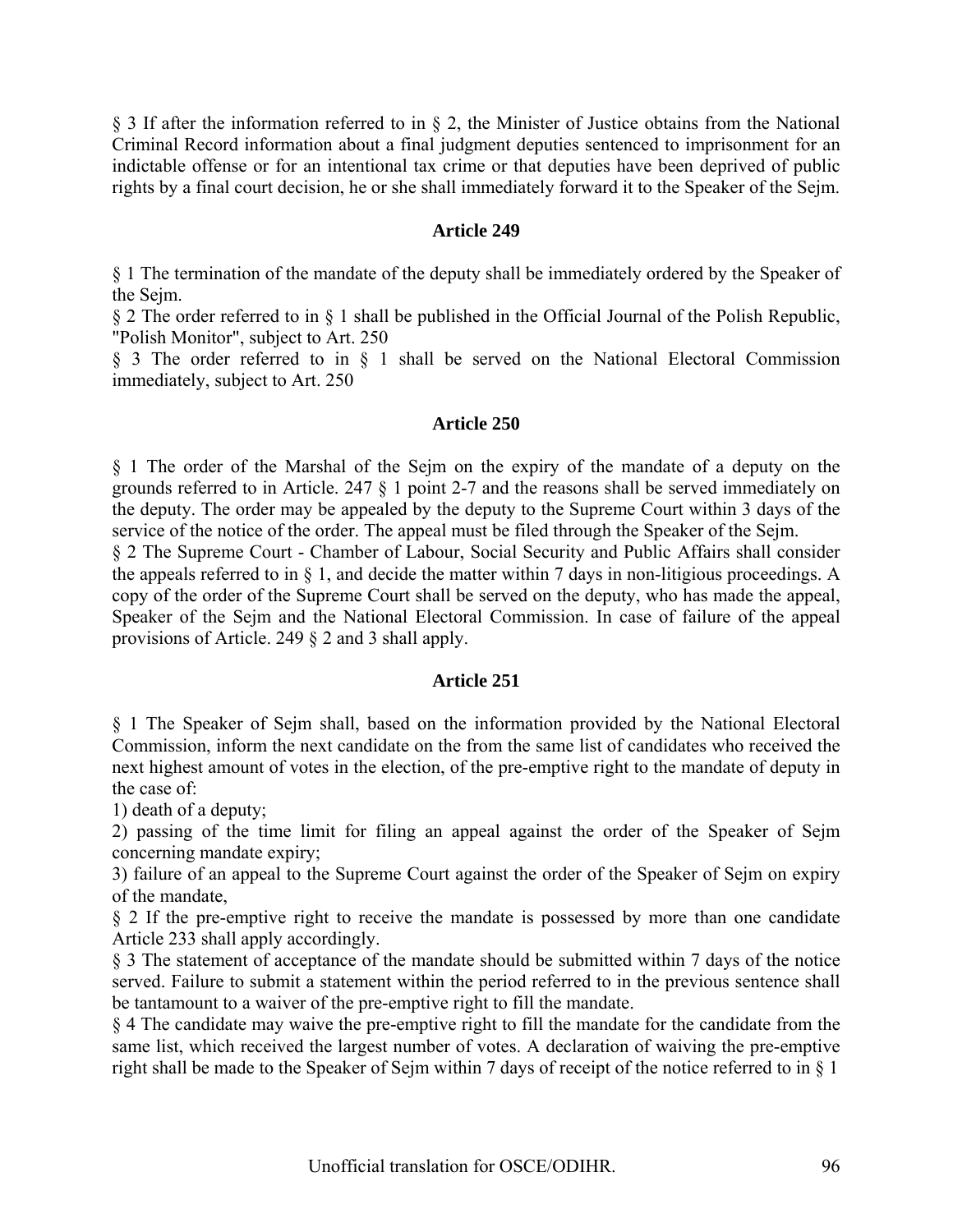§ 5 The Speaker of Sejm makes a decision on the filling of the mandate. The provisions of Article. 249 § 2 and 3 shall apply accordingly.

§ 6 If the filling of a mandate is the manner described in § 1-3 is impossible due to lack of candidates, which can be assigned mandate, the Speaker of the Sejm, by way of ordinance, deems the mandate as vacant.

#### **Chapter 10**

#### **The election campaign in public programs, radio and television broadcasters**

#### **Article 252**

§ 1 An election committee has the right to free broadcasting of electoral programs through public radio and television broadcasters:

1) nationwide - if they register their lists of candidates in at least half of the constituencies;

2) regional - if the registered list of candidates in at least one electoral district.

§ 2 Total time broadcasting of election shall be:

1) in the national programs - 15 hours in Polish TV, including 3 hours of TV Polonia, and 30 hours of programs, in Polish Radio S.A, and affiliates, hereinafter referred to as "Polish Radio", including up to 5 hours in a program intended for the foreign distribution;

2) in the regional programs - 10 hours in Polish TV and 15 hours on the Polish Radio. § 3 (Deleted)

#### **Article 253**

§ 1 Time devoted to the dissemination of election programs, referred to in art. 252 § 2 point 1 shall be divided equally between the eligible electoral committees on the basis of the information provided by the National Electoral Commission on electoral committees, which registered its list of candidates in at least half of the constituencies.

§ 2 Time devoted to the dissemination of election programs, referred to in art. 252 § 2 item 2, is divided between eligible electoral committees in proportion to the number of registered lists of candidates, on the basis of the information about the lists, provided by the district electoral commission appropriate to the area covered by the regional program.

#### **Article 254**

§ 1 The order of distribution of the elections material on each day, is decided upon by the director of the relevant national television programs, including TV Polonia, and regional programs and radio programs through random selection in the presence of persons submitting the list at least 18 days before election day.

§ 2 The sharing arrangements for air time, referred to in Article. 253, may be appealed by the person submitting the list to the the National Electoral Commission. The complaint must be filed within a time period of 2 days of the determination of the sharing arrangement. The National Electoral Commission shall consider the matter immediately and issue a decision. The decision of the National Electoral Commission is not entitled to the remedy.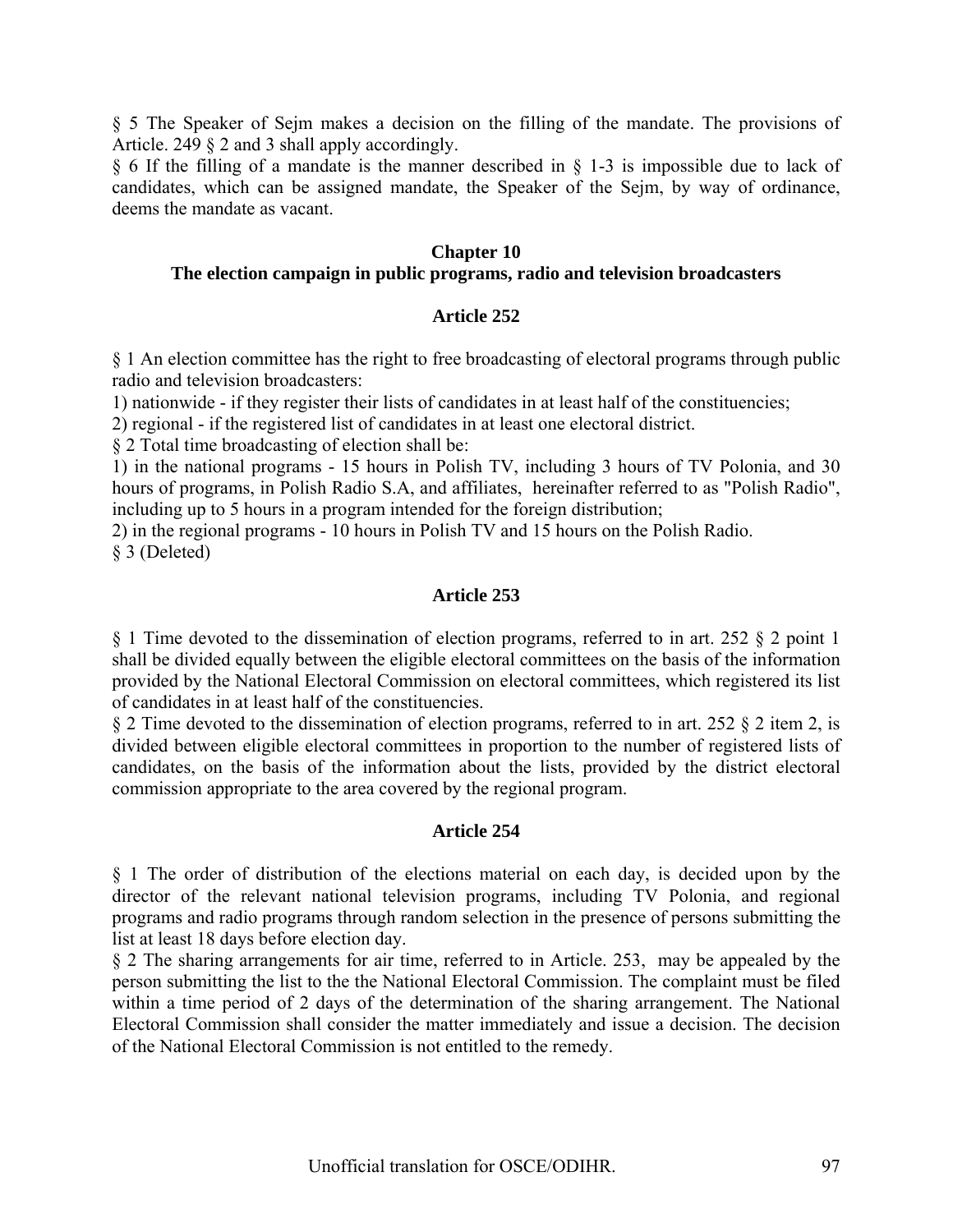#### **Section IV Elections to the Senate**

# **Chapter 1 General principles**

## **Article 255**

Elections to the Senate shall be universal, direct and shall be by secret ballot.

# **Article 256**

100 senators are elected to the senate based on the majority rule.

## **Article 257**

The decree by the President of the Republic of elections to the Sejm, is synonymous with managed-tion of elections to the Senate.

#### **Article 258**

In matters not covered in this chapter, the provisions of Chapter III of the Code shall apply.

#### **Article 259**

§ 1 In the elections for the Senate election committees can spend funds on election campaigning only in a manner subject to the following limitations:

1) the allowance is determined in the amount of 18 groszy per voter in the country included in the register of voters;

2) spending limit for the committee is calculated as follows:

 $L = (w \times k \times s) / 100$ ,

where the symbols are defined as:

L - spending limit,

w - the number of voters in the country included in the register of voters

k - the amount attributable to each voter in the country included in the register of voters referred to in paragraph 1

s - the number of constituencies where Election Committees registered candidates for the Senate. § 2 The provisions of Article. 199 § 2 and art. 200 shall apply accordingly.

### **Chapter 2 Constituencies**

## **Article 260**

§ 1 In order to conduct elections to the Senate created single mandate constituencies are established.

§ 2 A constituency covers part of the region. Constituency boundaries can not violate boundaries of the constituencies created for elections to the Sejm.

§ 3 A city with county rights of more than 500,000 inhabitants can be divided into two or more constituencies.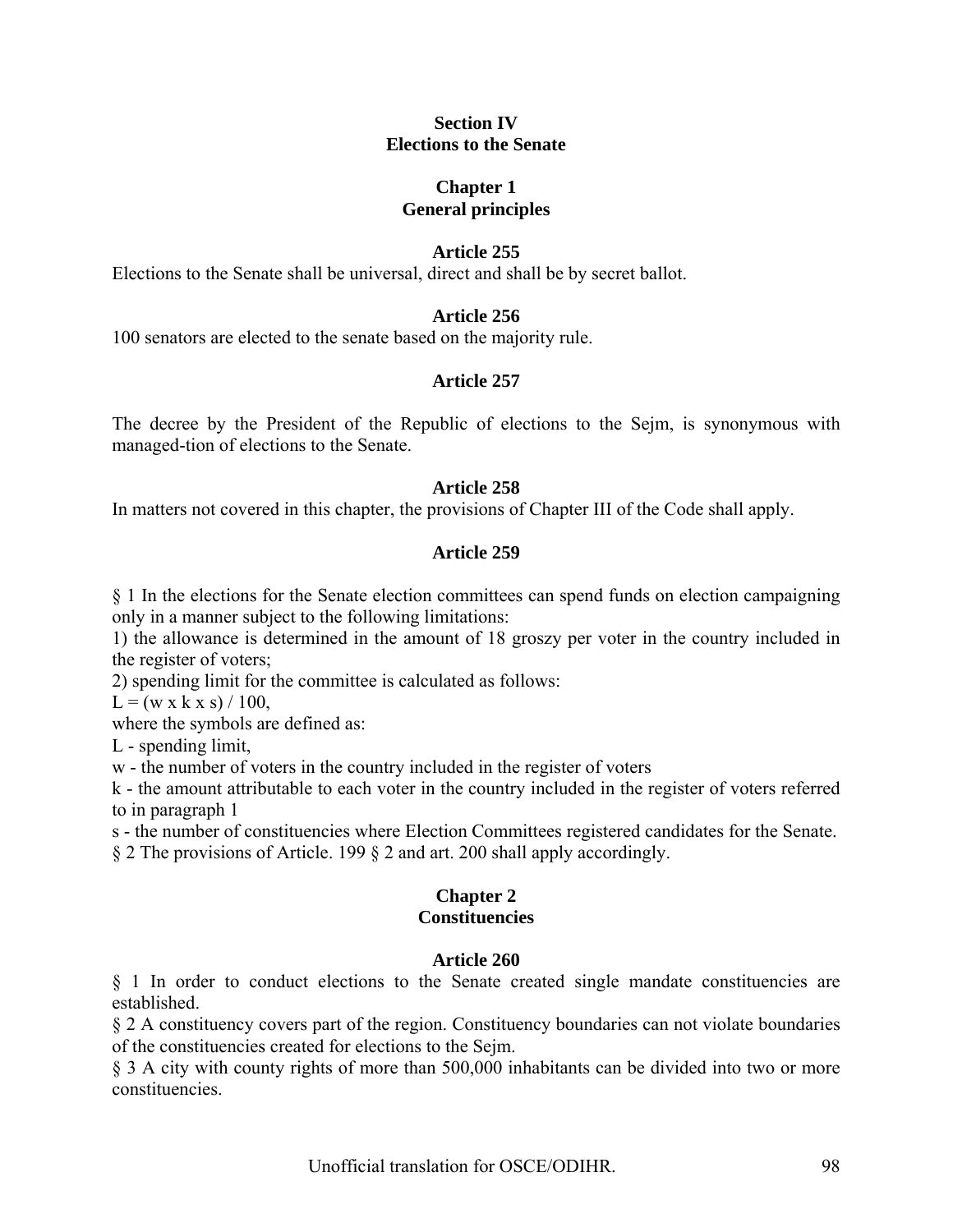§ 1 The division of constituencies shall be at a uniform standard of representation, calculated by dividing the country's population by 100, taking into account the provisions of Article. 260 and the following rules:

1) if the quotient resulting from dividing the population of the district represented by a uniform standard is equal to or greater than 2 - to reduce the area (to change the border) of the constituency;

2) if the quotient resulting from dividing the population of the district represented by the uniform norm is less than 0.5 - increase the area (to change the borders) of the constituency.

§ 2 In the region (*"vovoidship"*) senators are elected in the number of not less than the number of total (excluding the fraction), which is the quotient of the number of inhabitants and a uniform standard of representation and not greater than said integer plus one.

§ 3 The boundaries and numbers of the various constituencies as well as the registered office of district election commissions are specified in Annex 2 to the Code.

§ 4 Information about the constituency shall be communicated to the voters of the district in the form provided by the National Electoral Commission no later than 52 days prior to Election Day, subject to § 4a. Printing and posting of notices is provided by the National Election Office.

§ 4a. In the case of conducting the elections referred to in art. 195 § 1, information about the constituency shall be communicated to voters no later than 40 days prior to election day.

§ 5 The provision of Art. 203 shall apply.

#### **Chapter 3 Specific tasks of the election commissions**

# **Art 262**

§ 1 Elections to the Senate are carried out by:

1) The National Electoral Commission;

2) The district electoral commissions appointed for elections to the Sejm;

3) district electoral commissions appointed for the elections to the Sejm.

§ 2 Functions of the district election commission, referred to in § 1 paragraph 2 for the constituency for the Senate District election commission, established for elections to the Sejm, shall be carried out by the regional elections commission.

§ 3 In the case of elections referred to in art. 283, a district electoral commission and circuit electoral commissions in the manner and in accordance with the provisions of the Code.

## **Chapter 4 Submitting of candidates for senators Art 263**

§ 1 A political party that is part of the electoral coalition formed to jointly nominate candidates for deputies and senators or candidates only in order to jointly nominate candidates for senators, can not submit candidates to the Senate itself separately.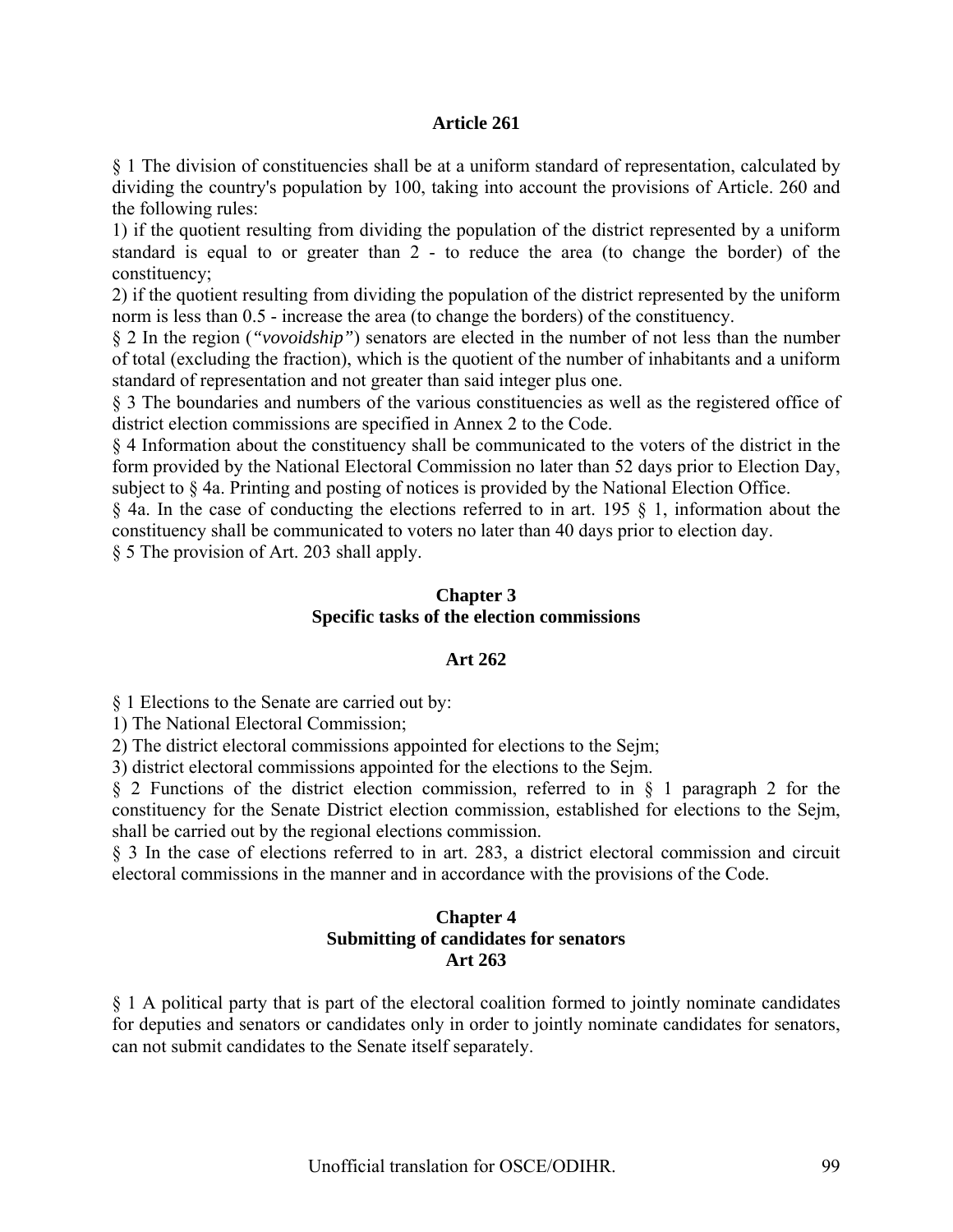§ 2 The name and abbreviation of the voters of the election committee created only in order to nominate candidates for senators must be different from the names and abbreviations of the electoral committees set up to nominate candidates for deputies and senators.

### **Article 264**

§ 1 The election committee may report to only one constituency candidate for Senator.

§ 2 A person may only stand in one constituency, for the post of a Senator

#### **Article 265**

§ 1 The submission for a candidate for senator should be supported by signatures of at least 2,000 voters.

§ 2 A voter may support more than one candidate for Senator.

§ 3 Voter support for the application of the candidate for Senator, shall be signed next to a legible inscription of name and the surname, address and social security identification number (PESEL).

§ 4 The list of signatures must include on each of its pages, the name of the election committee supporting the candidate, the number of constituency where the candidate's candidature is being submitted, and the words:

"I support the candidate for Senator ................. (Surname, first name - names) submitted by .......................... (Name of the election committee) in the constituency .............. (Circuit number) in the elections to the Polish Senate ordered on ............... (Day, month, year).. "

§ 5 The declaration of support for a candidate for senator can only be provided by a voter with permanent domicile in the given constituency.

# **Chapter 5 Ballots**

## **Art 266**

The constituency electoral commission after the registration of candidates for senator shall ensure the printing of ballots and ensure their transfer to district electoral commissions in the manner set by the National Electoral Commission.

#### **Article 267**

The ballot paper shall bear the names and registered candidates for the mandate of senator in alphabetical order with the appropriate abbreviations of the elections committee provided.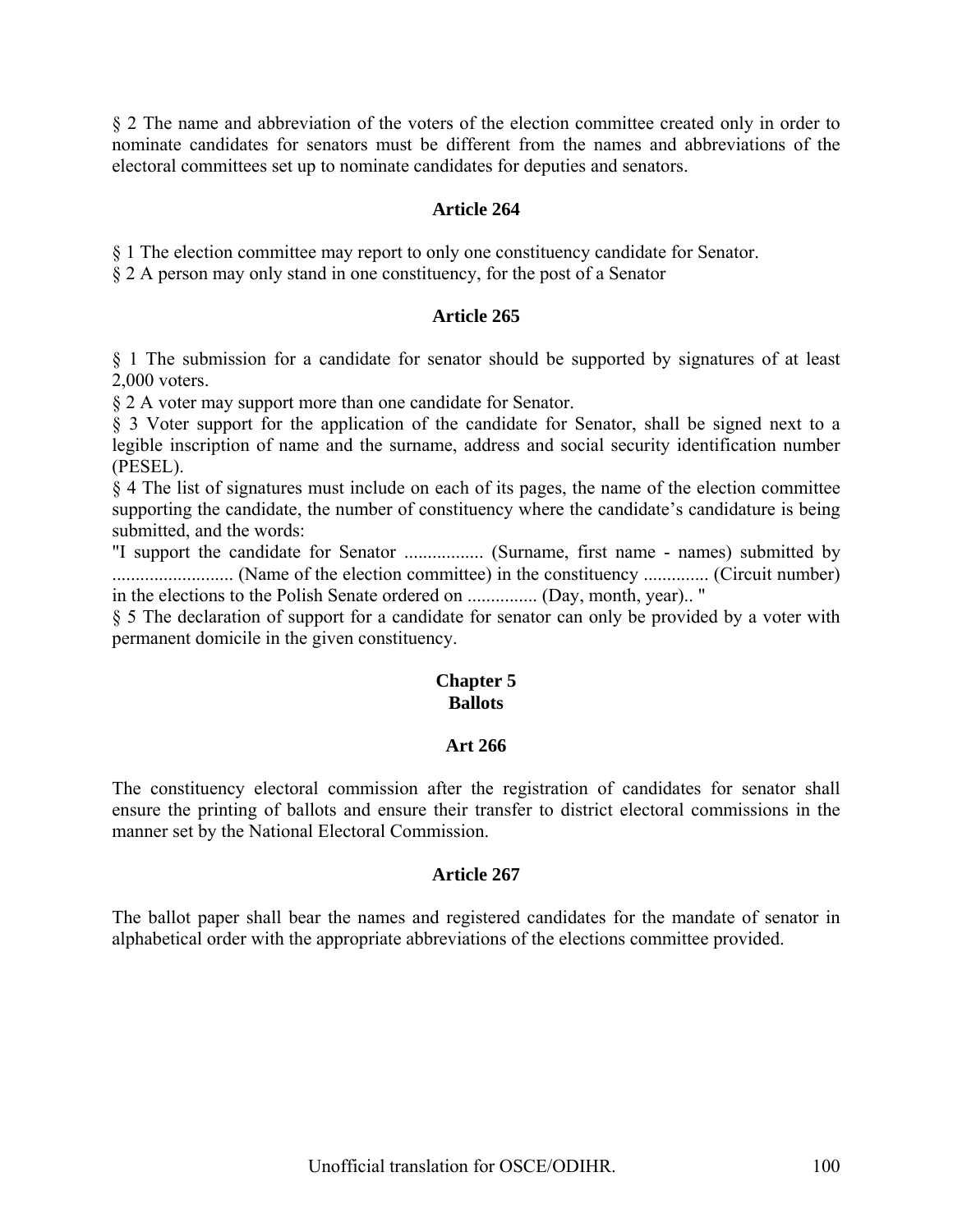## **Chapter 6 The method of voting and the conditions of validity of the voting**

#### **Article 268**

§ 1 The voter votes for a particular candidate, putting on the ballot an "x" (two crossing lines within the grid) to the left next to his (or her) name.

§ 2 If only one candidate is registered, the voter votes for that candidate by placing an "x" in the box marked with the word "YES" on the left side next to the names of the candidate. Putting the "x" in the box marked with the word "NO" on the left side next to the name of the candidate indicates that this is an valid vote against the choice given to the candidate.

#### **Article 269**

§ 1 If the ballot paper has not been marked with an "x" in the box on the left side next to the name of any of the candidates, then this ballot is considered valid with the vote considered invalid.

§ 2 If the ballot paper has been marked with an "x" in the box on the left side next to the names of two or more candidates, then this ballot is considered valid with the vote considered invalid

§ 3 If the ballot paper has been marked with an "x" in the box on the left side next to the name of the candidate, whose name has been deleted, then this ballot is considered valid with an ivalid vote

§ 4 If in a situation where only one candidate is registered and there is no "x" marked in any grid or "x" has been marked in both boxes, then this card is considered a valid ballot with an invalid vote.

#### **Chapter 7**

## **Determination of voting results and election results in the constituency**

# **Art 270**

§ 1 In determining the results of voting in the circuit the circuit electoral commission calculates the number of:

1) voters entitled to vote;

2) voters who have been issued ballots;

3) voters voting by proxy;

4) ballot papers from the ballot box, including:

a) the invalid ballots,

b) the valid ballots;

5) invalid votes;

6) valid votes cast for all candidates;

7) of valid votes cast for individual candidates for Senator.

§ 2 The figures referred to in § 1 are mentioned in the protocol of the vote in the circuit.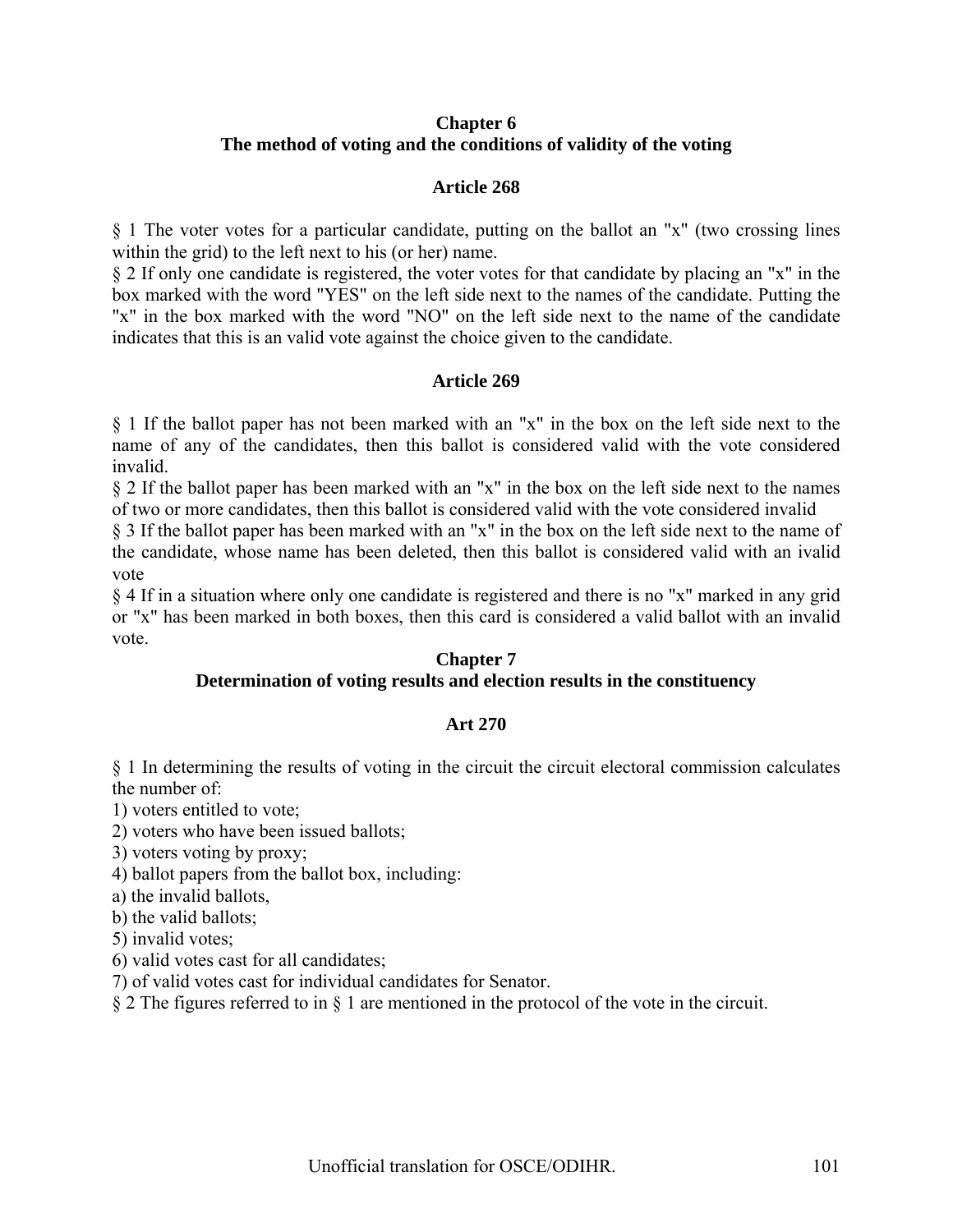Immediately after receipt of the vote in the circuit, the district electoral commission shall verify the accuracy of determination of voting results in the circuit. If inaccuracies are foundthe district commission requests their repeat determination and notifies the the National Electoral Commission.

#### **Article 272**

§ 1 The constituency electoral commission shall determine the results of the votes based on the protocols referred to in Article. 270 § 2, and produce two copies of a protocol of result on the district and in the circuit.

§ 2 If the competent district electoral commission does not obtain the results of the vote in the electoral circuits abroad or on Polish maritime vessels ships within 24 hours after the vote referred to in art. 39 § 6, the vote in those districts considered is considered as null and void. This fact shall be recorded in the protocol of the results of the vote in the constituency, with an explanation of possible reasons for the inability to receive such results of voting.

§ 3 The protocol lists the sum of the numbers referred to in art. 270 § 1, and the name and the name chosen senator, with the name or abbreviation of the election committee.

§ 4 The Protocol is signed by all persons included in the constituency electoral commission present at the drafting thereof. The Protocol shall bear the seal of the committee.

§ 5 In the process of determination of voting results and drafting of the protocol person submitting the list may be present and has the right to make annotations in the protocol with a specification of any objections thereto.

#### **Article 273**

§ 1 The elected senator in a given constituency shall be the candidate who received the most valid votes.

§ 2 If two or more candidates received a number of votes entitling them to obtain a mandate, priority shall be determined based on the results of the number of circuits gained, and if the number of these circuits would be equal, it shall be decided by way of letter conducted by the constituency electoral commission chairman in the presence of members of electoral committees and legal representatives, the absence of the legal representative shall not obstruct the lottery taking place. The result of the draw shall be recorded in the protocol referred to in art. 272 § 1

§ 3 Procedures for conducting lottery, referred to in § 2, shall be determined by the National Electoral Commission.

§ 4 If only one candidate is registered, that candidate shall be deemed to be chosen if more than half of the votes cast were valid.

#### **Article 274**

The District Election Commission shall immediately make public the results of voting and election results in the constituency, including the data referred to in art. 272 § 3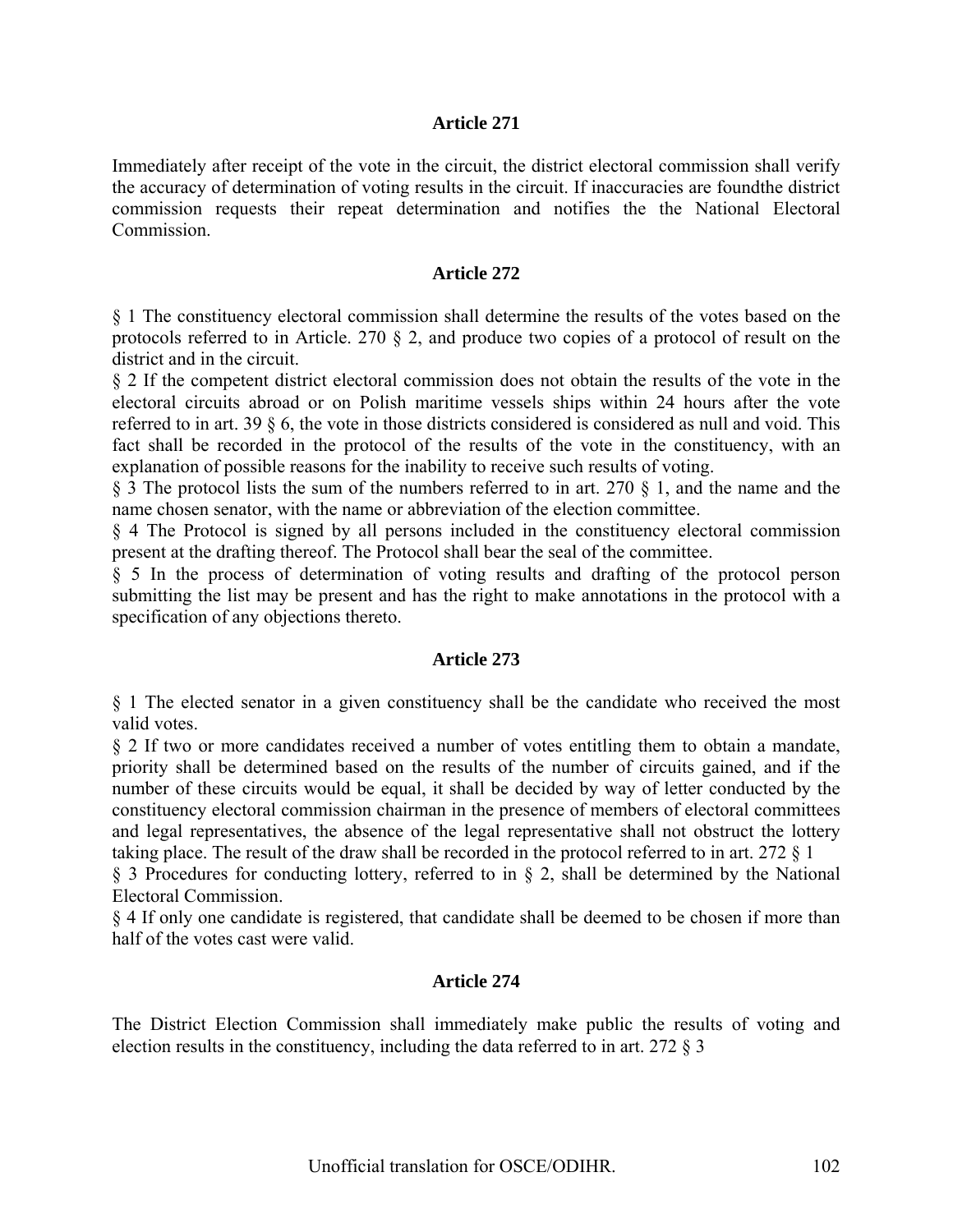§ 1 The protocol of voting results and election results in constituency shall be sent by the ead of the district electoral commission in a sealed envelope to the National Electoral Commission in the manner determined by it. Other documents from the elections shall be held by the director of the branch of the National Electoral Office responsible for the registered office of the electoral commission.

§ 2 Upon receipt of the protocols referred to in § 1, the National Electoral Commission shall verify the correctness of the determination of the election results in constituencies.

§ 3 In the event of irregularities in determining the election results, the National Electoral Commission manages the re-establishment of these results.

## **Chapter 8 Announcement of election results to the Senate**

# **Article 276**

National Electoral Commission shall publish the result of the elections to the Senate by means of official announcement in the Official Gazette of the Polish Republic, and make public the results of the election to the Senate. The notice shall contain, according to the constituencies, the basic information contained in the protocols of district election commissions and the names and the surnames of elected senators.

#### **Article 277**

National Electoral Commission issues certificates of receiving the mandate of senator.

#### **Article 278**

National Electoral Commission shall send the President of the Republic, Speaker of the Senate and the Supreme Court a report on the election no later than 14 days after the announcement referred to in art. 276th

#### **Chapter 9**

#### **The expiration of the mandate of a Senator and complete the composition of the Senate**

#### **Article 279**

§ 1 The expiration of the mandate of senator shall occur in the following cases:

1) the death of a senator;

2) loss of eligibility to stand for elections or lack thereof it on election day;

3) loss of mandate based on a final decision of the Tribunal of State;

4) resignation;

5) acceptance on election day a position or function, which, pursuant to the provisions of the Polish Constitution or laws, can not be combined with the office of senator, subject to the provisions of  $\S$  3;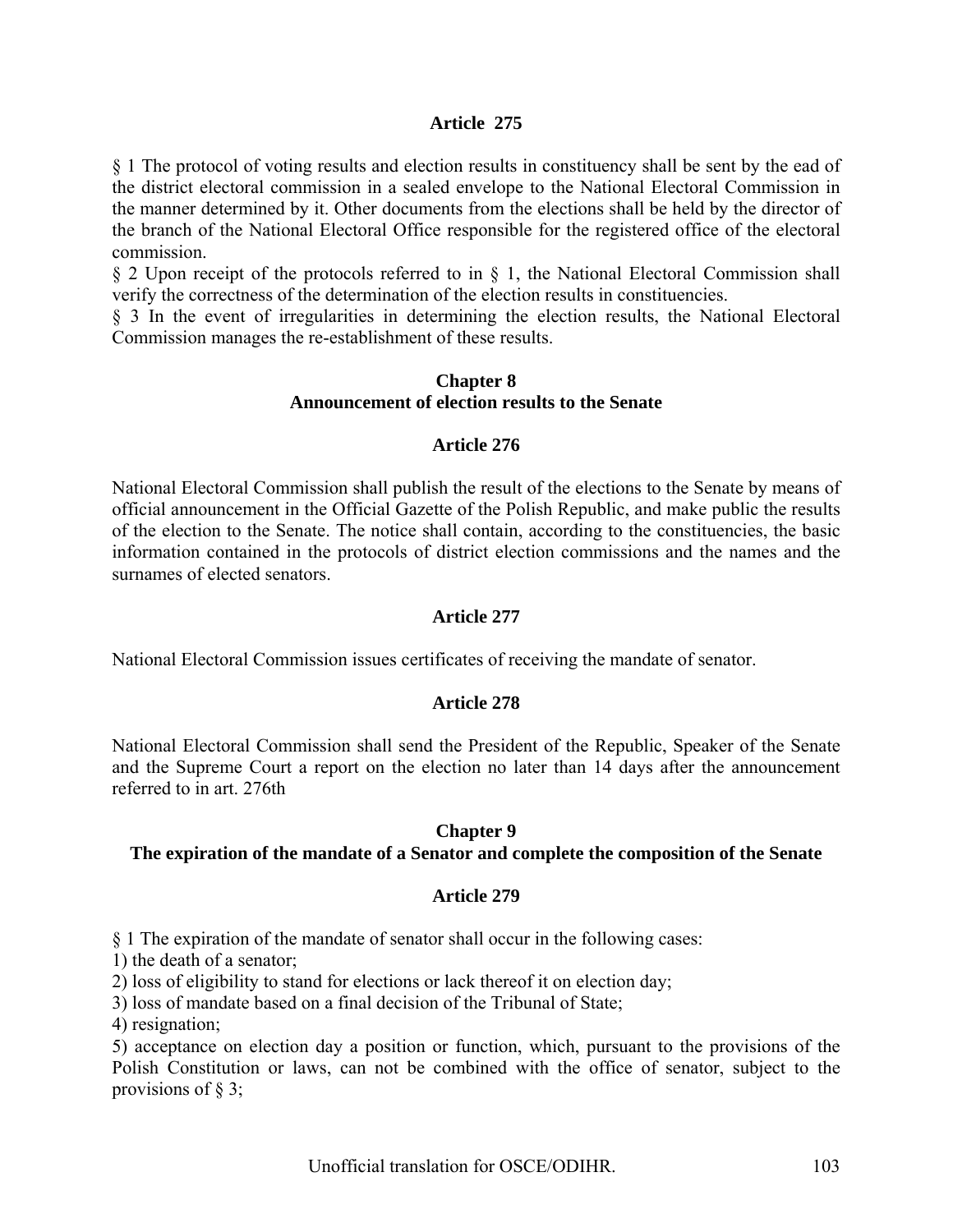6) appointment, during term of office, to s post, or entrusting with a function which, pursuant to the provisions of the Polish Constitution or laws, can not be combined with the mandate of senator;

7) selection during the term of office for deputy of Sejm.

§ 2 Refusal to take the oath means the renunciation of the senatorial mandate.

§ 3 The expiration of the mandate as a result of acceptance by a senator on election day, a position or function, referred to in § 1, paragraph 5, shall take place, unless the senator submits to the Speaker of the Senate, within 14 days of announcement by the National Electoral Commission in the Official Gazette of the Republic of Polish of the election results Senate, a statement of submission of resignation from his position or function.

§ 4 The provision of § 3 shall apply accordingly in relation to the senator, who from the day the election until the beginning of term of office of the Senate took a position or function, which according to the provisions of the Polish Constitution or laws can not be combined with the office of Senator and in relation to a Senator who has been given a mandate during the term of the Senate.

§ 5 The expiration of the mandate of a Senator appointed or elected during the term of the position or function referred to in § 1 point 6 and 7, shall occur on the date of appointment or election.

## **Article 280**

§ 1 The National Electoral Commission, after publication in the Official Gazette of the Republic of Polish election results to the Senate, shall immediately forward to the Minister of Justice, the data on the Senators including name (s), surname, maiden name, parents' names, date and place of birth, address, nationality and Social Security identification number (PESEL).

§ 2 Minister of Justice on the basis of data collected in the National Criminal Records Database forward the Speaker of the Senate within 14 days of receipt of the data referred to in § 1:

1) information about senators convicted by a final court judgment of imprisonment for intentional crime prosecuted by indictment or for an intentional tax crime and of senators deprived of public rights by a final court ruling or;

2) information about the fact that none of the senators were convicted to imprisonment for an intentional crime prosecuted by indictment or intentional tax crime or deprivation of public rights by final court decision.

§ 3 If after the information referred to in § 2, the Minister of Justice obtained from the National Criminal Record information about the senators convicted by a final sentence to imprisonment for an indictable offense or for an intentional tax offense, or of a senator stripped of public rights by final court decision, he/she shall immediately forward it to the Speaker of the Senate.

# **Article 281**

§ 1 The expiration of the mandate of a Senator immediately ordered by the Speaker of the Senate.

§ 2 The order referred to in § 1 shall be published in the Official Journal of the Polish Republic, "Polish Monitor", subject to Art. 282

§ 3 The order referred to in § 1 immediately delivered to the President of the Republic and the National Electoral Commission, subject to Art. 282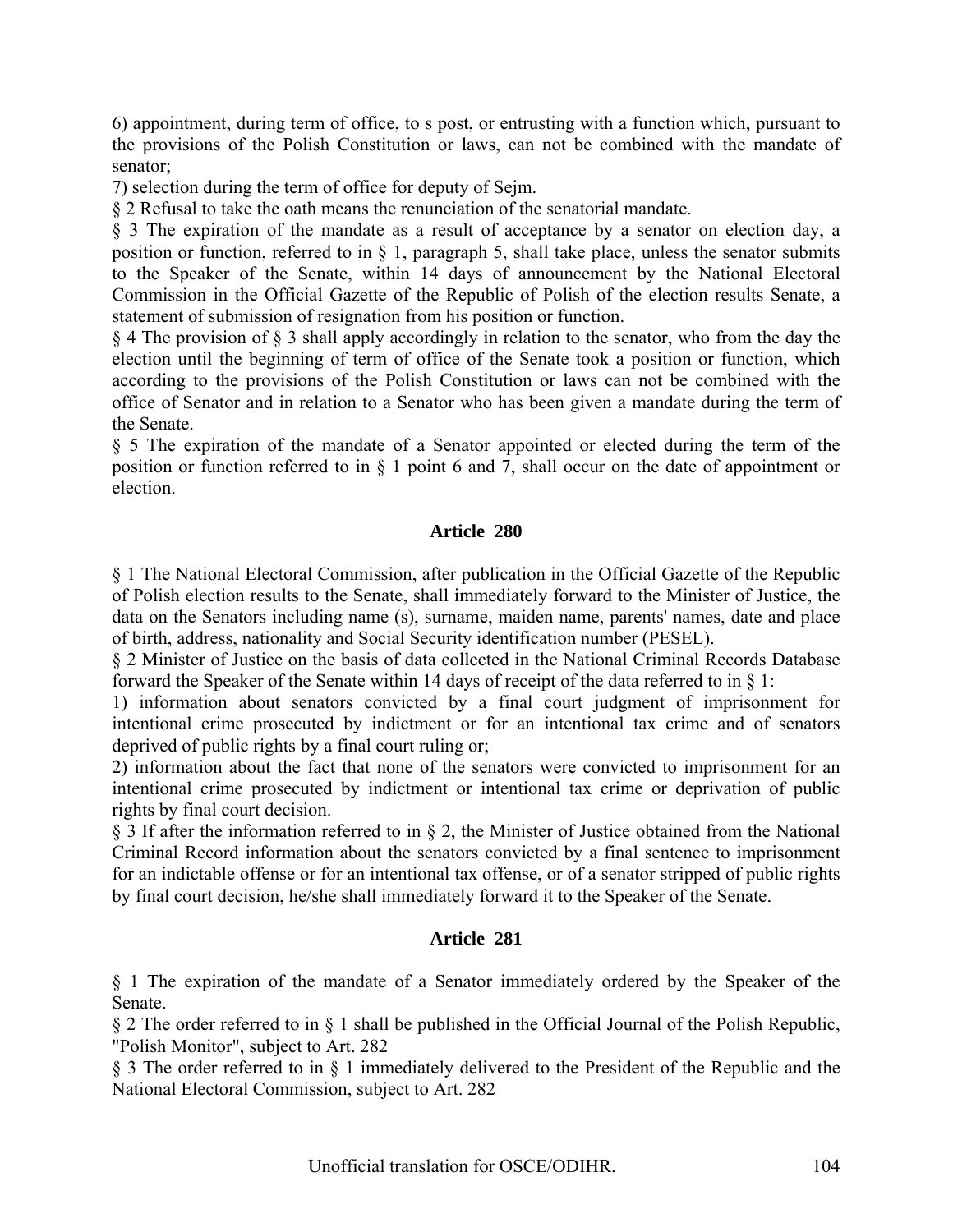§ 1 Order of the Speaker of the Senate to terminate the mandate of a Senator for the reasons set out in Article. 279 § 1 point 2-7 , together with the justification shall be served immediately on the senator. The order may be appealed by the Senator to the Supreme Court within 3 days from the date of service of the order. The appeal must be filed through the Speaker of the Senate.

§ 2 The Supreme Court - Chamber of Labour, Social Security and Public Affairs consider appeals referred to in § 1, and decides the matter within 7 days in non-litigious proceedings. A copy of the decision of the Supreme Court is served on the senator, who has made appeal, President of the Republic, Speaker of the Senate and the National Elections Commission In case of failure of the appeal provisions of Article. 281 § 2 and 3 shall apply.

# **Article 283**

§ 1 The President of the Republic manages supplementary elections to the Senate in case of:

1) the death of a senator;

2) the time limit for filing an appeal against the order of the Speaker of the Senate to mandate expires;

3) failure of an appeal against the order of Speaker of the Senate of the expiry of the mandate by the Supreme Court.

§ 2 By-elections are managed and carried out within 3 months of determination of expiry of the mandate of the senator. Elections are not carried out within 6 months before the closing date for ordering the elections to the Sejm.

§ 3 In matters concerning the management of the election referred to in § 1, the provisions of Article. 194, shall apply, except that the order of the President of the Republic for by-elections must be published by the The National Electoral Commission without delay, in the form of and announcement in the constituency, where elections are to be carried out. Printing and posting of the notice is provided by the National Election Office.

§ 4 Voting in the re-election is carried out only within the country, and only those person with permanent domicile in the constituency have the right to vote.

§ 5 In the re-election the election commission shall be composed of 5 to 7 people, and the composition of the supplementary members referred to in art. 182 § 8, is made in the case of notification of less than 4 candidates.

# **Chapter 10**

# **The election campaign in public programs, radio and television broadcasters**

# **Article 284**

§ 1 The election Committee, who registered a candidate for Senator is entitled to the dissemination of free election broadcasts on public programs, radio and television broadcasters: 1) nationwide - if the registered candidates to the Senate at least half of the constituencies;

2) regional - if registered at least one candidate for Senator.

§ 2 Total time broadcasting of election is:

1) in the national programs - 5 hours in the Polish TV and 10 hours in the Polish Radio;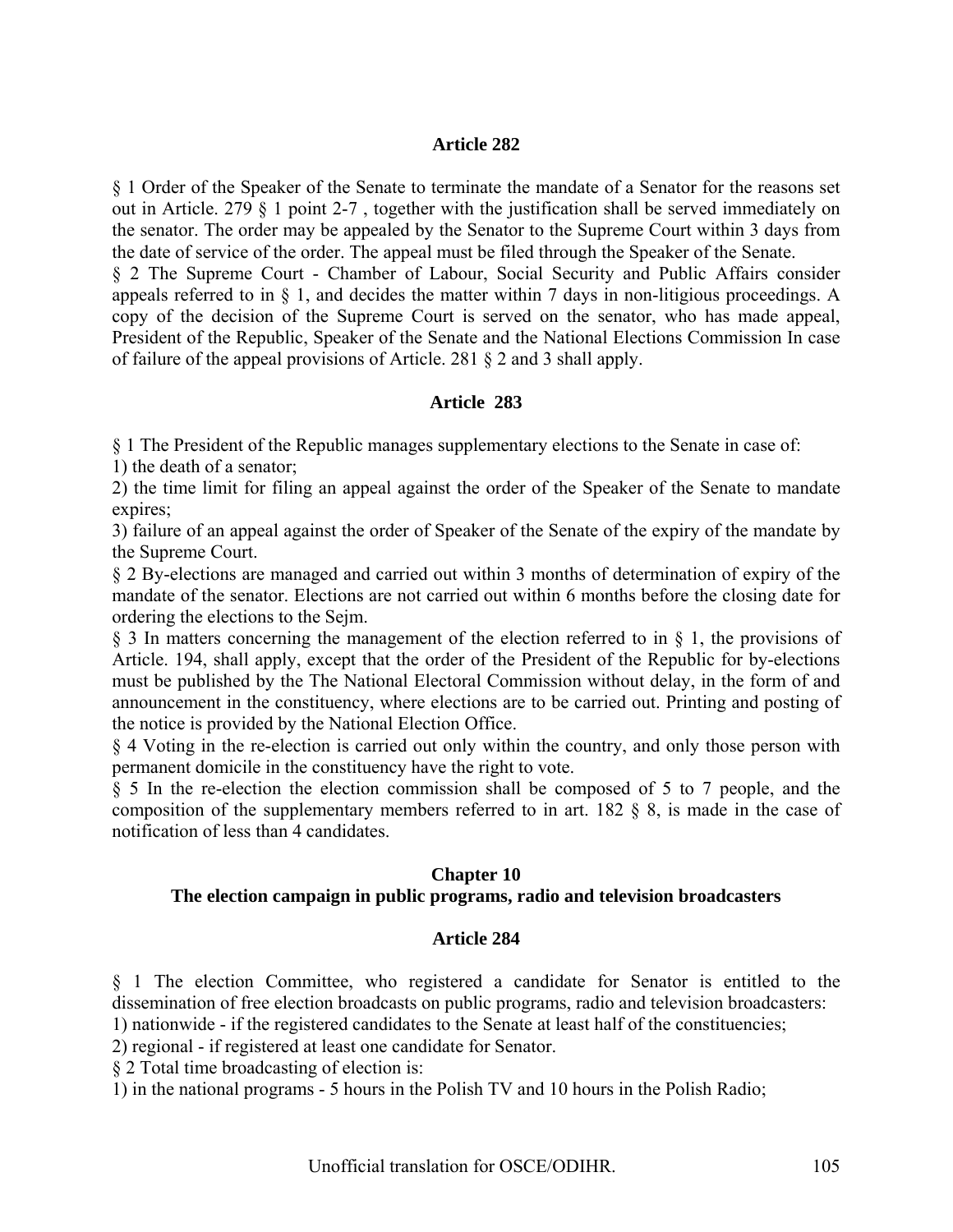2) in the appropriate regional program - 3 hours in Polish TV and 6 hours in Polish Radio.

§ 3 The time of election broadcasting of programs nationwide is divided among all eligible election committees.

§ 4 The time broadcasting of election in the appropriate regional program is shared between the eligible election committees in proportion to the number of registered candidates to the Senate by the constituencies within the coverage of the program.

§ 5 The National Broadcasting Council, after consultation with the National Electoral Commission shall, by regulation, establish the rules and manner of campaigning in radio and television programs by the electoral committees authorized to disseminate election programs in the elections to the Sejm and the Senate.

#### **Article 285**

§ 1 In the case of re-elections, the provision of Article. 284 § 1 item 1 shall not apply and the total time distribution of free election broadcasts in appropriate programs of regional authorities is 2 hours in Polish Television, and 4 hours at Polish Radio.

§ 2 The time referred to in § 1, in each regional program is divided equally among all legitimate election committees.

# **Chapter 11 Special rules for financing the election campaign for the Senate**

## **Article 286**

§ 1 Election Committee, which has registered the candidate or candidates to the Senate, is entitled to a subsidy from the state budget on the principles set out in Article. 150

§ 2 In the case of a re-election the amount of the subsidy granted to the election committee of the candidate who has obtained a mandate, is calculated in such a way that the total amount of subsidies accrued by all election committees in the recently held elections to the Sejm and the Senate is divided by 560 and multiplied by the average rate of increase in prices of goods and services. This indicator is calculate by the Central Statistical Office for the period from the month during which the elections to the Sejm and the Senate were held, or for the month in which re-elections were held.

# $(\ldots)$

#### **Section IX Penal provisions**

#### **Article 494**

§ 1 Whomever conducts election campaigns:

1) in government offices or local government administration or the courts,

2) at the workplace in a manner and form that disturbs its normal functioning,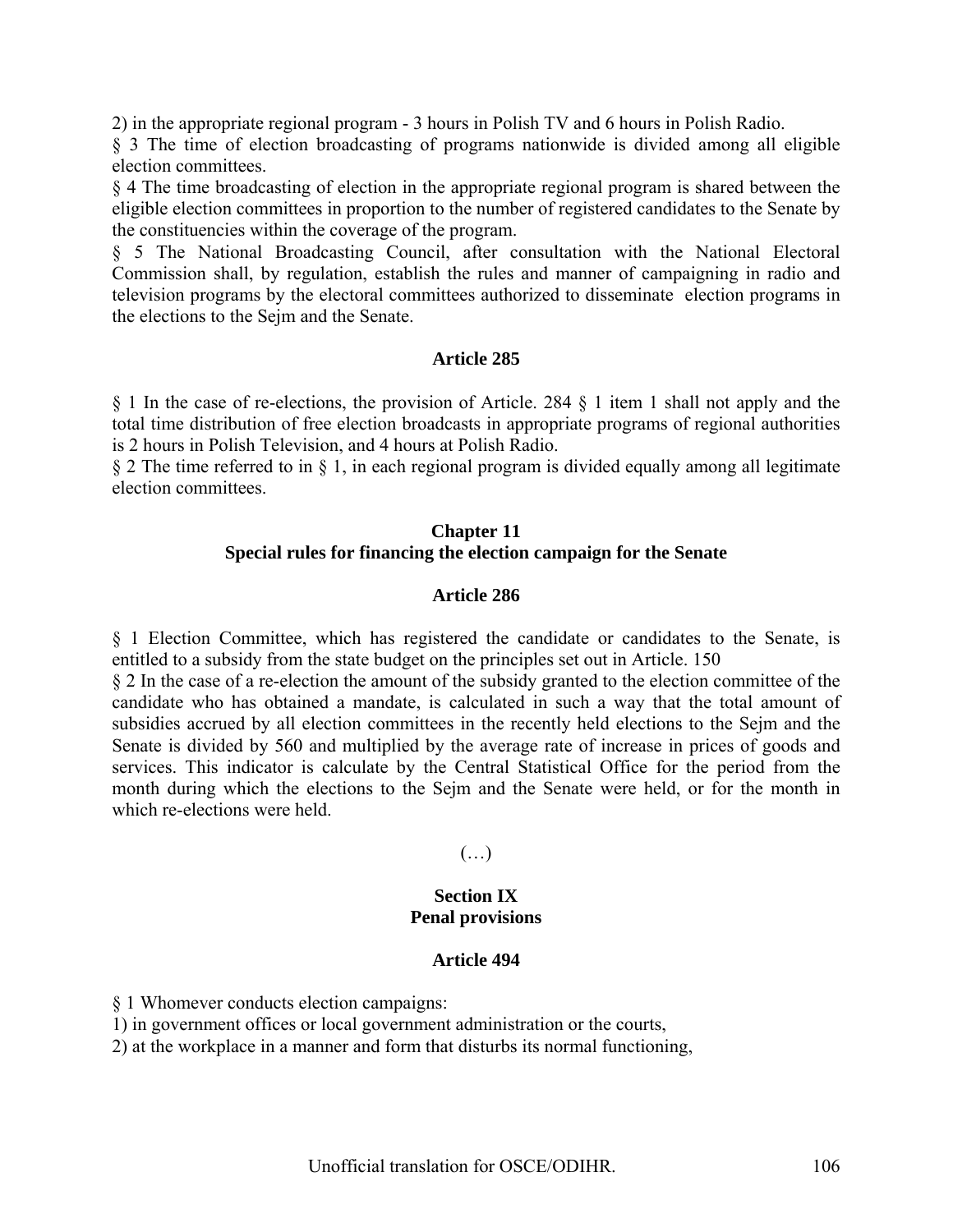3) in military units or other organizational units subordinate to the ministry of Defense, or civil defense units or other barrack-like units subordinated to the minister competent for internal affairs,

4) at the polling station or within the building where the premises are located

- is subject to a fine.

§ 2 The same penalty shall be applicable anyone who conducts election campaigning in schools to students.

## **Article 495**

§ 1 Whomever, in connection with the elections:

1) places election posters and slogans on the walls of buildings, public transport stops, apartments, tables and columns boards, fences, lampposts, power equipment, telecommunications and others without the consent of the owner or manager of real estate, facility or equipment,

2) in the process of setting up their own announcement posts for the purpose of electoral campaigning violates the applicable provisions of law enforcement,

3) places election posters and slogans so that they can not be removed without damage,

4) places election posters and slogans with a surface area greater than 2m2,

5) distributes electoral advertisements in public programs or by way of non-public radio or television broadcasters;

- is subject to a fine.

§ 2 The same penalty shall apply:

1) The legal representatives, who within 30 days after the election do not remove the posters and election slogans and equipment arranged to conduct the election campaign;

2) A person who is an editor, as defined by Law of 26 January 1984 – Media Law, and allows for the a failure to provide information, in communication, electoral announcements, and slogans, advertised in newspapers printed at the expense of electoral committees, indicating by whom they are paid and from whom they originate.

#### **Article 496**

Whomever, in connection with elections, does not include in electoral materials a clear indication of the electoral committee from which the material originates

- is subject to a fine.

# **Article 497**

§ 1 Whomever, in connection with the elections, collects signatures of support for the application to the list of candidates or a candidate, using any form of pressure aimed at obtaining such signatures

- is subject to a fine in the amount of 1,000 to 10,000 zlotys.

§ 2 The same penalty shall apply to persons who collect signatures in support of the application to the lists of candidates or a candidate in military units or other organizational units under the authority of the Minister of Defense, or civil defense units, or units subordinated to the minister for internal affairs.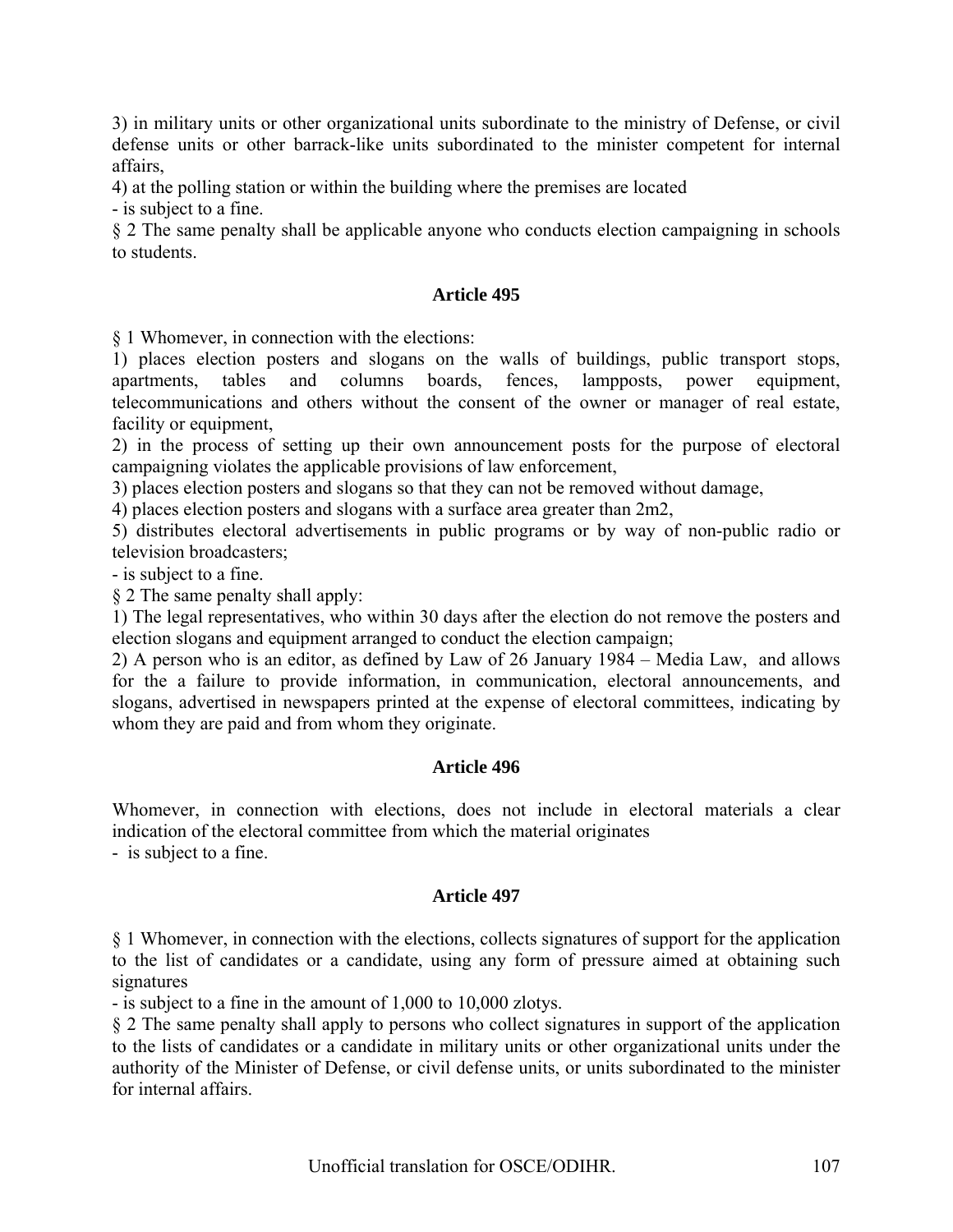§ 3 Whomever gives or receives financial or personal benefit in exchange for collecting or signing the declaration a list of candidates or candidate

- is subject to a fine from 10,000 to 50,000 zlotys.

#### **Article 498**

Whomever, campaigns in the period following conclusion of the election campaign and until end of voting

- is subject to a fine.

## **Article 499**

Whomever, undertakes campaigning, without the written consent of the legal representative - is subject to a fine or jail.

#### **Article 500**

Whomever, in connection with the elections in the period commencing the end of the campaign until the end of voting, make public the results of pre-election surveys (polls) public opinion polls on the envisaged electoral behavior or anticipated results of the election, or election polls conducted on voting day

- is subject to a fine of 500,000 to one million zlotys.

#### **Article 501**

Whomever, in connection with the elections, undertakes campaigning on behalf of elections committees of the candidates or candidate, by way of organizing a raffle or other games of chance or competitions, in which the winnings are cash prizes or items with a value higher than the value of items commonly used for advertising or promotion

- is subject to a fine of 5,000 to 50,000 zlotys.

# **Article 502**

Whomever, in connection with elections, gives or provides, in the course of electioneering, free alcohol or for a price that is equivalent to the net sales price obtainable, or at the level of purchase price or production cost

- is subject to a fine of 5,000 to 50,000 zlotys.

#### **Article 503**

Whomever, in connection with elections provide funds or in-kind benefits of one election committee to another election committee

- is subject to a fine of 1,000 to 10,000 zlotys.

# **Article 504**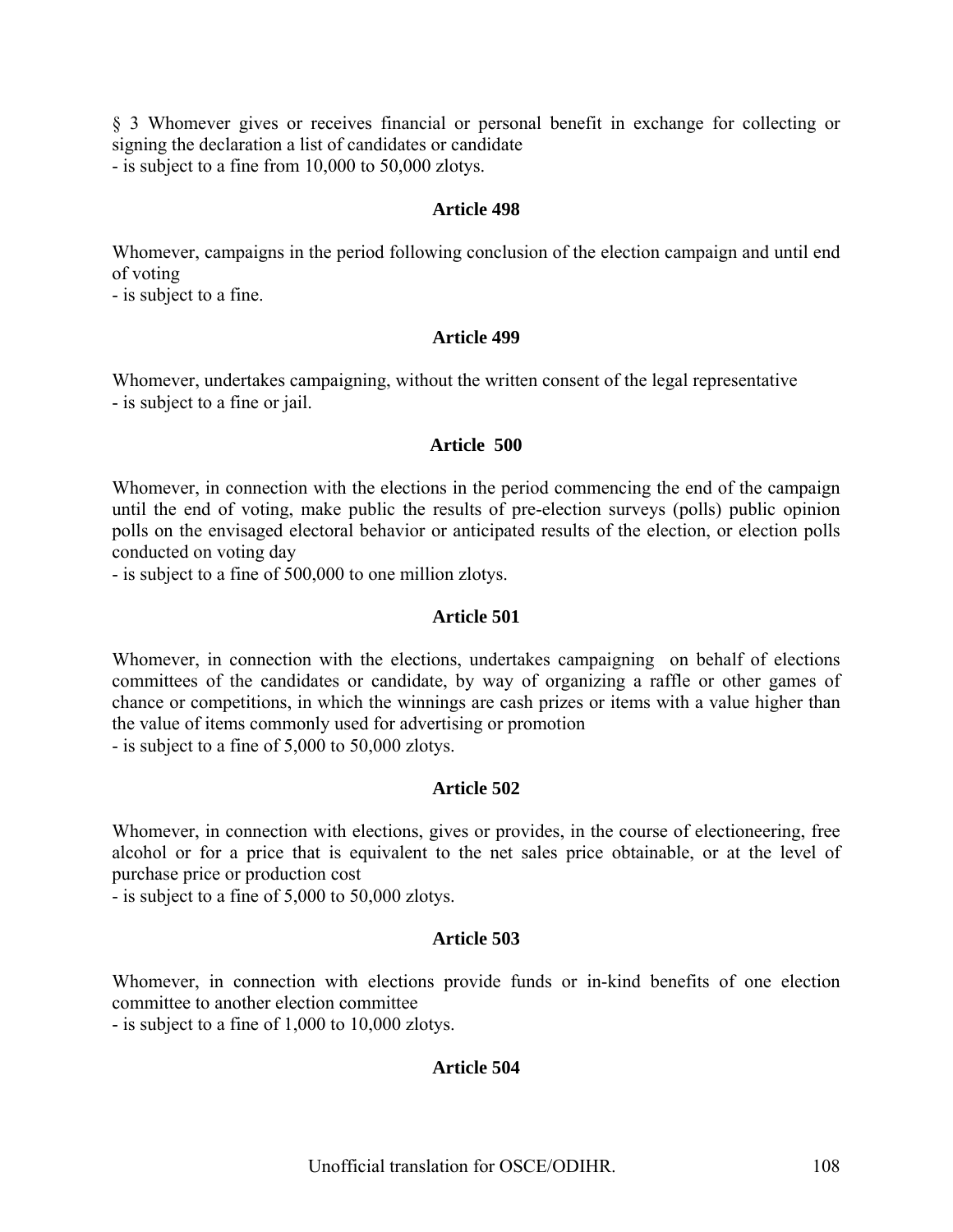Whomever, in connection with the election organizes a public collection for the purpose of the election campaign

- is subject to a fine of 1,000 to 100,000, respectively.

#### **Article 505**

§ 1 The financial representative of the election committee, who fails to collect funds connected with the election on a bank account

- is subject to a fine.

§ 2 The same penalty shall be applied to does not submit a condition to the bank agreement concluded by him on behalf of the election committee, stating the manner of making payments in accordance with the law as well as the legal sources from which such payments may originate.

#### **Article 506**

Whomever, in connection with the elections:

1) obtains money or in kind benefits for the election committee or expends funds the election committee for purposes other than those related to elections,

2) obtains money or in kind benefits for the election committee or expends funds prior to the day on which such disbursement is permitted by law,

3) obtains money or in kind benefits for the election committee after the election,

4) spends money on the election committee on the date of the financial statements,

5) expends funds in violation of the electoral committee set spending limits for election committees,

6) transfers to the election committee or receives on behalf of the committee fundes or in kind benefits from a source other than a Polish national with permanent domicile in on the territory of the Polish Republic,

7) transfer to the committee of the political party or coalition committee or receives on behalf of the committee funds or in kind benefits from a source other than the electoral fund of a political party forming the election committee of a political party or the election funds of political parties forming the coalition election committee ,

8) is not a Polish citizen having permanent domicile on the territory of the Polish Republic, undertakes actions to reduce the obligations of the election committee

- is subject to a fine of 1,000 to 100,000, respectively.

#### **Article 507**

Whomever, in connection with the election, or election committee receives in-kind benefits other than the unpaid services consisting in distributing posters and leaflets by individuals - is subject to a fine of 1,000 to 100,000.

#### **Article 508**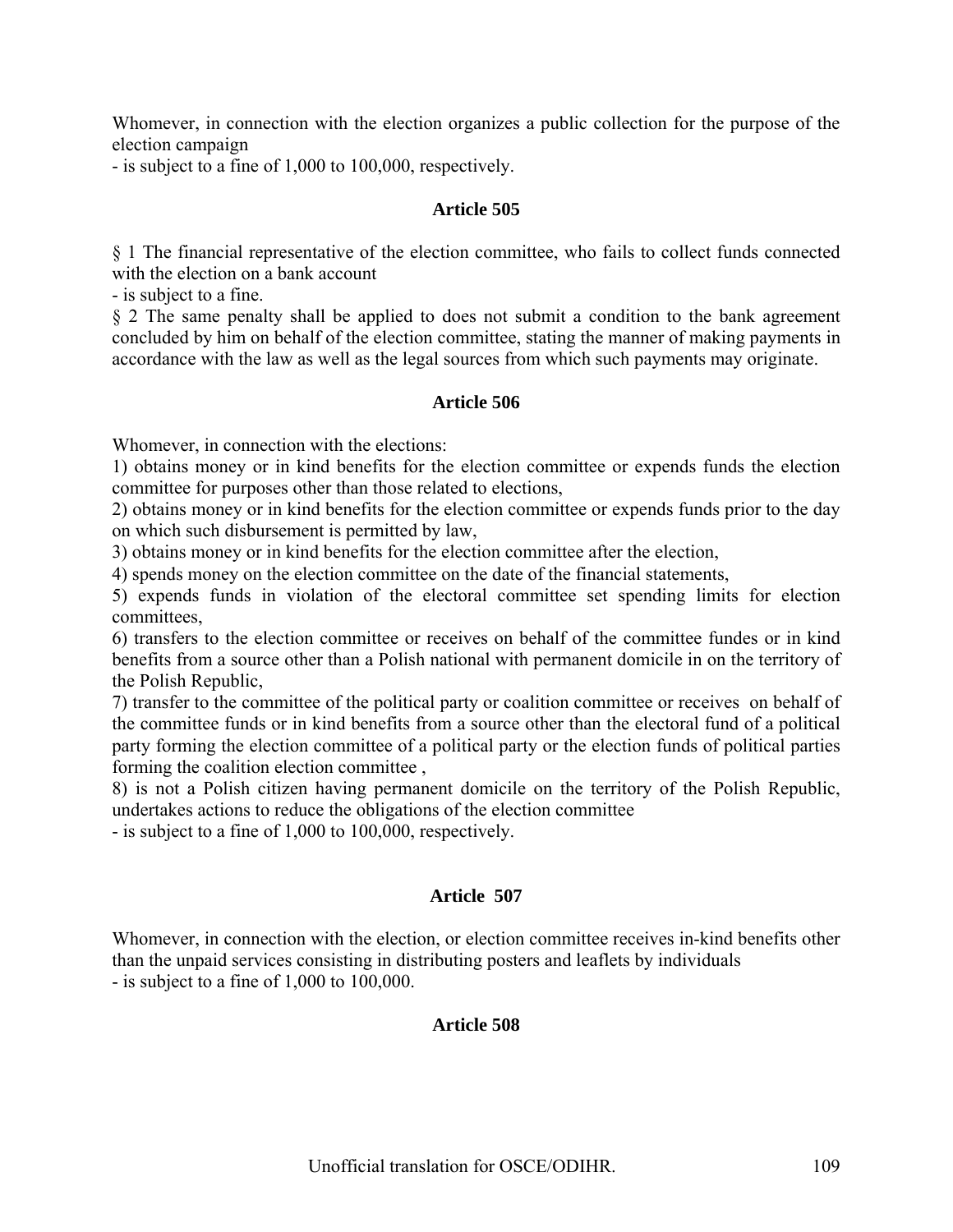§ 1 The financial representative of the election committee, who in connection with elections, fails to fulfill, in a timely manner the obligation of the election committee surplus funds for the benefit of a public organization

- shall be subject to a penalty of restriction of liberty or imprisonment up to 2 years

§ 2 The same penalty shall applicable to anyone who prevents or hinders the implementation of the obligation by the elections committee to pay the surplus referred to in § 1

for the benefit of a public organization

§ 3 If the person referred to in § 2 acts unintentionally -is subject to a fine.

## **Article 509**

§ 1 The financial Representative of the election committee, who in connection with the election fails to prepare and submit, the electoral commissioner or the National Electoral Commission input on the sources of the funds and the funds expended or provide false statements in the financial report

- shall be subject to a penalty of restriction of liberty or imprisonment up to 2 years

§ 2 The same penalty shall be applicable to anyone who prevents or hinders the implementation of the obligation to complement the preparation and submission to the electoral commissioner or the National Electoral Commission financial statements referred to in § 1

§ 3 If the person referred to in § 2 acts unintentionally

- is subject to a fine.

## **Article 510**

§ 1 Whomever, in connection with elections, obstructs or hinders the completion by the auditor his or her responsibilities in the preparation of an opinion or report on the financial statements

- is subject to a penalty of restriction of liberty or imprisonment up to 2 years

§ 2 If the person referred to in § 1 acts unintentionally

- is subject to a fine.

## **Article 511**

Whomever receives financial benefit from a power of attorney to vote for another person - is subject to a fine.

## **Article 512**

Whomever gives power of attorney to vote in exchange for any material or personal benefit - is punishable by jail or a fine.

## **Article 513**

A voter who votes more than once in the same election